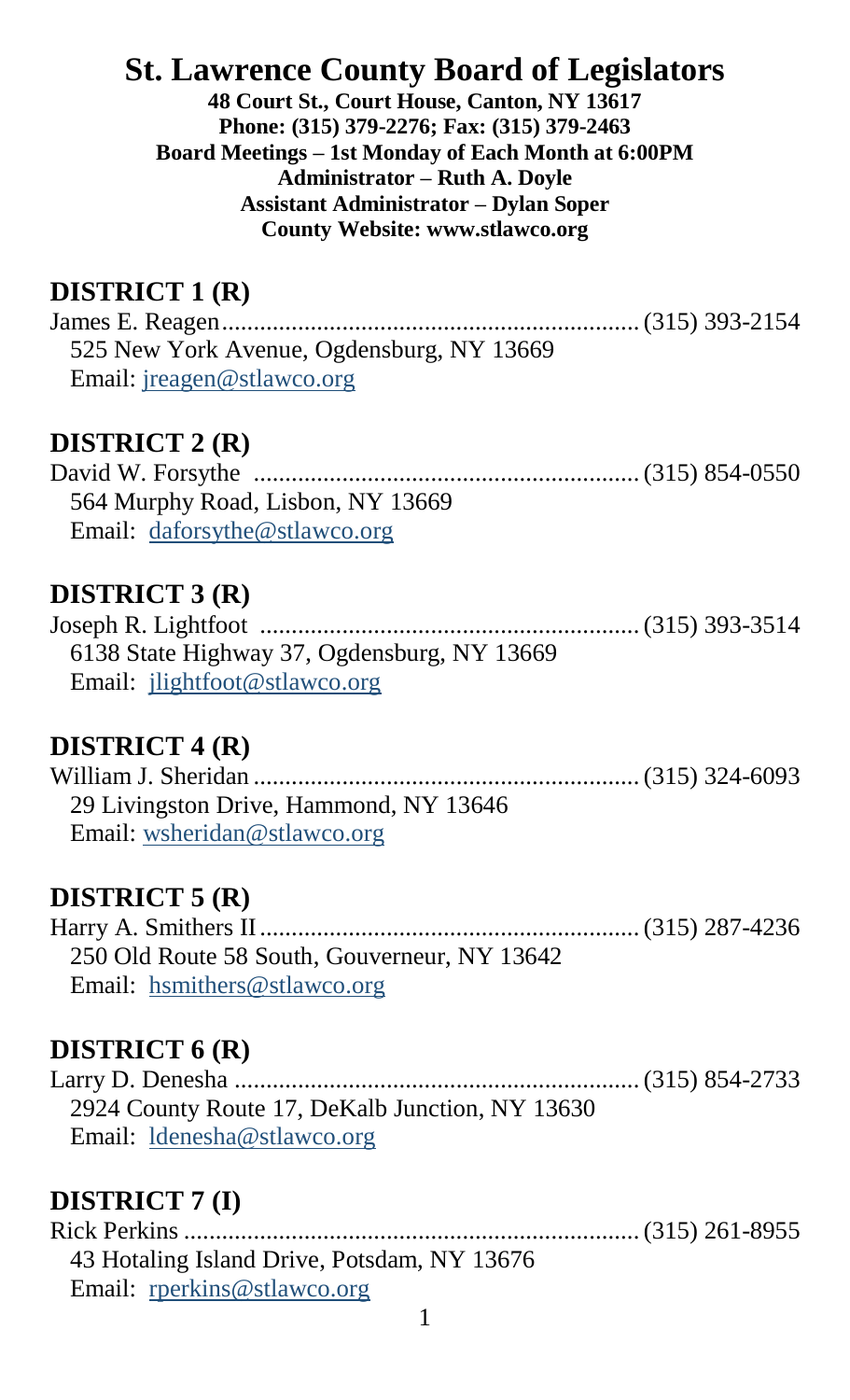## **DISTRICT 8 (R)**

| 194 Brandy Brook Road, Madrid, NY 13660 |  |
|-----------------------------------------|--|
| Email: kacres@stlawco.org               |  |

### **DISTRICT 9 (D)**

Daniel G. Fay ...................................................................... (315) 386-5228 30 Clark Street, Canton, NY 13617 Email: [dfay@stlawco.org](mailto:dfay@stlawco.org)

### **DISTRICT 10 (D)**

| 8 Clinton Street, Potsdam, NY 13676 |  |
|-------------------------------------|--|
| $m$ haggard@stlawco.org             |  |

### **DISTRICT 11 (D)**

| PO Box 5, Norwood, NY 13668 |  |
|-----------------------------|--|
| sfiacco@stlawco.org         |  |

## **DISTRICT 12 (R)**

John H. Burke...................................................................... (315) 705-4585 424 LaComb Road, Norfolk, NY 13667 [jburke@stlawco.org](mailto:jburke@stlawco.org)

## **DISTRICT 13 (D)**

Tony J. Arquiett...................................................................(315) 250-3337 1174 State Highway 37C, Helena, NY 13649 Email: [tarquiett@stlawco.org](mailto:tarquiett@stlawco.org)

#### **DISTRICT 14 (D)**

Nicole A. Terminelli............................................................ (315) 842-8874 23 Walnut Avenue, Massena, NY 13662 Email: [nterminelli@stlawco.org](mailto:nterminelli@stlawco.org)

## **DISTRICT 15 (R)**

Rita E. Curran...................................................................... (315) 705-8944 9 Coventry Drive, Massena, NY 13662 Email: [rcurran@stlawco.org](mailto:rcurran@stlawco.org)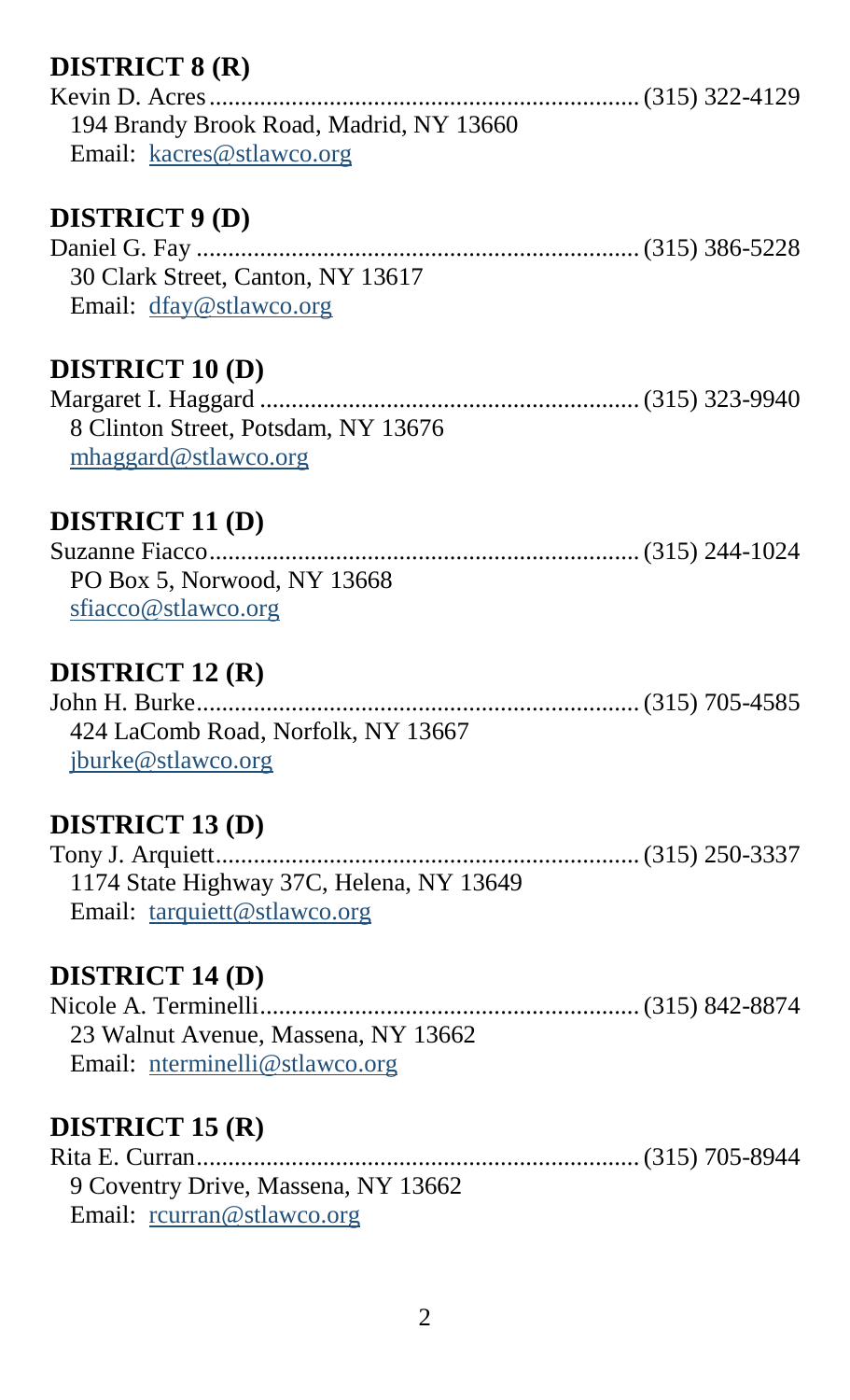# **2022 JURISDICTIONAL COMMITTEES**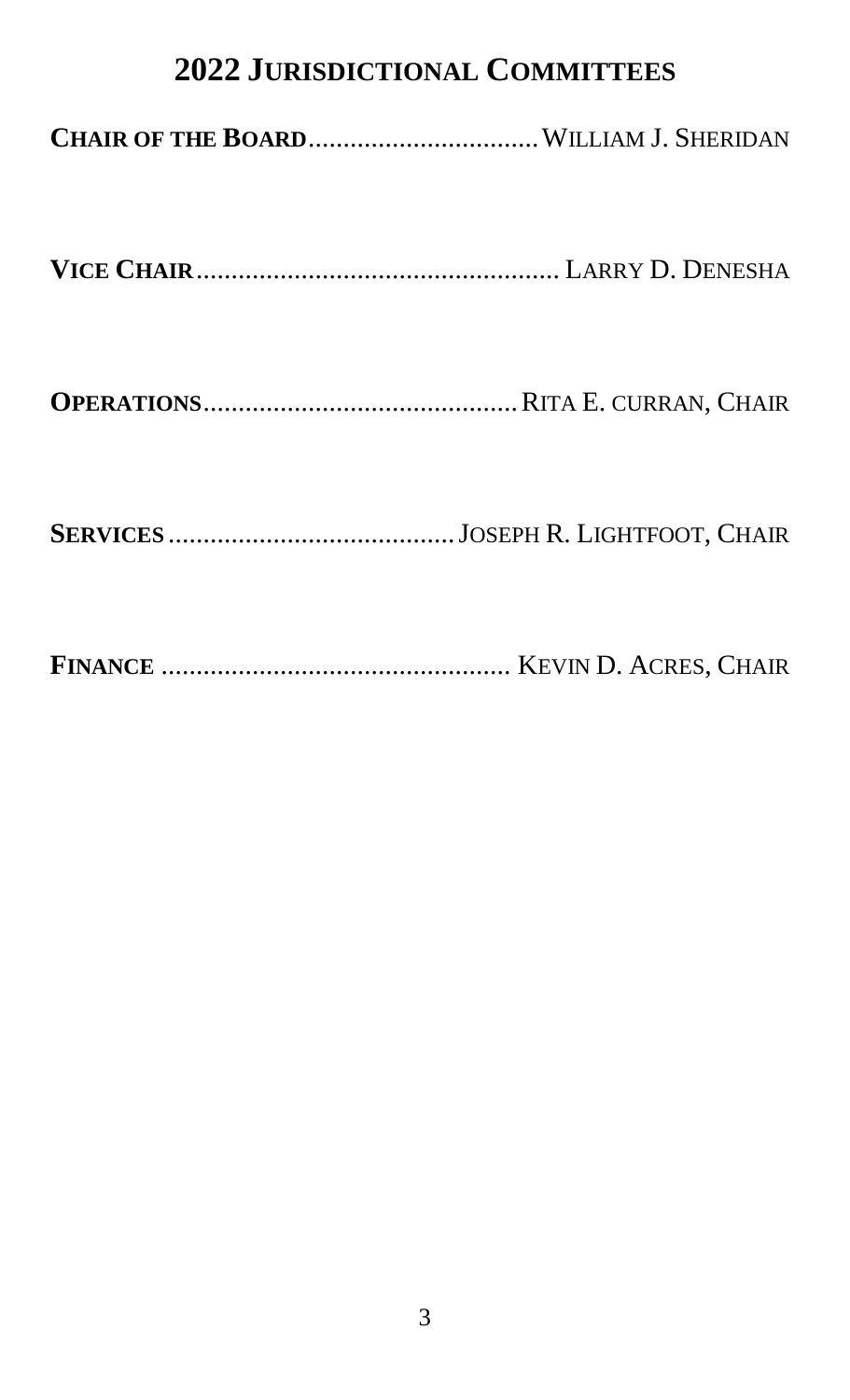# **DEPARTMENTAL LISTINGS**

## **BOARD OF ELECTIONS**

# **BOARD OF LEGISLATORS**

# **BUILDINGS & GROUNDS**

## **COMMISSIONER OF JURORS**

# **COMMUNITY SERVICES**

| 80 SH 310, Suite 1, Canton, NY 13617-1493 |  |
|-------------------------------------------|--|
|                                           |  |
|                                           |  |
|                                           |  |
|                                           |  |
|                                           |  |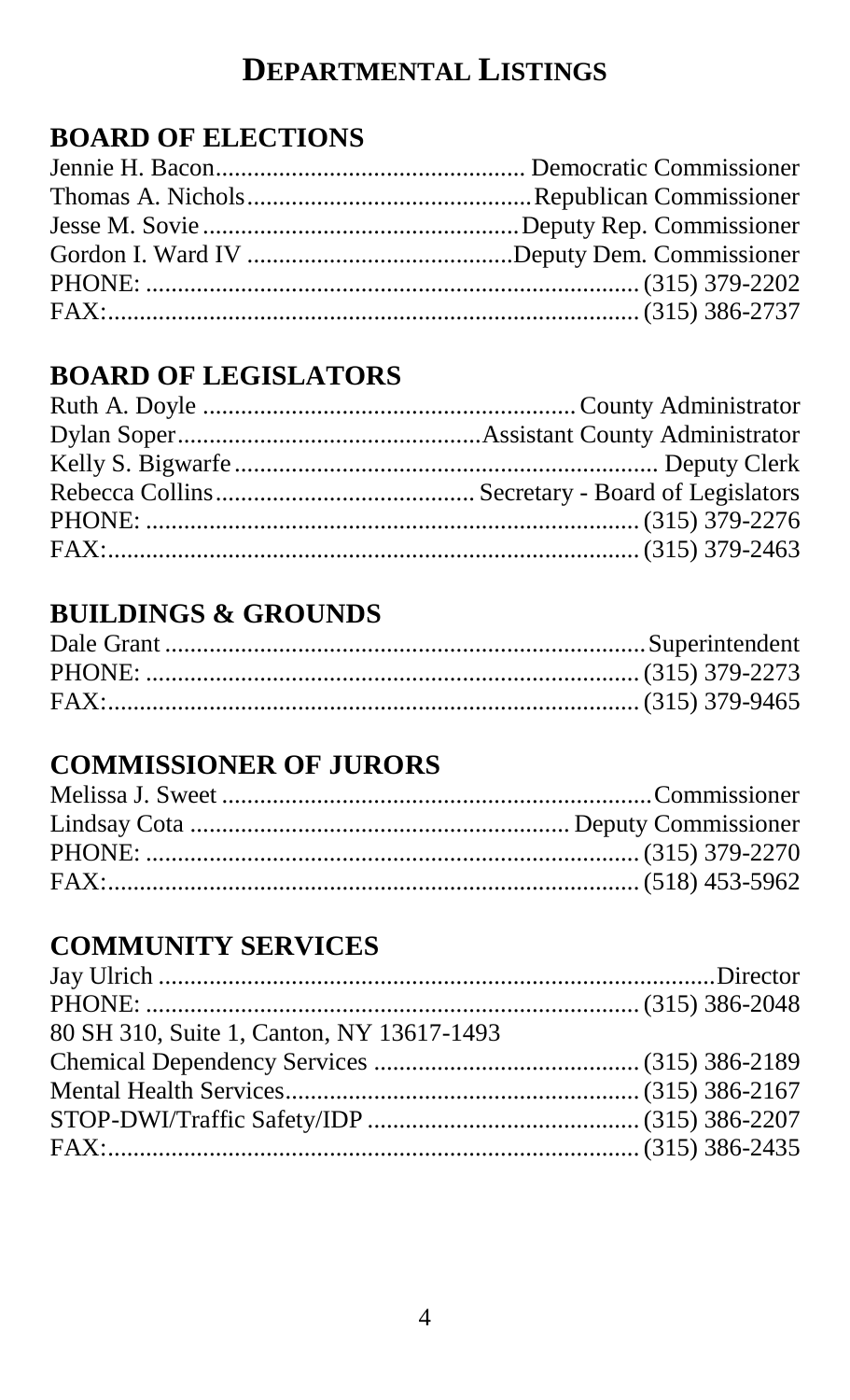# **CONFLICT DEFENDER**

# **COUNTY ATTORNEY**

# **COUNTY CLERK**

| FAX:                                     |  |
|------------------------------------------|--|
| <b>CANTON DMV</b>                        |  |
| 80 St. Hwy. 310, Canton, NY 13617        |  |
|                                          |  |
|                                          |  |
| <b>MASSENA DMV</b>                       |  |
| 21 Harrowgate Commons, Massena, NY 13662 |  |
|                                          |  |
|                                          |  |
| <b>GOUVERNEUR DMV</b>                    |  |
| 1227 US Hwy. 11, Gouverneur, NY 13642    |  |
|                                          |  |
| FAX:                                     |  |
| <b>OGDENSBURG DMV</b>                    |  |
| 206 Ford St., Ogdensburg, NY 13669       |  |
|                                          |  |
|                                          |  |
|                                          |  |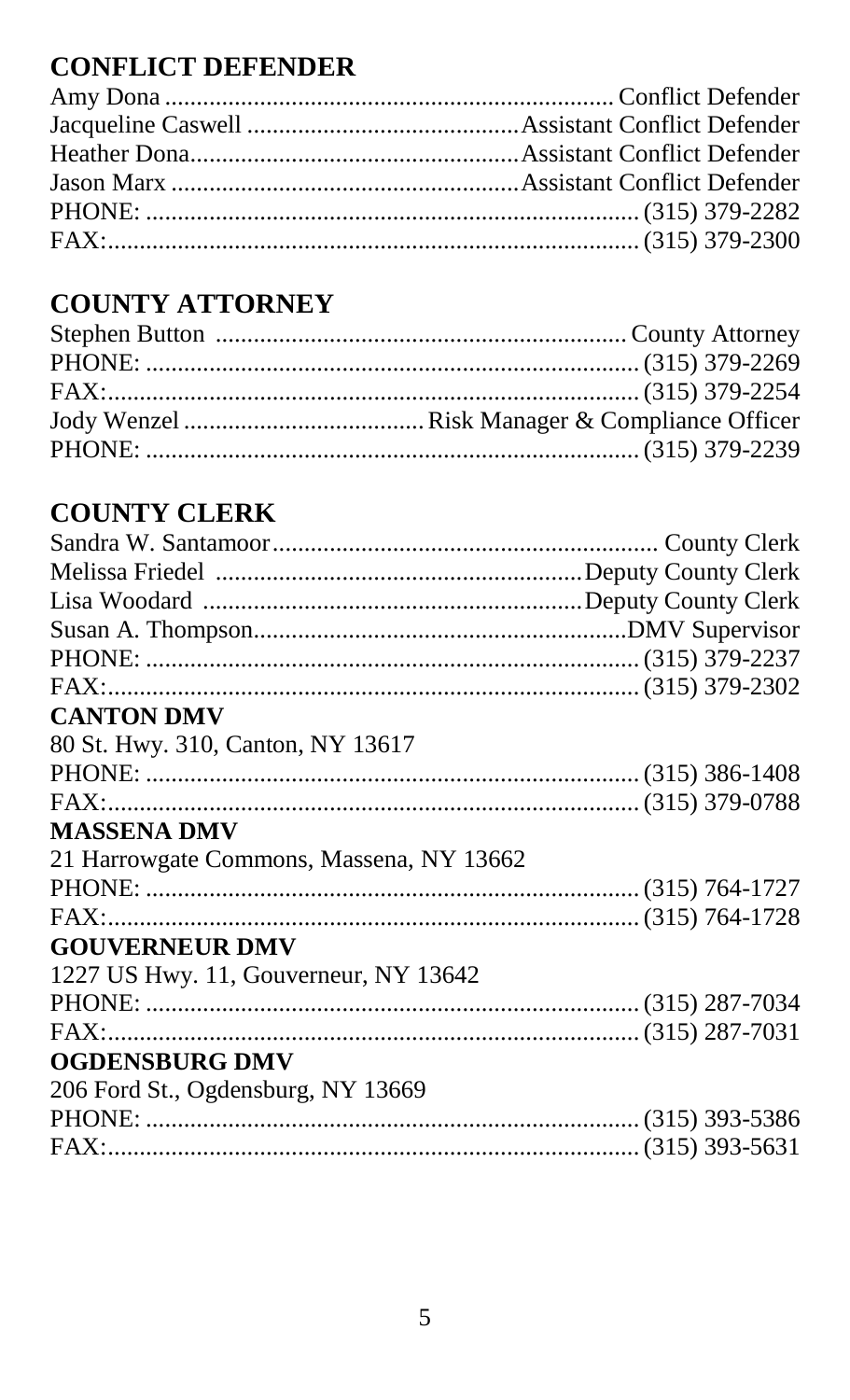# **COUNTY CORONERS**

## **COUNTY COURT**

# **COUNTY HISTORIAN**

| Nancy LaFaver                   |  |
|---------------------------------|--|
| 3 E. Main St., Canton, NY 13617 |  |
|                                 |  |
|                                 |  |

# **DISTRICT ATTORNEY**

## **EMERGENCY SERVICES**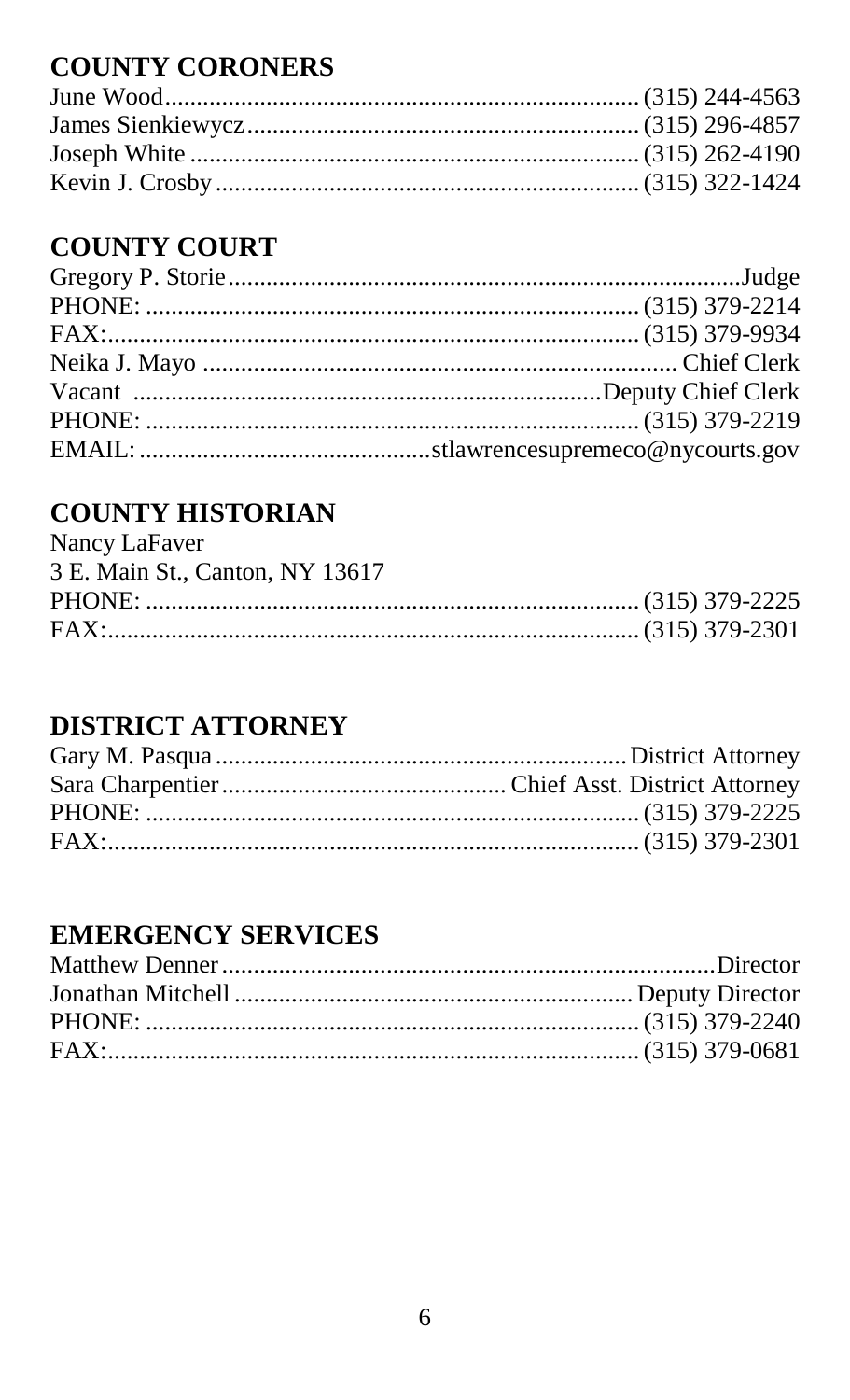# **FAMILY COURT**

## **HIGHWAY**

# **HUMAN RESOURCES**

## **INDIGENT DEFENSE**

| Faith St. Hilaire |  |
|-------------------|--|
|                   |  |
|                   |  |

# **INFORMATION TECHNOLOGY**

## **LAW LIBRARY**

# **OFFICE FOR THE AGING**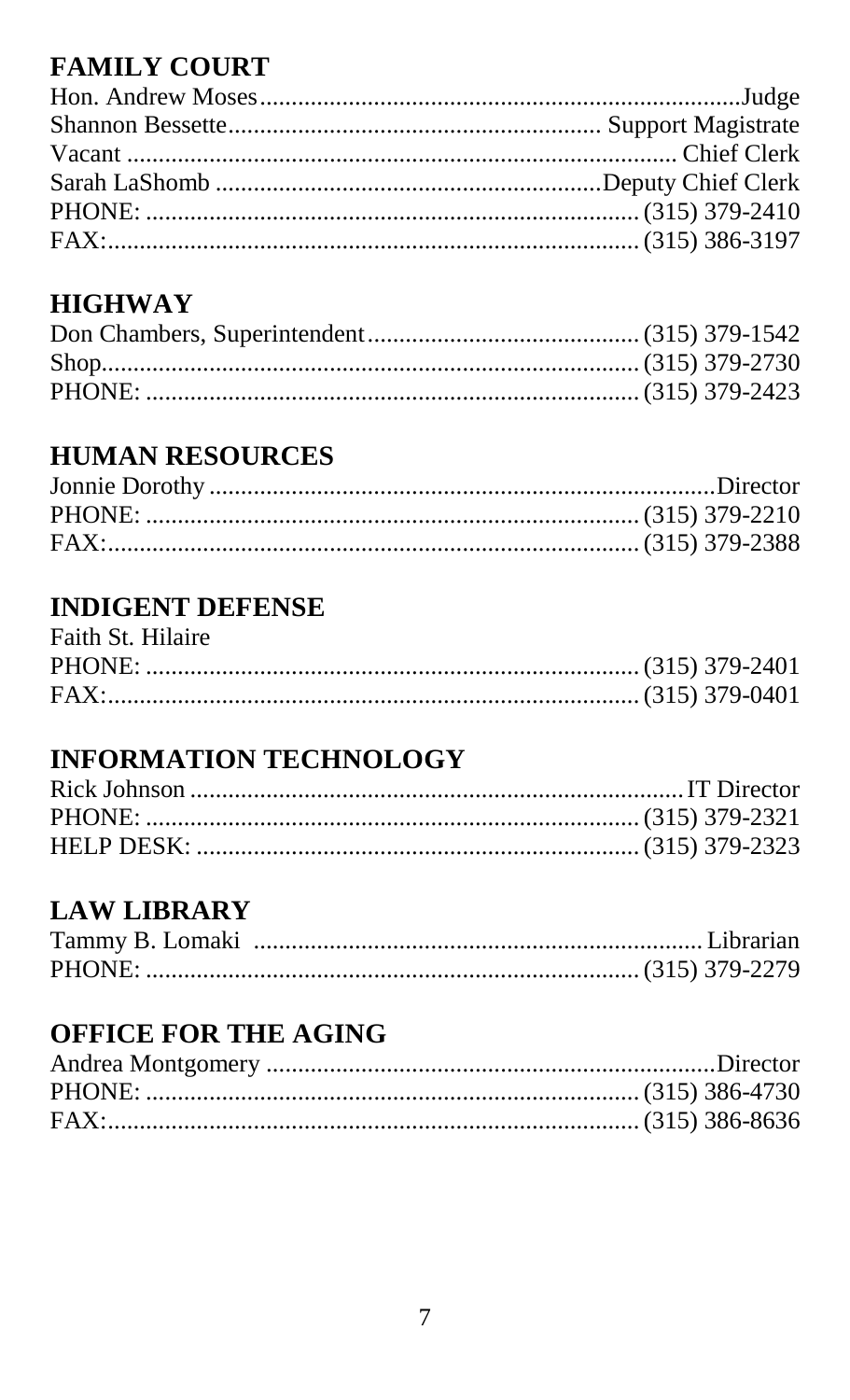# **PLANNING**

# **PRINTING & MAILROOM**

| Stacie Burkum |  |
|---------------|--|
|               |  |

## **PROBATION**

## **PUBLIC DEFENDER**

# **PUBLIC HEALTH**

# **PURCHASING**

## **REAL PROPERTY TAX OFFICE**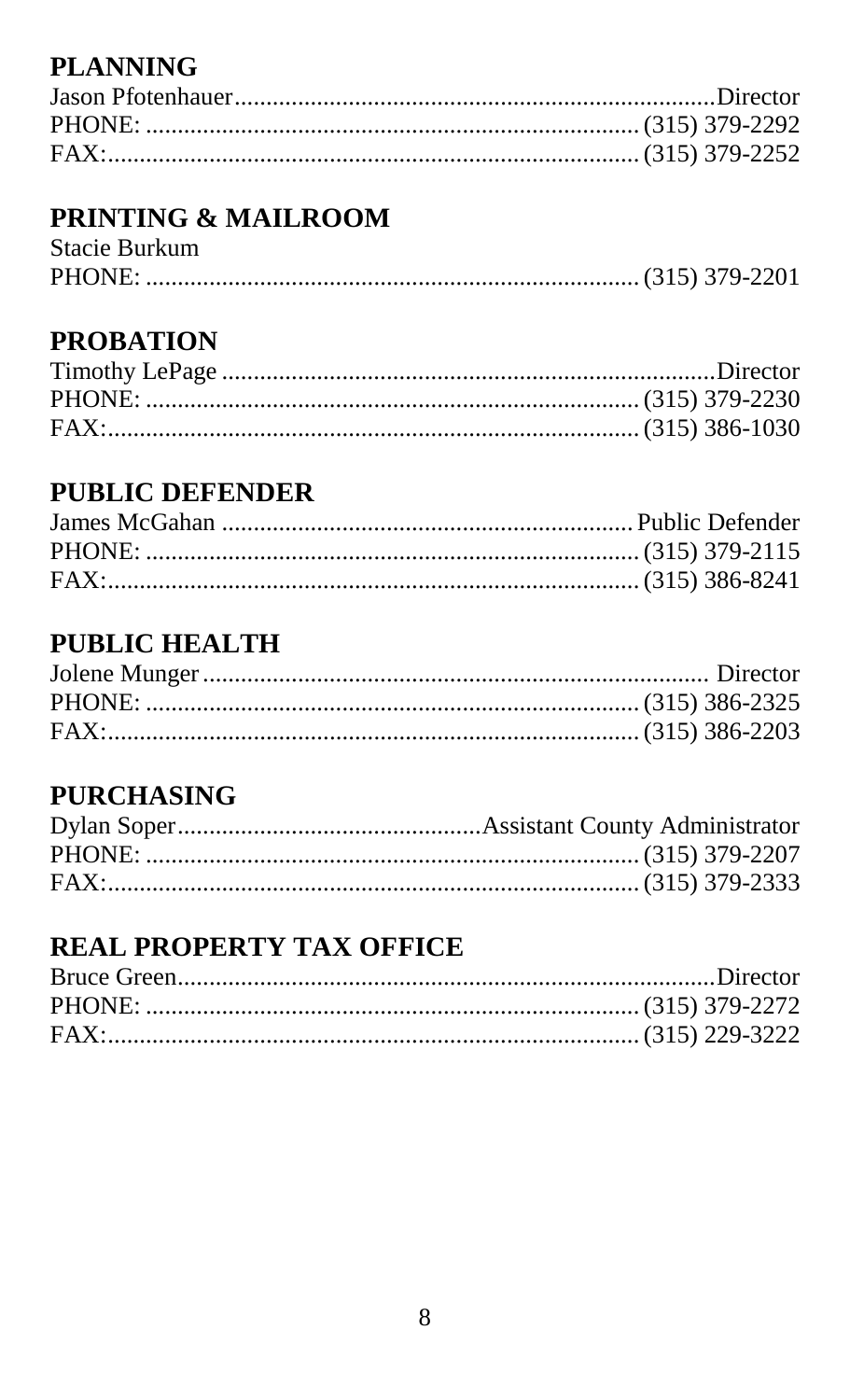## **SHERIFF'S OFFICE**

#### **General Public**

### **Civil Office**

|--|--|--|

## **Correctional Facility**

| 17 Commerce Lane, Canton, NY 13617 |  |
|------------------------------------|--|
|                                    |  |
|                                    |  |

## **SOCIAL SERVICES**

## **SOIL & WATER CONSERVATION & FORESTRY**

| 1942 Old Dekalb Road, Canton, NY 13617 |  |
|----------------------------------------|--|
|                                        |  |
|                                        |  |
|                                        |  |

## **SOLID WASTE**

| 44 Park Street, Canton, NY 13617 |  |
|----------------------------------|--|
|                                  |  |
|                                  |  |
|                                  |  |

# **SUPREME & COUNTY COURT CLERKS**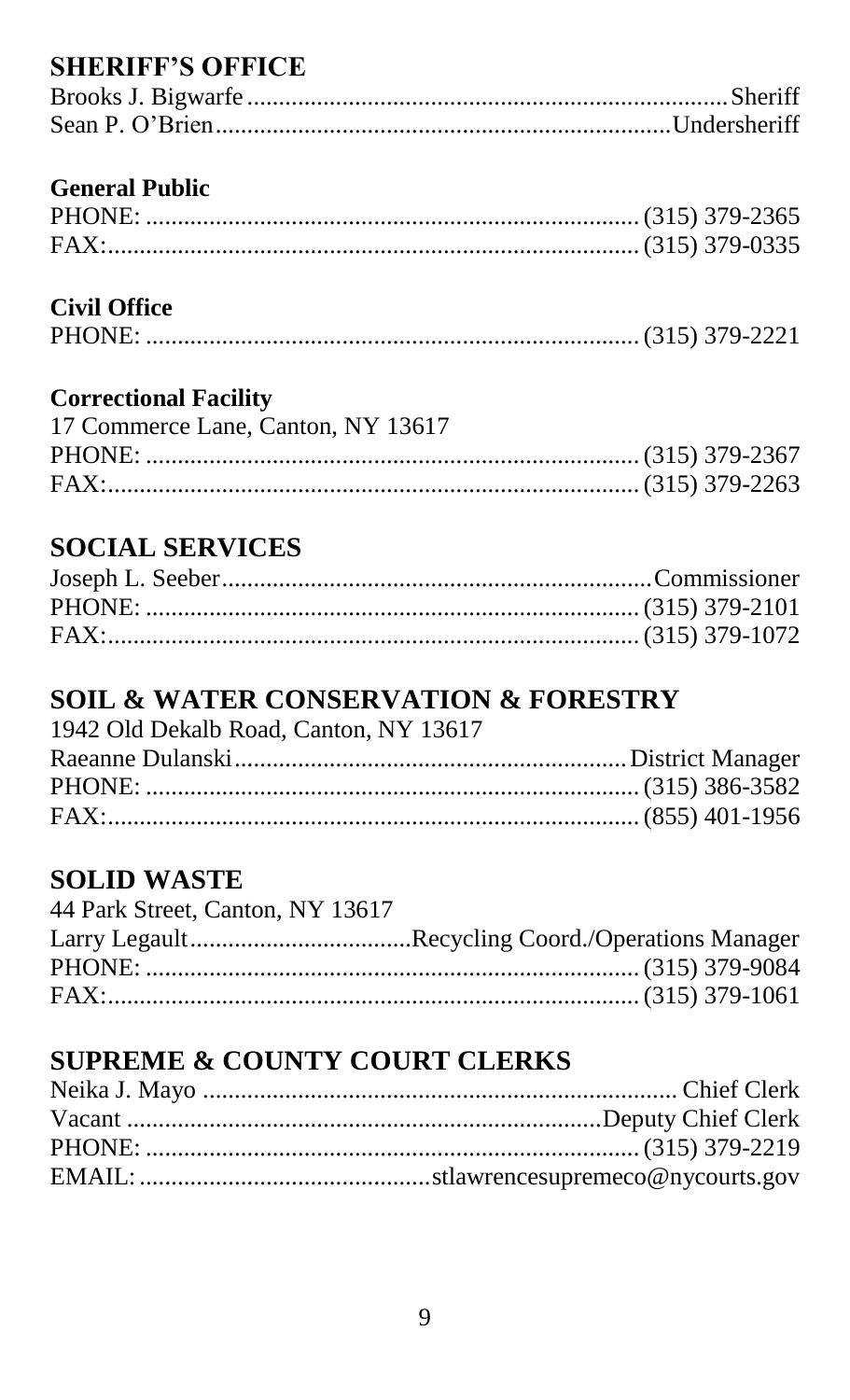## **SUPREME COURT**

# **SURROGATE COURT**

## **TREASURER**

# **VETERANS SERVICES**

| 80 SH 310 Suite 5, Canton, NY 13617-1495 |  |
|------------------------------------------|--|
|                                          |  |
|                                          |  |
|                                          |  |

# **WEIGHTS & MEASURES**

# **YOUTH BUREAU**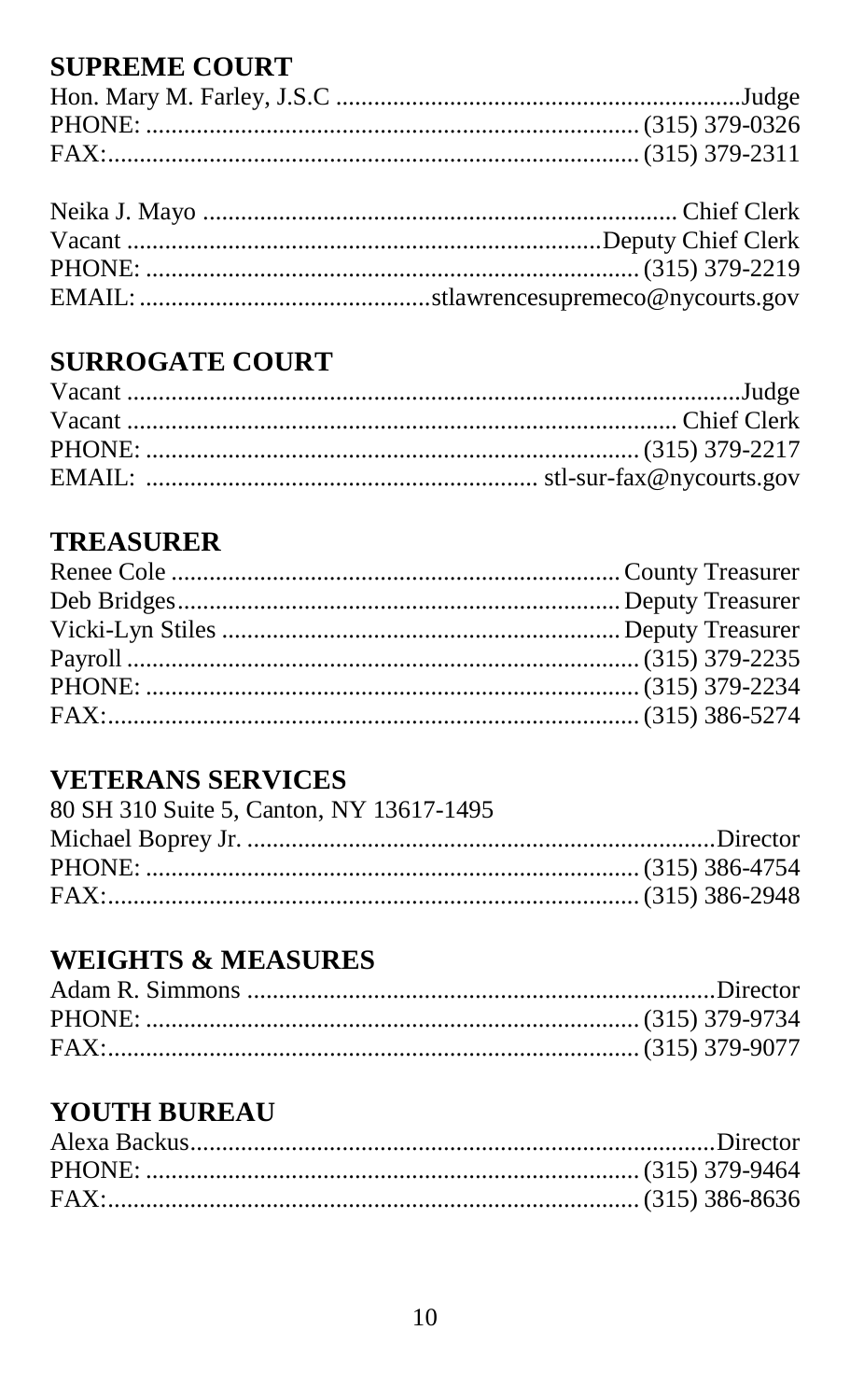# **CITY, TOWN AND VILLAGE LISTINGS**

### **TOWN OF BRASHER Meetings: Call Clerk's Office for Scheduled Times Municipal Bldg., 11 Factory St. Brasher Falls, NY 13613 Fax: (315) 389-4543 Email: TOWNCLERK@TOWNOFBRASHER.COM Website: www.townofbrasher.com**

### **Supervisor**

| P.O. Box 358. Brasher Falls, NY 13613 |  |
|---------------------------------------|--|
|                                       |  |
|                                       |  |

#### **Clerk**

| P.O. Box 358. Brasher Falls, NY 13613 |  |
|---------------------------------------|--|
|                                       |  |
|                                       |  |

#### **Tax Collector**

| P.O. Box 358. Brasher Falls, NY 13613 |  |
|---------------------------------------|--|

#### **Board Members**

| 36 Leary Drive, Brasher Falls, NY 13613       |  |
|-----------------------------------------------|--|
|                                               |  |
|                                               |  |
| 183 County Route 50, Brasher Falls, NY 13613  |  |
|                                               |  |
|                                               |  |
| 58 George Street, Brasher Falls, NY 13613     |  |
|                                               |  |
|                                               |  |
| 939 West Mahoney Rd., Brasher Falls, NY 13613 |  |
|                                               |  |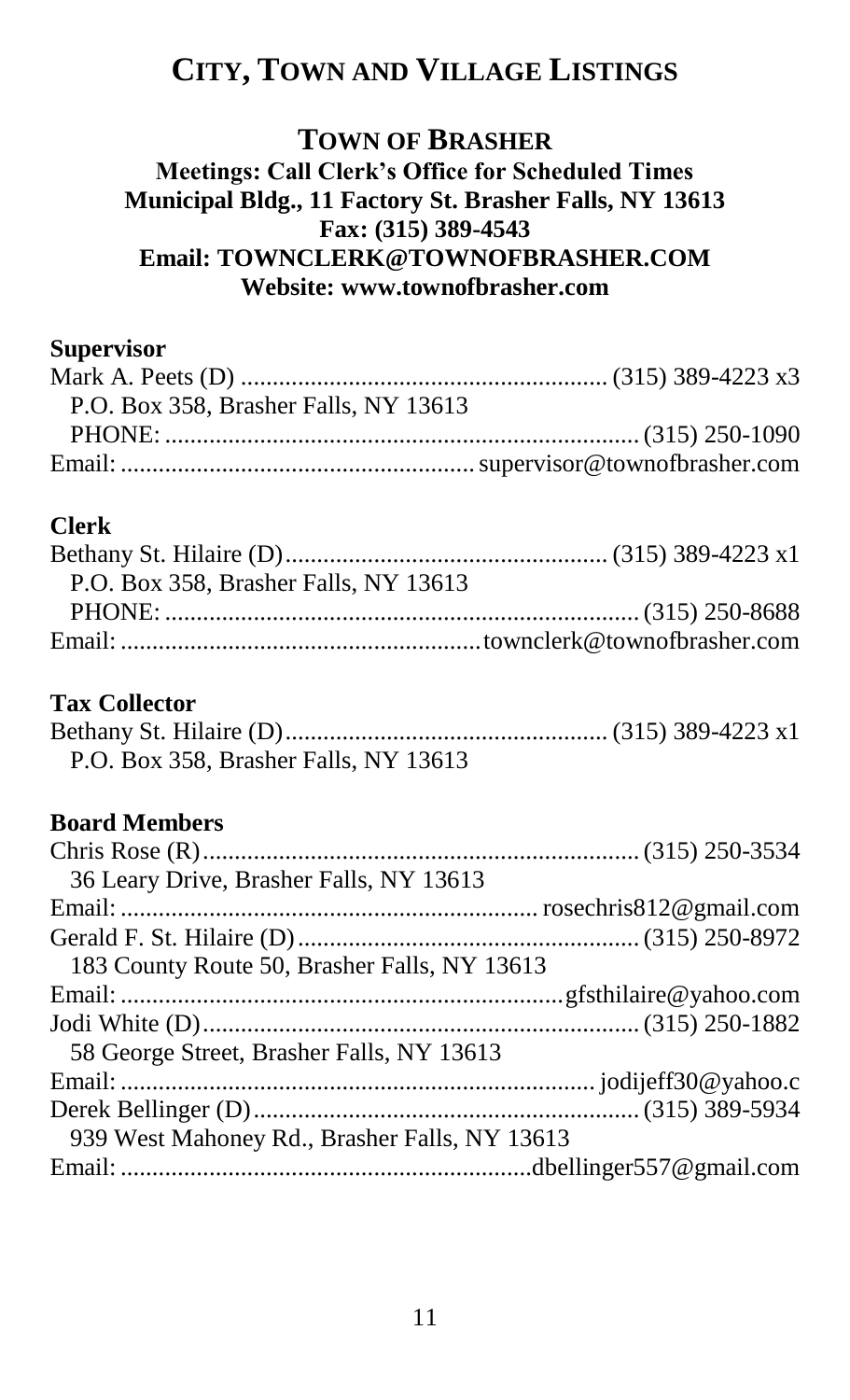## **Justice**

| P.O. Box 358. Brasher Falls, NY13613  |  |
|---------------------------------------|--|
|                                       |  |
| P.O. Box 358. Brasher Falls, NY 13613 |  |
|                                       |  |
|                                       |  |

## **Court Clerk**

| Marcie Provost (D) |  |
|--------------------|--|
|                    |  |
|                    |  |

## **Highway Superintendent**

| P.O. Box 358, Brasher Falls, NY 13613 |  |
|---------------------------------------|--|
|                                       |  |
|                                       |  |

### **Assessor**

| P.O. Box 358. Brasher Falls, NY 13613 |  |
|---------------------------------------|--|
|                                       |  |

## **Historian**

| P.O. Box 132, Brasher Falls, NY 13613 |  |
|---------------------------------------|--|

#### **Attorney**

| 117 Main Street, Canton, NY 13617 |  |
|-----------------------------------|--|

### **Dog Warden**

## **Code Enforcement Officer**

| P.O. Box 358. Brasher Falls, NY 13613 |  |
|---------------------------------------|--|
|                                       |  |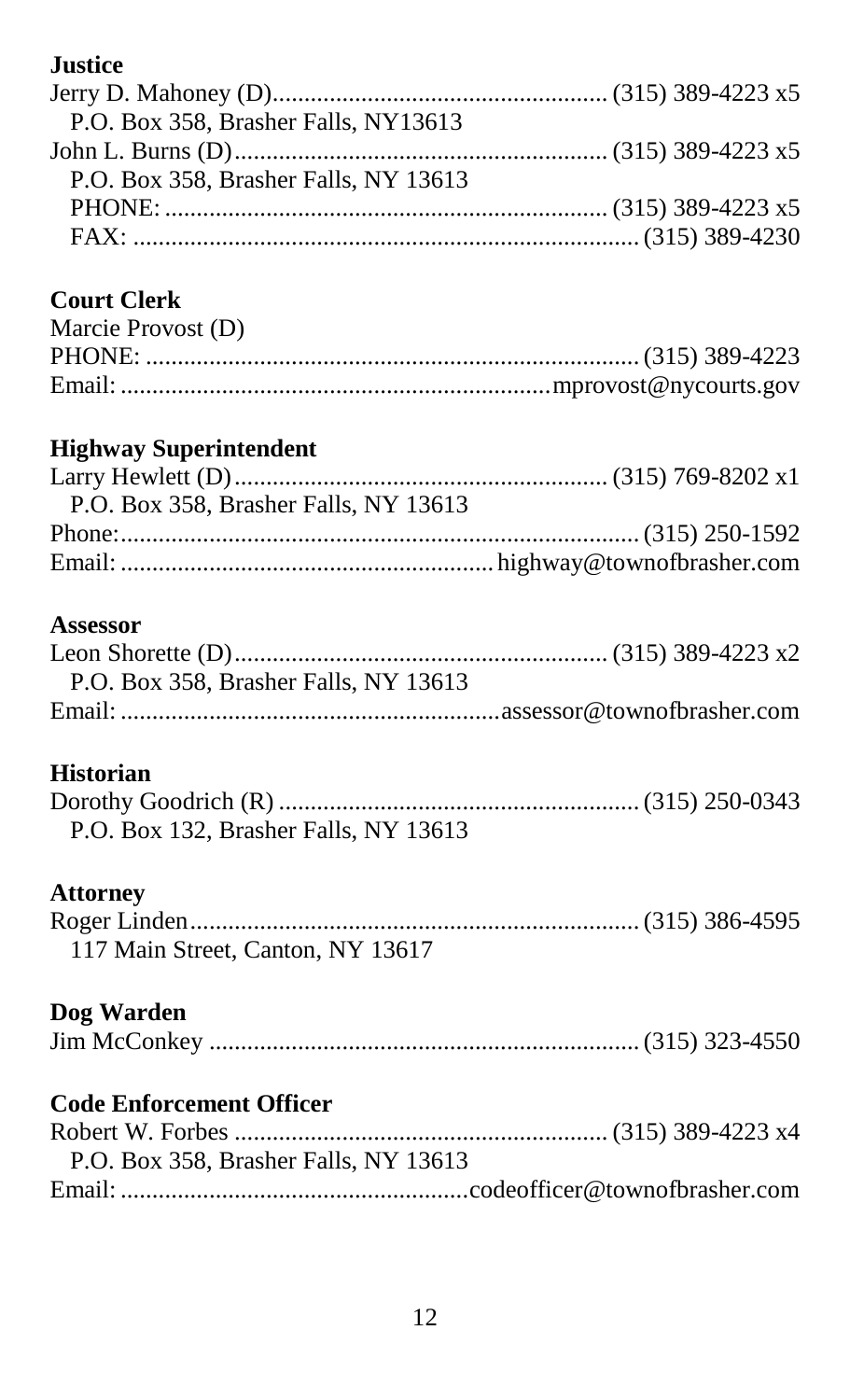#### **TOWN OF CANTON Meeting Night: 2nd Wed, Each Month @ 6:00 pm Canton Municipal Bldg. Board Rm. 60 Main St., Canton, NY 13617 Fax Number: (315) 386-4881 Website: www.cantonny.gov**

#### **Supervisor**

| 60 Main St., Canton NY 13617 |  |
|------------------------------|--|
|                              |  |

### **Clerk & Tax Collector**

| 60 Main St., Canton NY 13617 |  |
|------------------------------|--|
|                              |  |

#### **Justice**

### **Council Members**

| 60 Main Street, Canton NY 13617 |  |
|---------------------------------|--|
|                                 |  |
| 60 Main Street, Canton NY 13617 |  |
|                                 |  |
| 60 Main Street. Canton NY 13617 |  |
|                                 |  |
| 60 Main Street, Canton NY 13617 |  |

#### **Highway Superintendent**

| 60 Main St., Canton NY 13617 |  |
|------------------------------|--|
|                              |  |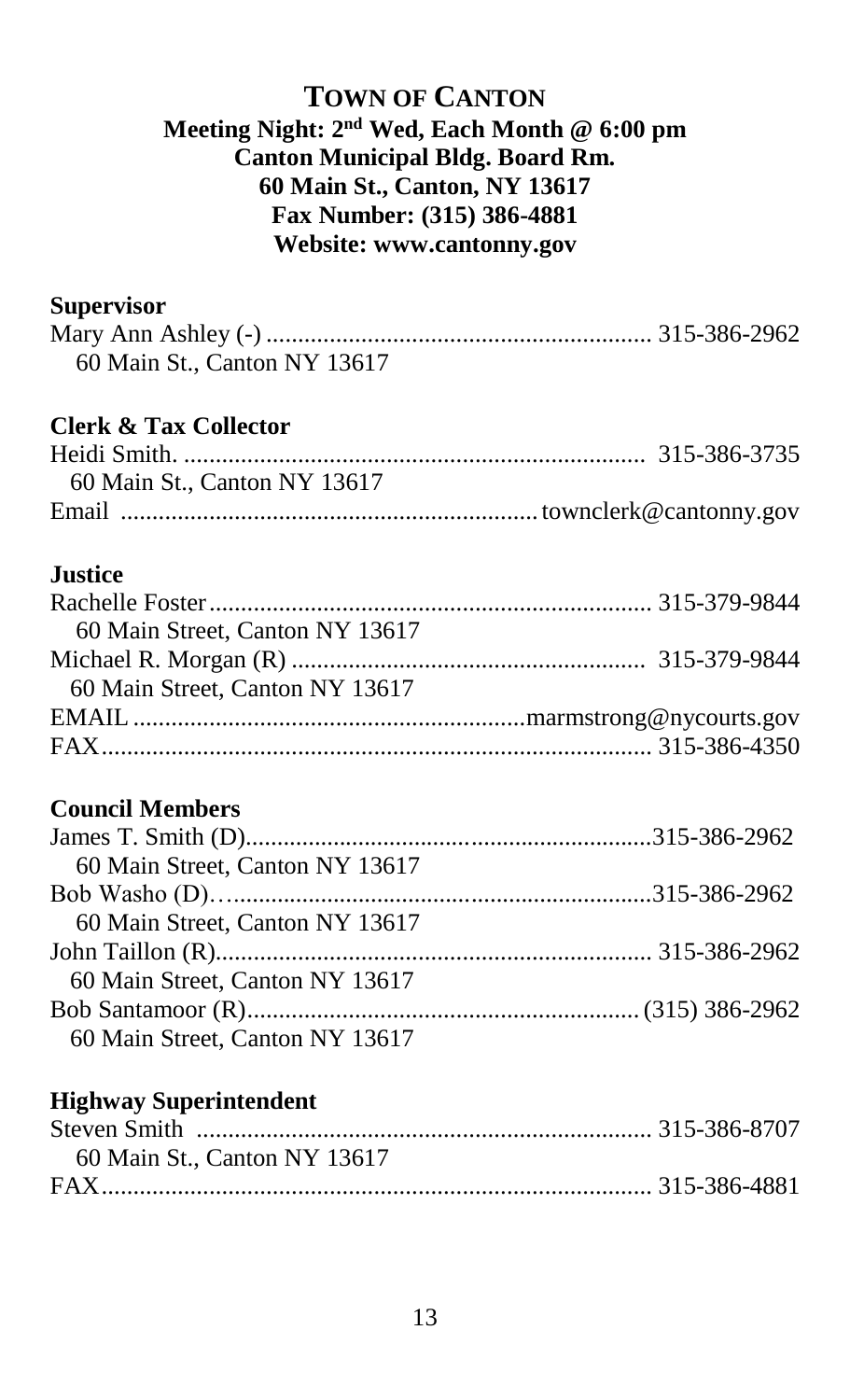| Assessor                        |  |
|---------------------------------|--|
|                                 |  |
| 60 Main Street, Canton NY 13617 |  |
|                                 |  |
| <b>Historian</b>                |  |
|                                 |  |
| 60 Main St., Canton NY 13617    |  |
| Dog Warden                      |  |
|                                 |  |
| PO Box 427, Waddington NY 13694 |  |
| <b>Code Enforcement Officer</b> |  |
|                                 |  |
| 60 Main St., Canton NY 13617    |  |
|                                 |  |
|                                 |  |
|                                 |  |
| <b>Economic Developer</b>       |  |
|                                 |  |
| 60 Main St, Canton NY 13617     |  |
|                                 |  |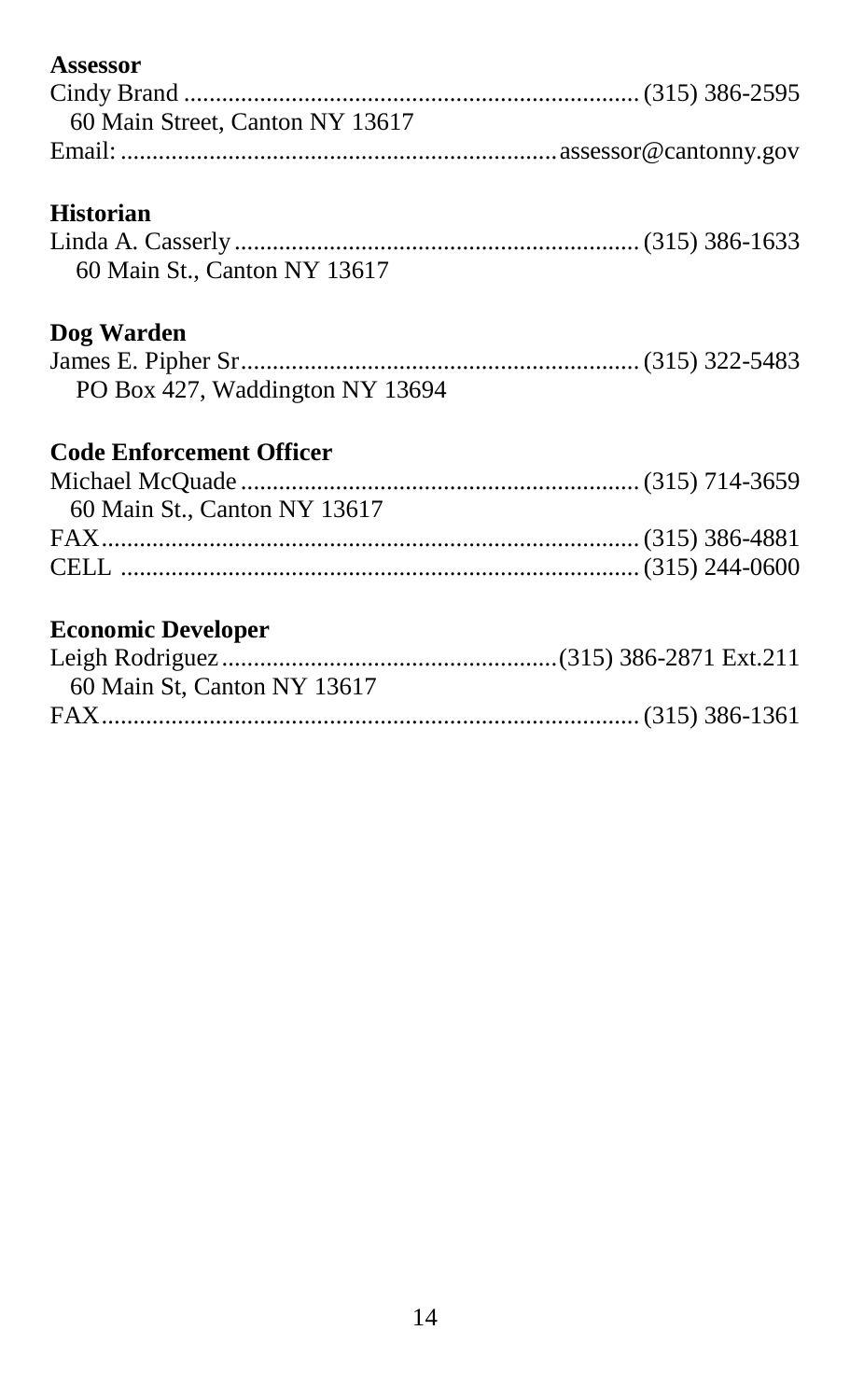#### **TOWN OF CLARE**

#### **Meeting Night: 3 rd Tuesday of Each Month at 7:00PM Court Night: 2 nd & 4th Tuesday of Each Month at 6:00PM Town Hall & Court, 3441 CR 27, Russell, NY 13684 Phone: (315) 386-3084 Fax: (315) 386-3084**

#### **Supervisor**

| 172 Dean Rd., Russell, NY 13684 |  |
|---------------------------------|--|
|                                 |  |
|                                 |  |

#### **Clerk**

| 3441 CR 27, Russell, NY 13684 |  |
|-------------------------------|--|
|                               |  |
|                               |  |

#### **Tax Collector**

| 172 Dean Rd., Russell, NY 13684 |  |
|---------------------------------|--|
|                                 |  |
|                                 |  |

#### **Justice**

| 25 Dean Road, Russell, NY 13684 |  |
|---------------------------------|--|
|                                 |  |
|                                 |  |

### **Council Members**

| 2860 CR 27, Russell, NY 13684 |  |
|-------------------------------|--|
|                               |  |
| 2396 CR 27, Russell, NY 13684 |  |
|                               |  |
| 2462 CR 27, Russell, NY 13684 |  |
|                               |  |
| 2861 CR 27, Russell, NY 13684 |  |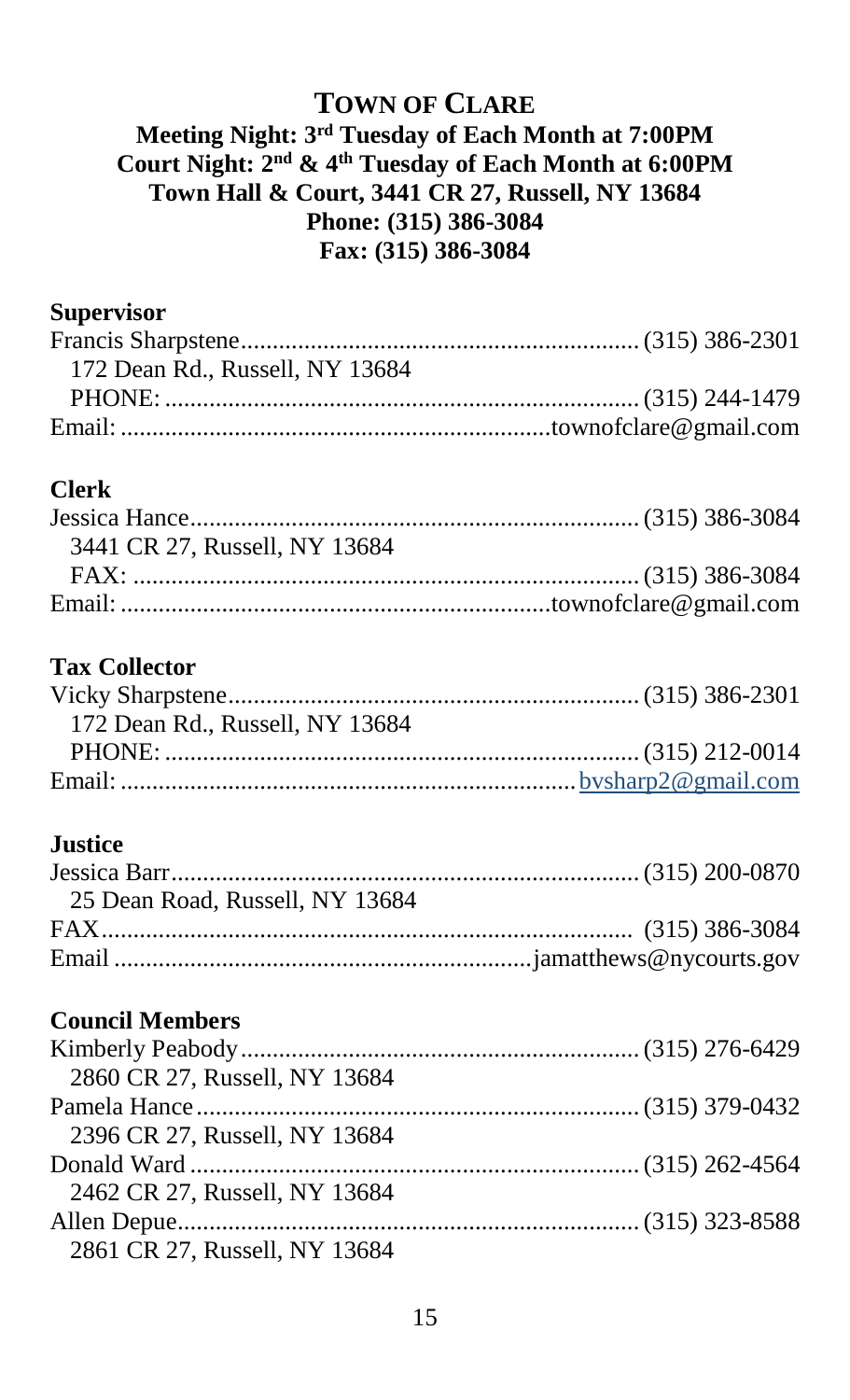# **Highway Superintendent**

### **Assessor**

| PO Box 143, Hailesboro, NY 13645 |  |
|----------------------------------|--|
|                                  |  |

### **Dog Warden**

| P.O. Box 351, Gouverneur, NY 13642 |  |
|------------------------------------|--|
|                                    |  |

### **Code Enforcement Officer**

| 2861 C.R. 27, Russell, NY 13684 |  |
|---------------------------------|--|

### **Historian**

| 3594 C.R. 27, Russell, NY 13684 |  |
|---------------------------------|--|

### **Health Inspector**

| 3788 C.R. 27, Russell, NY 13684 |  |
|---------------------------------|--|

## **Cemetery Caretaker**

| 31 Mill St., Russell, NY 13684 |  |
|--------------------------------|--|

### **Attorney**

| Pease & Gustafson LLP |  |
|-----------------------|--|
|                       |  |
|                       |  |
|                       |  |
|                       |  |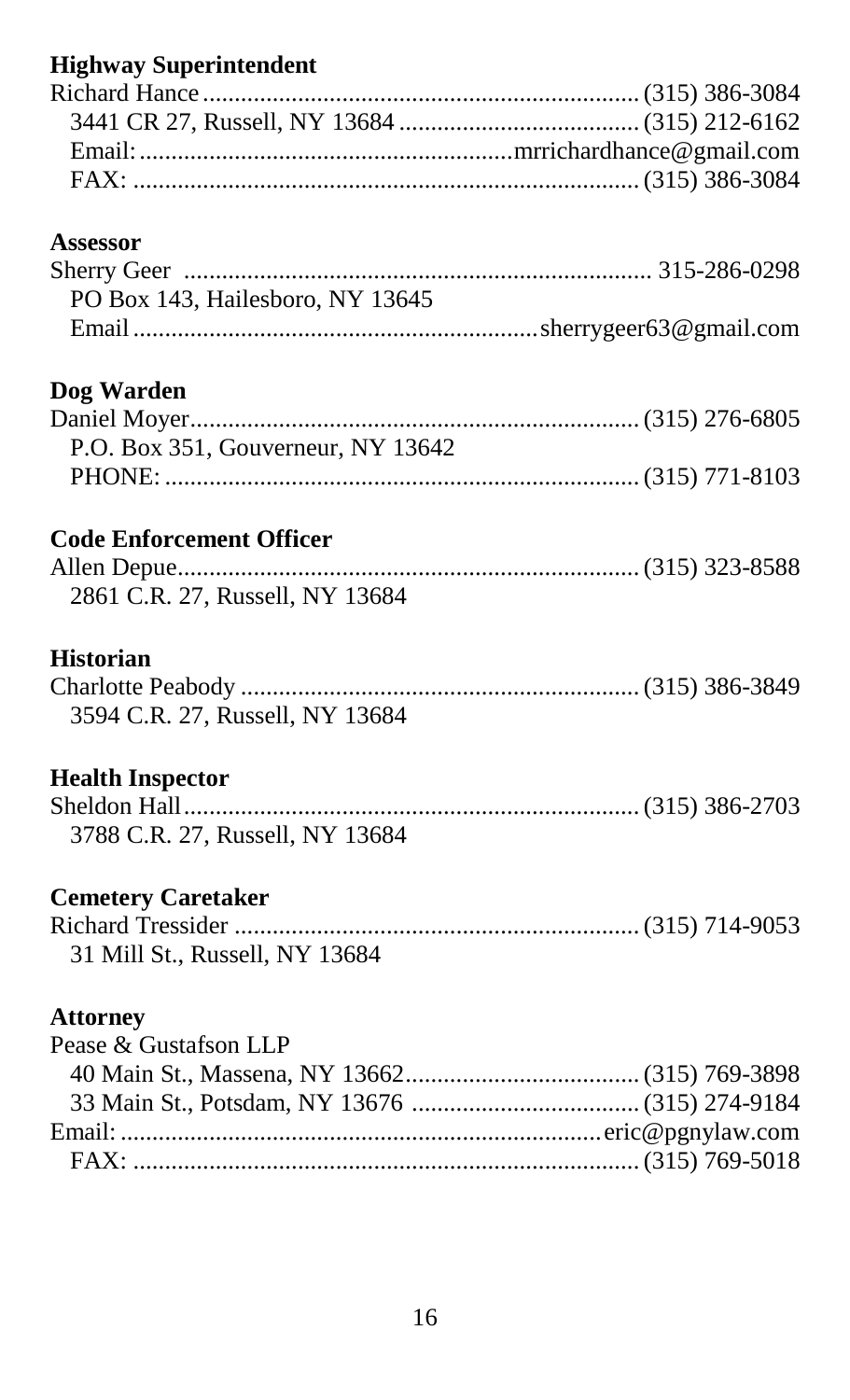#### **TOWN OF CLIFTON Meeting Night: 2nd Wednesday of Each Month at 6:00PM Even Months: Newton Falls Town Garage Odd Months: Cranberry Lake Fire Department Fax: (315) 848-2632 Email: CLIFTON@NORTHNET.ORG**

#### **Supervisor**

| P.O. Box 685, Cranberry Lake, NY 12927 |  |
|----------------------------------------|--|
|                                        |  |

### **Clerk & Tax Collector**

| P.O. Box 684, Cranberry Lake, NY 12927 |  |
|----------------------------------------|--|
|                                        |  |

#### **Justice**

| P.O. Box 679, Cranberry Lake, NY 12927 |  |
|----------------------------------------|--|
|                                        |  |
|                                        |  |
|                                        |  |

#### **Council Members**

| P.O. Box 615, Cranberry Lake, NY 12927 |  |
|----------------------------------------|--|
|                                        |  |
|                                        |  |
| P.O. Box 574, Cranberry Lake, NY 12927 |  |
|                                        |  |
|                                        |  |
| P.O. Box 716, Cranberry Lake, NY 12927 |  |
|                                        |  |
|                                        |  |
| P.O. Box 54, Newton Falls, NY 13666    |  |
|                                        |  |
|                                        |  |

#### **Highway Superintendent**

| P.O. Box 358, Brasher Falls, NY 13613 |  |
|---------------------------------------|--|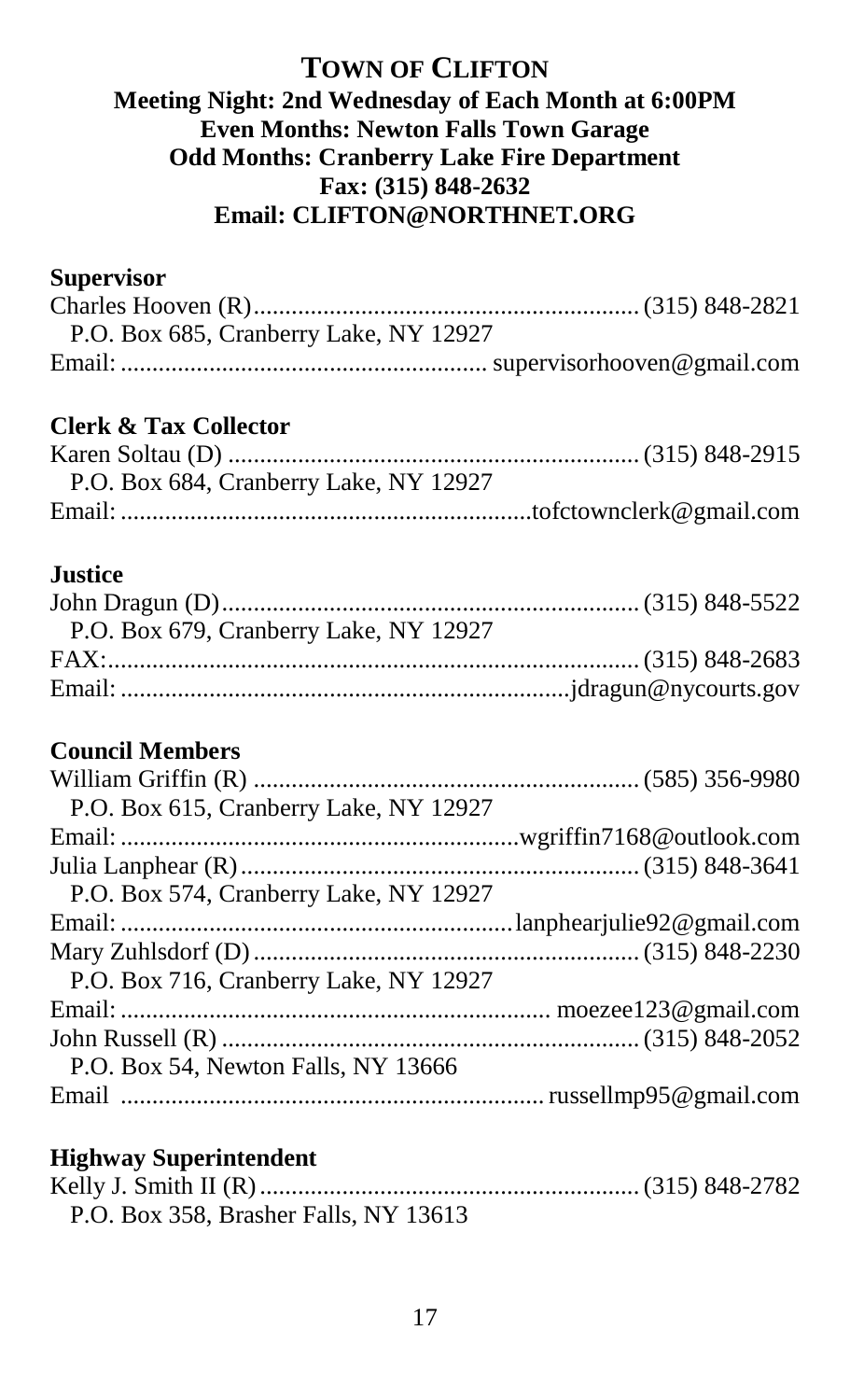| Assessor                               |  |
|----------------------------------------|--|
|                                        |  |
| P.O. Box 747, Cranberry Lake, NY 12927 |  |
| <b>Historian</b>                       |  |
|                                        |  |
| P.O. Box 647, Cranberry Lake, NY 12927 |  |
| <b>Attorney</b>                        |  |
|                                        |  |
| 40 Main St., Massena, NY 13662         |  |
| Dog Warden                             |  |
|                                        |  |
| P.O Box 684, Cranberry Lake, NY 12927  |  |
| <b>Code Enforcement Officer</b>        |  |
|                                        |  |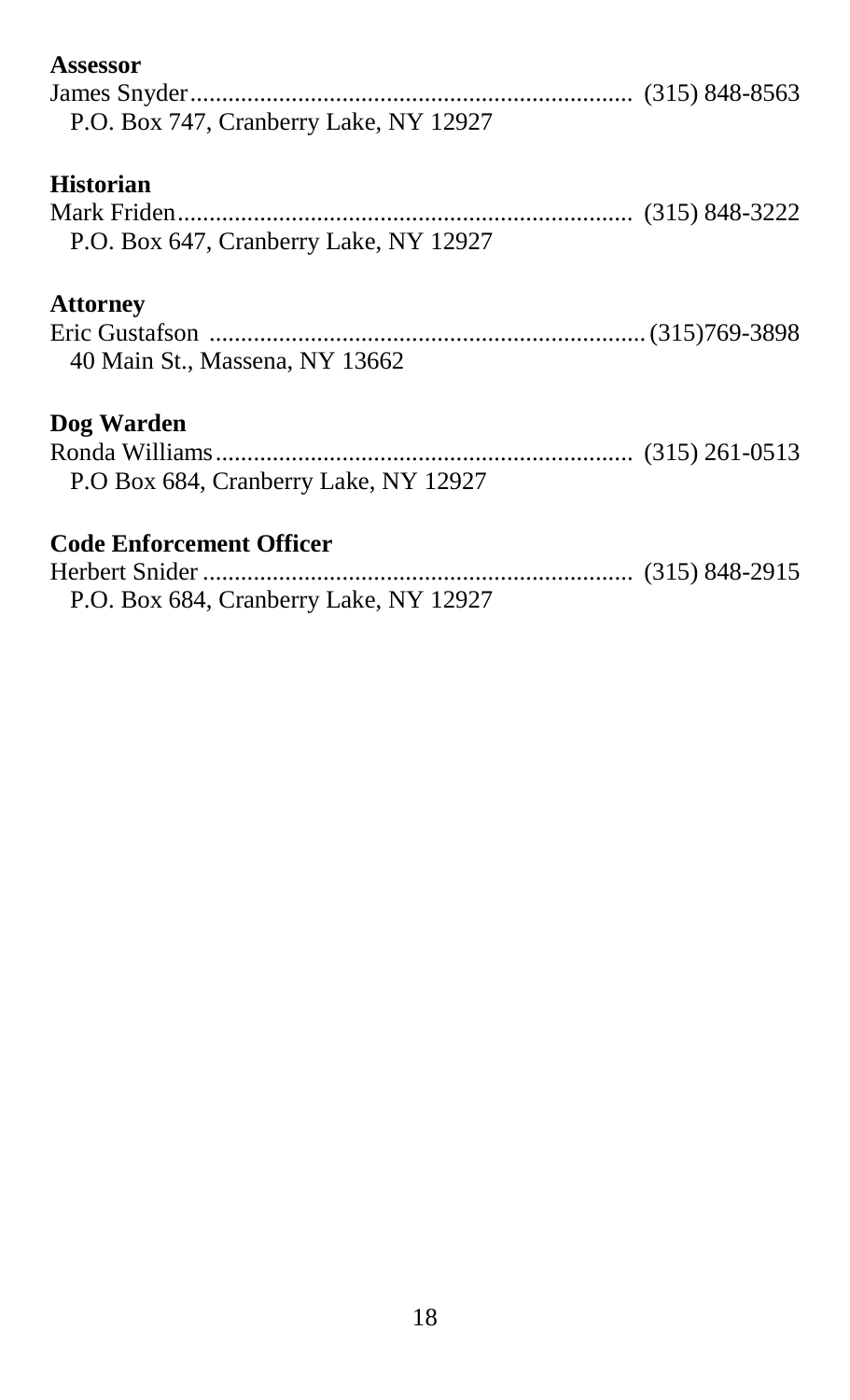### **TOWN OF COLTON Colton Town Hall, Colton, NY 13625 Meeting Night: 2nd Wednesday of Each Month at 6:00PM Fax: (315) 262-2777 Email: clerk1@townofcolton.com**

#### **Supervisor**

| 94 Main Street, Colton, NY 13625 |  |
|----------------------------------|--|
|                                  |  |

### **Clerk & Tax Collector**

| 94 Main Street, Colton, NY 13625 |  |
|----------------------------------|--|
|                                  |  |

#### **Justice**

| P.O. Box 475, South Colton, NY 13687 |  |
|--------------------------------------|--|

## **Council Members**

| 172 Gulf Rd., Colton, NY 13625    |  |
|-----------------------------------|--|
|                                   |  |
| P.O. Box 85, Colton, NY 13625     |  |
|                                   |  |
| 35 Morgan Road, Colton, NY 13625  |  |
|                                   |  |
| 17 Windmill Rd., Colton, NY 13625 |  |

#### **Highway Superintendent**

| 94 Main Street, Colton, NY 13625 |  |
|----------------------------------|--|
|                                  |  |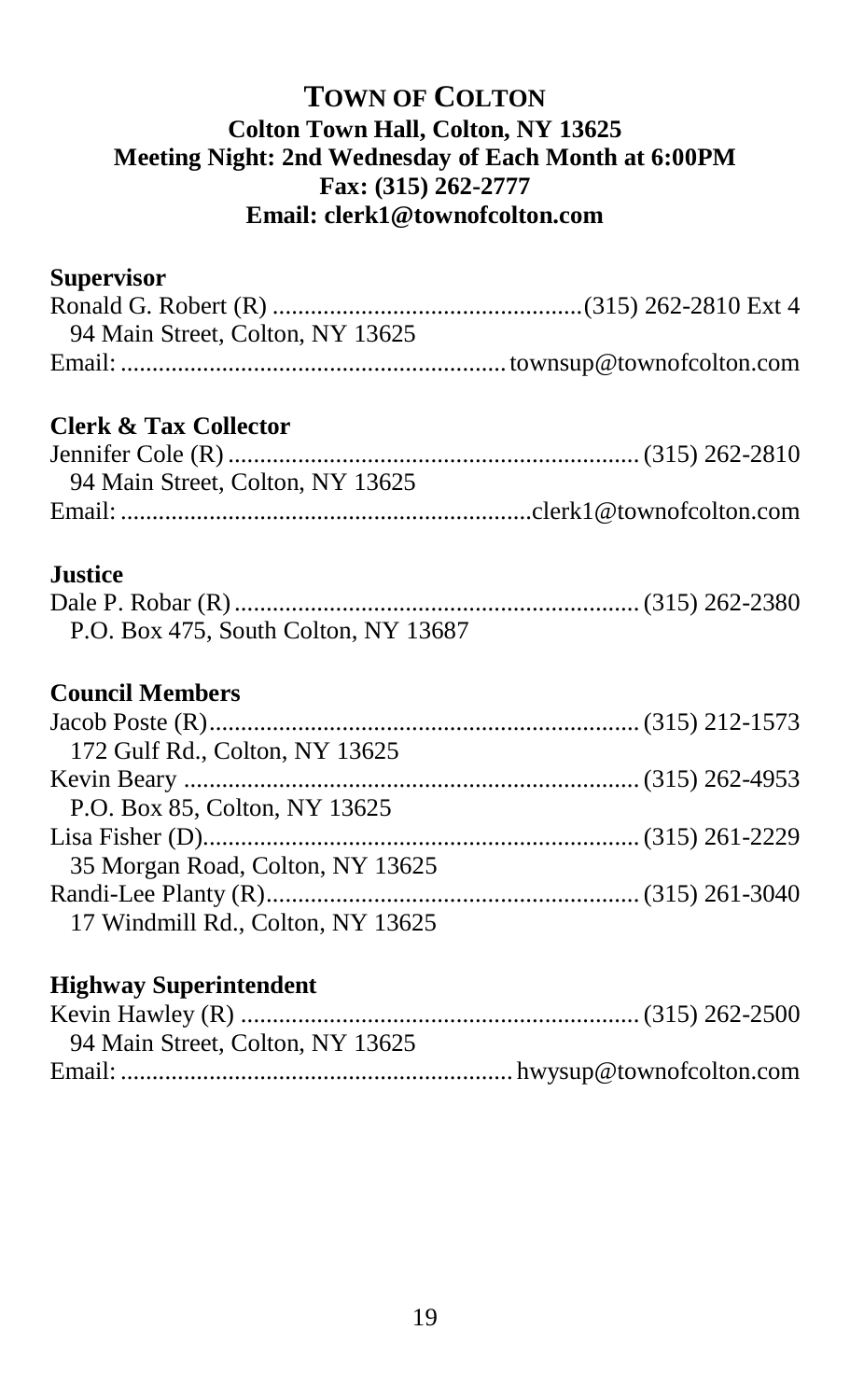| Assessor                                          |  |
|---------------------------------------------------|--|
|                                                   |  |
| 94 Main St., Colton, NY 13625                     |  |
|                                                   |  |
|                                                   |  |
| <b>Historian</b>                                  |  |
|                                                   |  |
| P.O. Box 95, Colton, NY 13625                     |  |
| <b>Attorney</b>                                   |  |
|                                                   |  |
| 1936 Saranac Ave. Ste. 106, Lake Placid, NY 12946 |  |
| Dog Warden                                        |  |
|                                                   |  |
|                                                   |  |
| 94 Main St., Colton, NY 13625                     |  |
| <b>Code Enforcement Officer</b>                   |  |
|                                                   |  |
| 94 Main St., Colton, NY13625                      |  |
|                                                   |  |
|                                                   |  |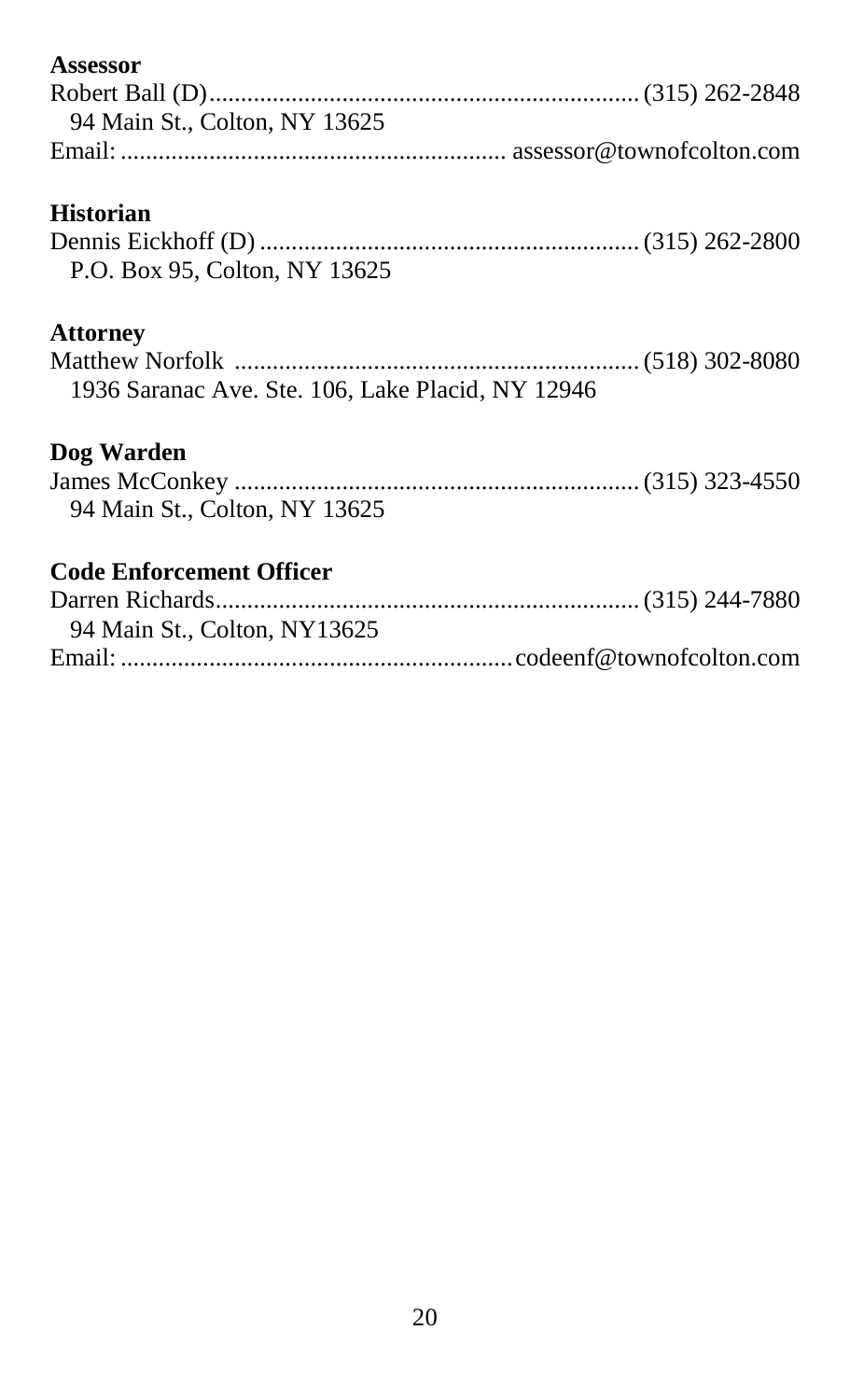### **TOWN OF DEKALB Meeting Night: 3rd Wed. of Each Month @ 7:00pm Justice Court: Tuesday evenings @ 7:30pm 2907 CR 17, Dekalb Jct., NY13630 Fax Number: (315) 347-4477 E-mail: townclerk@townofdekalb.org**

#### **Supervisor**

| P.O. Box 133, DeKalb Jct., NY 13630 |  |
|-------------------------------------|--|
|                                     |  |

#### **Clerk, Tax Collector & Registrar**

| P.O. Box 133, DeKalb Jct., NY 13630 |  |
|-------------------------------------|--|
|                                     |  |

### **Justice**

| P.O. Box 133, DeKalb Jct., NY 13630 |  |
|-------------------------------------|--|
|                                     |  |

### **Council Members**

| P.O. Box 133, Dekalb Jct., NY 13630 |  |
|-------------------------------------|--|
|                                     |  |
| P.O. Box 133, Dekalb Jct., NY 13630 |  |
|                                     |  |
| P.O. Box 133, DeKalb Jct., NY 13630 |  |
|                                     |  |
| P.O. Box 133, DeKalb Jct., NY 13630 |  |

### **Highway Superintendent**

Wayne Holland (D) ............................................................. (315) 347-3323 P.O. Box 133, DeKalb Jct., NY 13630 dekalbhighway@yahoo.com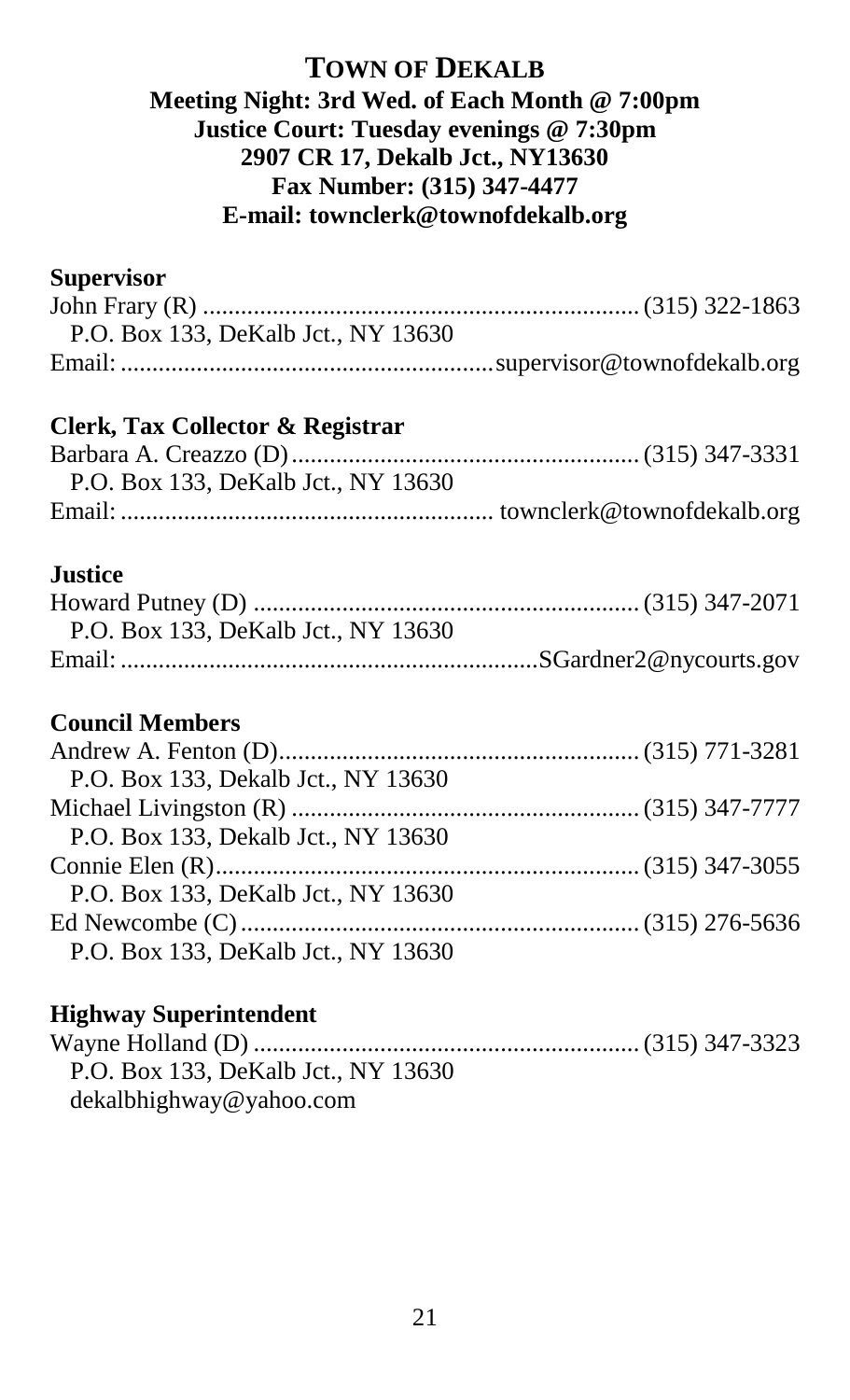### **Assessor**

| P.O. Box 133. DeKalb Jct., NY 13630 |  |
|-------------------------------------|--|
|                                     |  |

## **Historian**

| P.O. Box 111. DeKalb Jct NY 13630 |  |
|-----------------------------------|--|
|                                   |  |
|                                   |  |

#### **Attorney**

| 113 Main Street, Canton, NY13617 |  |
|----------------------------------|--|

## **Dog Warden**

## **Code Enforcement Officer**

| P.O. Box 133, DeKalb Jct., NY 13630 |  |
|-------------------------------------|--|
|                                     |  |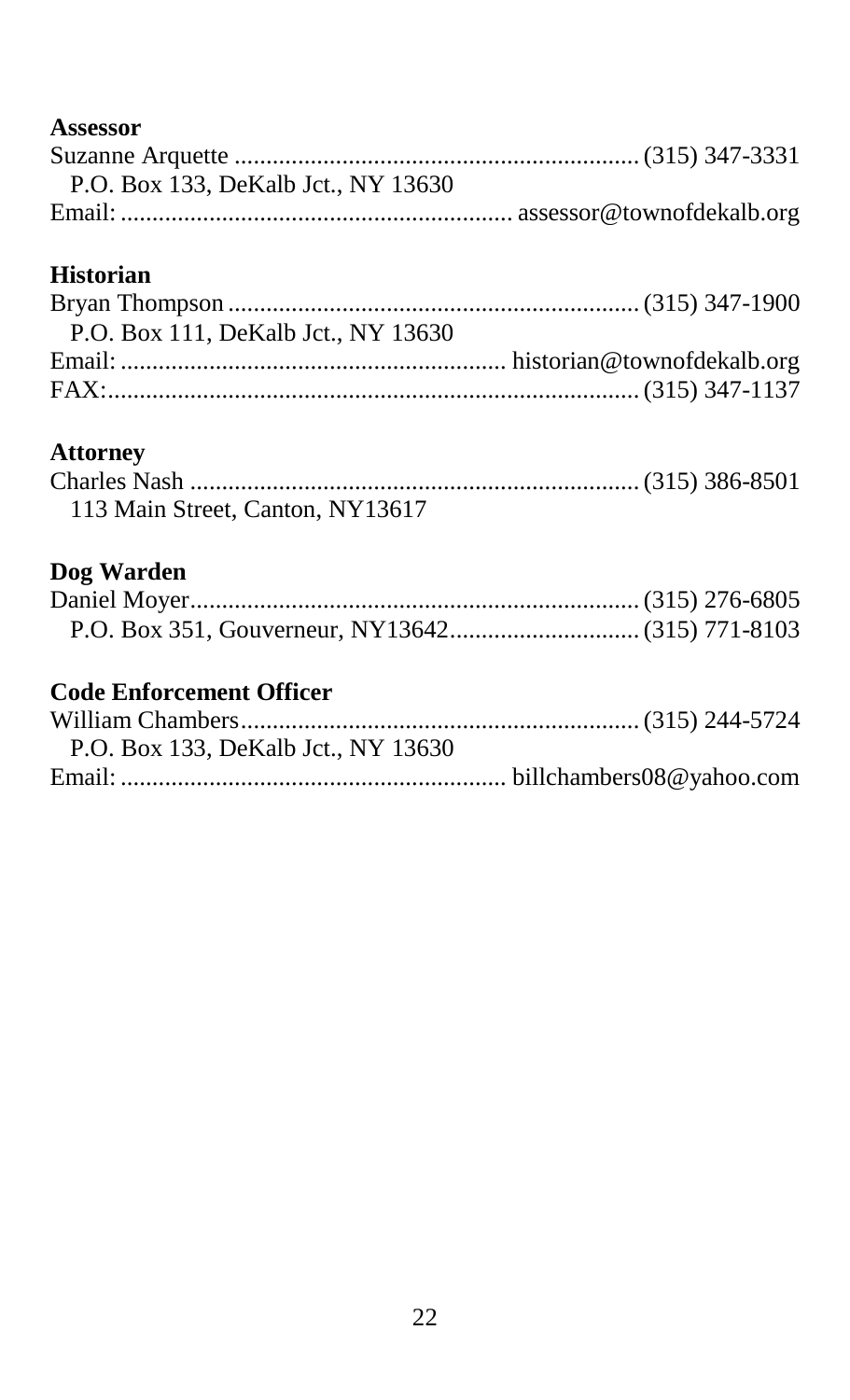#### **TOWN OF DEPEYSTER Meeting Night: 2nd Mon. of Each Month @ 7:00pm Round Hall, P.O. Box 17, DePeyster, NY13633 Fax Number: (315) 344-7259**

# **Supervisor** Irene Hargrave (R)............................................................... (315) 344-6484 P.O. Box 9 DePeyster, NY 13633 Email: ..................................................................depey15supt@yahoo.com **Clerk & Tax Collector** Susan Matheson (D)............................................................ (315) 214-9738 P.O. Box 17, DePeyster, NY 13633 Email: ......................................................DePeystertownclerk@yahoo.com **Justice** Cynthia Weaver...................................................................(315) 344-7259 P.O. Box 41, DePeyster, NY 13633 **Council Members** Dan Chambers (D)............................................................... (315) 528-1123 Heuvelton, NY 13654 Stephen Ross (R).................................................................(315) 344-7279 67 East Rd., DePeyster, NY 13633 Leslie Hargrave (R)............................................................. (315) 344-6484 3285 CR 11, Heuvelton, NY 13654 Richard Pray (R)..................................................................(315) 344-7730 3517 CR 10, DePeyster, NY 13633 **Highway Superintendent**

| 95 Mayhew Rd., Rensselaer Falls, NY13680 |  |
|------------------------------------------|--|
|                                          |  |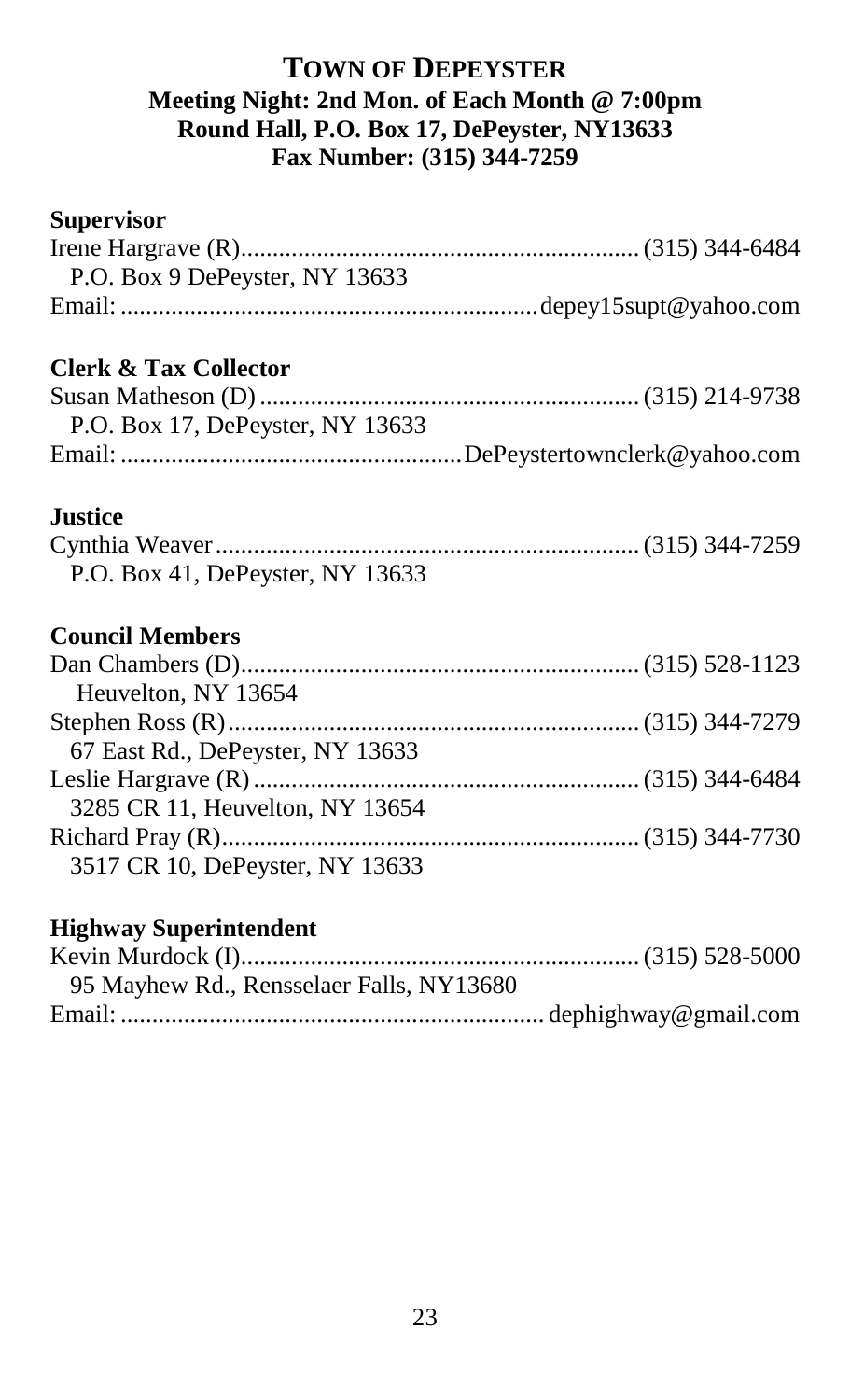### **Assessor**

| P.O. Box 9, DePeyster, NY 13633 |  |
|---------------------------------|--|
|                                 |  |

### **Historian**

| 4626 Co. Rt. 10, Heuvelton, NY 13654 |  |
|--------------------------------------|--|

## **Dog Warden**

## **Code Enforcement Officer**

| 51 State Street, Heuvelton, NY 13654 |  |
|--------------------------------------|--|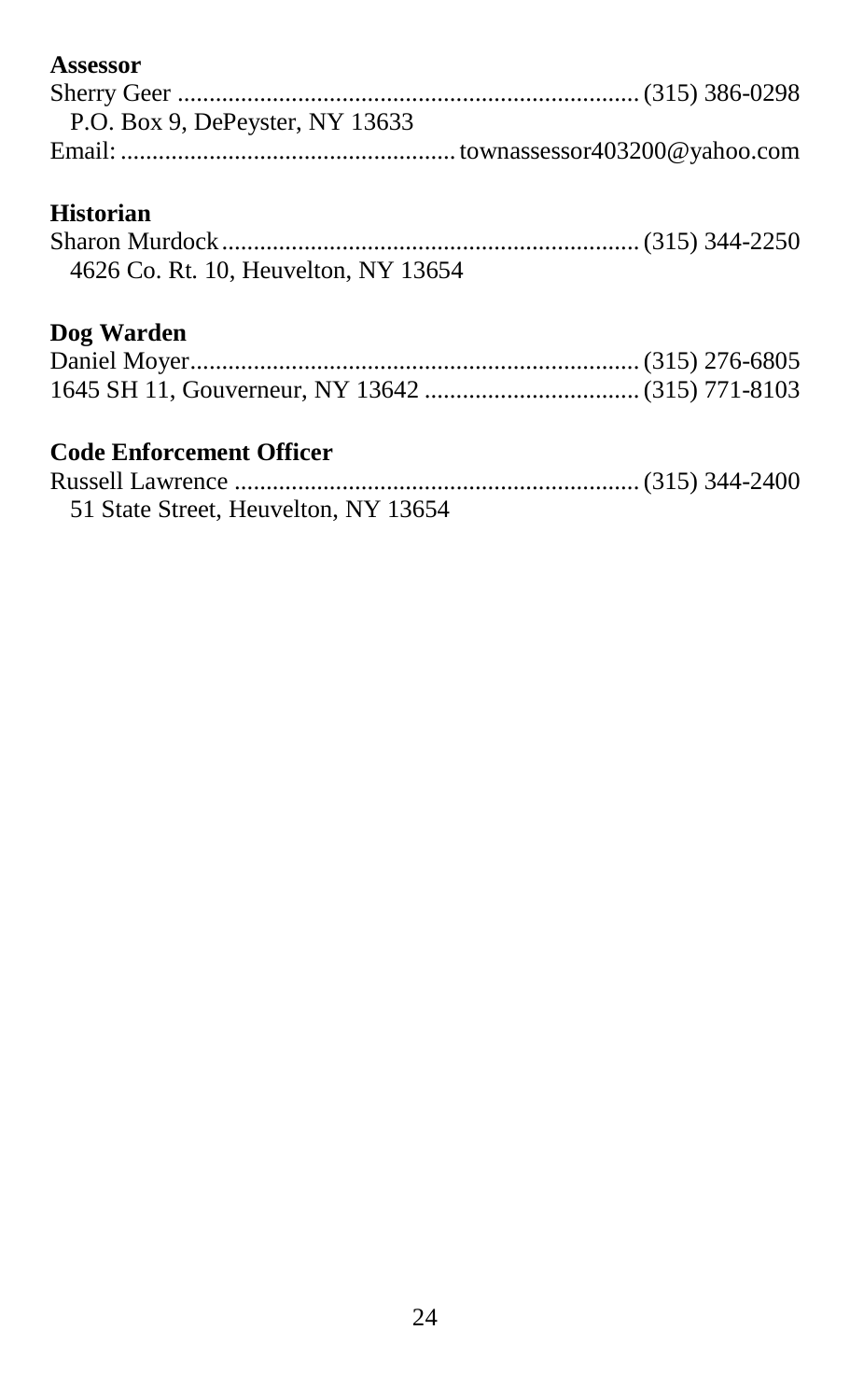### **TOWN OF EDWARDS Meeting Night: 2nd Wed. of Each Month @ 7:00pm Edwards Town Hall 161 Main St., Edwards, NY 13635 Fax Number: (315) 562-2010**

#### **Supervisor**

| P.O. Box 24, Edwards, NY 13635 |  |
|--------------------------------|--|

## **Clerk & Tax Collector**

| P.O. Box 126, Edwards, NY 13635 |  |
|---------------------------------|--|
|                                 |  |

#### **Justice**

#### **Secretary for Supervisor & Justice Clerk**

| P.O. Box 24, Edwards, NY 13635 |  |
|--------------------------------|--|
|                                |  |
|                                |  |
|                                |  |

## **Council Members**

| 1385 SH 58, Edwards, NY 13635       |  |
|-------------------------------------|--|
|                                     |  |
| 15 Talcville Rd., Edwards, NY 13635 |  |
|                                     |  |
| P.O. Box 179, Edwards, NY 13635     |  |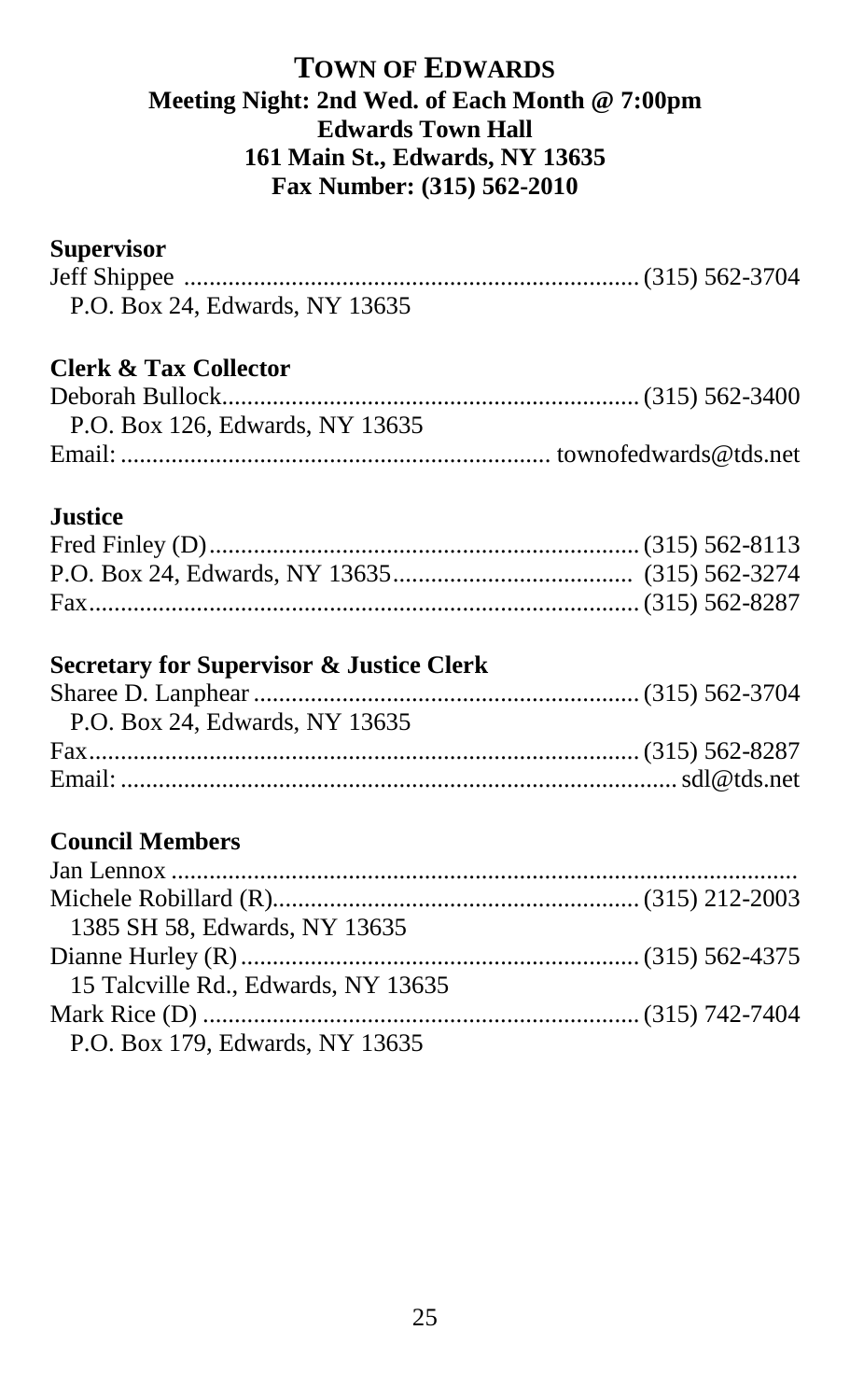## **Highway Superintendent**

| P.O. Box 24 Edwards, NY 13635 |  |
|-------------------------------|--|
|                               |  |

### **Assessors**

## **Historian**

| 61 Maple Avenue, Edwards, NY 13635            |  |
|-----------------------------------------------|--|
| Edwards Museum 222 Main St. Edwards, NY 13635 |  |

#### **Attorney**

| 107 E. Main Street, Gouverneur, NY 13642 |  |
|------------------------------------------|--|

## **Dog Warden**

| P.O. Box 351, Gouverneur, NY13642 |  |
|-----------------------------------|--|

## **Code Enforcement Officer**

| 77 Garrison Road, Harrisville NY 13648 |  |
|----------------------------------------|--|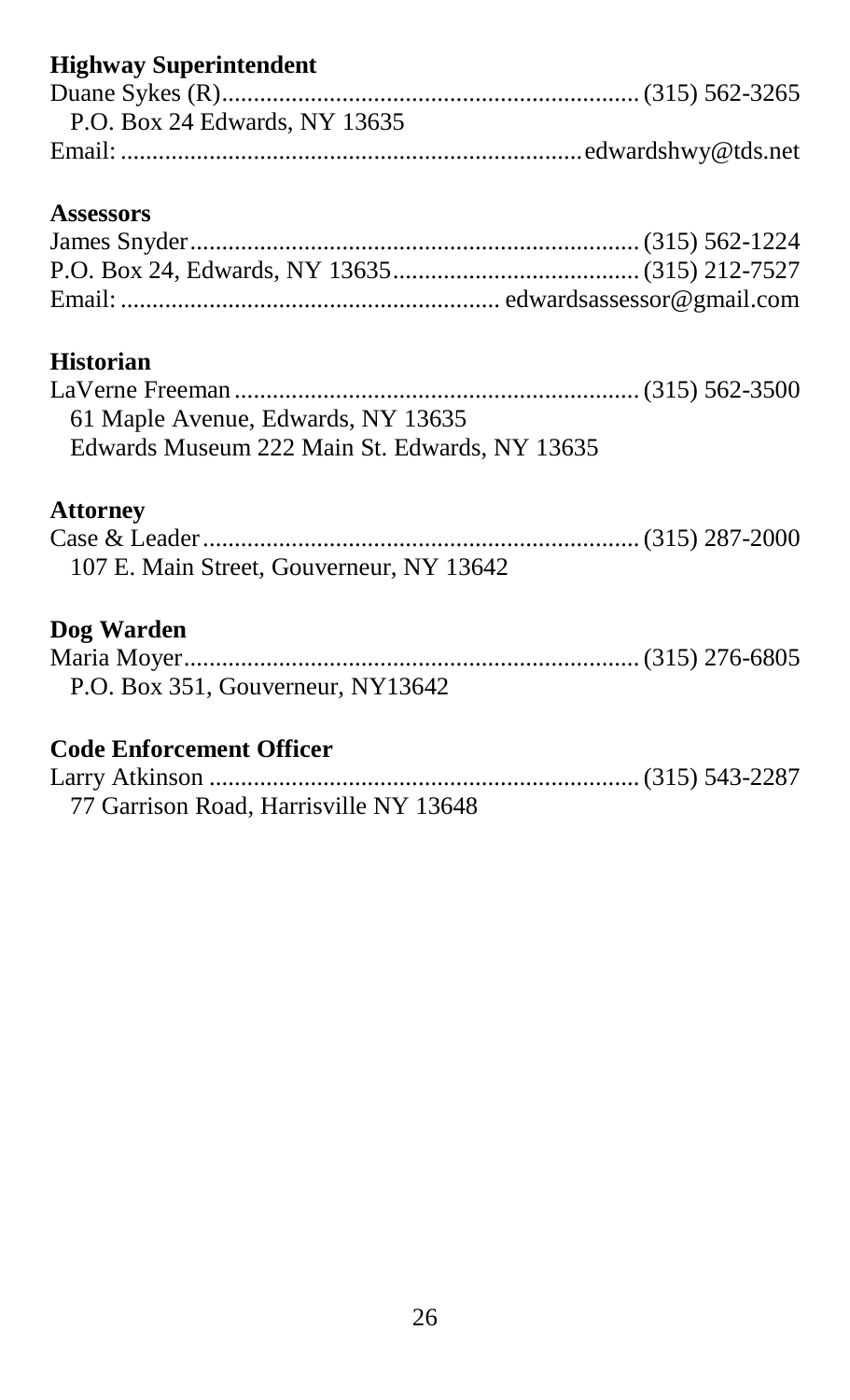#### **TOWN OF FINE Meeting Night: 2 nd Wednesday of Each Month at 6:30PM Town Office Building 4078 SH 3, Star Lake, NY 13690 FB: Town of Fine, St. Lawrence County www.afineadirondacktown.org Fax: (315) 848-3152**

#### **Supervisor**

| 4078 State Hwy. 3, Star Lake, NY 13690 |  |
|----------------------------------------|--|
|                                        |  |

#### **Clerk, Tax Collector & Registrar of Vital Statistics**

| 4078 State Hwy. 3, Star Lake, NY 13690 |  |
|----------------------------------------|--|
|                                        |  |

#### **Justice**

| 4078 State Hwy. 3, Star Lake, NY 13690 |  |
|----------------------------------------|--|
|                                        |  |

### **Council Members**

| 1070 Oswegatchie Trail Rd., Star Lake, NY 13690  |  |
|--------------------------------------------------|--|
|                                                  |  |
|                                                  |  |
| 399 Oswegatchie Trail Rd., Oswegatchie, NY 13670 |  |
|                                                  |  |
|                                                  |  |
| PO Box 71, Fine, NY 13639                        |  |
|                                                  |  |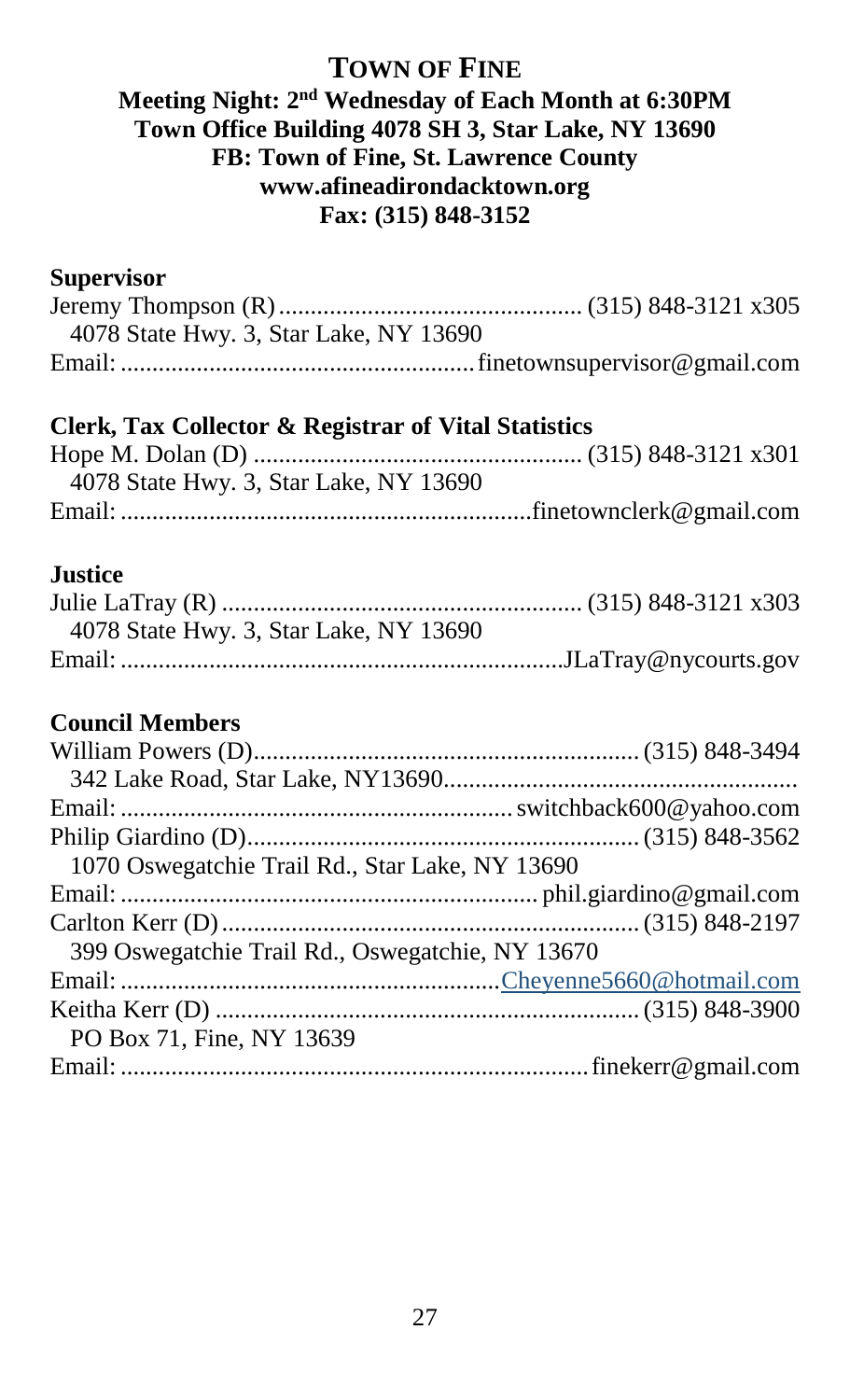## **Highway Superintendent**

| 4078 State Hwy. 3, Star Lake, NY 13690 |  |
|----------------------------------------|--|
|                                        |  |

#### **Assessor**

| 4078 State Hwy. 3, Star Lake, NY 13690 |  |
|----------------------------------------|--|
|                                        |  |

#### **Historian**

| 674 Oswegatchie Trail Rd., Oswegatchie, NY 13690 |  |
|--------------------------------------------------|--|

### **Attorney**

| PO Box 13. Gouverneur, NY 13642 |  |
|---------------------------------|--|

#### **Dog Warden**

| 26 Gore St., Star Lake, NY13690 |  |
|---------------------------------|--|
|                                 |  |

## **Code Enforcement Officer**

| 4078 State Hwy. 3, Star Lake, NY 13690 |  |
|----------------------------------------|--|

## **Superintendent of Public Works**

### **Sewer Superintendent**

| P.O. Box 96, Wanakena, NY 13695 |  |
|---------------------------------|--|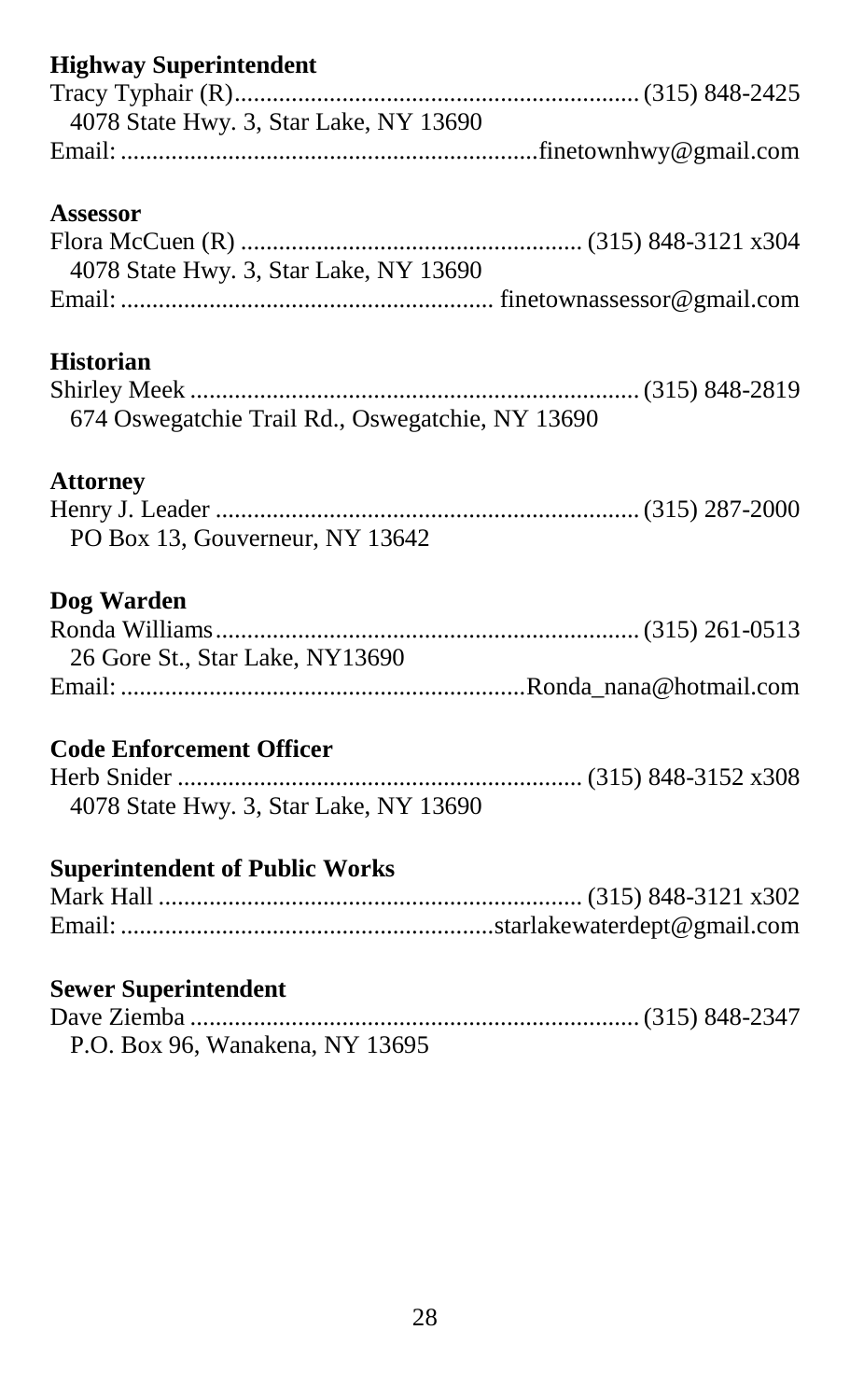### **TOWN OF FOWLER Meeting Night: 2 nd Monday of Each Month at 6:00PM Fowler Town Hall, 87 Little York Road, Gouverneur, NY 13642 Fax: (315) 535-4094**

#### **Supervisor**

| 87 Little York Rd., Gouverneur, NY 13642 |  |
|------------------------------------------|--|
|                                          |  |

## **Clerk & Tax Collector**

| 87 Little York Rd., Gouverneur, NY 13642 |  |
|------------------------------------------|--|
|                                          |  |

### **Justice**

| 87 Little York Rd., Gouverneur, NY 13642 |  |
|------------------------------------------|--|
|                                          |  |
|                                          |  |

## **Council Members**

| 50 Sylvia Lake Rd., Gouverneur, NY 13642 |  |
|------------------------------------------|--|
|                                          |  |
|                                          |  |
| 1499 CR 22, Gouverneur, NY13642          |  |
|                                          |  |
| 1285 CR 22, Gouverneur, NY 13642         |  |
|                                          |  |
|                                          |  |
| 98 Jones Road, Gouverneur, NY 13642      |  |
|                                          |  |

#### **Highway Superintendent**

| 87 Little York Rd., Gouverneur, NY 13642 |  |
|------------------------------------------|--|
|                                          |  |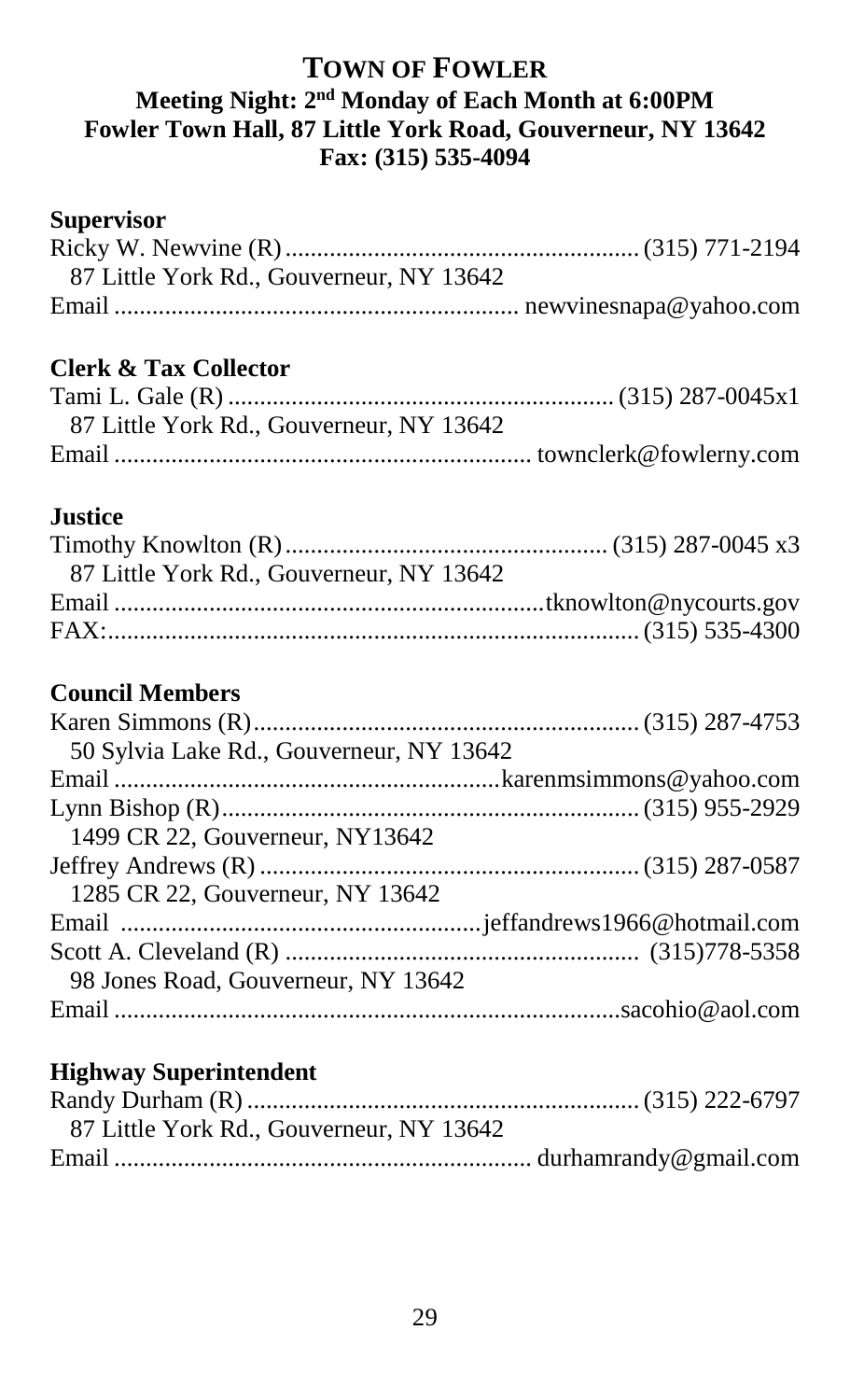### **Assessors**

| 87 Little York Rd., Gouverneur, NY 13642 |  |
|------------------------------------------|--|
|                                          |  |
|                                          |  |
| 87 Little York Rd., Gouverneur, NY 13642 |  |
|                                          |  |

## **Historian**

| 87 Little York Rd., Gouverneur, NY 13642 |  |
|------------------------------------------|--|
|                                          |  |

## **Attorney**

| 107 E. Main St. Gouverneur, NY 13642 |  |
|--------------------------------------|--|

## **Dog Warden**

| 87 Little York Rd. Gouverneur, NY 13642 |  |
|-----------------------------------------|--|

## **Code Enforcement Officer**

| 87 Little York Rd. Gouverneur, NY 13642 |  |
|-----------------------------------------|--|
|                                         |  |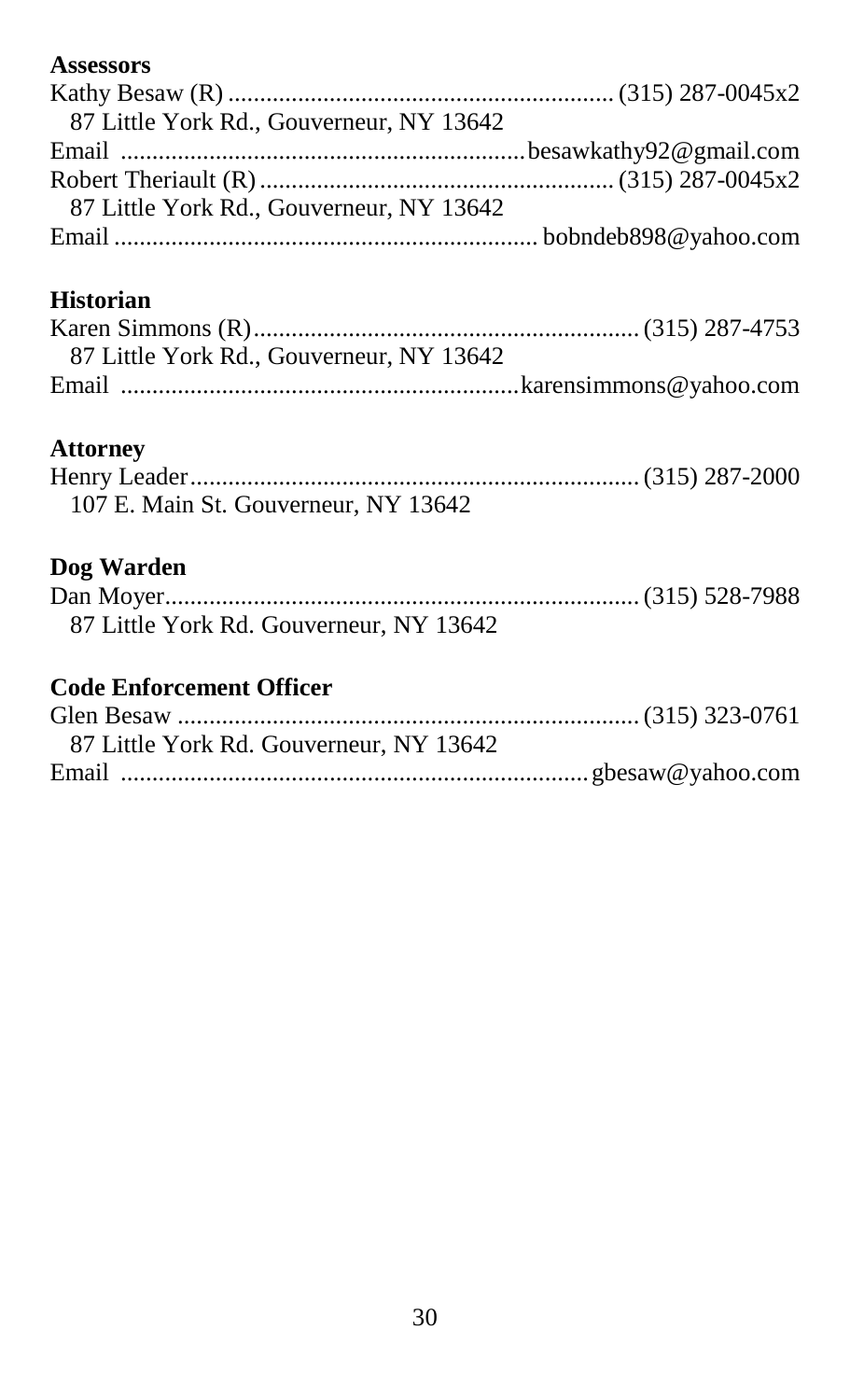### **TOWN OF GOUVERNEUR Meeting Night: 2nd Tues. of Each Month @ 6:00pm Town Offices: 1227 US Hwy. 11, Gouverneur, NY 13642 Fax Number: (315) 287-0105**

| <b>Supervisor</b>                       |  |
|-----------------------------------------|--|
|                                         |  |
| 248 W. Barney St., Gouverneur, NY 13642 |  |
| <b>Clerk &amp; Tax Collector</b>        |  |
|                                         |  |
| 1227 US Hwy. 11, Gouverneur, NY 13642   |  |
|                                         |  |
| <b>Deputy Clerk</b>                     |  |
|                                         |  |
| 1227 US Hwy. 11, Gouverneur, NY 13642   |  |
| <b>Justice</b>                          |  |
|                                         |  |
| 33 Clinton St., Gouverneur, NY 13642    |  |
|                                         |  |
| 33 Clinton St., Gouverneur, NY 13642    |  |
| <b>Council Members</b>                  |  |
|                                         |  |
| Depot St., Gouverneur, NY 13642         |  |
|                                         |  |
| 285 Clinton St., Gouverneur, NY 13642   |  |
|                                         |  |
| 1227 US Hwy. 11, Gouverneur, NY 13642   |  |
|                                         |  |
| 1227 US Hwy. 11, Gouverneur, NY 13642   |  |
| <b>Highway Superintendent</b>           |  |
|                                         |  |
| 1227 US Hwy. 11, Gouverneur, NY 13642   |  |
| <b>Deputy Highway Superintendent</b>    |  |
|                                         |  |

1227 US Hwy. 11, Gouverneur, NY 13642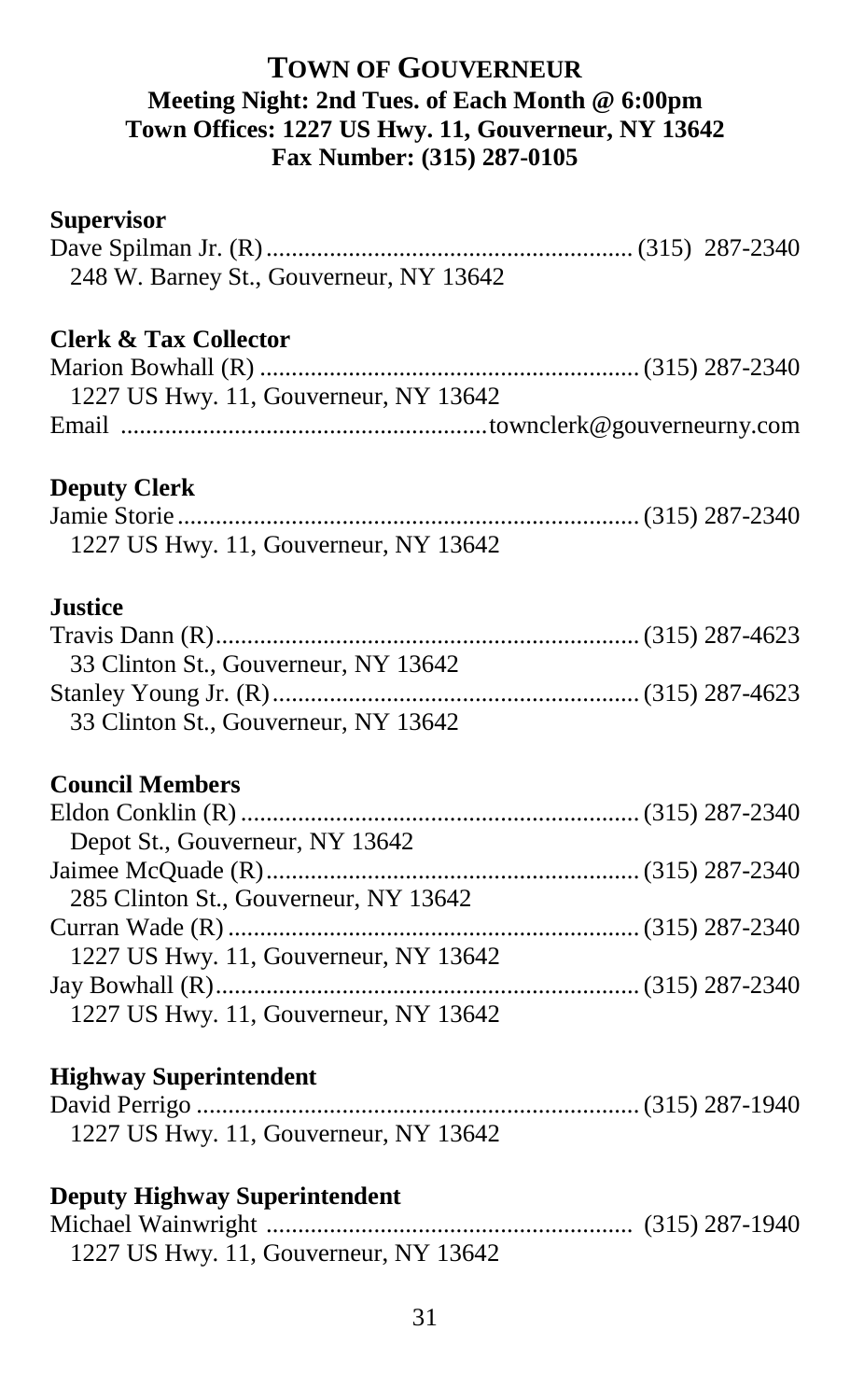| Assessor                              |
|---------------------------------------|
|                                       |
| 1227 US Hwy. 11, Gouverneur, NY 13642 |
| <b>Historian</b>                      |
|                                       |
| 214 Welch Rd., Gouverneur, NY 13642   |
| <b>Attorney</b>                       |
|                                       |
| P.O. Box 13, Gouverneur, NY 13642     |
| Dog Warden                            |
|                                       |
| P.O. Box 351, Gouverneur, NY13642     |
| <b>Code Enforcement Officer</b>       |
|                                       |
| 1227 US Hwy. 11, Gouverneur, NY 13642 |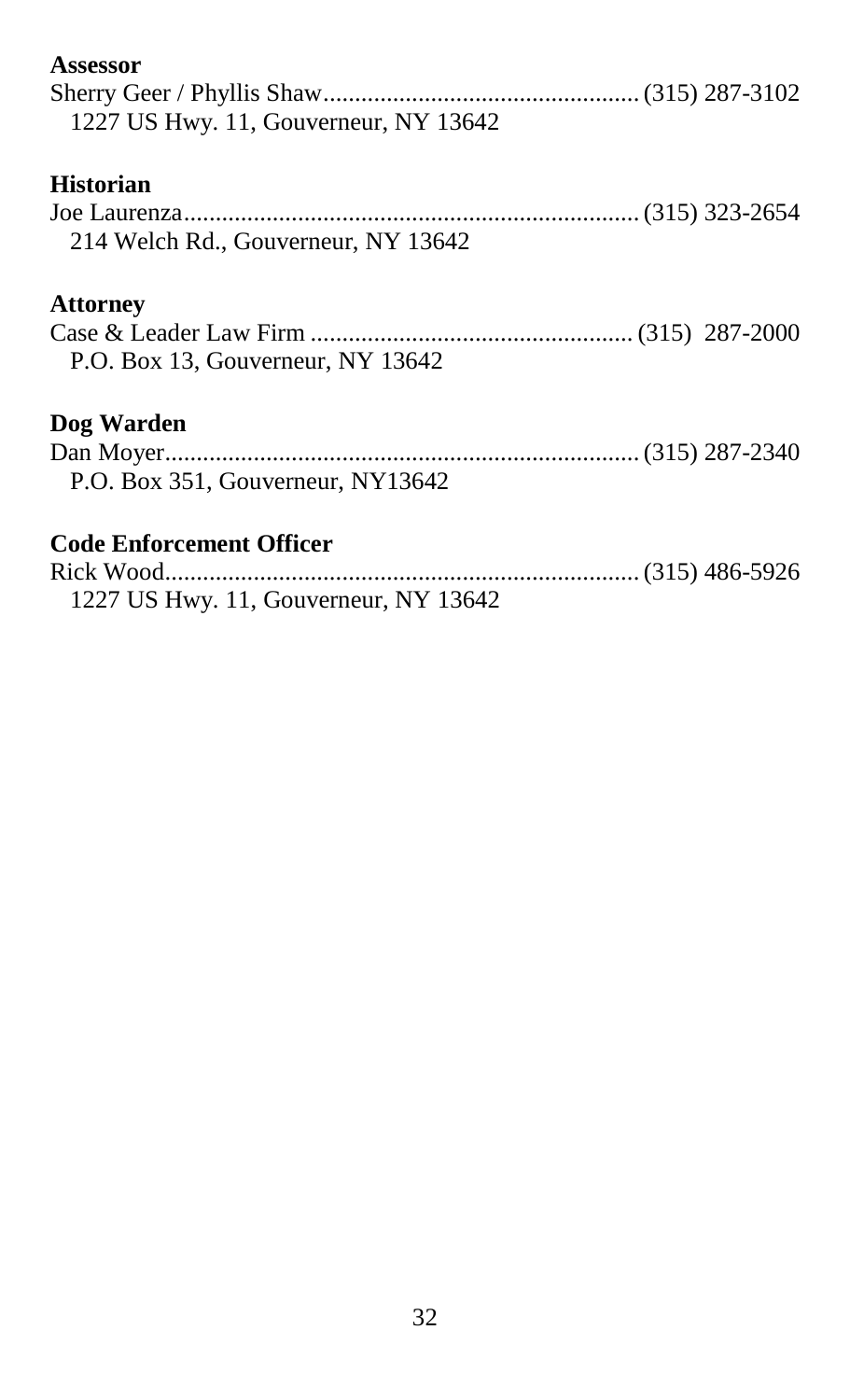#### **TOWN OF HAMMOND Meeting Night: 2nd Wed. of Each Month @ 6:30pm 21 South Main Street, Hammond, NY 13646 Fax Number: (315) 324-5302 www.townofhammondny.com**

### **Supervisor**

| P.O. Box 219, Hammond, NY 13646  |  |
|----------------------------------|--|
| <b>Clerk &amp; Tax Collector</b> |  |
|                                  |  |
| P.O. Box 219, Hammond, NY 13646  |  |
|                                  |  |
| <b>Justice</b>                   |  |
|                                  |  |
| P.O. Box 219, Hammond, NY 13646  |  |
| <b>Council Members</b>           |  |
|                                  |  |
| P.O. Box 219, Hammond, NY 13646  |  |
|                                  |  |
| P.O. Box 219, Hammond, NY 13646  |  |
|                                  |  |
| P.O. Box 219, Hammond, NY 13646  |  |
|                                  |  |
| P.O. Box 219, Hammond, NY 13646  |  |
| <b>Highway Superintendent</b>    |  |
|                                  |  |
| 1876 CR. 6, Hammond, NY 13646    |  |
| <b>Assessor</b>                  |  |
| P.O. Box 219, Hammond, NY 13646  |  |
| <b>Historian</b>                 |  |
| 1501 SH 37, Hammond, NY 13646    |  |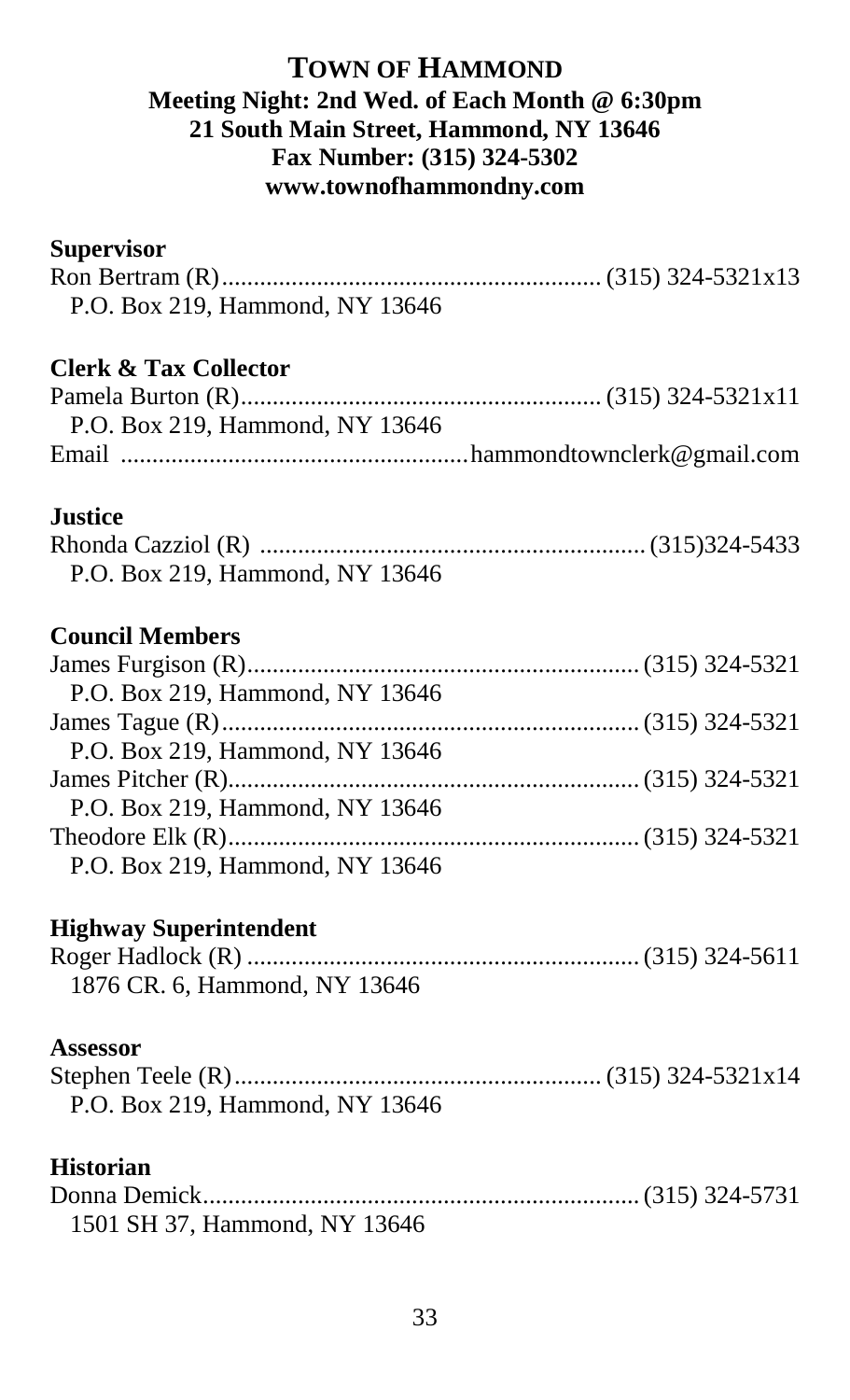### **Attorney**

| 120 Washington St., Watertown, NY 13601             |  |
|-----------------------------------------------------|--|
| Dog Warden<br>1227 US Hwy. 11, Gouverneur, NY 13642 |  |
| <b>Code Enforcement Officer</b>                     |  |

P.O. Box 219, Hammond, NY 13646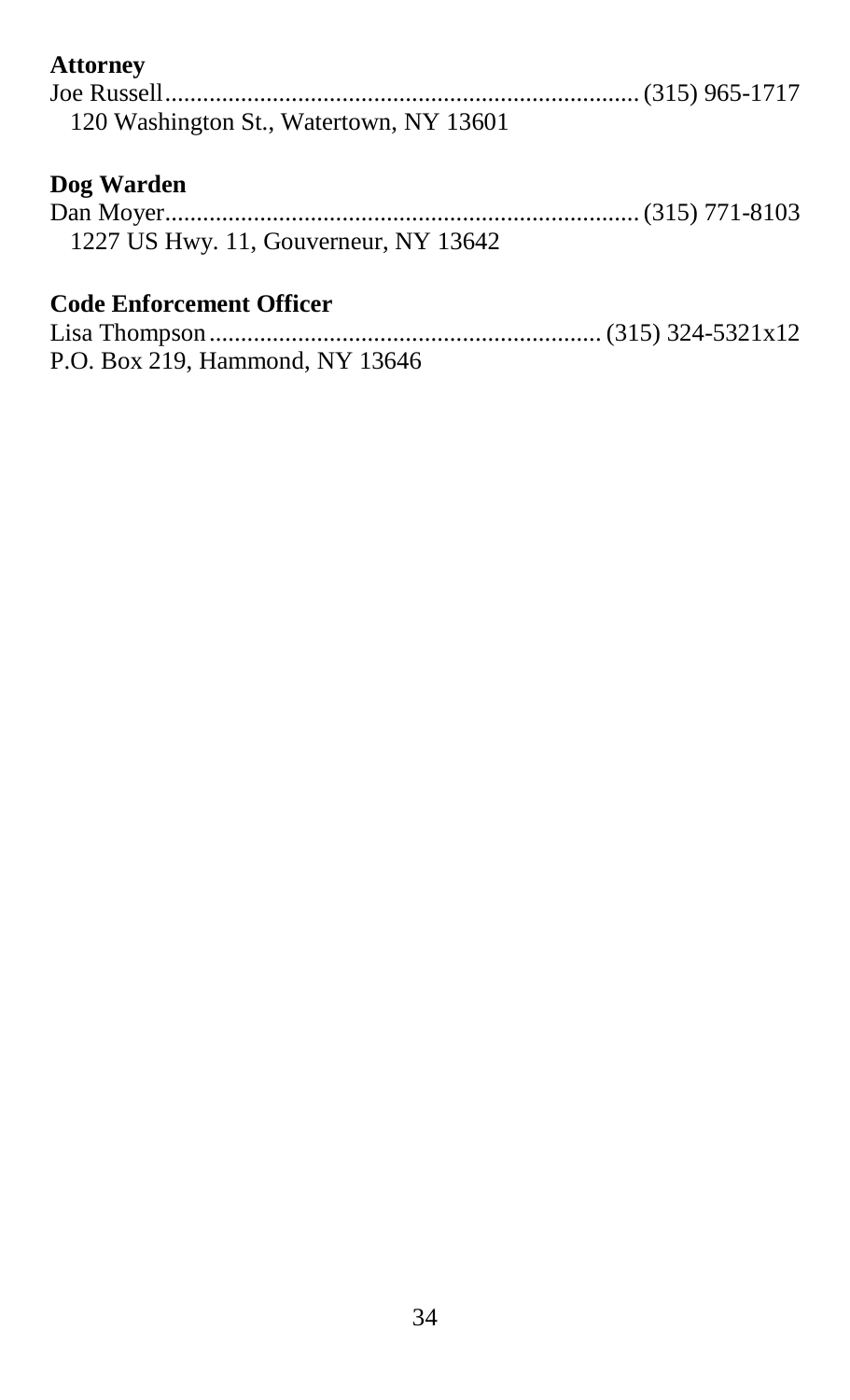#### **TOWN OF HERMON Meeting Night: 2nd Tues. of Each Month @ 6:00pm Hermon Town Hall, 109 Church St., Hermon, NY 13652 Phone: (315)347-3606 Fax: (315) 347-4547 www.hermon.ny.org**

| <b>Supervisor</b>                                               |  |
|-----------------------------------------------------------------|--|
|                                                                 |  |
| 109 Church Street, Hermon, NY 13652                             |  |
| Clerk, Tax Collector, Registrar & Registrar of Vital Statistics |  |
|                                                                 |  |
| 109 Church St., P.O. Box 28, Hermon, NY 13652                   |  |
|                                                                 |  |
| <b>Justice</b>                                                  |  |
|                                                                 |  |
| P.O. Box 28, Hermon, NY 13652                                   |  |
| <b>Council Members</b>                                          |  |
|                                                                 |  |
| PO Box 238, Hermon, NY 13652                                    |  |
|                                                                 |  |
| 671 Trout Lake Rd, Hermon, NY13652                              |  |
|                                                                 |  |
| 1775 CR 20, Hermon, NY 13652                                    |  |
|                                                                 |  |
| 335 Rock Hollow Rd., Hermon, NY13652                            |  |
| <b>Highway Superintendent</b>                                   |  |
|                                                                 |  |
| 1248 CR 20, Dekalb Jct., NY 13630                               |  |
| <b>Assessor</b>                                                 |  |
|                                                                 |  |
| P.O. Box 28, Hermon, NY 13652                                   |  |
| <b>Historian</b>                                                |  |
|                                                                 |  |
| 527 Pond Rd., Hermon, NY 13652                                  |  |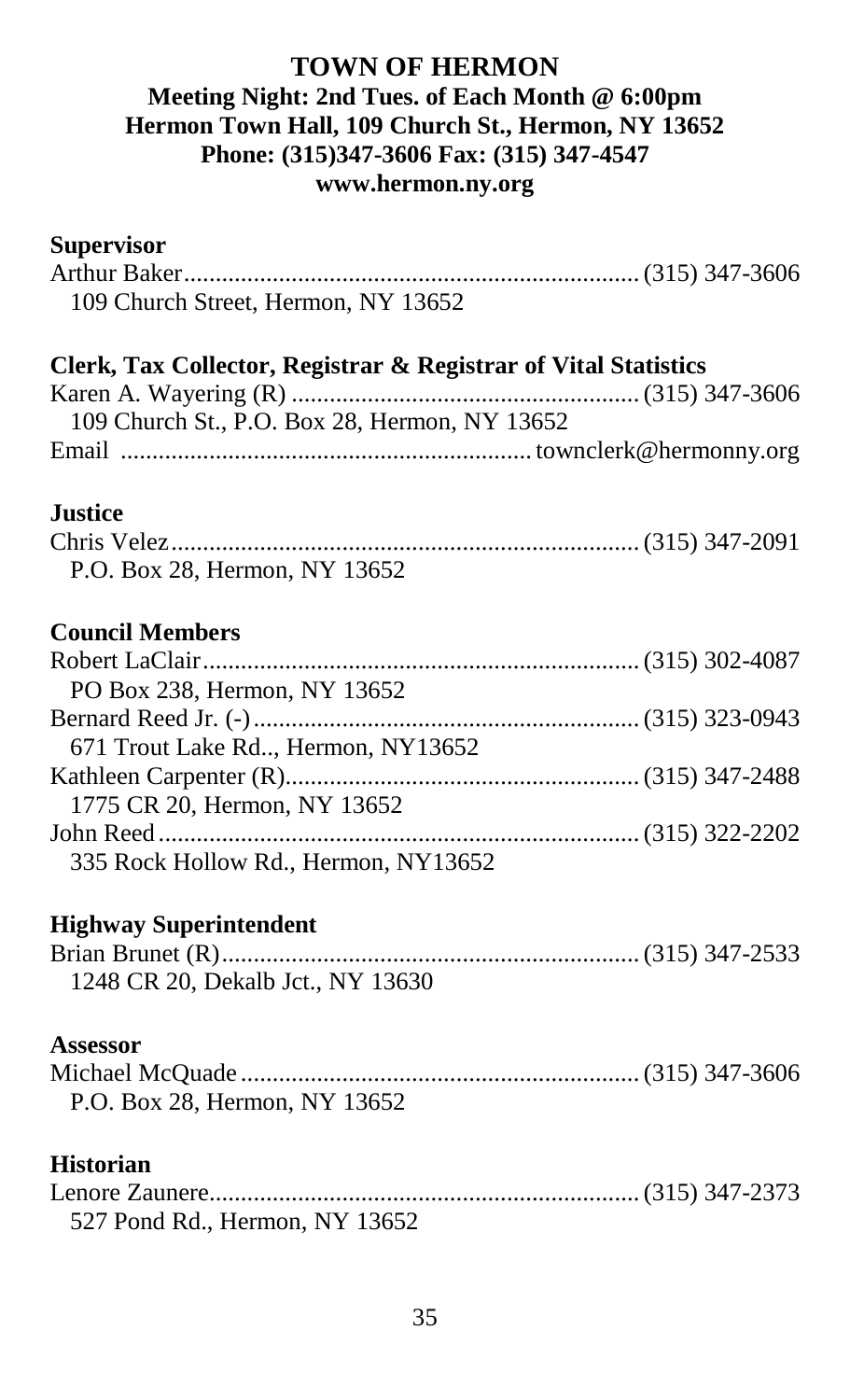### **Attorney**

| 44 Court Street, Canton, NY 13617 |  |
|-----------------------------------|--|

### **Dog Warden**

| P.O. Box 35, Gouverneur, NY13642 |  |
|----------------------------------|--|

## **Code Enforcement Officer**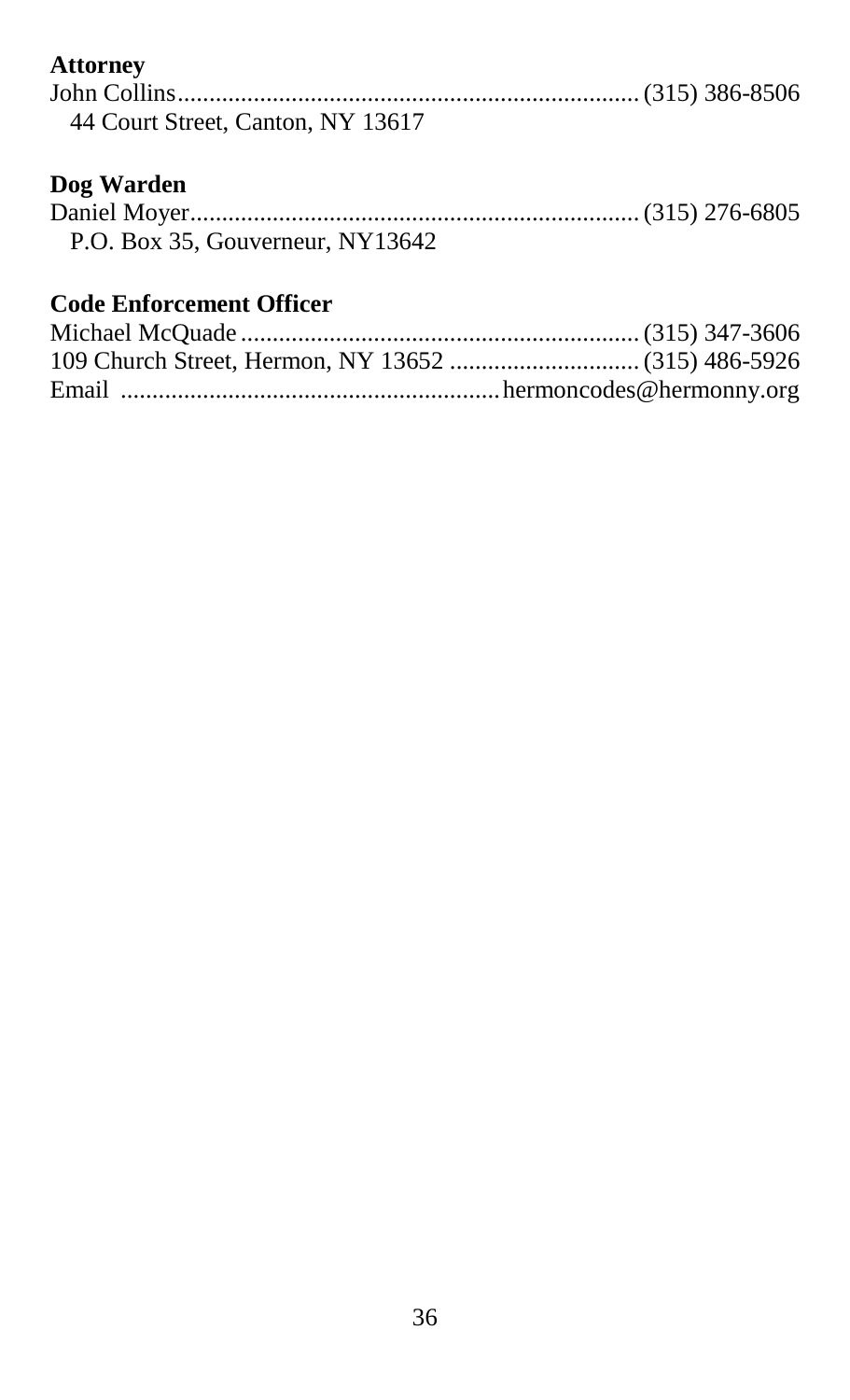## **TOWN OF HOPKINTON Meeting Night: Jan & Feb - 2nd Monday Rest of the year - 3rd Monday of Each Month @ 7:00pm Hopkinton Municipal Building, 7 Church Street Hopkinton, NY 12965 Fax: (315) 328-4585 Web: www.townofhopkinton.org**

#### **Supervisor**

| 7 Church Street, Hopkinton, NY 12965 |  |
|--------------------------------------|--|
|                                      |  |

#### **Clerk, Tax Collector & Registrar of Vital Statistics**

| 7 Church Street, Hopkinton, NY 12965 |  |
|--------------------------------------|--|
|                                      |  |

#### **Justice**

| 7 Church Street, Hopkinton, NY 12965 |  |
|--------------------------------------|--|
|                                      |  |
|                                      |  |

## **Council Members**

| 7 Church Street, Hopkinton NY 12965  |  |
|--------------------------------------|--|
|                                      |  |
|                                      |  |
| 7 Church Street, Hopkinton, NY 12965 |  |
|                                      |  |
|                                      |  |
| 7 Church Street, Hopkinton, NY 12965 |  |
|                                      |  |
|                                      |  |
| 7 Church Street, Hopkinton, NY 12965 |  |
|                                      |  |
|                                      |  |

| 7 Church Street, Hopkinton, NY 12965 |  |
|--------------------------------------|--|
|                                      |  |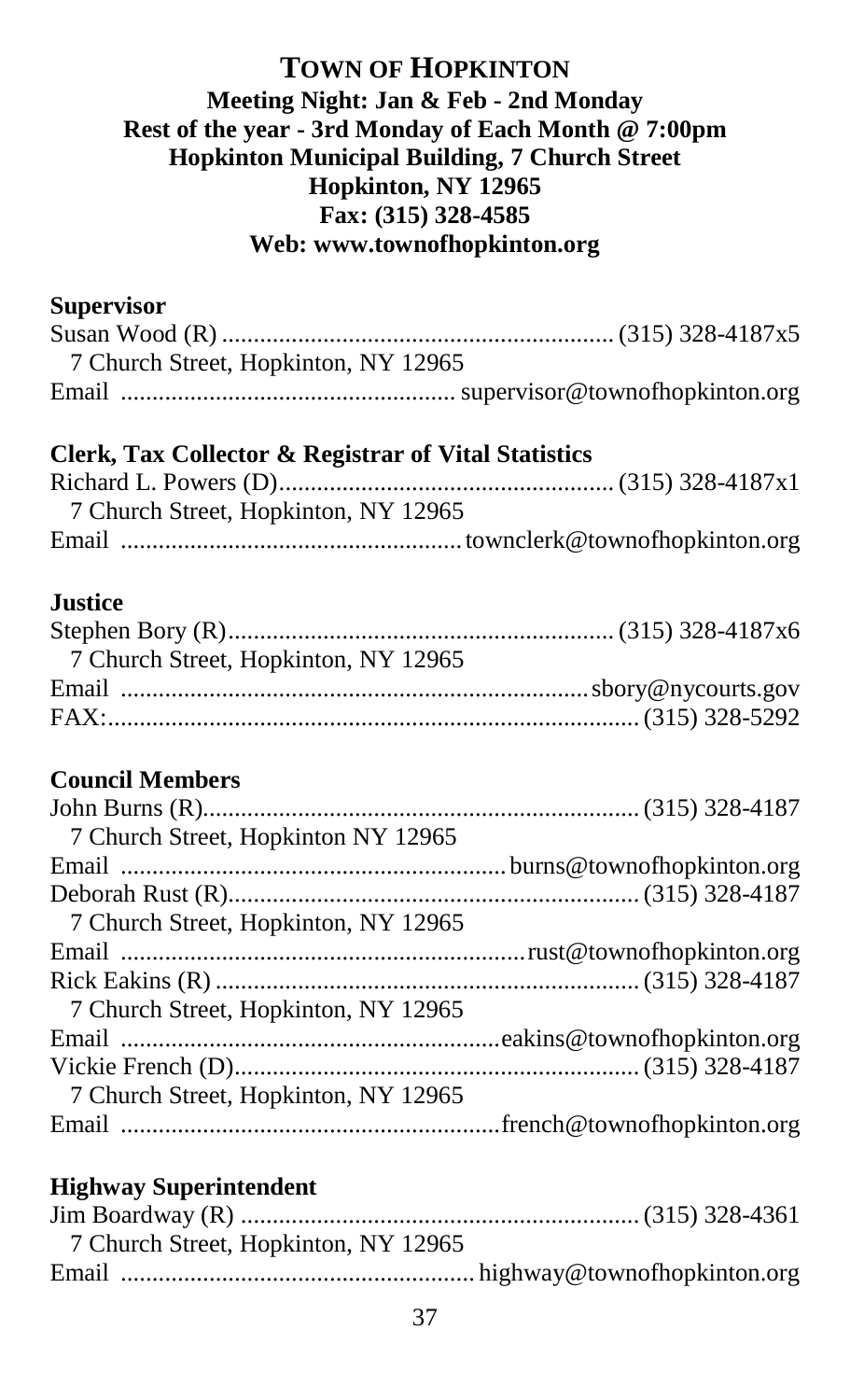# **Assessor**

| 7 Church Street, Hopkinton, NY 12965 |  |
|--------------------------------------|--|
|                                      |  |

# **Historian**

| 2893 State Hwy. 11B, Hopkinton, NY 12965 |  |
|------------------------------------------|--|
|                                          |  |

## **Attorney**

| 117 Main Street, Canton, NY 13617 |  |
|-----------------------------------|--|
|                                   |  |

# **Dog Warden**

| 1135 Old Potsdam Parishville Rd., Parishville, NY 13672 |  |
|---------------------------------------------------------|--|

| 7 Church Street, Hopkinton, NY 12965 |  |
|--------------------------------------|--|
|                                      |  |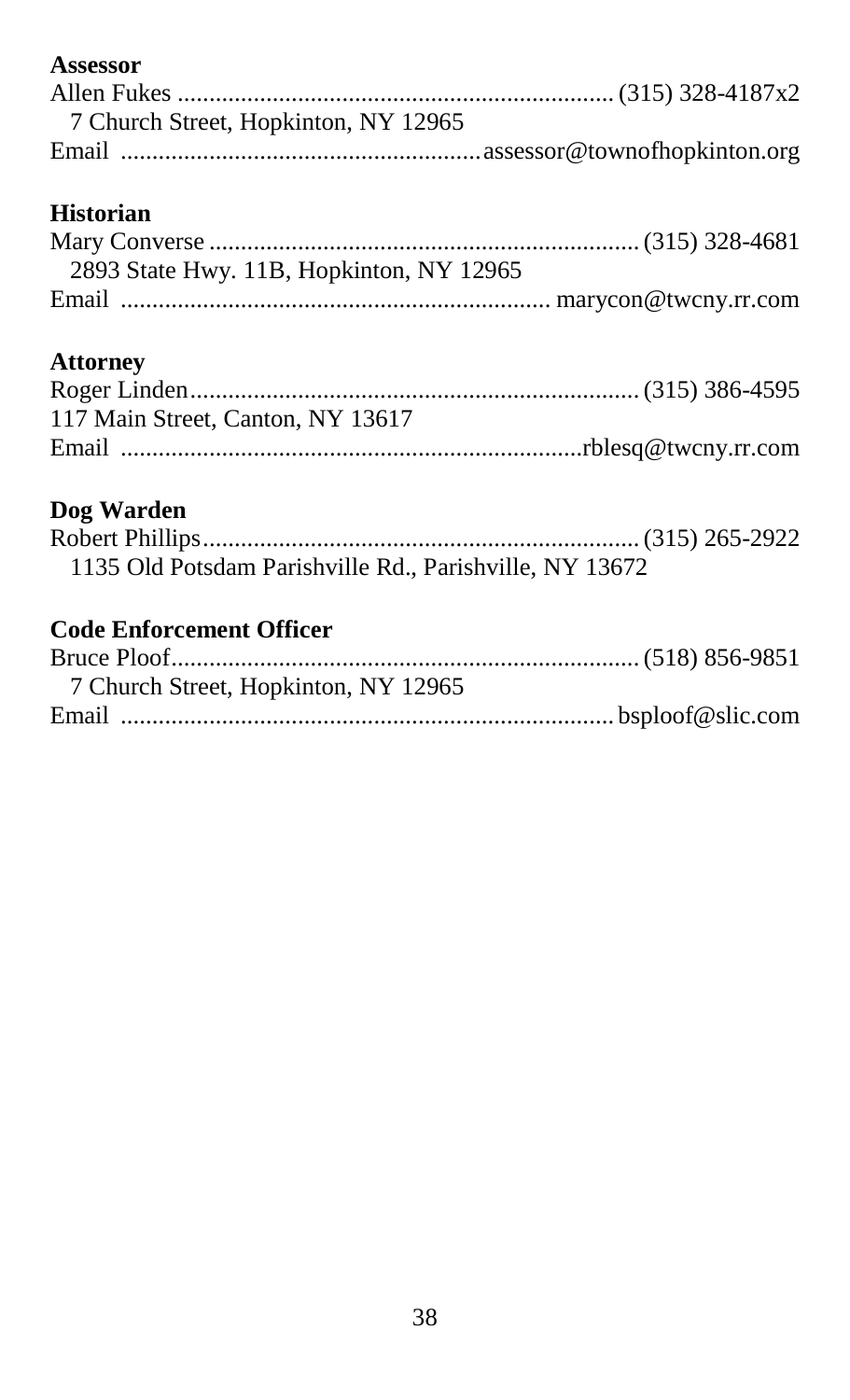## **TOWN OF LAWRENCE Meeting Night: 2nd Wed. of Each Month @ 7:00pm Municipal Bldg. 11403 US Hwy. 11 North Lawrence, NY 12967 Mon-Thurs, 9:00 am-4:00pm FAX: (315) 740-0108**

#### **Supervisor**

| 11403 US Hwy. 11, N. Lawrence, NY 12967 |  |
|-----------------------------------------|--|

# **Clerk, Tax Collector & Registrar**

| 11403 US Hwy. 11, N. Lawrence, NY 12967 |
|-----------------------------------------|
|                                         |

#### **Justice**

| 11403 US Hwy. 11, N. Lawrence, NY 12967 |  |
|-----------------------------------------|--|
|                                         |  |
|                                         |  |
|                                         |  |

#### **Council Members**

| US Hwy., 11, N. Lawrence, NY 12967 |  |
|------------------------------------|--|
|                                    |  |
| US Hwy. 11, N. Lawrence, NY 12967  |  |
|                                    |  |
| US Hwy. 11, N. Lawrence, NY 12967  |  |
|                                    |  |
| US Hwy. 11, N. Lawrence, NY 12967  |  |

#### **Highway Superintendent**

#### **Assessor**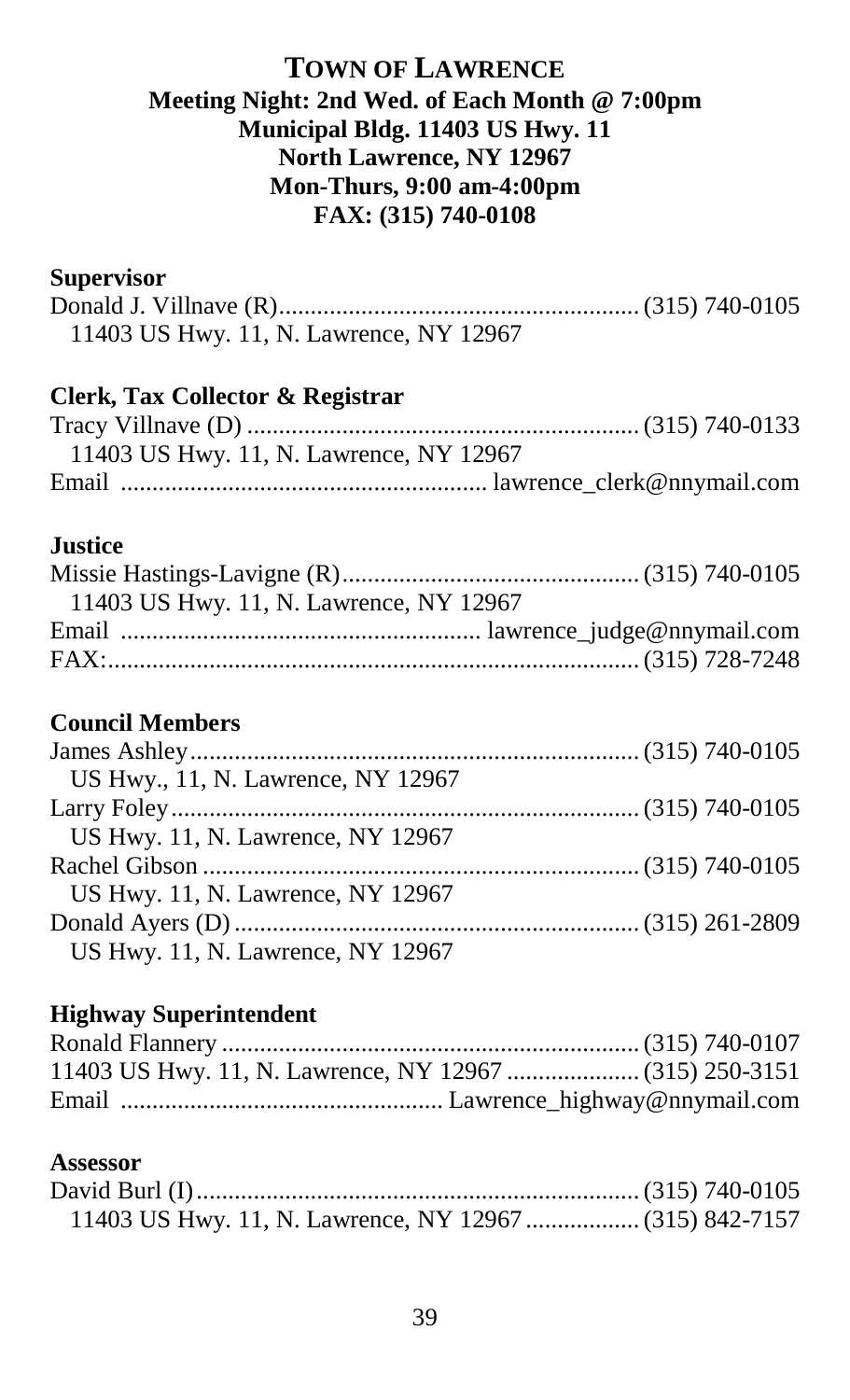# **Historian**

| 11403 US Highway 11, N. Lawrence, NY 12967 |  |
|--------------------------------------------|--|

# **Attorney**

| 117 Main St., Canton, NY 13617 |  |
|--------------------------------|--|

# **Dog Control Officer**

| 11403 US Hwy. 11, N. Lawrence, NY 12967 |  |
|-----------------------------------------|--|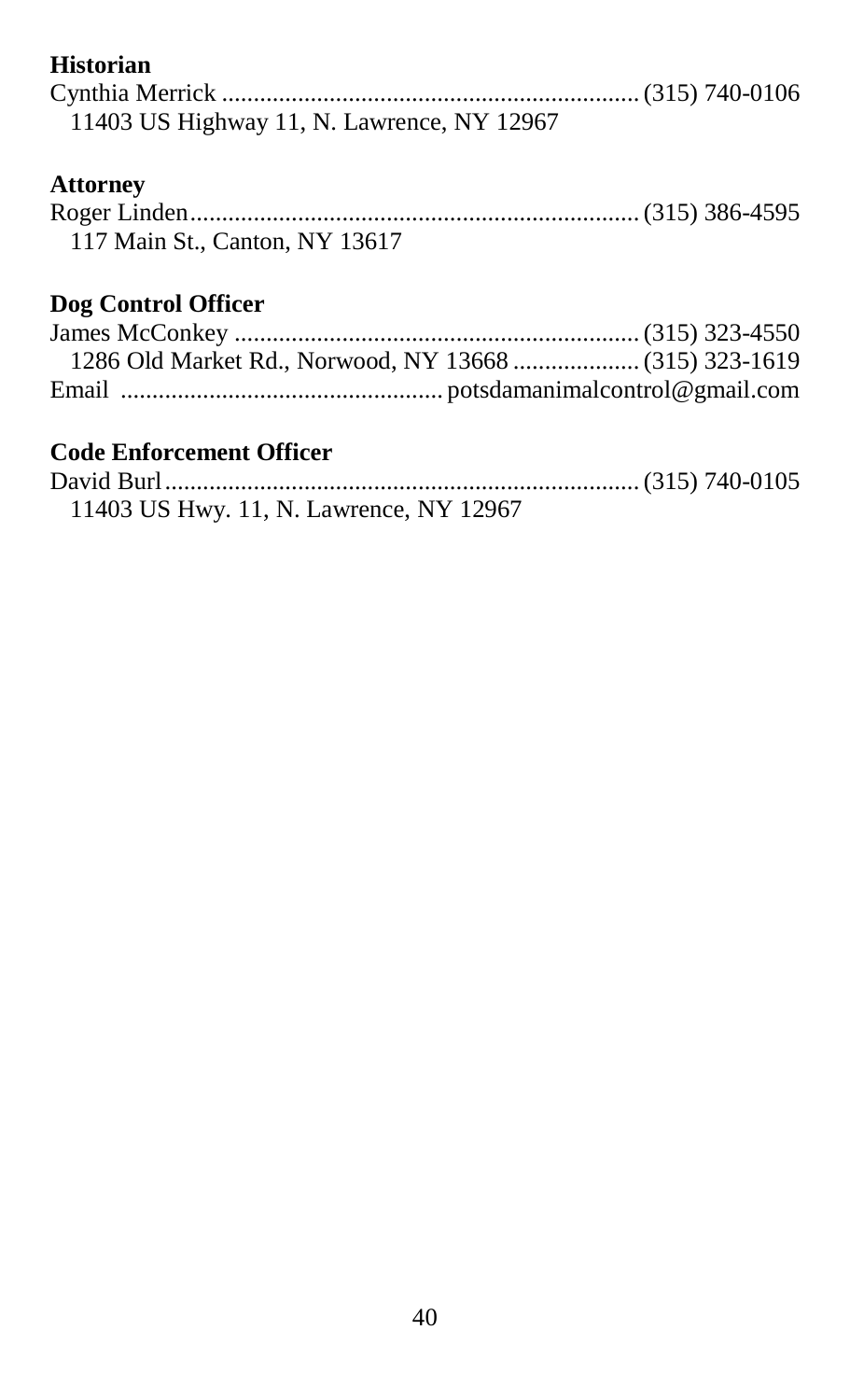## **TOWN OF LISBON Meeting Night: 2nd Wed. of Each Month 6:00PM Lisbon Town Hall, 6963 CR 10 FB: Town of Lisbon Phone: (315) 393-5988 Website: townoflisbonny.org Fax: (315) 394-7412**

## **Supervisor**

| 6963 CR 10, Lisbon, NY13658 |  |
|-----------------------------|--|
|                             |  |
|                             |  |
|                             |  |

# **Clerk, Tax Collector & Registrar**

| 6963 CR 10, Lisbon, NY13658 |  |
|-----------------------------|--|
|                             |  |
|                             |  |

## **Justices**

| 6963 CR 10, Lisbon, NY13658 |  |
|-----------------------------|--|
|                             |  |
| 6963 CR 10, Lisbon, NY13658 |  |
|                             |  |
|                             |  |

# **Council Members**

| 6963 CR 10, Lisbon, NY13658  |  |
|------------------------------|--|
|                              |  |
| 6963 CR 10, Lisbon, NY13658  |  |
|                              |  |
| 6963 CR 10, Lisbon, NY13658  |  |
|                              |  |
| 6963 CR 10, Lisbon, NY 13658 |  |

| 50 Church St., Lisbon, NY 13658 |  |
|---------------------------------|--|
|                                 |  |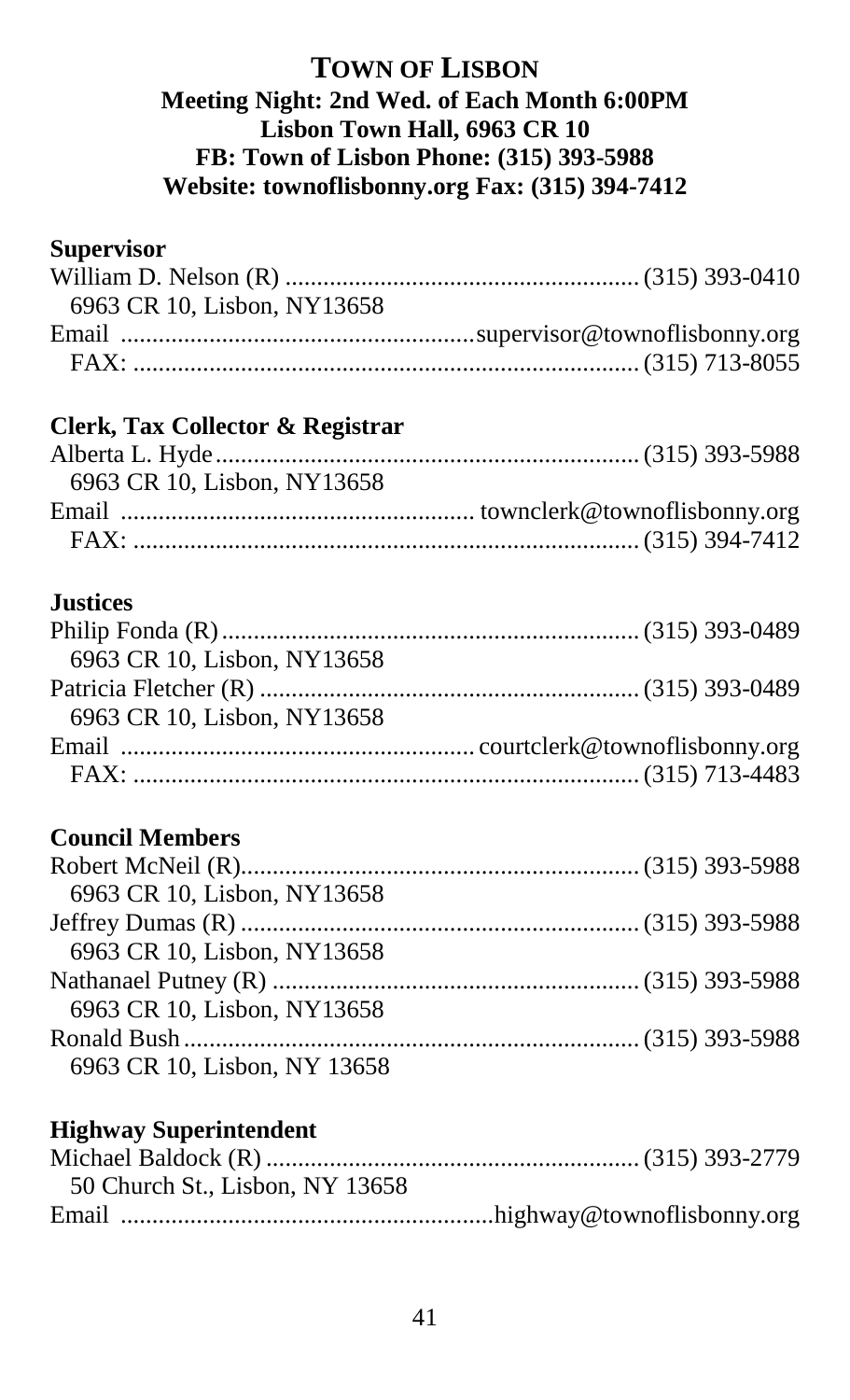# **Assessor**

| 6963 CR 10, Lisbon, NY13658 |  |
|-----------------------------|--|
|                             |  |

# **Historian**

| P.O. Box 216, Lisbon, NY 13658 |  |
|--------------------------------|--|
|                                |  |

## **Dog Warden**

| CR 10, Lisbon, NY 13658 |  |
|-------------------------|--|

| 6963 CR 10. Lisbon, NY 13658 |  |
|------------------------------|--|
|                              |  |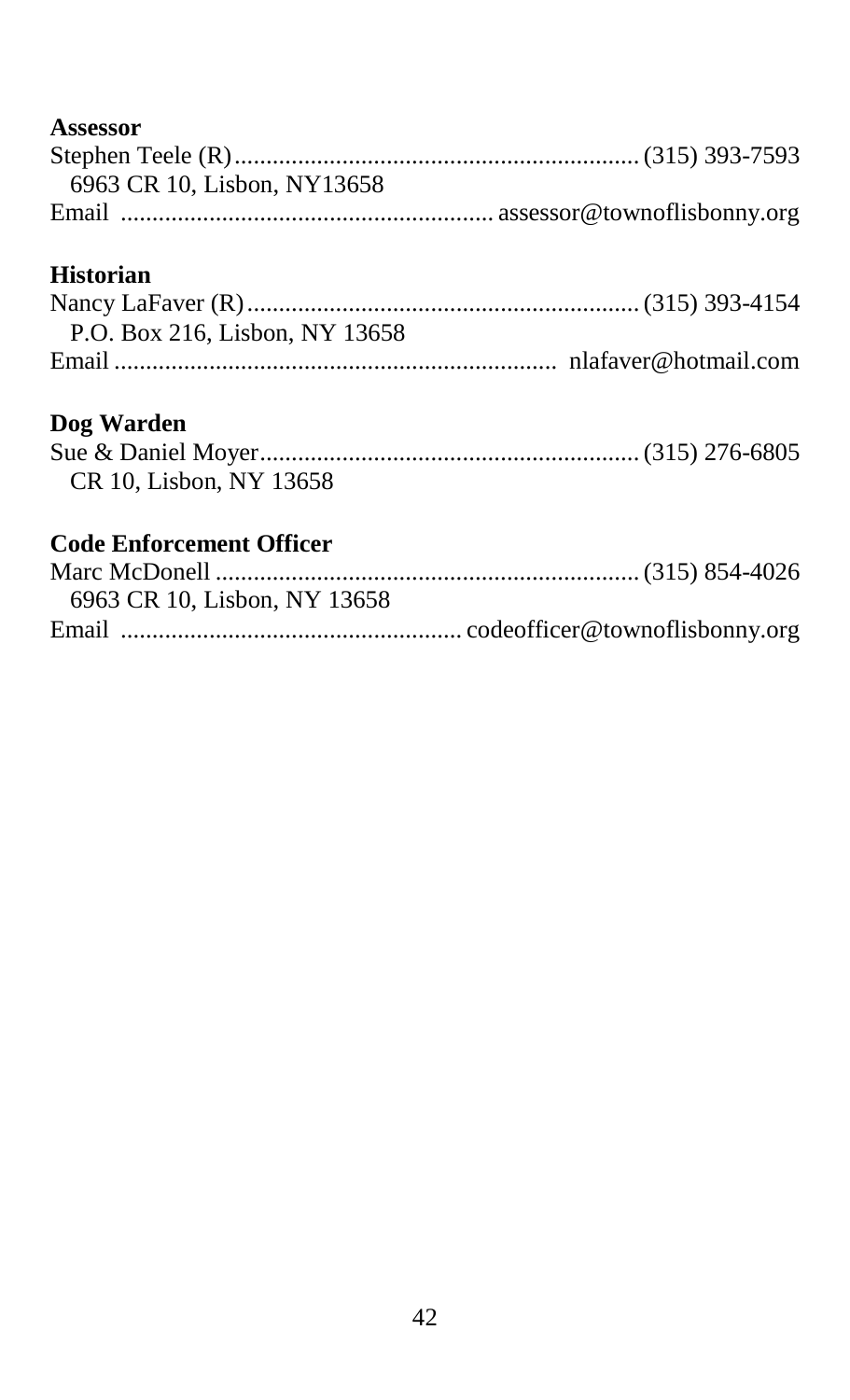### **TOWN OF LOUISVILLE Meeting Night: 2nd Wed. of Each Month @ 6:30pm Municipal Building, 14810 St. Hwy. 37, Massena FB: Town of Louisville Website: Louisvillenewyork.com e-mail:louisville@nnymail.com Fax Number: (315) 764-0187**

#### **Supervisor**

| 14810 SH 37, Massena, NY 13662 |  |
|--------------------------------|--|

## **Clerk**

| 14810 SH 37. Massena, NY 13662 |  |
|--------------------------------|--|
|                                |  |

### **Tax Collector**

| 14810 SH 37, Massena, NY 13662 |  |
|--------------------------------|--|
|                                |  |

#### **Justices**

| 14810 SH 37. Massena. NY 13662 |  |
|--------------------------------|--|
|                                |  |
| 14810 SH 37, Massena, NY 13662 |  |
|                                |  |

#### **Council Members**

| 14810 SH 37, Massena, NY 13662 |  |
|--------------------------------|--|
|                                |  |
| 14810 SH 37, Massena, NY 13662 |  |
|                                |  |
| 14810 SH 37, Massena, NY 13662 |  |
|                                |  |
| 14810 SH 37, Massena, NY 13662 |  |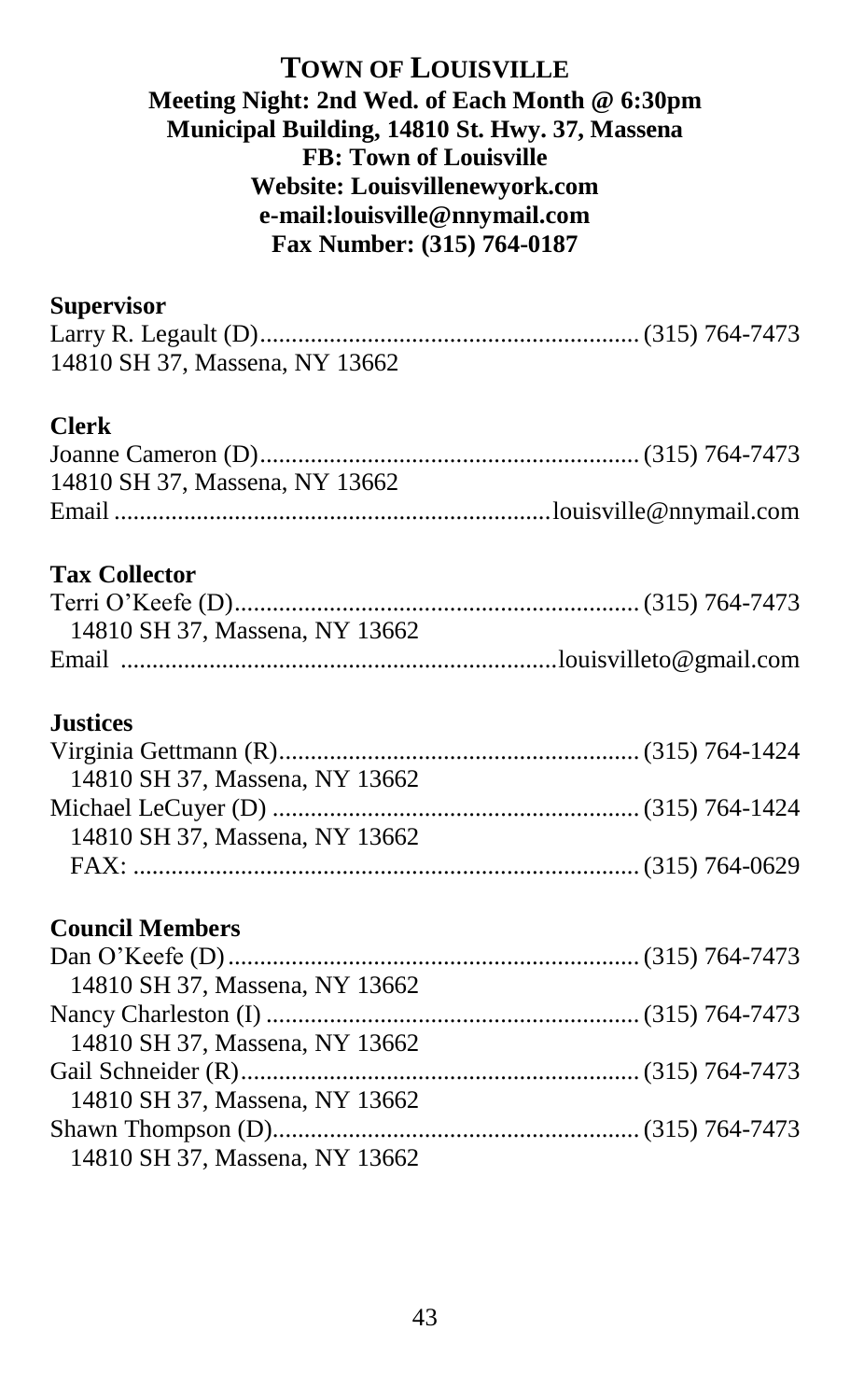| <b>Highway Superintendent</b><br>14810 SH 37, Massena, NY 13662 |
|-----------------------------------------------------------------|
| Assessor<br>14810 SH 37, Massena, NY 13662 13662                |
| <b>Historian</b><br>14810 SH 37, Massena, NY 13662              |
| <b>Attorney</b><br>40 Main Street, Massena, NY 13662            |
| Dog Warden<br>14810 SH 37, Massena, NY 13662                    |

| 14810 SH 37, Massena, NY 136 |  |
|------------------------------|--|
|                              |  |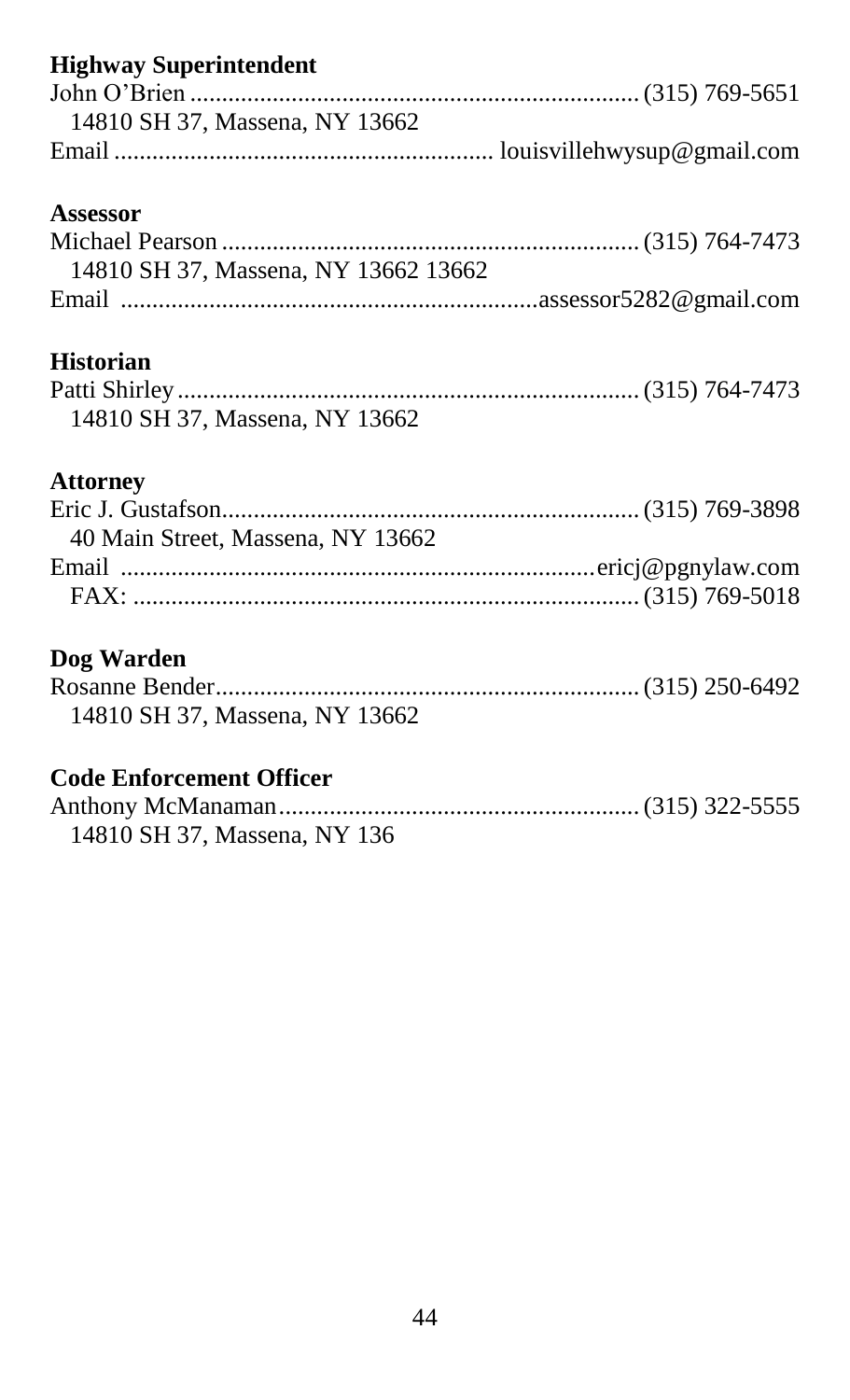## **TOWN OF MACOMB Meeting Night: 2nd Tues. of Each Month @ 7:30pm Macomb Town Hall, 6663 SH 58, Hammond, NY 13646 Phone & Fax Number: (315) 578-2212 FB: Town of Macomb Macombtc\_kathleen@yahoo.com**

#### **Supervisor**

| 6663 St. Hwy. 58, Hammond, NY 13646 |  |
|-------------------------------------|--|

## **Clerk & Tax Collector**

| 6663 St. Hwy. 58, Hammond, NY 13646 |  |
|-------------------------------------|--|
|                                     |  |

#### **Justice**

| 6663 St. Hwy. 58, Hammond, NY 13646 |  |
|-------------------------------------|--|
|                                     |  |
|                                     |  |
|                                     |  |

## **Council Members**

| 585B Black Lake Road, Hammond, NY 13646   |  |
|-------------------------------------------|--|
|                                           |  |
| 2487 California Rd., Gouverneur, NY 13642 |  |
|                                           |  |
| 88A Robinson Road, Gouverneur, NY 13642   |  |
|                                           |  |
| 155 Pine Hill Rd., Gouverneur, NY 13642   |  |

#### **Highway Superintendent**

#### **Assessor**

| 6663 SH 58, Hammond, NY 13646 |  |
|-------------------------------|--|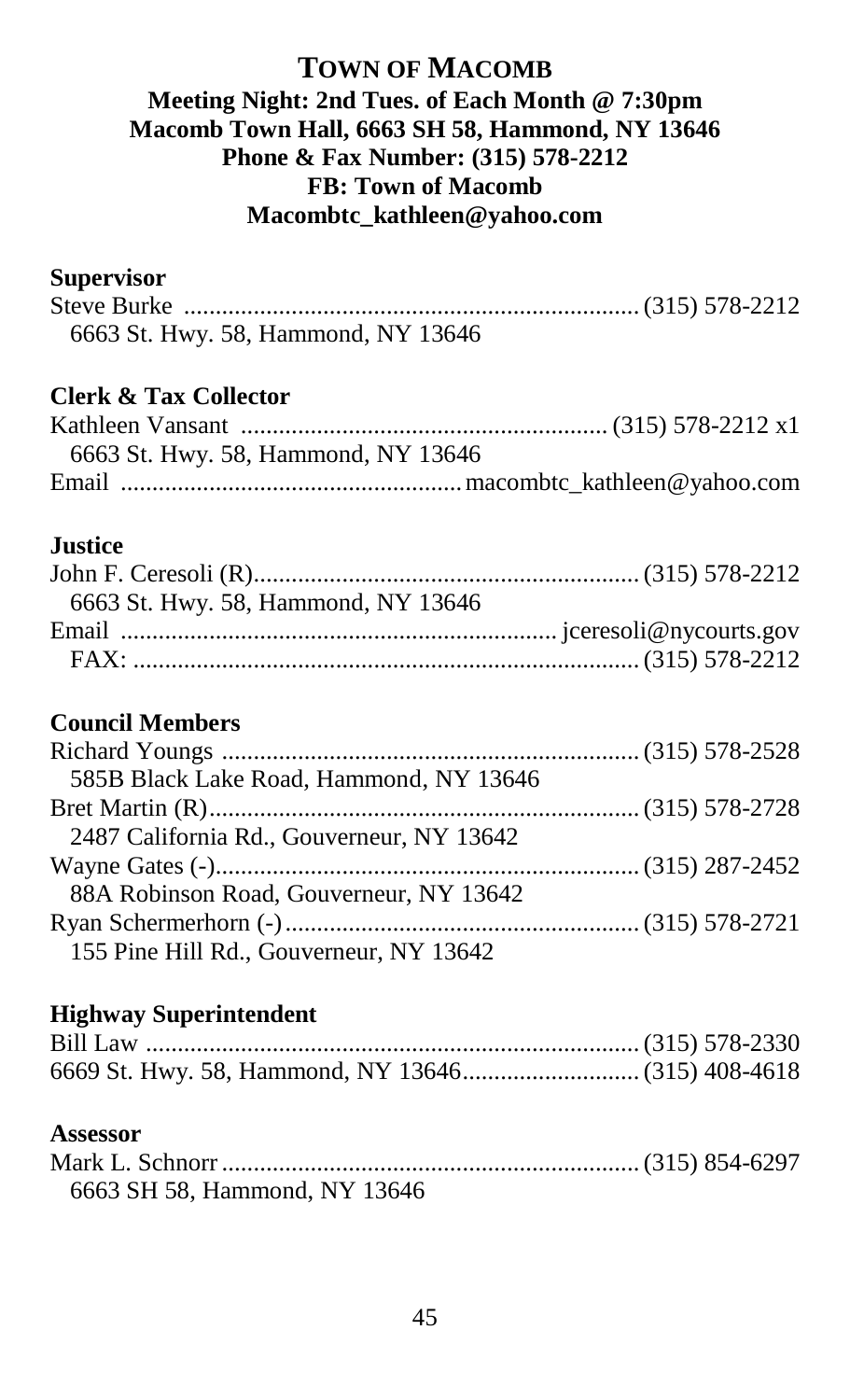| <b>Historian</b>                     |  |
|--------------------------------------|--|
|                                      |  |
| 10 Sawmill Rd., Gouverneur, NY 13642 |  |
|                                      |  |
| <b>Attorney</b>                      |  |
|                                      |  |
| 107 Main St., Gouverneur NY 13642    |  |
| Dog Warden                           |  |
|                                      |  |
| PO Box 351, Gouverneur, NY 13642     |  |
| <b>Code Enforcement Officer</b>      |  |
|                                      |  |

6663 SH 58, Hammond, NY 13646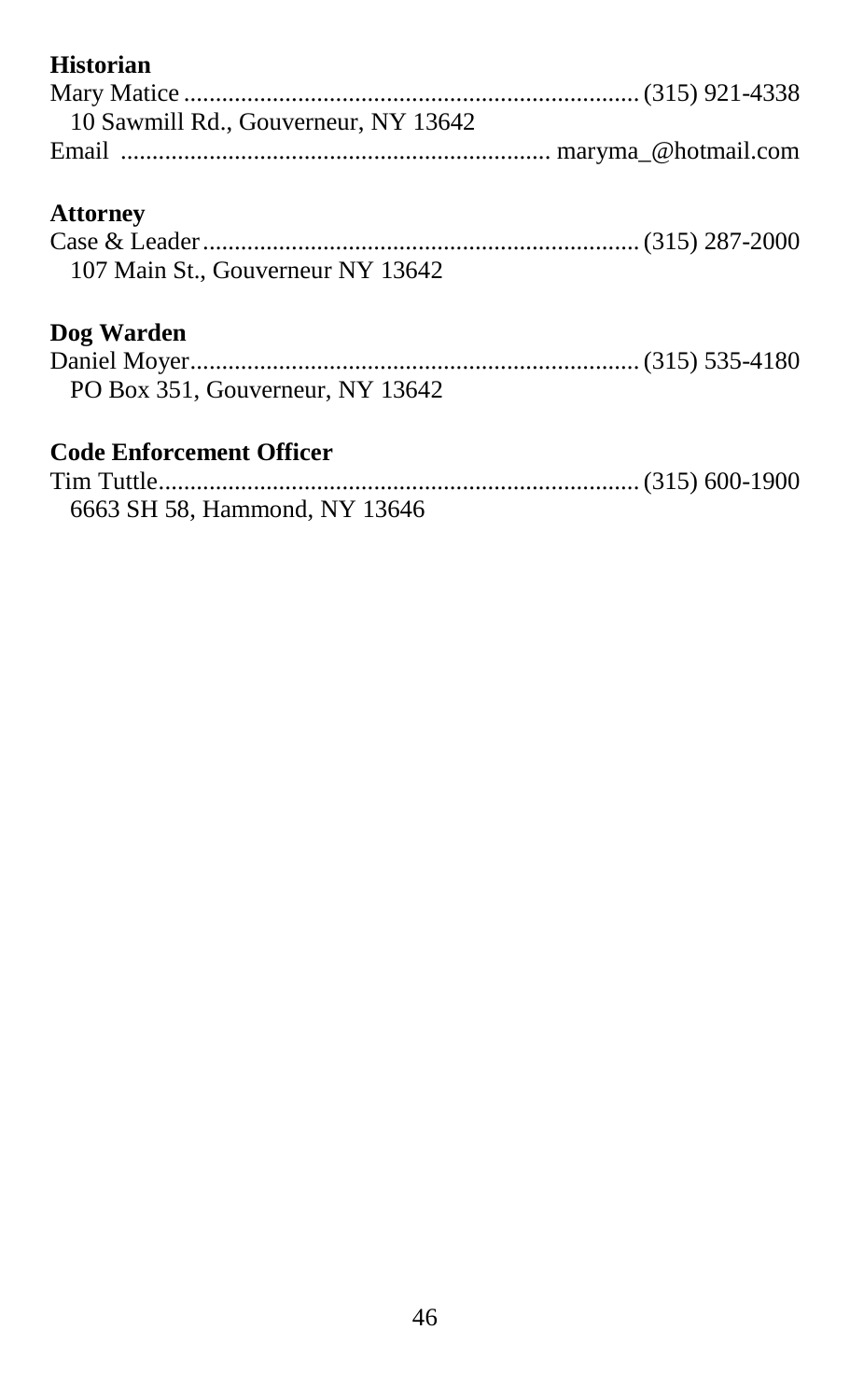### **TOWN OF MADRID Meeting Night: 2nd Wed. of Each Month @ 6:30 pm Madrid Town Office Bldg.: 3529 CR 14 Madrid, NY 13660 Fax Number: (315) 322-0324 E-mail: [Madridtownclerk@gmail.com](mailto:Madridtownclerk@gmail.com)**

# **Supervisor**

| 3529 CR 14, Madrid, NY 13660 |  |
|------------------------------|--|
|                              |  |

## **Clerk & Tax Collector**

| 3529 CR 14, Madrid, NY 13660 |  |
|------------------------------|--|
|                              |  |

## **Highway Superintendent**

| 3529 CR 14. Madrid. NY 13660 |  |
|------------------------------|--|
|                              |  |

#### **Justice**

| 3529 CR 14, Madrid, NY 13660 |  |
|------------------------------|--|
|                              |  |

# **Council Members**

| 39 Caroline Street, Madrid, NY 13660 |  |
|--------------------------------------|--|
|                                      |  |
| 2421 SH 310, Madrid, NY 13660        |  |
|                                      |  |
|                                      |  |
| 3367 CR 14, Madrid, NY 13660         |  |
|                                      |  |
| 3084 CR 14, Madrid, NY 13660         |  |
|                                      |  |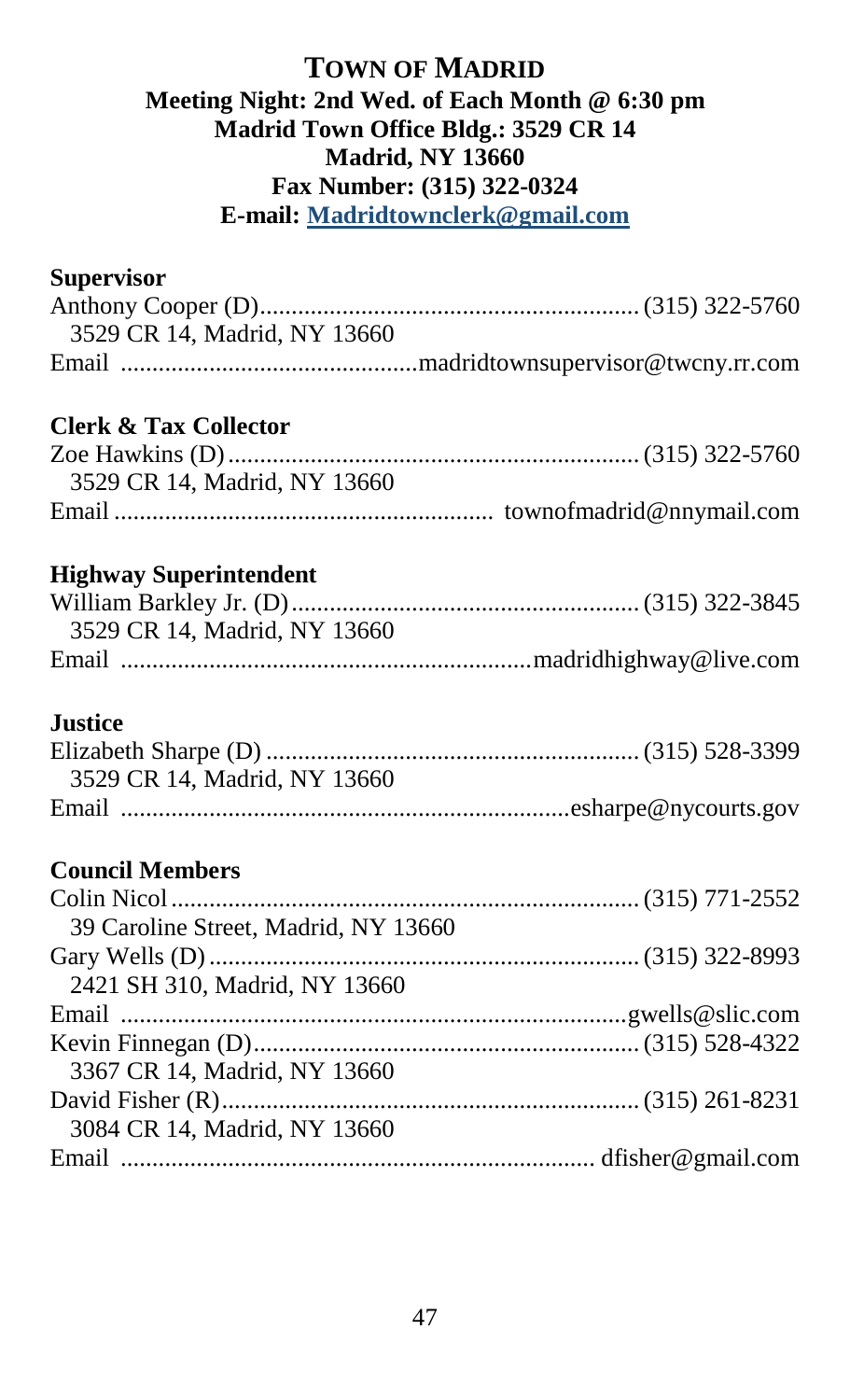| <b>Code Enforcement Officer</b>    |
|------------------------------------|
|                                    |
| P.O. Box 541, Canton, NY 13617     |
|                                    |
| Assessor                           |
|                                    |
| 3529 CR 14, Madrid, NY 13660       |
|                                    |
| <b>Attorney</b>                    |
|                                    |
| 113 Main Street, Canton, NY 13617  |
| <b>Historian</b>                   |
|                                    |
| 412 CR 31, Madrid, NY 13660        |
| Dog Warden                         |
|                                    |
| P.O. Box 427, Waddington, NY 13694 |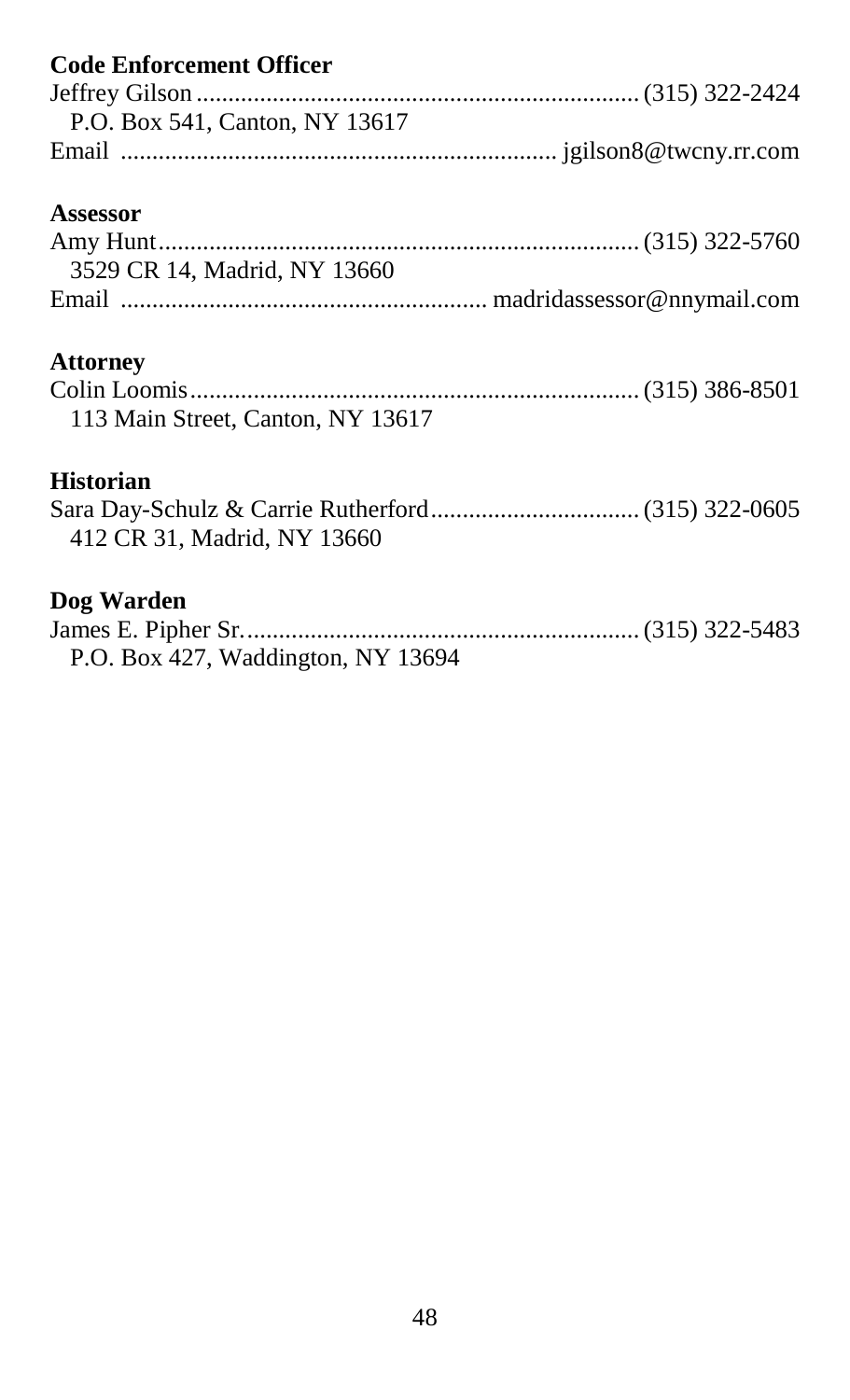## **TOWN OF MASSENA Meeting Night: 3rd Wed. of Each Month @ 5:30pm Town Hall, 60 Main St. Massena, NY 13662 Fax Number: (315) 769-0578**

#### **Supervisor**

| 60 Main St. Room 4, Massena, NY 13662 |  |
|---------------------------------------|--|
|                                       |  |

#### **Town Clerk/Registrar of Vital Statistics**

| 60 Main St. Room 3. Massena. NY 13662 |  |
|---------------------------------------|--|
|                                       |  |
|                                       |  |

## **Tax Collector**

| 60 Main Street, Massena, NY 13642 |  |
|-----------------------------------|--|
|                                   |  |
|                                   |  |
|                                   |  |

# **Council Members**

| 40 Elm St., Massena, NY 13662         |  |
|---------------------------------------|--|
|                                       |  |
|                                       |  |
| 36 Westwood Dr., Massena, NY 13662    |  |
|                                       |  |
|                                       |  |
| 12 Prospect Circle, Massena, NY 13662 |  |
|                                       |  |
|                                       |  |
| 218 CR 37, Massena, NY 13662          |  |
|                                       |  |

### **Justices**

| 60 Main St. Room 6, Massena, NY 13662 |  |
|---------------------------------------|--|
|                                       |  |
| 60 Main St. Room 6. Massena. NY 13662 |  |
|                                       |  |
|                                       |  |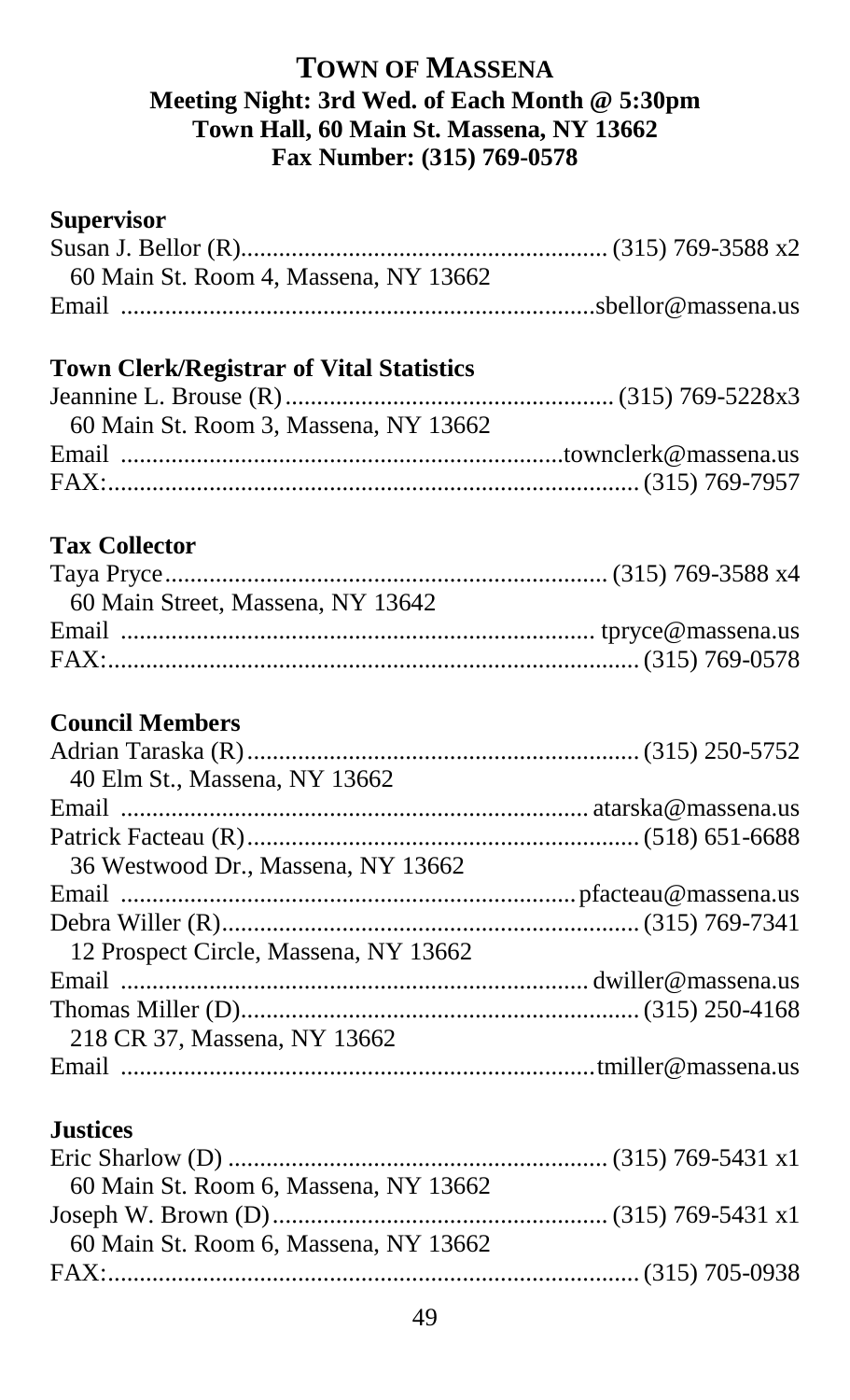# **Highway Superintendent**

| 60 Main St., Massena, NY 13662 |  |
|--------------------------------|--|
|                                |  |

#### **Assessor**

| 60 Main Street Room 8A, Massena, NY 13662 |  |
|-------------------------------------------|--|
|                                           |  |

# **Historian**

## **Attorney**

| 40 Main Street, Massena, NY 13662 |  |
|-----------------------------------|--|

# **Dog Warden**

| Heidi Bradish |  |
|---------------|--|
| $        -$   |  |

### 177 CR 37, Massena, NY 13662

# **Code Enforcement Secretary**

| 34 Andrews St., Massena, NY 13662 |  |
|-----------------------------------|--|
|                                   |  |
|                                   |  |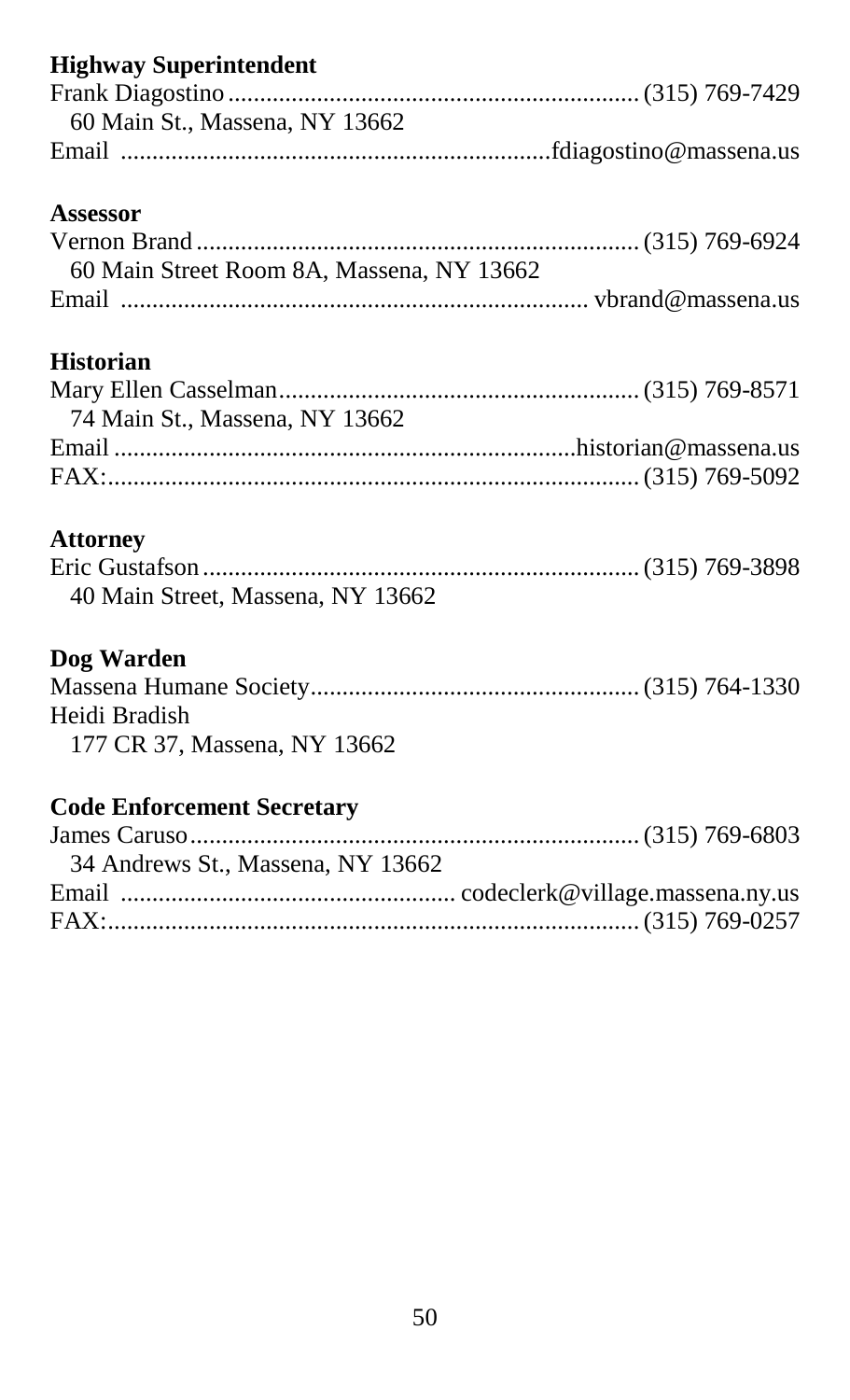### **TOWN OF MORRISTOWN Meeting Night: 2nd Tuesday of Each Month @ 7:00PM Morristown Town Clerks Office Unless Otherwise Posted Phone: (315) 375-6510, Fax: (315) 375-4723 E-mail: clerk@townofmorristownny.org**

# **Supervisor**

| 2908 St. Hwy. 37, Ogdensburg, NY 13669 |  |
|----------------------------------------|--|
|                                        |  |

# **Clerk and Tax Collector**

| P.O. Box 240, Morristown, NY 13664 |  |
|------------------------------------|--|
|                                    |  |

## **Justices**

| P.O. Box 240, Morristown, NY 13664 |  |
|------------------------------------|--|
|                                    |  |

## **Council Members**

| P.O. Box 139, Morristown, NY 13664      |  |
|-----------------------------------------|--|
|                                         |  |
| 868 Sand St., Brier Hill, NY 13614      |  |
|                                         |  |
| 2 JW Smithers Dr., Ogdensburg, NY 13669 |  |
|                                         |  |
| 460 CR 2, Ogdensburg, NY 13669          |  |

| P.O. Box 565, Brier Hill, NY 13614 |  |
|------------------------------------|--|
|                                    |  |
|                                    |  |
|                                    |  |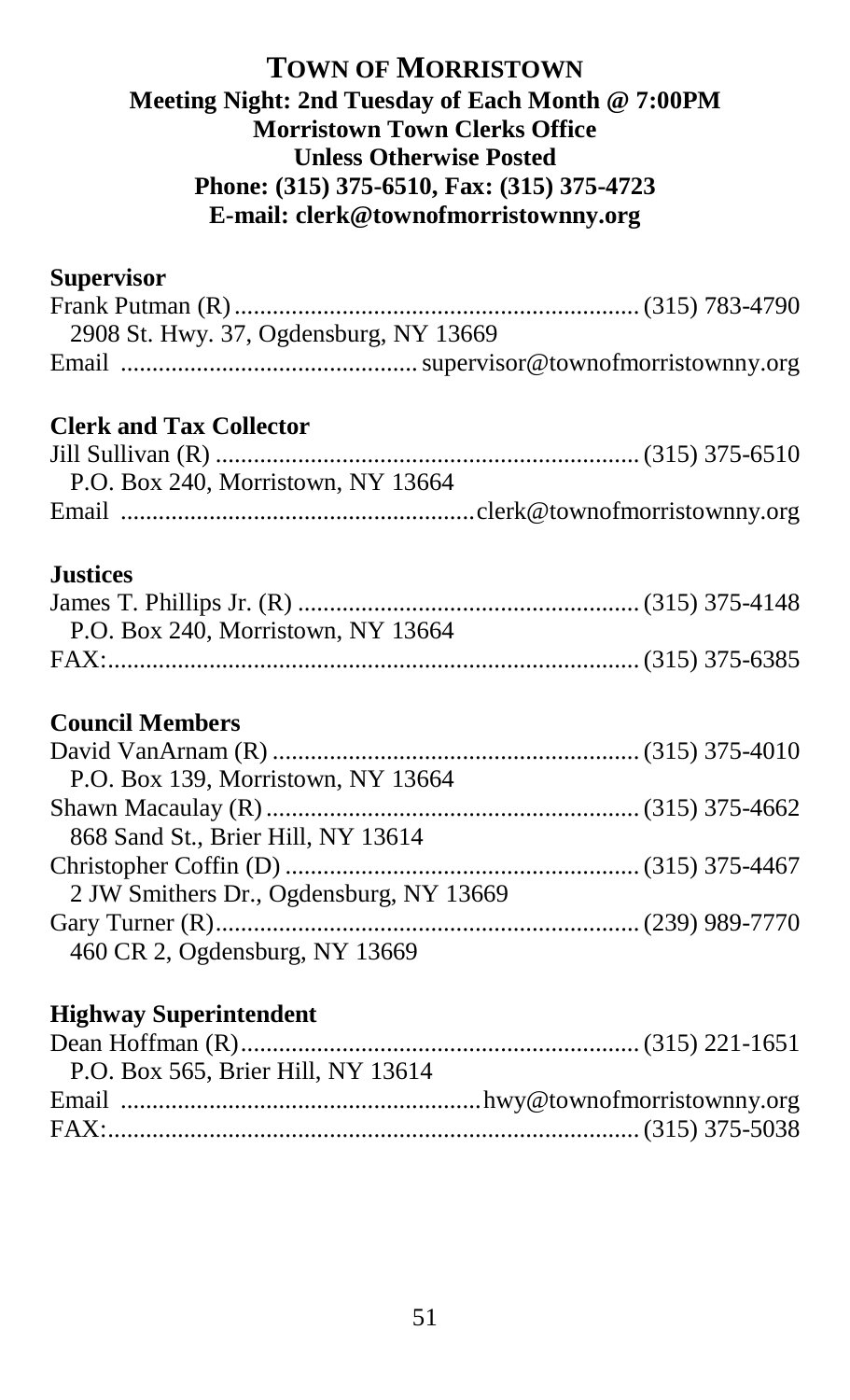## **Assessor**

| P.O. Box 240, Morristown, NY 13664 |
|------------------------------------|
|                                    |

# **Historian**

| P.O. Box 240, Morristown, NY 13664 |
|------------------------------------|
|                                    |

#### **Attorney**

| P.O. Box 218, Morristown, NY 13664 |  |
|------------------------------------|--|

# **Dog Warden**

| P.O. Box 240. Morristown, NY 13664 |  |
|------------------------------------|--|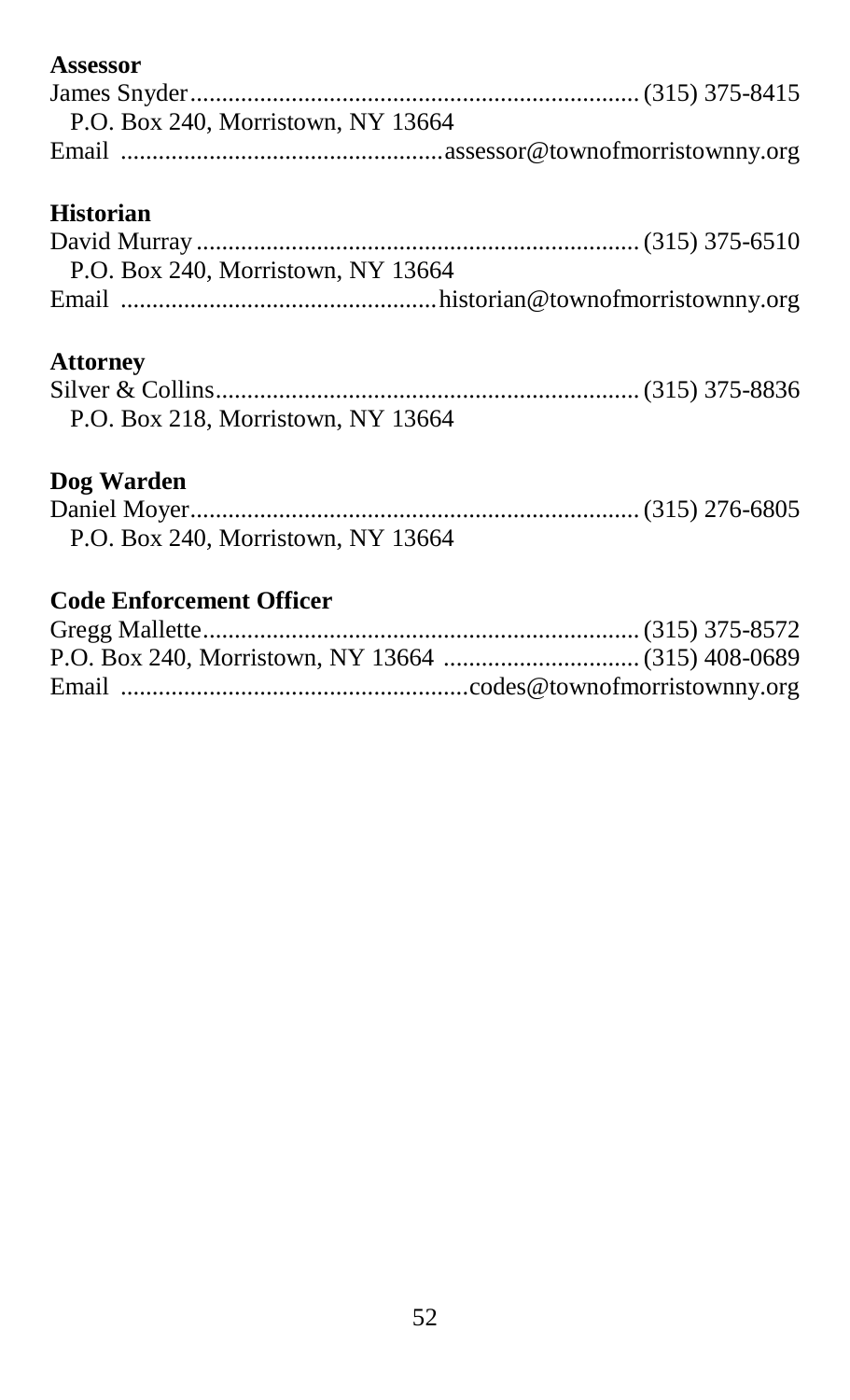## **TOWN OF NORFOLK Meeting Night: 2nd Thur. of Each Month @ 6:00pm Norfolk Town Hall, 5 West Main St. Norfolk, NY 13667 Fax Number: (315) 384-8919 E-mail: townclerknorfolk@gmail.com**

### **Supervisor**

# **Clerk & Tax Collector**

| P.O. Box 481, Norfolk, NY 13667 |  |
|---------------------------------|--|
|                                 |  |

#### **Justices**

| P.O. Box 481, Norfolk, NY 13667 |  |
|---------------------------------|--|

#### **Council Members**

| P.O. Box 481. Norfolk. NY 13667 |  |
|---------------------------------|--|
|                                 |  |
| P.O. Box 481, Norfolk, NY 13667 |  |
|                                 |  |
| P.O. Box 481, Norfolk, NY 13667 |  |
|                                 |  |
| P.O. Box 481, Norfolk, NY 13667 |  |

#### **Highway Superintendent**

| P.O. Box 481, Norfolk, NY 13667 |  |
|---------------------------------|--|

#### **Assessor**

| P.O. Box 481, Norfolk, NY 13667 |  |
|---------------------------------|--|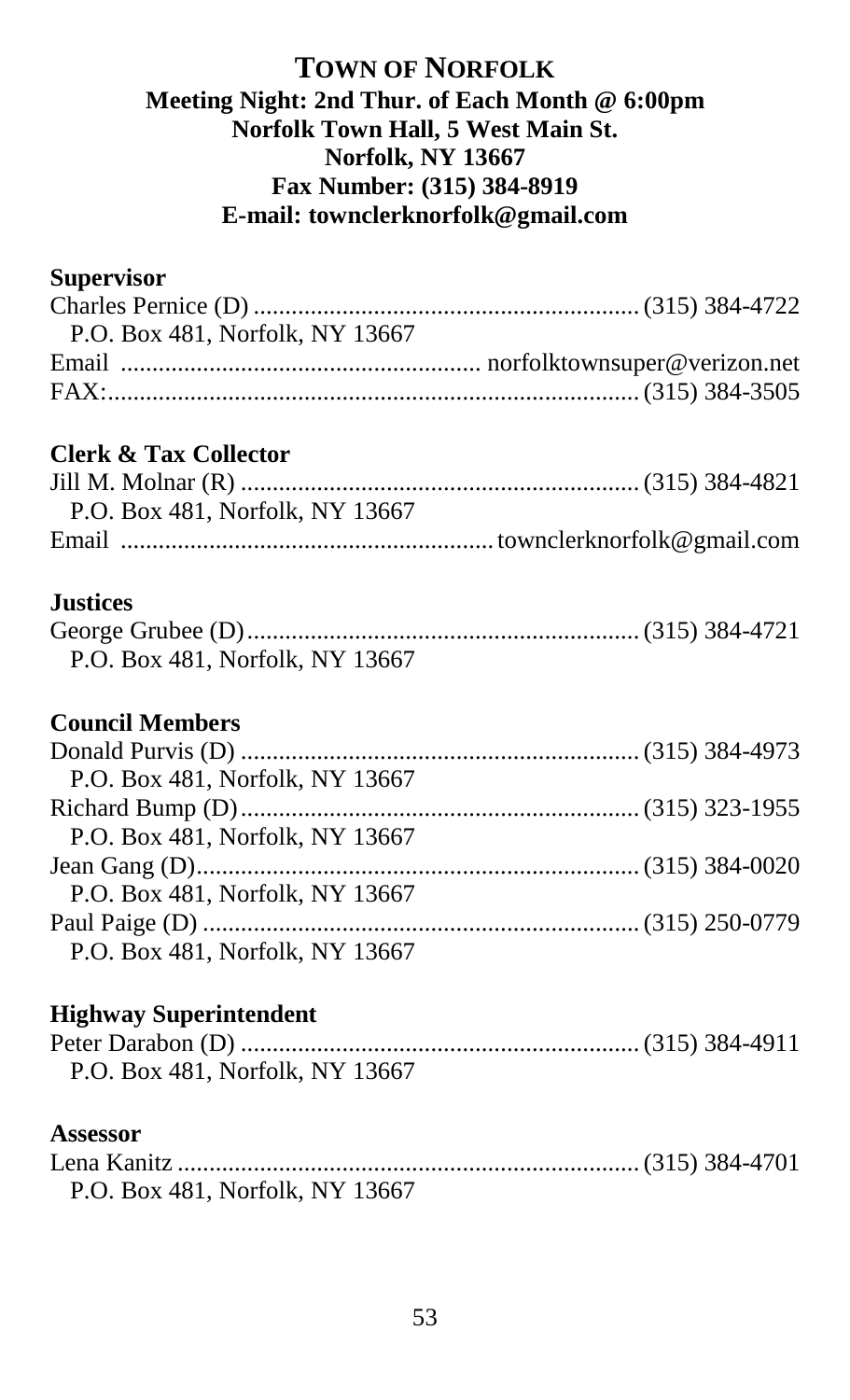| <b>Historian</b>                  |  |
|-----------------------------------|--|
|                                   |  |
| P.O. Box 481, Norfolk, NY 13667   |  |
| <b>Attorney</b>                   |  |
|                                   |  |
| 40 Main Street, Massena, NY 13662 |  |
| Dog Control Officer               |  |
|                                   |  |
| P.O. Box 481, Norfolk, NY 13667   |  |
|                                   |  |
| <b>Code Enforcement Officer</b>   |  |
|                                   |  |
| P.O. Box 481 Norfolk, NY 13667    |  |
| <b>Chief of Police</b>            |  |
|                                   |  |
| P.O. Box 481, Norfolk, NY 13667   |  |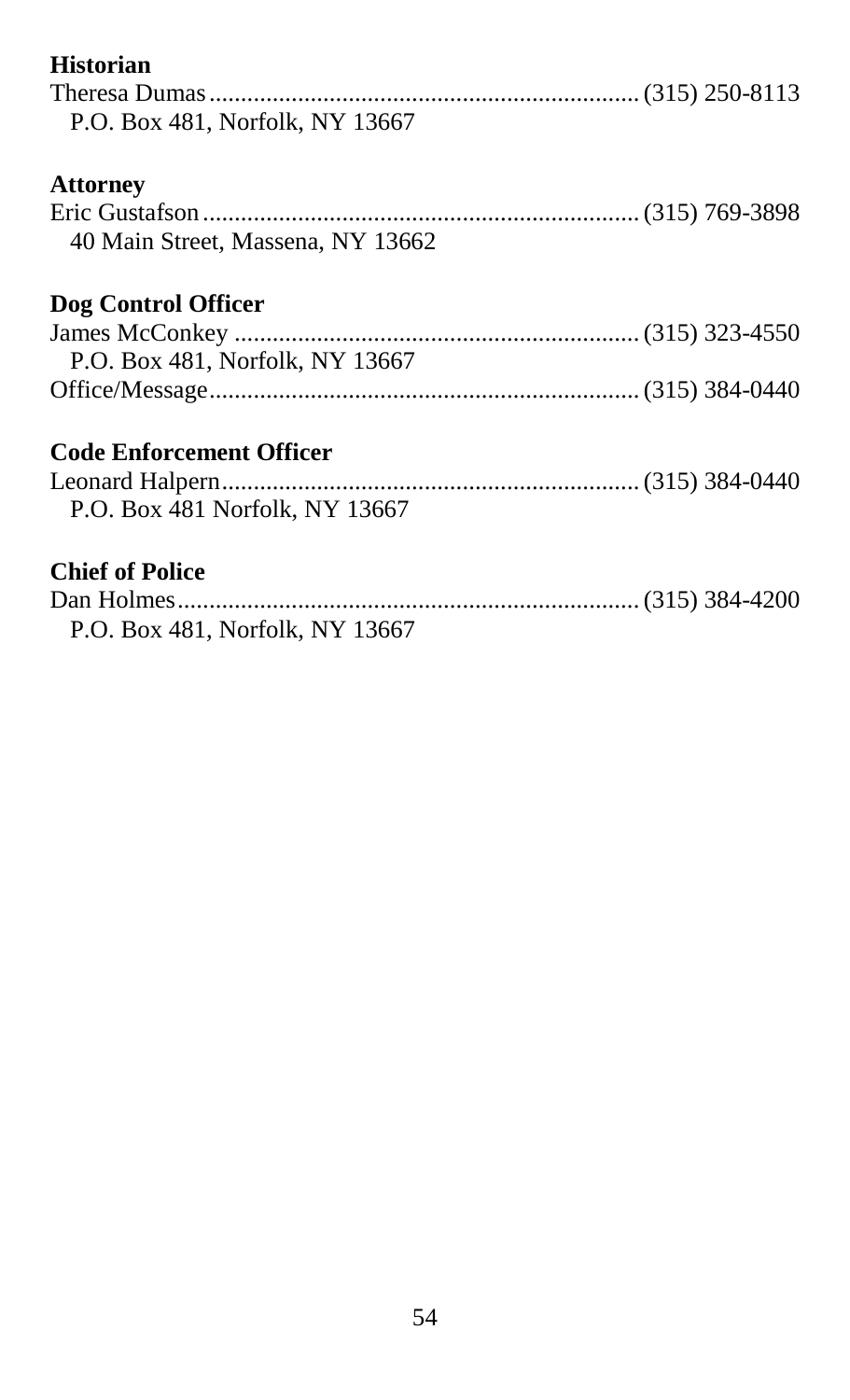## **TOWN OF OSWEGATCHIE Meeting Night: 3rd Mon. of Each Month @ 6:00pm Heuvelton Town Hall: 51 State Street Heuvelton, NY 13654 Fax Number: (315) 344-1246 E-mail: townclerk@townofoswegatchie.com**

# **Supervisor**

# **Clerk & Tax Collector**

| 51 State St., Heuvelton, NY 13654 |  |
|-----------------------------------|--|
|                                   |  |

#### **Justices**

| 51 State St., Heuvelton, NY 13654 |  |
|-----------------------------------|--|
|                                   |  |
| Matthew R. Denner $(R)$           |  |
| 51 State St., Heuvelton, NY 13654 |  |
|                                   |  |
|                                   |  |
|                                   |  |

## **Council Members**

| 353 Taylor Rd., Ogdensburg, NY 13669 |  |
|--------------------------------------|--|
|                                      |  |
| 101 Acco Dr., Ogdensburg, NY 13669   |  |
|                                      |  |
| 4140 CR 6, Hammond, NY 13646         |  |
|                                      |  |
| 35 Union Street, Heuvelton, NY 13654 |  |

| 4960 CR 6, Ogdensburg, NY 13669 |  |
|---------------------------------|--|
|                                 |  |
|                                 |  |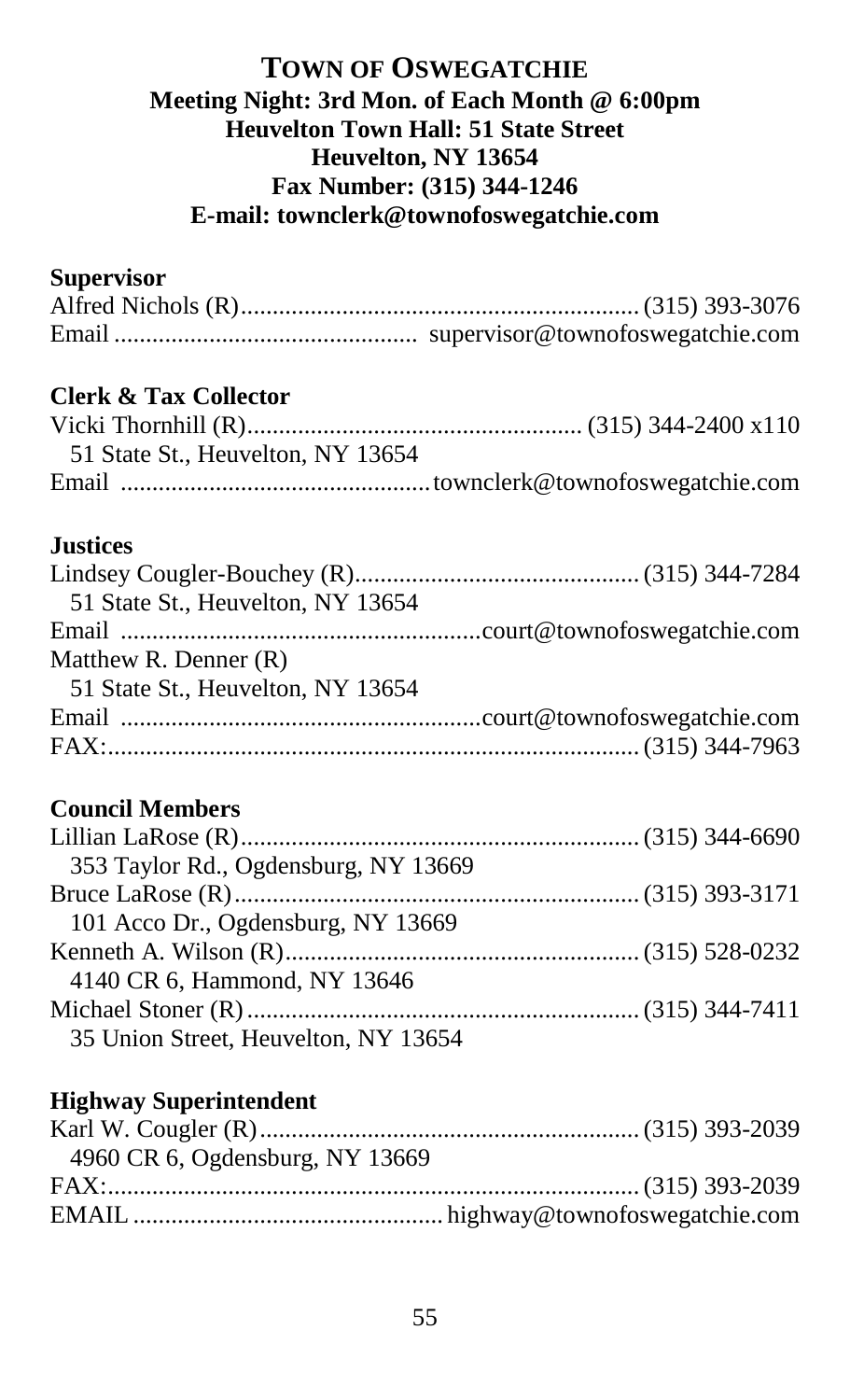# **Assessor** Mark Schnorr.............................................................. (315) 344-2400 x114 51 State St., Heuvelton, NY 13654 Email ....................................................assessor@townofoswegatchie.com

## **Historian**

| 182 McIlwee Rd., Heuvelton, NY 13654 |  |
|--------------------------------------|--|

### **Dog Warden**

| P.O. Box 427, Waddington, NY 13694 |  |  |  |  |
|------------------------------------|--|--|--|--|

# **Code Enforcement Officer**

| 51 State St., Heuvelton, NY 13654 |  |
|-----------------------------------|--|
|                                   |  |

# **Oswegatchie Crematory**

| 5968 State Hwy. 812, Ogdensburg, NY 13669 |  |
|-------------------------------------------|--|
|                                           |  |
|                                           |  |
|                                           |  |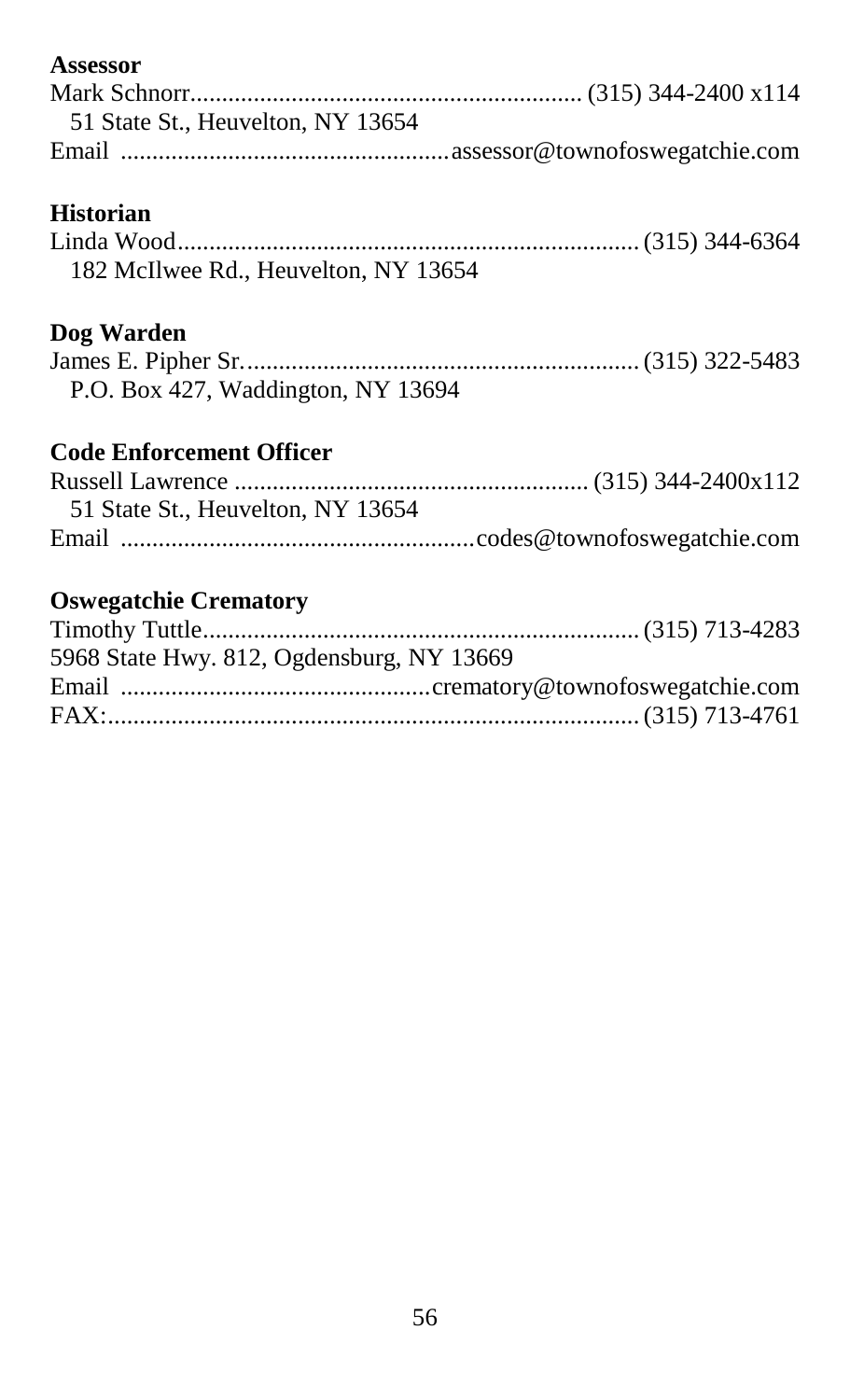### **TOWN OF PARISHVILLE Meeting Time: 4th Tues. of Each Month @ 5PM Parishville Town Hall, 1772 SH 72 Parishville, NY 13672 FB: Town of Parishville Website: www.parishvilleny.us Fax: (315)265-1855**

#### **Supervisor**

| P.O. Box 155, Parishville, NY 13672 |  |
|-------------------------------------|--|
|                                     |  |
| Clerk, Registrar & Tax Collector    |  |
|                                     |  |
| P.O. Box 246, Parishville, NY 13672 |  |
|                                     |  |
| <b>Justices</b>                     |  |
| P.O. Box 155, Parishville, NY 13672 |  |
|                                     |  |
|                                     |  |
| <b>Council Members</b>              |  |
|                                     |  |
| P.O. Box 155, Parishville, NY 13672 |  |
|                                     |  |
| P.O. Box 155, Parishville, NY 13672 |  |
|                                     |  |
| P.O. Box 155, Parishville, NY 13672 |  |
|                                     |  |
| P.O. Box 155, Parishville, NY 13672 |  |

| P.O. Box 155, Parishville, NY 13672 |  |
|-------------------------------------|--|
|                                     |  |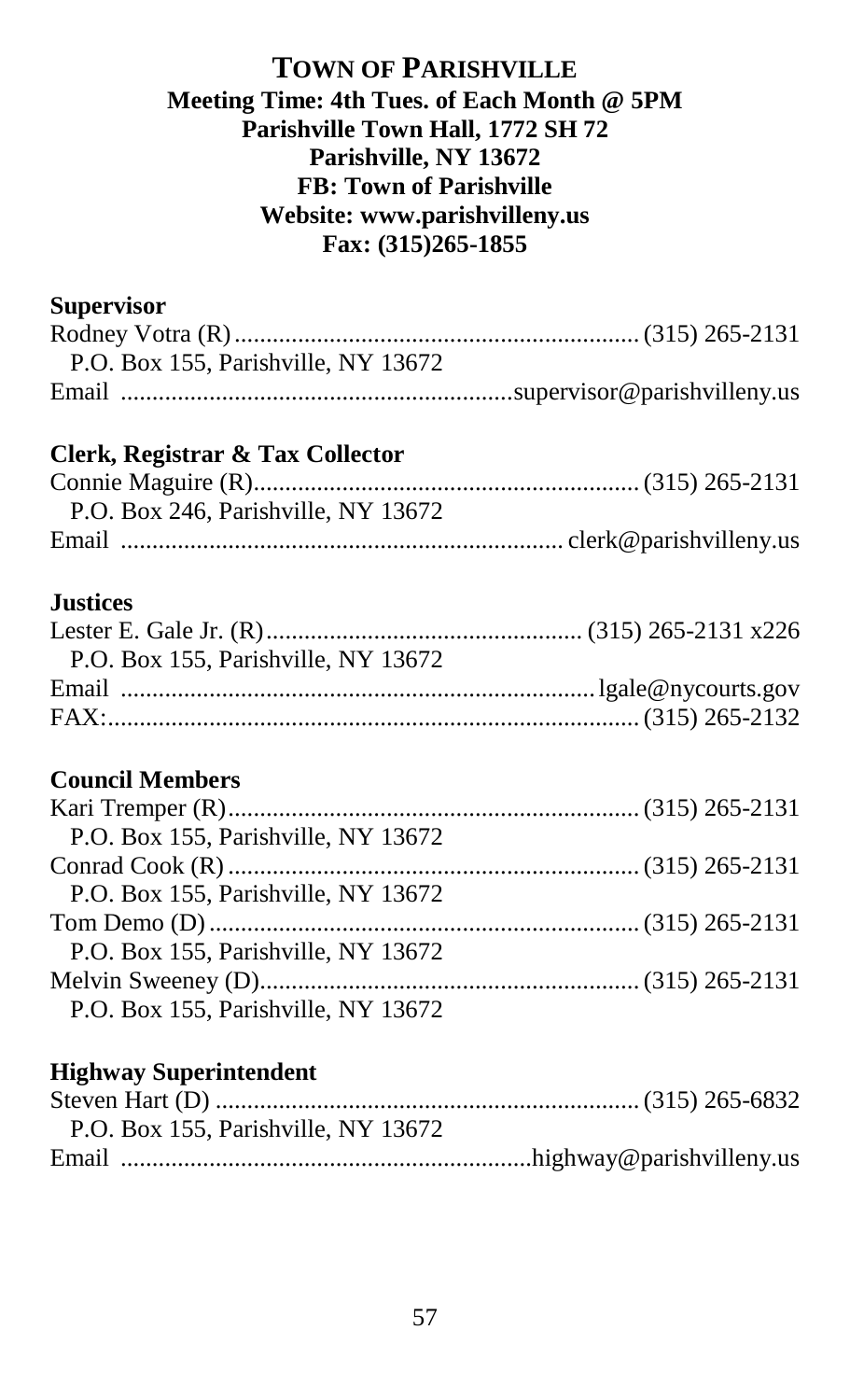# **Assessor**

| P.O. Box 155. Parishville. NY 13672 |
|-------------------------------------|
|                                     |

# **Historian**

| P.O. Box 155, Parishville, NY 13672 |  |
|-------------------------------------|--|
|                                     |  |

## **Attorney**

| 117 Main Street, Canton, NY 13617 |  |
|-----------------------------------|--|
|                                   |  |

## **Dog Warden**

| P.O. Box 155, Parishville, NY 13672 |  |
|-------------------------------------|--|

# **Code Enforcement Officer**

| P.O. Box 155, Parishville, NY 13672 |
|-------------------------------------|
|                                     |

# **Superintendent of Public Works**

| P.O. Box 155, Parishville, NY 13672 |  |
|-------------------------------------|--|
|                                     |  |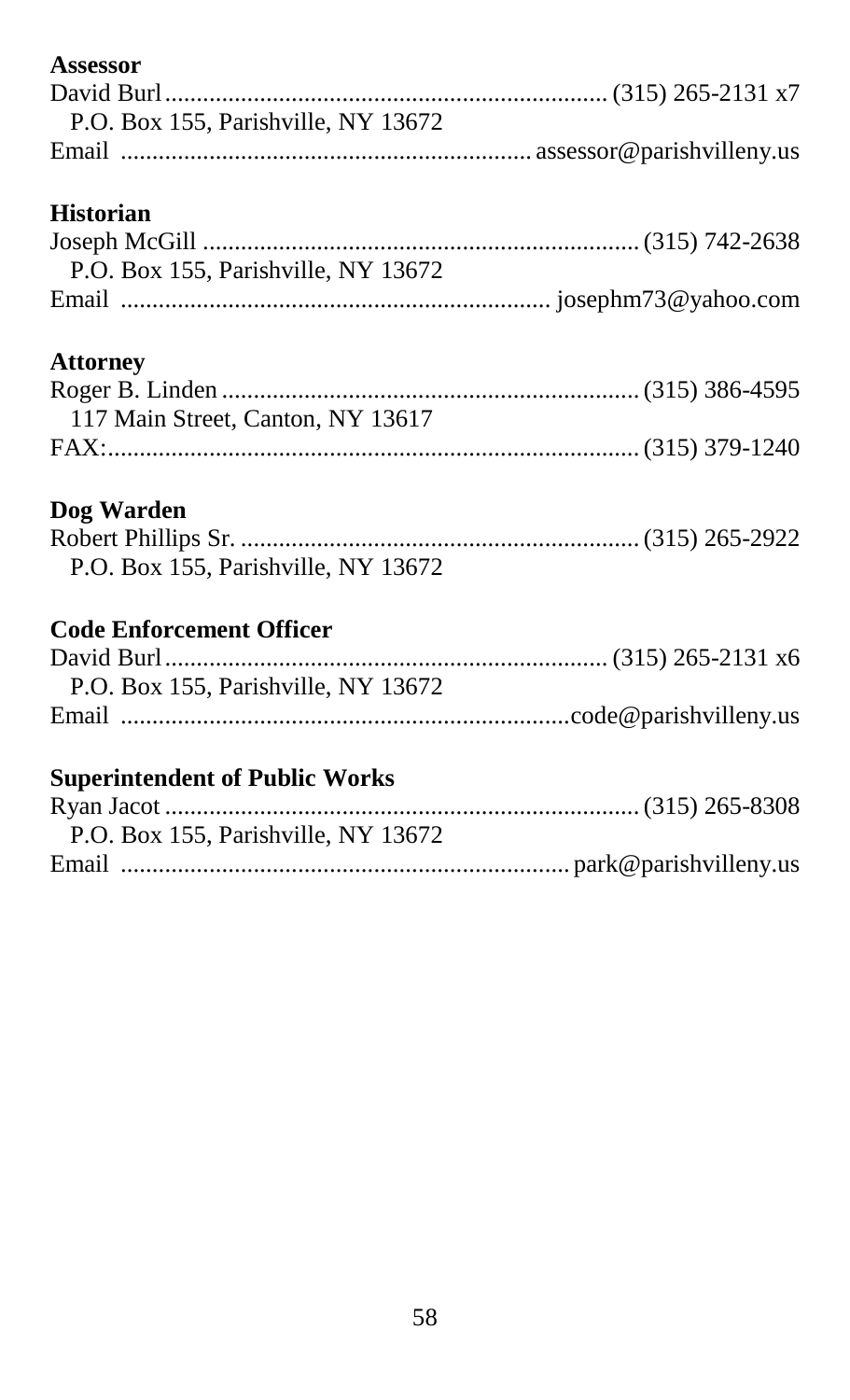### **TOWN OF PIERCEFIELD Meeting Night: 2nd Thurs. of Each Month @ 7:30PM Court Night: 1st & 3rd Thurs. of Each Month @ 5PM Piercefield Town Hall, 48 Waller Street Piercefield, NY 12973 Fax: (518) 359-9409**

#### **Supervisor**

| P.O. Box 155, Piercefield, NY 12973       |  |
|-------------------------------------------|--|
|                                           |  |
| <b>Deputy Supervisor</b>                  |  |
|                                           |  |
| P.O. Box 136, Piercefield, NY 12973       |  |
| Clerk & Tax Collector                     |  |
|                                           |  |
| 65 Massawepie Road, Tupper Lake, NY 12986 |  |
|                                           |  |
| <b>Justice</b>                            |  |
|                                           |  |
| P.O. Box 220, Piercefield, NY 12973       |  |
| <b>Council Members</b>                    |  |
|                                           |  |
| 9638 SH 3, Childwold, NY 12922            |  |
|                                           |  |
| P.O. Box 226, Piercefield, NY 12973       |  |
|                                           |  |
| 9926 SH 3, Childwold, NY 12922            |  |
|                                           |  |
| P.O. Box 203, Piercefield, NY 12973       |  |

| P.O. Box 160, Piercefield, NY 12973 |  |
|-------------------------------------|--|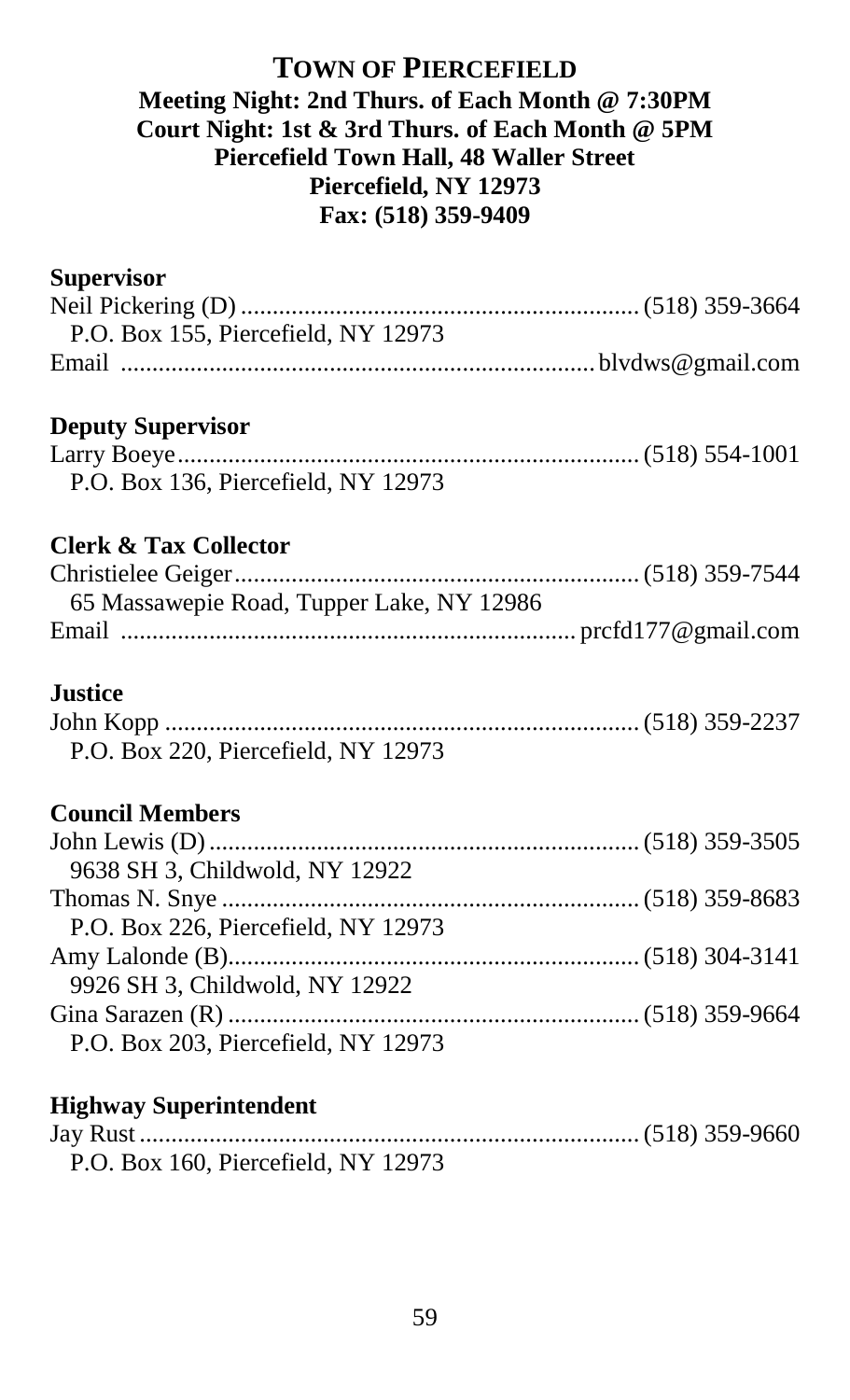| <b>Assessor &amp; Code Enforcement Officer</b> |  |
|------------------------------------------------|--|
|                                                |  |
| 9799 SH 3. Childwold. NY 12922                 |  |
|                                                |  |
|                                                |  |
| Historian                                      |  |

#### **Historian**

Vacant

# **Attorney**

| 51 Lake Street, Tupper Lake, NY 12986 |  |
|---------------------------------------|--|

# **Dog Warden**

| 26 Gore St., Star Lake, NY 13690 |  |
|----------------------------------|--|
|                                  |  |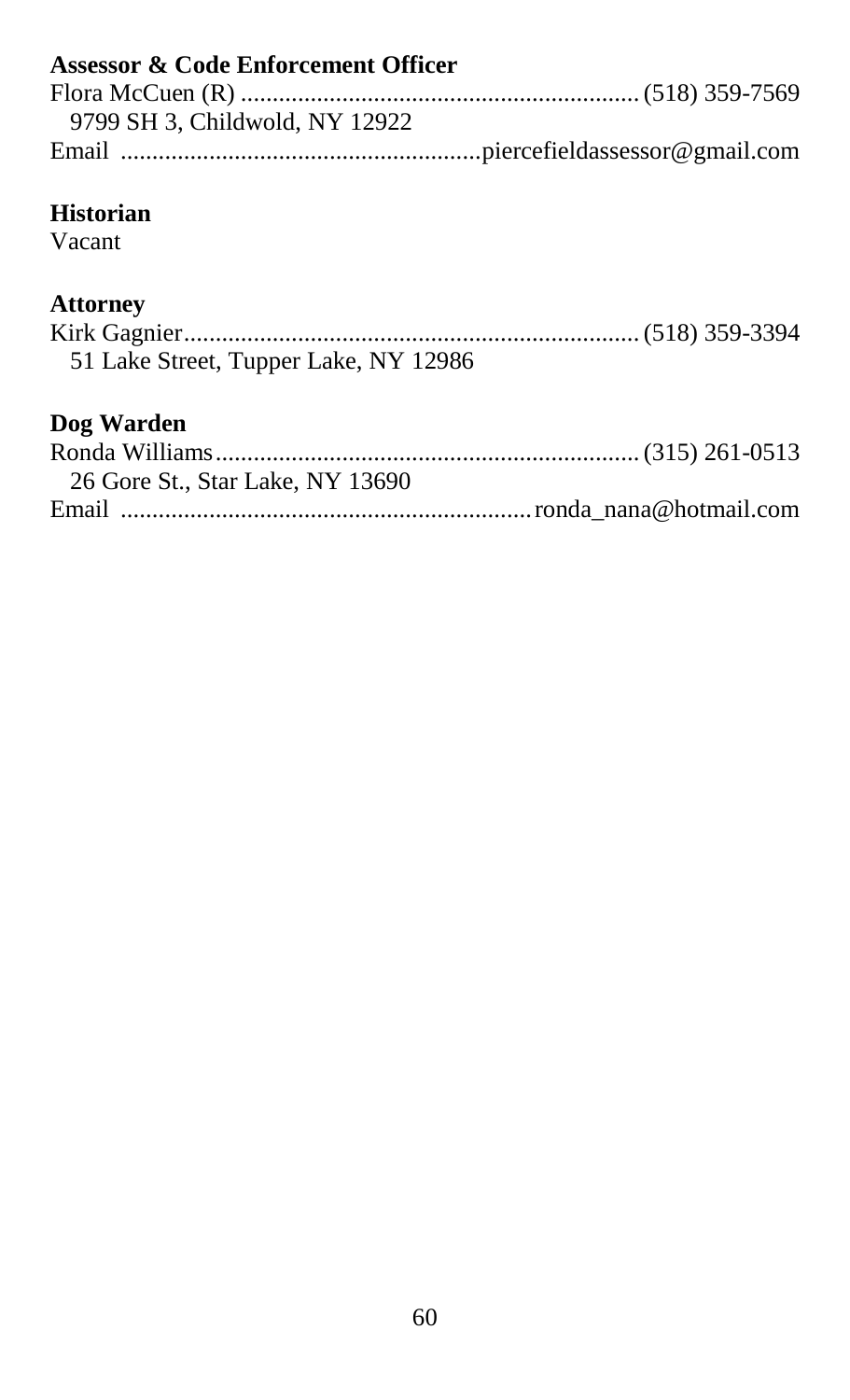#### **TOWN OF PIERREPONT Meeting Night: Last Tues. of Each Month @ 7pm Court Night: 1 st & 3 rd Tues. of Each Month @ 7pm Pierrepont Town Hall E-mail: pierrepont@nnymail.com Fax: (315) 379-0415**

# **Supervisor** Jane Powers (R)...................................................................(315) 379-0415 864 St. Hwy. 68, Canton, NY 13617 Email ..................................................................... jbpowers@northnet.org **Clerk & Tax Collector** Julian L. Filiatrault ............................................................. (315) 386-8311 864 SH 68, Canton, NY 13617 **Justice** Bradley J. Filiatrault (R)...................................................... (315) 379-0415 864 SH 68, Canton, NY 13617 FAX:.................................................................................... (315) 728-7526 **Council Members** John Glasgow (D)................................................................ (315) 386-3235 5840 CR 24, Canton, NY 13617 Roger Murray (R)................................................................ (315) 265-6705 5360 SH 56, Potsdam, NY 13676 Dan Huntley (R)..................................................................(315) 386-2336 297 Post Rd., Canton, NY 13617 Chad VanBrocklin............................................................... (315) 261-3221 823 Orebed Road, Colton, NY 13625

#### **Highway Superintendent**

| 864 CR 29, Canton, NY13617 |  |
|----------------------------|--|

#### **Assessor**

| 864 SH 68, Canton, NY 13617 |  |
|-----------------------------|--|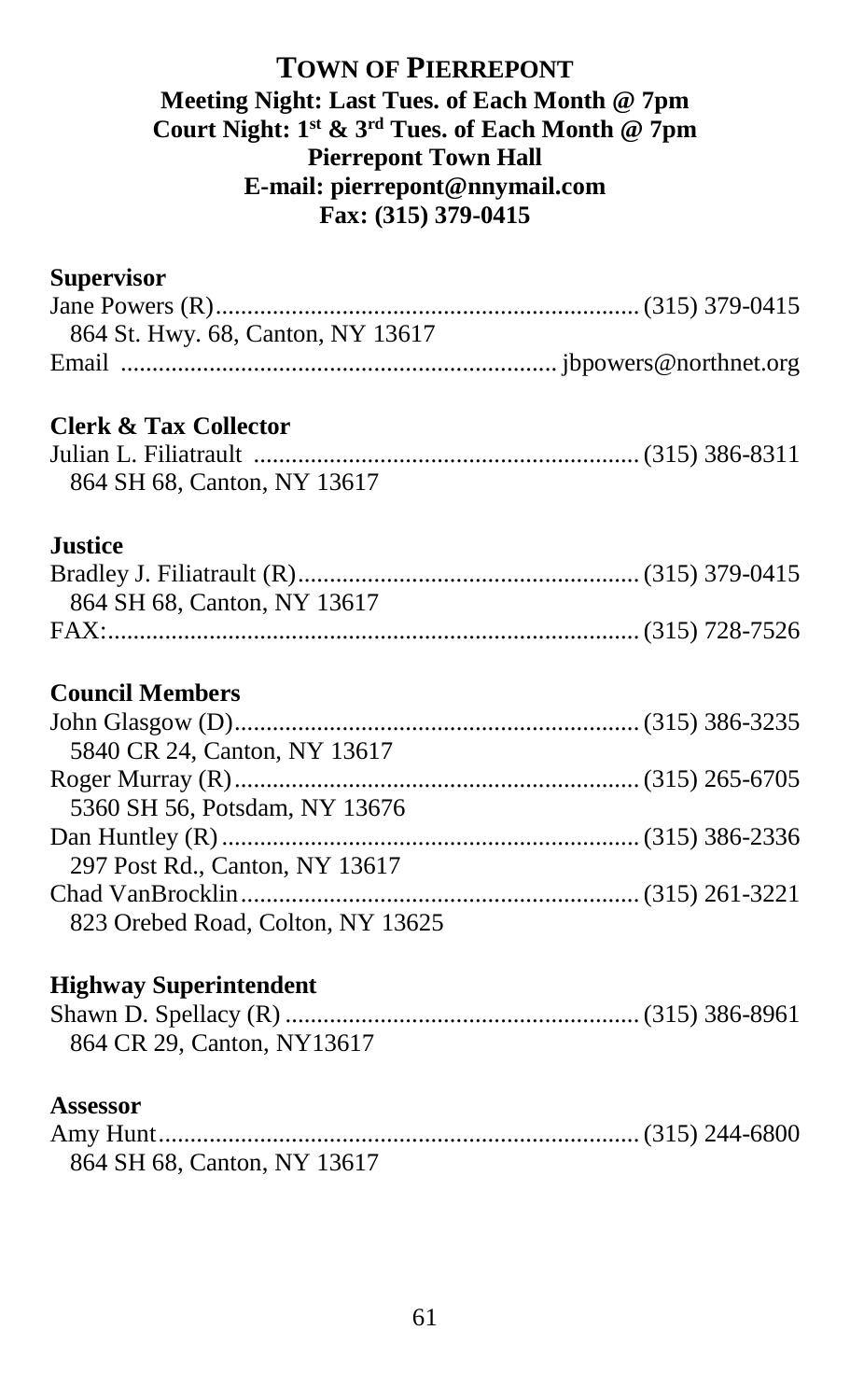## **Historian**

| 872 SH 68, Canton, NY 13617     |  |
|---------------------------------|--|
|                                 |  |
| <b>Attorney</b>                 |  |
|                                 |  |
| 113 Main St., Canton, NY 13617  |  |
| Dog Control Officer             |  |
|                                 |  |
|                                 |  |
| <b>Code Enforcement Officer</b> |  |
|                                 |  |

| 864 SH 68, Canton, NY 13617 |  |
|-----------------------------|--|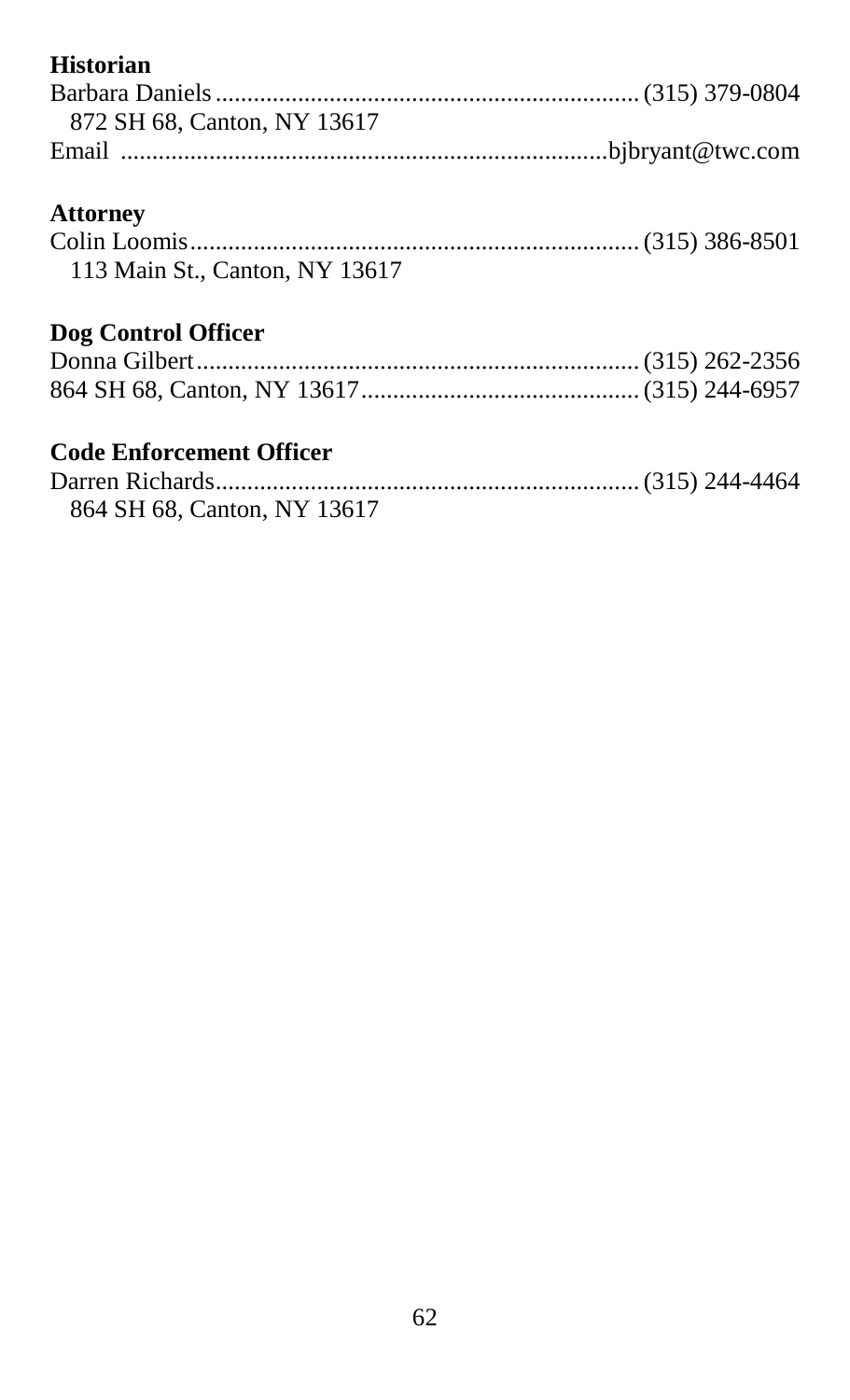## **TOWN OF PITCAIRN Meeting Night: 2nd Tuesday of Each Month @ 6:30pm Pitcairn Town Hall E-mail: pitcairnclerk@gmail.com Fax: (315) 543-9577**

### **Supervisor**

| 10 Edwards Road, Harrisville, NY 13648 |  |
|----------------------------------------|--|
|                                        |  |

# **Clerk & Tax Collector**

| 10 Edwards Road, Harrisville, NY 13648 |  |
|----------------------------------------|--|
|                                        |  |
|                                        |  |
|                                        |  |

## **Justices**

## **Council Members**

| 241 Pinner Rd., Harrisville, NY 13648 |  |
|---------------------------------------|--|
|                                       |  |
| 442 SH 812, Harrisville, NY 13648     |  |
|                                       |  |
| 640 St. Hwy. 3, Harrisville, NY 13648 |  |
|                                       |  |
|                                       |  |
| 37 CR 23, Harrisville, NY 13648       |  |
|                                       |  |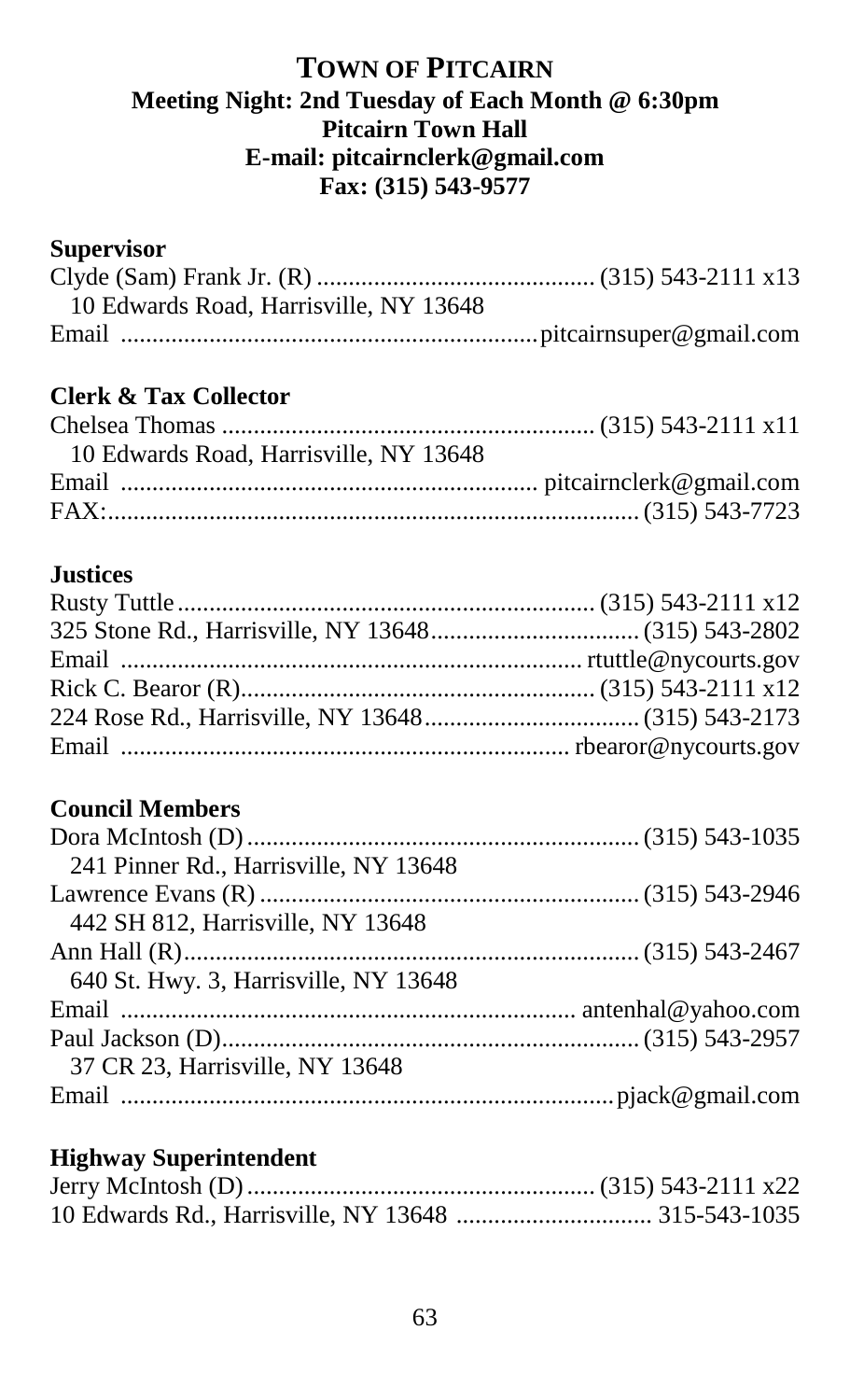## **Assessor**

| 10 Edwards Road, Harrisville, NY 13648 |  |
|----------------------------------------|--|
|                                        |  |

# **Historian**

| 342 State Hwy. 3, Harrisville, NY 13648 |  |
|-----------------------------------------|--|
|                                         |  |

## **Attorney**

| 120 Washington Street, Watertown, NY 13601 |  |
|--------------------------------------------|--|
|                                            |  |
|                                            |  |

# **Dog Warden**

| 36 Beckwith Street, Gouverneur, NY 13642 |  |
|------------------------------------------|--|

| 77 Garrison Road, Harrisville, NY 13648 |  |
|-----------------------------------------|--|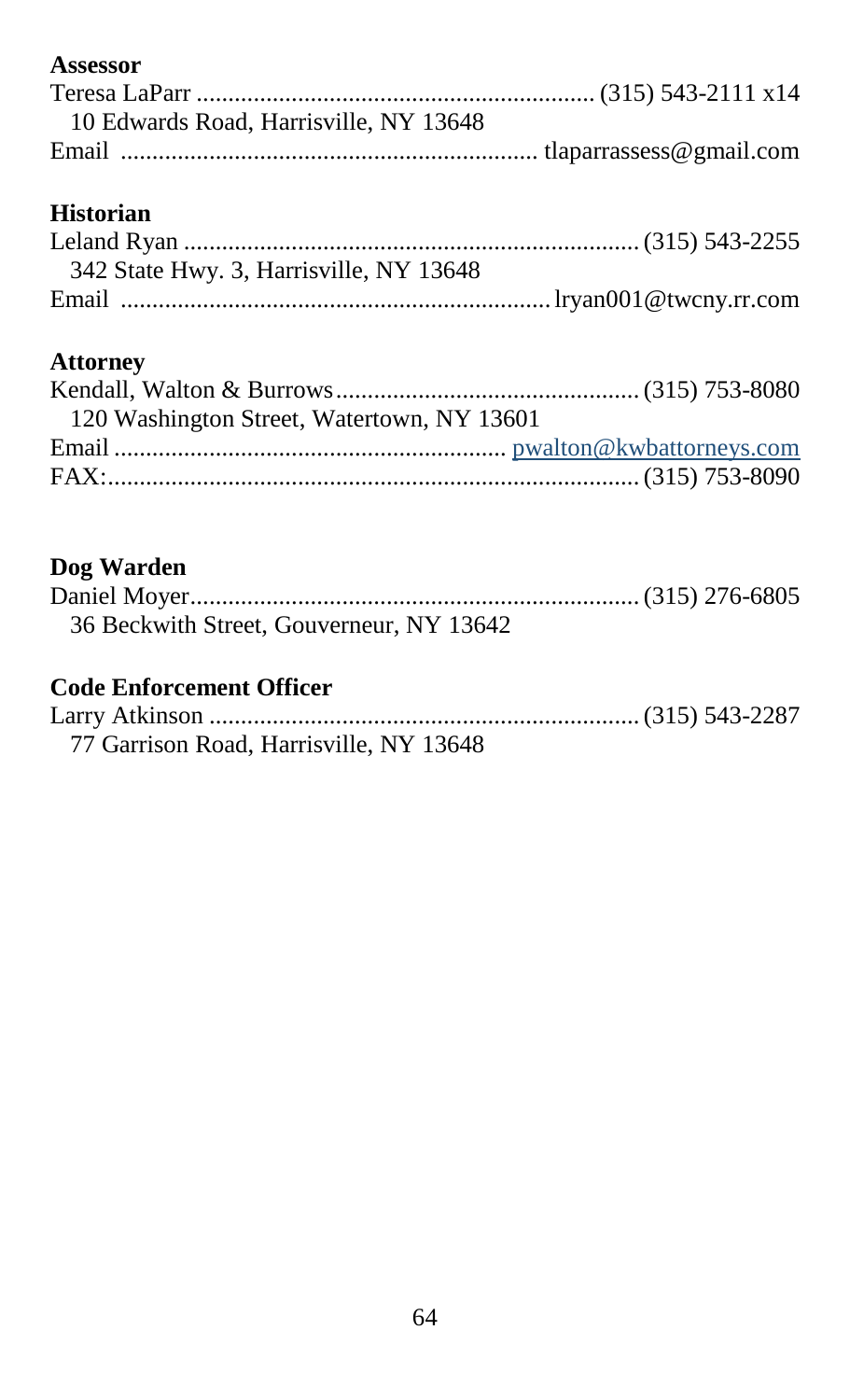## **TOWN OF POTSDAM Meeting Night: 2nd Tues. of Each Month @ 6:30pm Court: Wed. 10am, Court Office M-F 9-4 18 Elm St., Potsdam, NY 13676 E-mail: townclerk@potsdamny.us Fax: (315) 265-3931**

### **Supervisor**

| 18 Elm Street, Potsdam, NY 13676 |  |
|----------------------------------|--|
|                                  |  |

## **Clerk & Tax Collector**

| 18 Elm Street, Potsdam NY 13676 |  |
|---------------------------------|--|
|                                 |  |

## **Council Members**

| 18 Elm Street, Potsdam, NY 13676            |  |
|---------------------------------------------|--|
|                                             |  |
|                                             |  |
| 40 S Main Street, Norwood, NY 13668         |  |
|                                             |  |
|                                             |  |
| 12 Waverly Street, Potsdam, NY 13676        |  |
|                                             |  |
|                                             |  |
| 557 Old Parishville Road, Potsdam, NY 13676 |  |
|                                             |  |
|                                             |  |

| 18 Elm Street, Potsdam, NY 13676 |  |
|----------------------------------|--|
|                                  |  |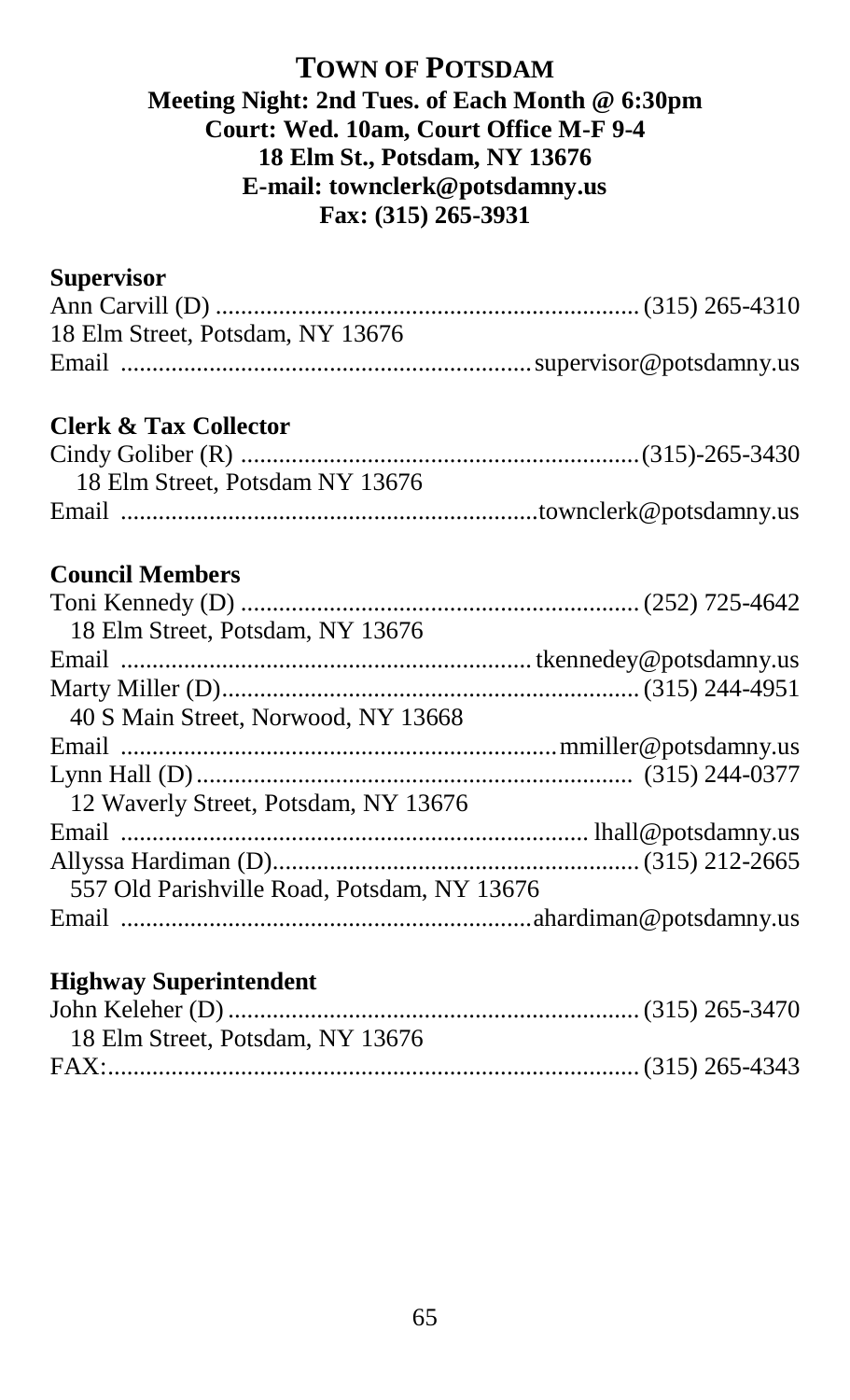# **Justices**

| 35 Market Street, Potsdam, NY 13676 |  |
|-------------------------------------|--|
|                                     |  |
|                                     |  |
| 35 Market Street, Potsdam, NY 13676 |  |
|                                     |  |

# **Court Clerk**

# **Assessor**

| 18 Elm Street, Potsdam, NY 13676 |  |
|----------------------------------|--|
|                                  |  |

## **Attorney**

# **Dog Warden**

| 1286 Old Market Rd., Norwood, NY 13668 |  |
|----------------------------------------|--|
|                                        |  |
|                                        |  |

# **Code Enforcement Officer**

| 18 Elm Street, Potsdam, NY 13676 |  |
|----------------------------------|--|
|                                  |  |

# **Historian**

| 18 Elm Street, Potsdam, NY 13676 |  |
|----------------------------------|--|
|                                  |  |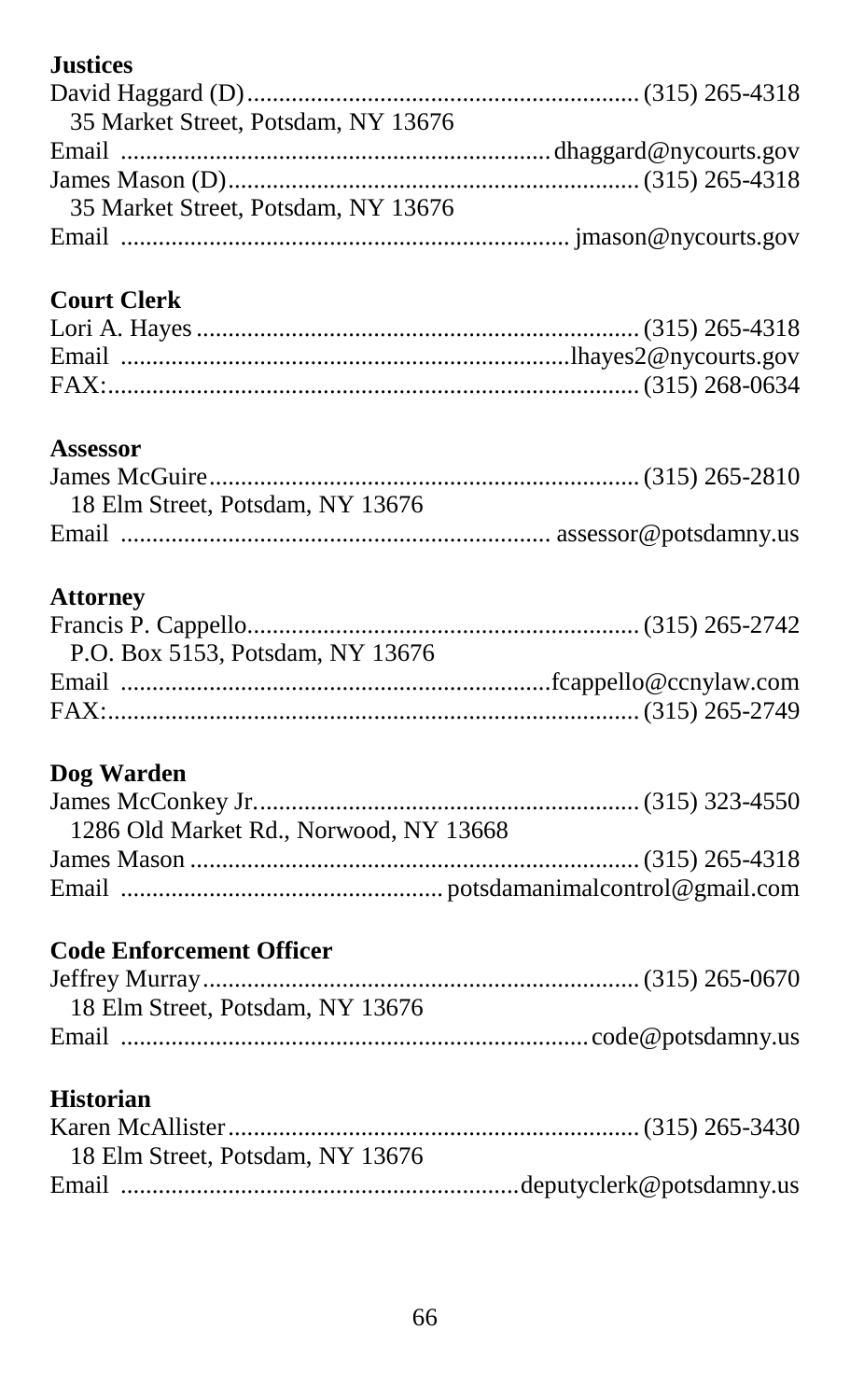## **TOWN OF ROSSIE Meeting Night: 1st Thurs. of Each Month @ 7:30 pm Rossie Town Barn - 908 CR 3, Rossie, NY 13679 Phone: 315-324-5166 Fax: 315-324-6870**

#### **Supervisor**

## **Clerk & Tax Collector**

#### **Justice**

| 35 Grass Lake Road, Redwood, NY 13679 |  |
|---------------------------------------|--|

# **Council Members**

| 35 Grass Lake Camp Road, Redwood, NY 13679    |  |
|-----------------------------------------------|--|
|                                               |  |
| 120 River Rd., Redwood, NY 13679              |  |
|                                               |  |
| 230 Scotch Settlement Road, Redwood, NY 13679 |  |
|                                               |  |
| 178A CR 10, Redwood, NY 13679                 |  |

#### **Planning Board Chairman**

| 908 CR 3, Redwood, NY 13679 |  |
|-----------------------------|--|

#### **Highway Superintendent**

#### **Assessor**

| 908 CR 3, Redwood, NY 13679 |  |
|-----------------------------|--|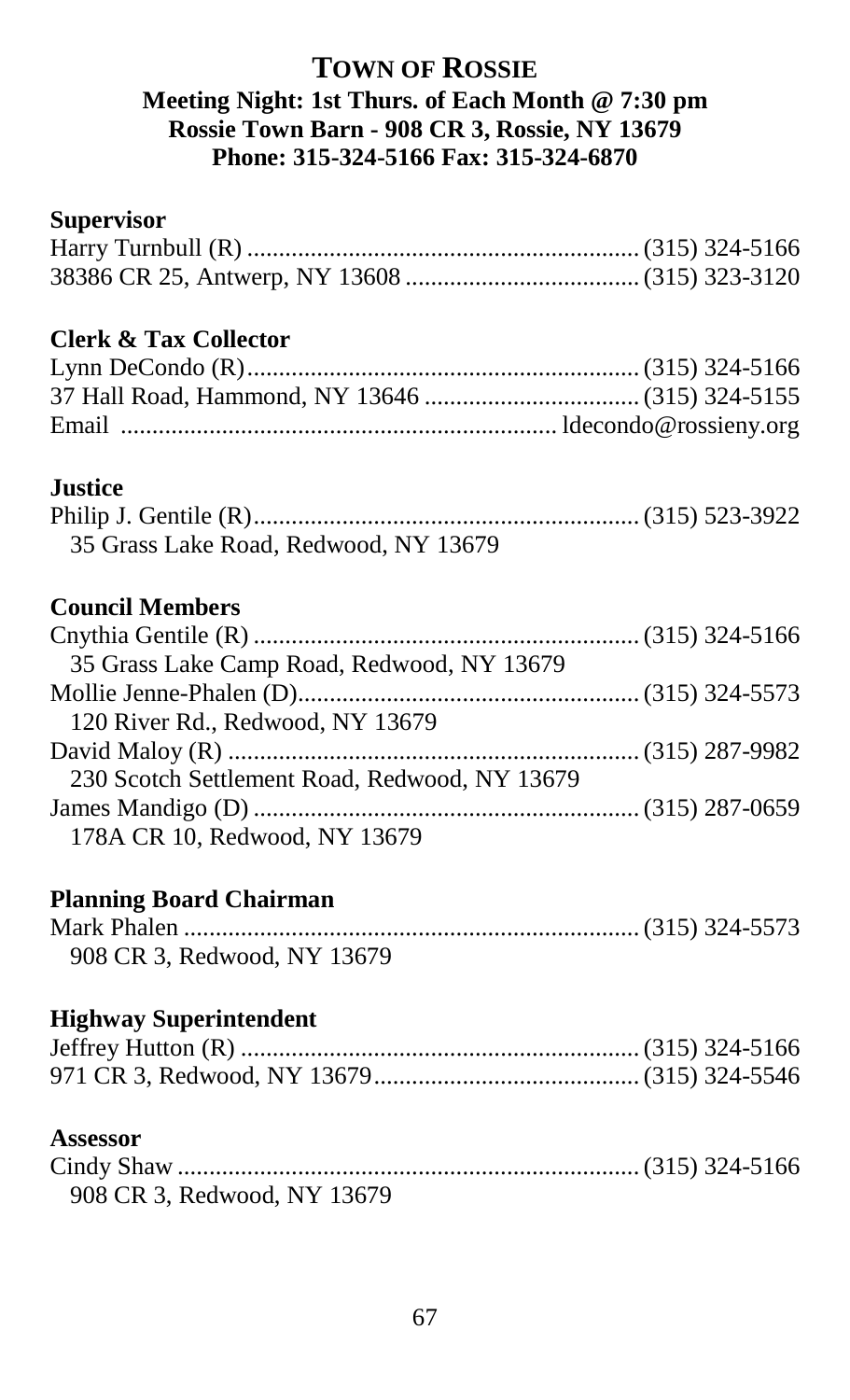# **Historian**

| <b>Attorney</b>                                 |                  |
|-------------------------------------------------|------------------|
| $H_{\text{a}}$ $\ldots$ $H_{\text{a}}$ $\ldots$ | $(215)$ 207 2000 |

| 107 E. Main Street, Gouverneur, NY 13642 |  |
|------------------------------------------|--|

# **Dog Control Official**

# **Code Enforcement/Building Inspector**

| 908 County Route 3, Redwood, NY 13679 |  |
|---------------------------------------|--|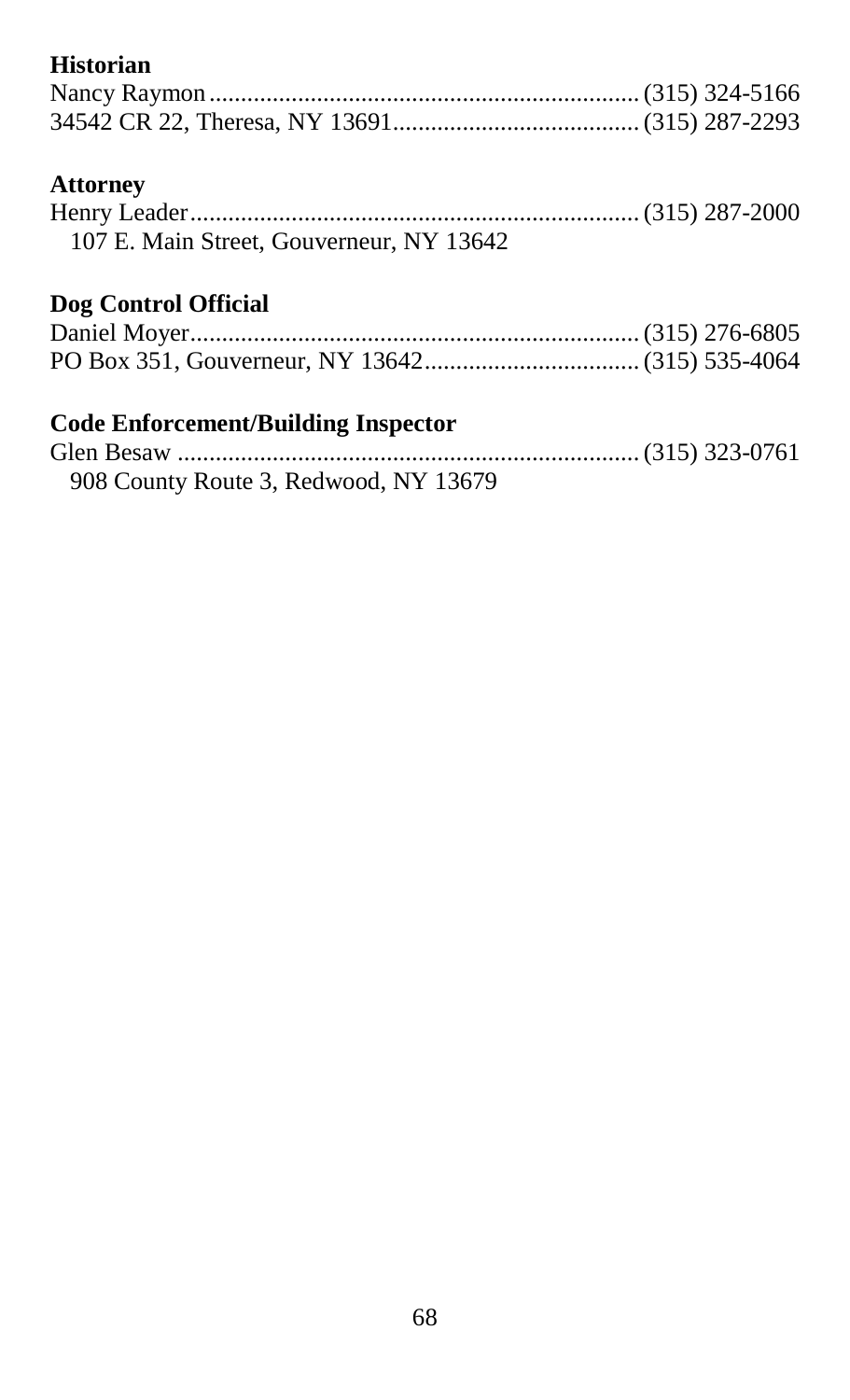## **TOWN OF RUSSELL Meeting Night: 3rd Tues. of Each Month @ 6:00pm Russell Town Hall, 4 Pestle Street, Russell, NY 13684 E-mail: russellnyclerk@gmail.com Website: http://www.russellny.org Fax: (315) 347-4244**

## **Supervisor**

| P.O. Box 628, Russell, NY 13684 |  |
|---------------------------------|--|
|                                 |  |

## **Clerk & Tax Collector**

| P.O. Box 628, Russell, NY 13684 |  |
|---------------------------------|--|
|                                 |  |

## **Justice**

| P.O. Box 628, Russell, NY 13684 |  |
|---------------------------------|--|
|                                 |  |
|                                 |  |
|                                 |  |

## **Council Members**

| P.O. Box 628, Russell, NY 13684 |  |
|---------------------------------|--|
|                                 |  |
|                                 |  |
| P.O. Box 628, Russell, NY 13684 |  |
|                                 |  |
|                                 |  |
| P.O. Box 628, Russell, NY 13684 |  |
|                                 |  |
|                                 |  |
| PO Box 628, Russell, NY 13694   |  |
|                                 |  |

| P.O. Box 628, Russell, NY 13684 |  |
|---------------------------------|--|
|                                 |  |
|                                 |  |
|                                 |  |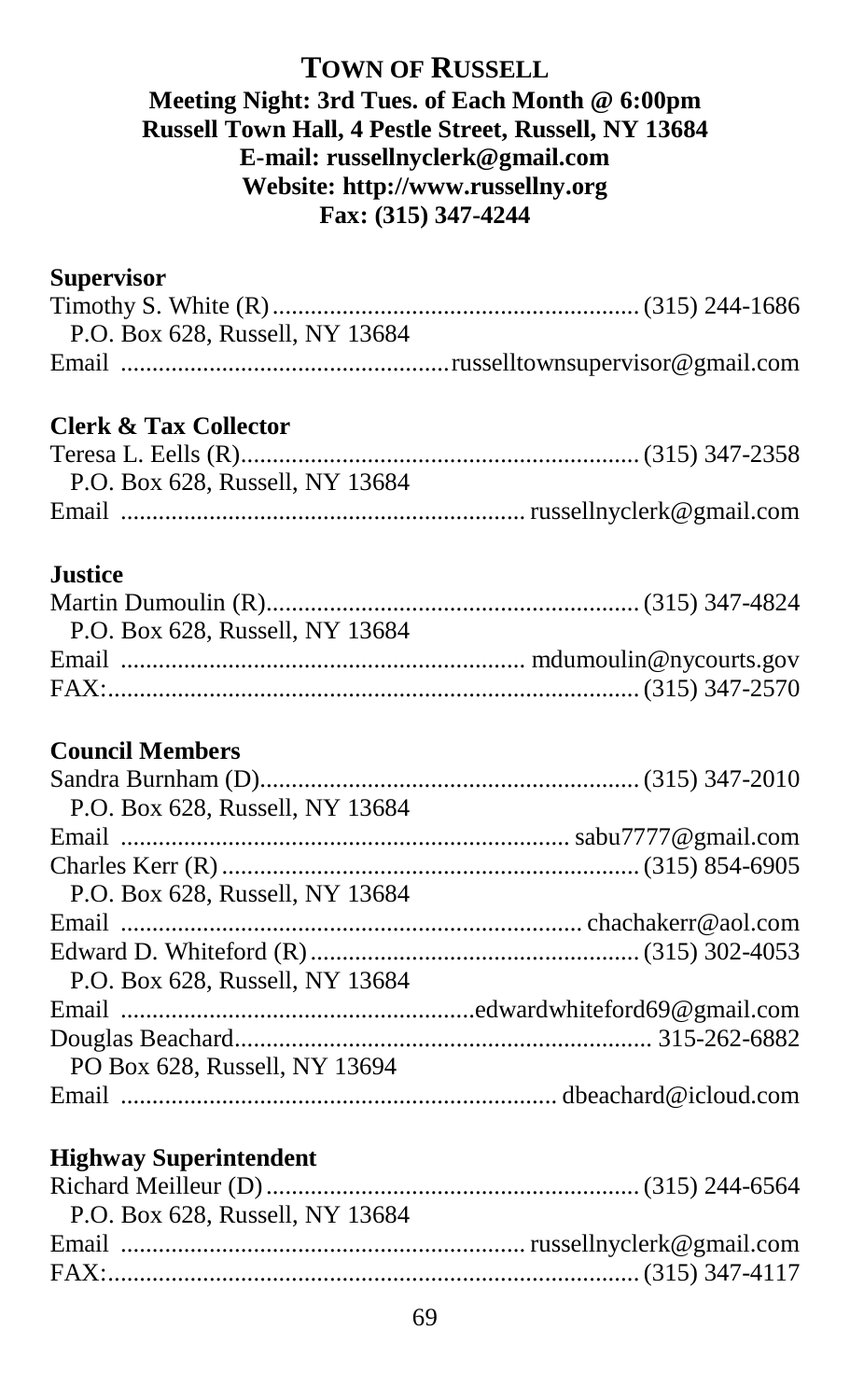## **Assessor**

| P.O. Box 628, Russell, NY 13684 |
|---------------------------------|
|                                 |

# **Historians**

| P.O. Box 628, Russell, NY 13684 |  |
|---------------------------------|--|
|                                 |  |
|                                 |  |
| P.O. Box 628, Russell, NY 13684 |  |

# **Attorney**

| P.O. Box 13, Gouverneur, NY 13642 |  |
|-----------------------------------|--|
|                                   |  |

# **Dog Control Officer**

| P.O. Box 628, Russell, NY 13684 |  |
|---------------------------------|--|
|                                 |  |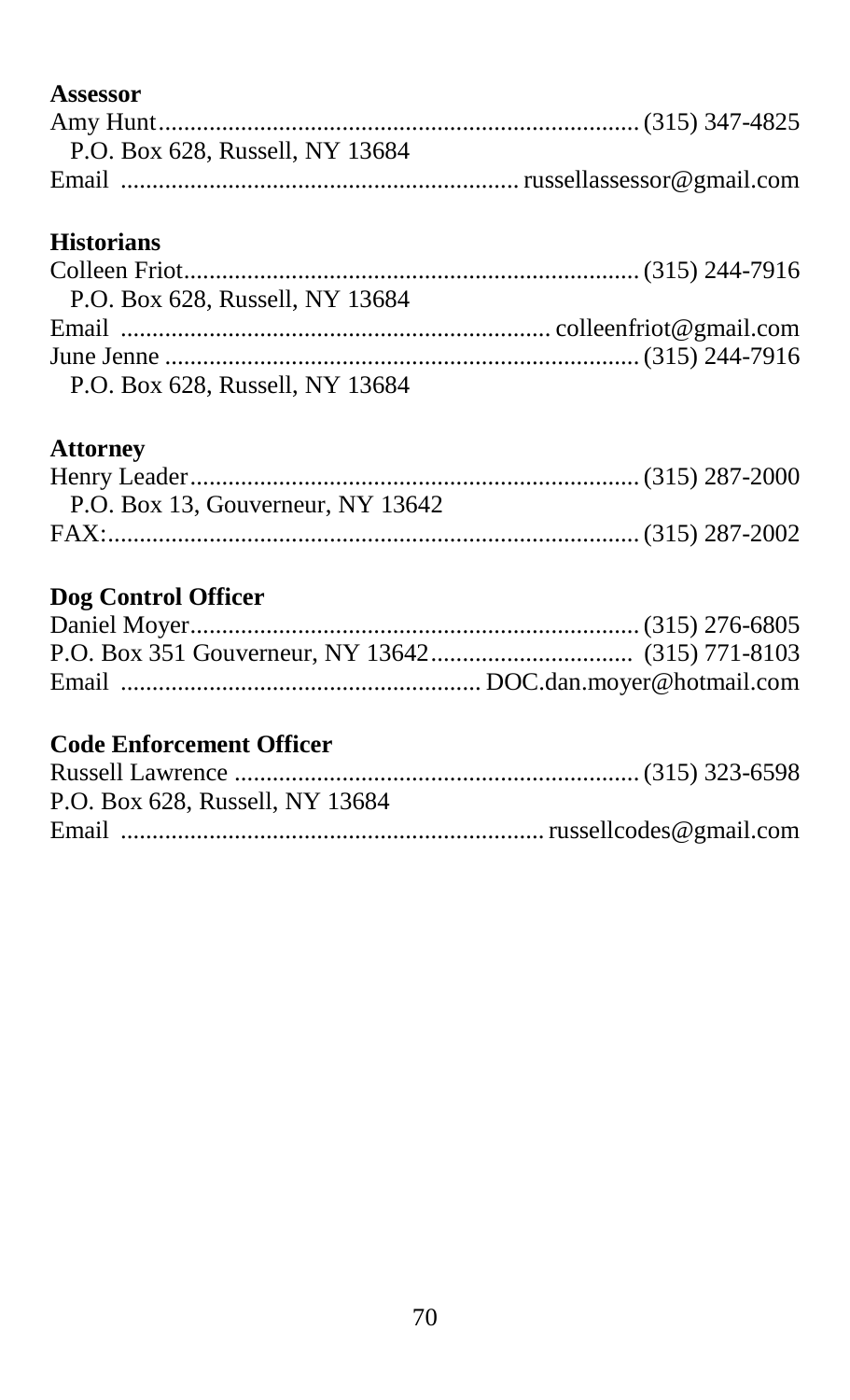### **TOWN OF STOCKHOLM Meeting Night: 2nd Tues. of Each Month @ 6:00PM Stockholm Municipal Building, 540 SH 11C Winthrop, NY 13697 E-mail: heather@slic.com Fax: (315) 222-7329**

### **Supervisor**

| 540 SH 11C, Winthrop, NY 13697 |  |
|--------------------------------|--|
|                                |  |

# **Town Clerk/Tax Collector**

| 540 SH 11C, Winthrop, NY 13697 |  |
|--------------------------------|--|
|                                |  |

## **Justice**

| 540 SH 11C, Winthrop, NY 13697 |  |
|--------------------------------|--|
|                                |  |

## **Court Clerk**

| <b>Heather Kish</b> |  |
|---------------------|--|
|                     |  |
|                     |  |

# **Council Members**

| P.O. Box 411, Winthrop, NY 13697        |  |
|-----------------------------------------|--|
|                                         |  |
| 485 Porter Lynch Rd., Norwood, NY 13668 |  |
|                                         |  |
| 23 Fearl Bridge Rd., Winthrop, NY 13697 |  |
|                                         |  |
| 1721 CR 49, Winthrop, NY 13697          |  |

| 540 SH 11C, Winthrop, NY 13697 |  |
|--------------------------------|--|
|                                |  |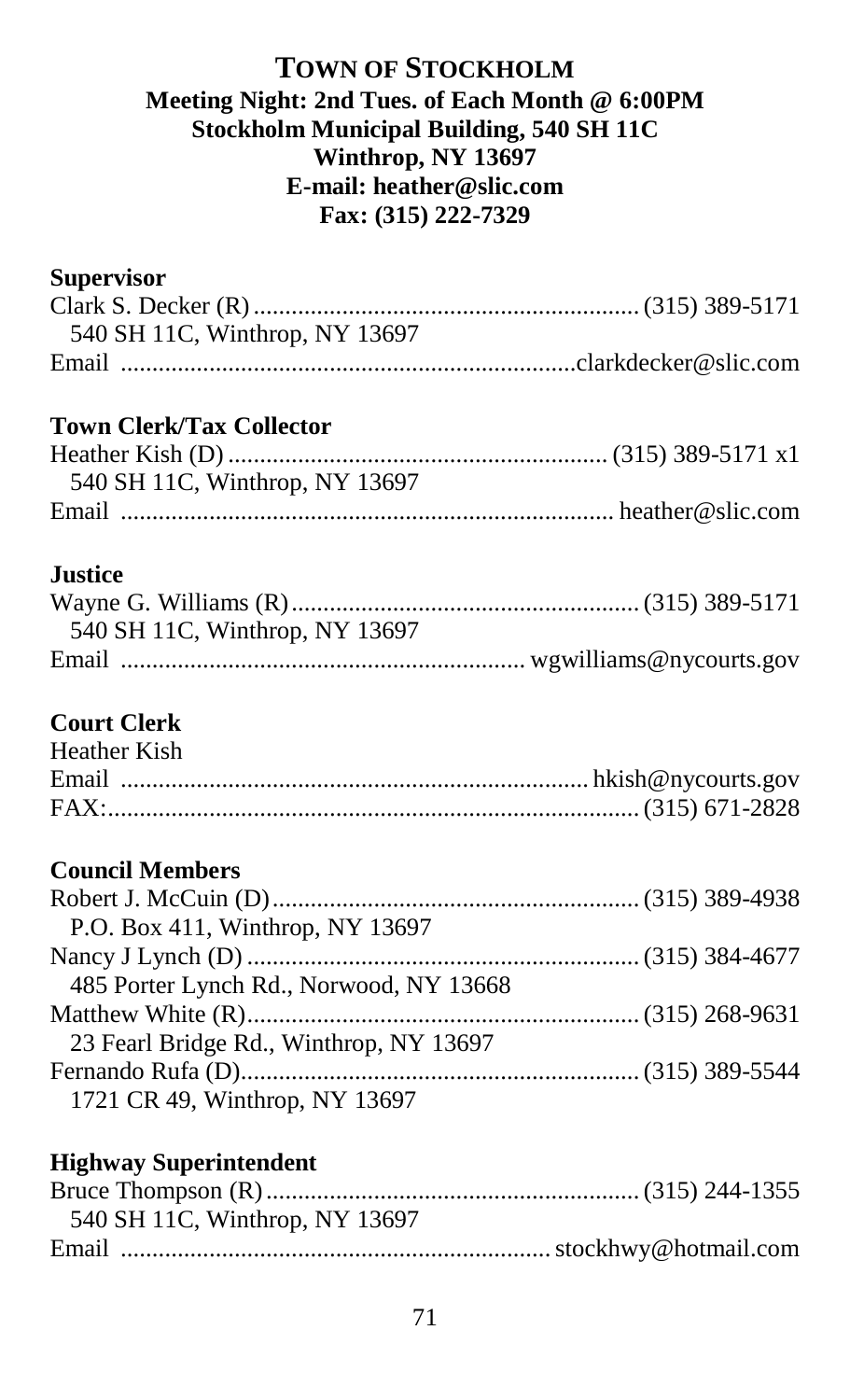| Assessor                                  |  |
|-------------------------------------------|--|
|                                           |  |
| 476 Porter Lynch Road, Norwood, NY 13668  |  |
| <b>Historian</b>                          |  |
|                                           |  |
| 487 Nichols Road, Winthrop, NY 13697      |  |
| <b>Attorney</b>                           |  |
|                                           |  |
| 117 Main Street, Potsdam, NY 13617        |  |
| Dog Warden                                |  |
|                                           |  |
| 1277 SH 345, Potsdam, NY 13676            |  |
| <b>Code Enforcement Officer</b>           |  |
|                                           |  |
| 461 Fearl Bridge Road, Winthrop, NY 13697 |  |
|                                           |  |
| <b>Beaver Control</b>                     |  |
|                                           |  |
| 2095 CR 55, Brasher Falls, NY 13613       |  |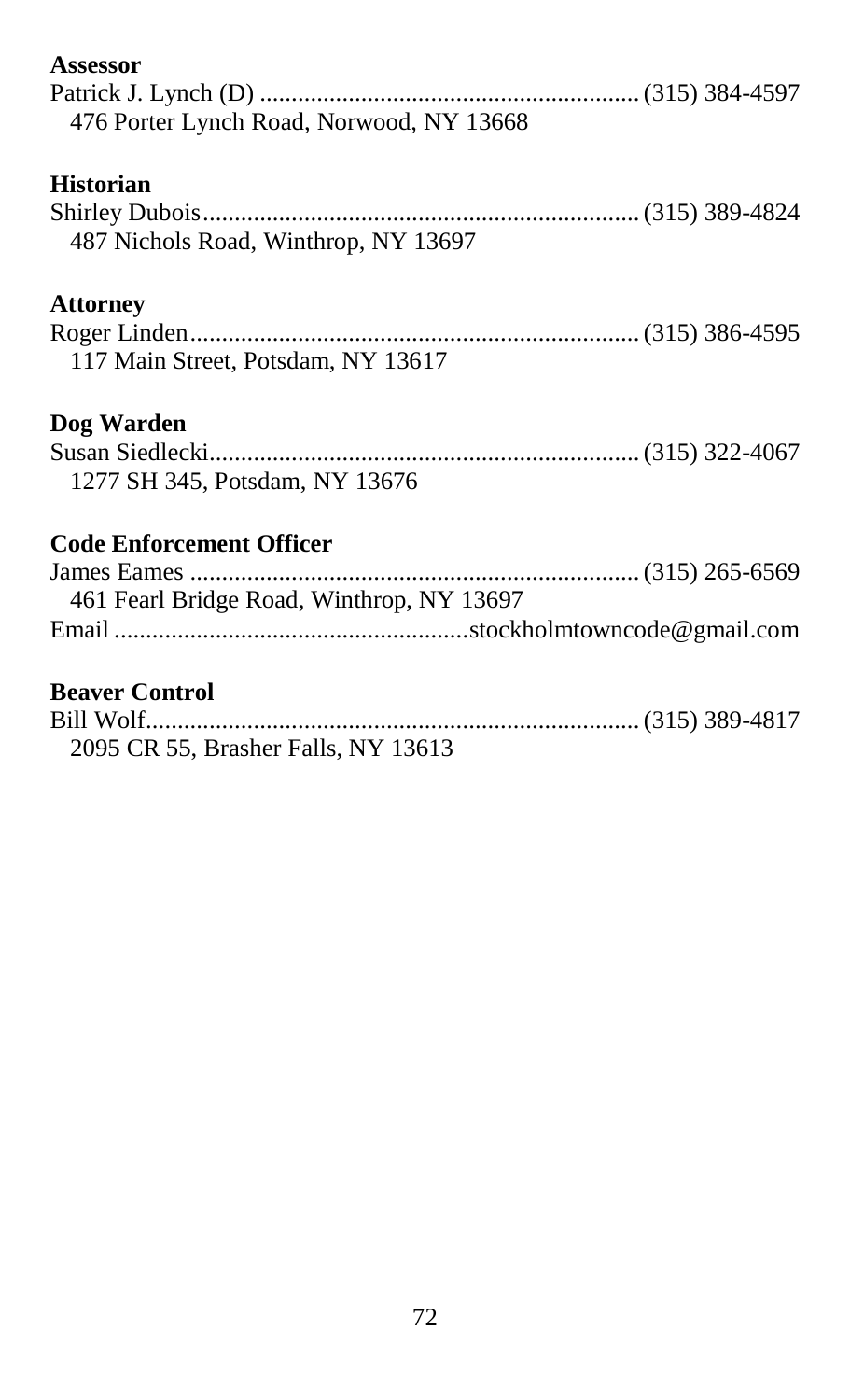#### **TOWN OF WADDINGTON Meeting Night: 2nd Mon. of Each Month @ 7:00PM Waddington Municipal Building, 48 Maple Street Waddington, NY 13694 Website: www.townofwaddington.com Fax: (315) 388-5957**

#### **Supervisor**

## **Clerk & Tax Collector**

| 46 A Maple Street, Waddington, NY 13694 |  |
|-----------------------------------------|--|
|                                         |  |

## **Justice**

| 46 A Maple Street, Waddington, NY 13694 |  |
|-----------------------------------------|--|
|                                         |  |

#### **Justice Clerk**

| 46 A Maple Street, Waddington, NY 13694 |  |
|-----------------------------------------|--|
|                                         |  |

## **Council Members**

#### **Highway Superintendent**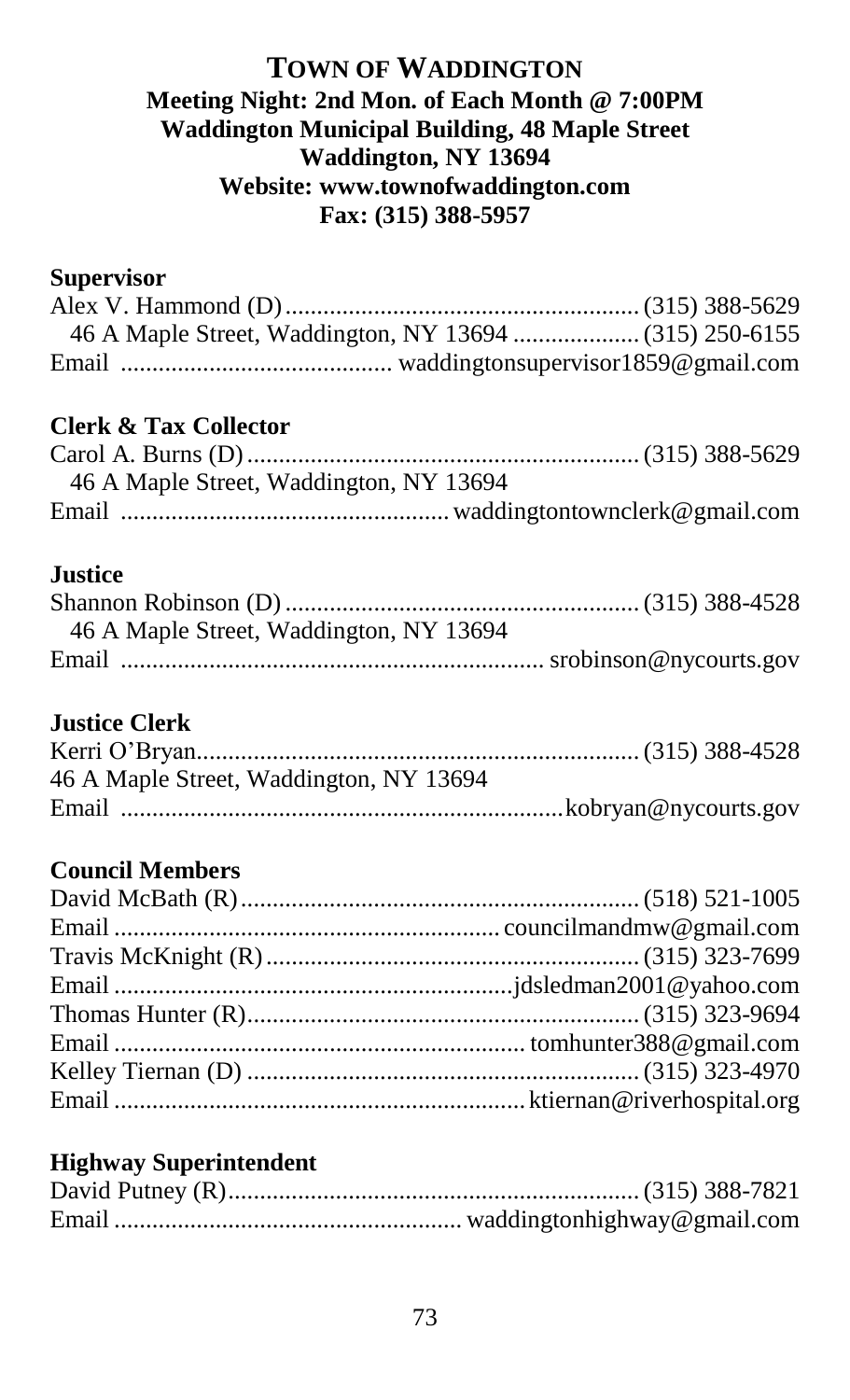## **Assessor**

## **Historian**

| P.O. Box 65, Waddington, NY 13694 |  |
|-----------------------------------|--|

## **Dog Warden**

| 61 Irish Settlement Road, Waddington, NY 13694 |  |
|------------------------------------------------|--|

## **Code Enforcement Officer**

| 58 Co. Rt. 36, Chase Mills, NY 13621 |  |
|--------------------------------------|--|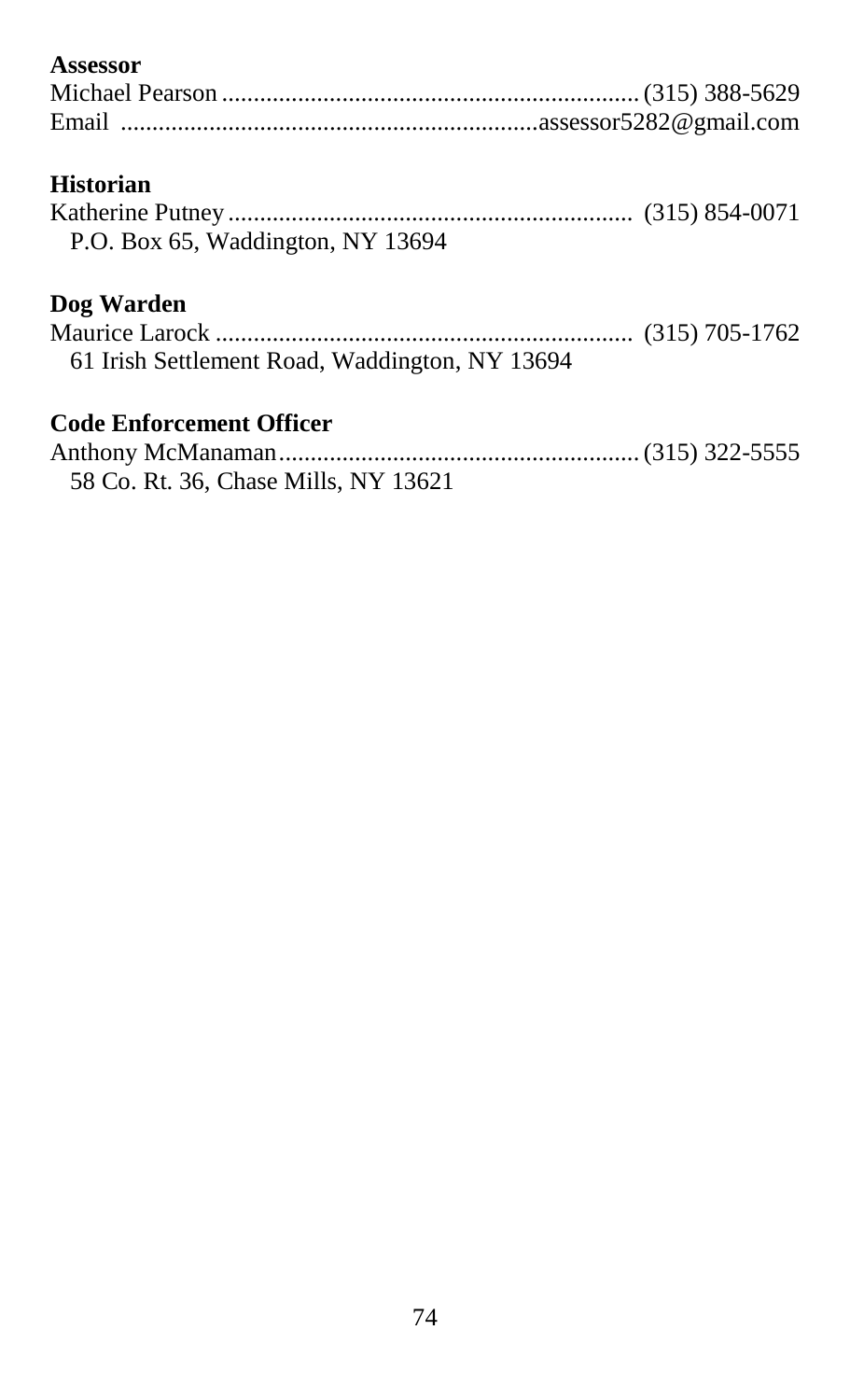## **CITY OF OGDENSBURG Meeting Night: 2nd & 4th Mon. ea. month @ 6:00 PM City Council Chambers: 330 Ford Street, Ogdensburg, NY 13669 FB: City of Ogdensburg, NY Fax: (315) 393-1136 E-mail: cjock@ogdensburg.org**

#### **Mayor**

| 526 Washington Street, Ogdensburg, NY 13669 |  |
|---------------------------------------------|--|
| <b>City Clerk</b>                           |  |
| 330 Ford Street, Ogdensburg, NY 13669       |  |
| <b>City Comptroller</b>                     |  |
| 330 Ford Street, Ogdensburg, NY 13669       |  |
|                                             |  |
| <b>City Court Judge</b>                     |  |
|                                             |  |

| 330 Ford Street, Ogdensburg, NY 13669 |  |
|---------------------------------------|--|

#### **City Manager**

| 330 Ford Street, Ogdensburg, NY 13669 |  |
|---------------------------------------|--|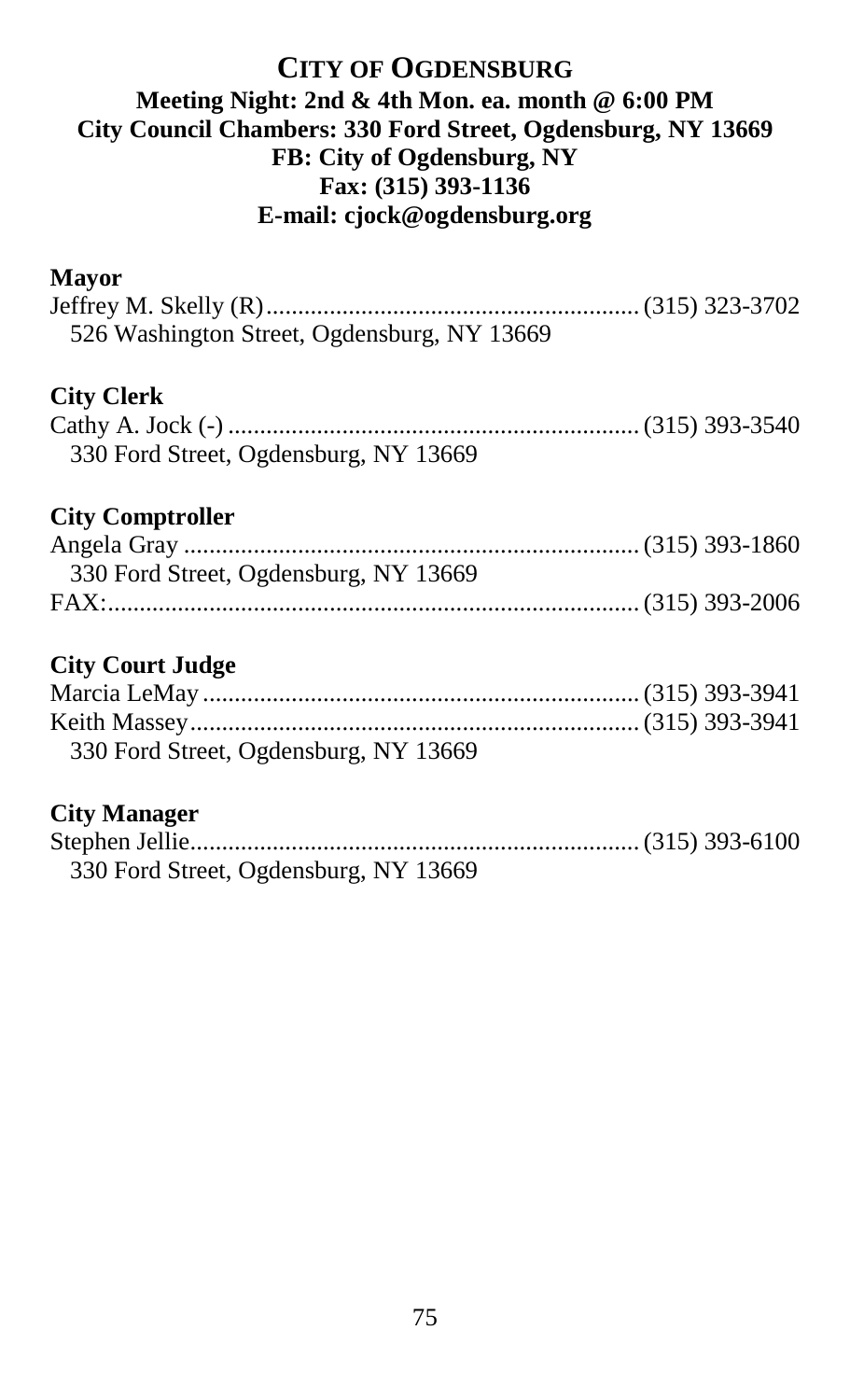## **Council Members**

| 211 David St., Ogdensburg, NY 13669        |  |
|--------------------------------------------|--|
|                                            |  |
| 404 Rensselaer Ave., Ogdensburg, NY 13669  |  |
|                                            |  |
| 812 Franklin Street, Ogdensburg, NY 13669  |  |
|                                            |  |
| 814 Mansion Ave., Ogdensburg, NY 13669     |  |
|                                            |  |
| 625 Elizabeth Street, Ogdensburg, NY 13669 |  |
|                                            |  |
| 107 Jersey Ave., Ogdensburg, NY 13669      |  |
|                                            |  |

## **Director of Public Works**

| 901 Champlain Street, Ogdensburg, NY 13669 |  |
|--------------------------------------------|--|
|                                            |  |

## **Assessor**

| 330 Ford Street, Rm. 19, Ogdensburg NY 13669 |  |
|----------------------------------------------|--|
|                                              |  |

## **City Historian**

| 330 Ford Street, Rm. 4, Ogdensburg NY 13669 |  |
|---------------------------------------------|--|
|                                             |  |

## **City Attorney**

| 330 Ford Street, Ogdensburg, NY 13669 |  |
|---------------------------------------|--|

## **Dog Control Officer**

| Sgt. Matt Erwin / Sgt. Michael Durham |  |
|---------------------------------------|--|
| 800 Park St., Ogdensburg, NY 13669    |  |
|                                       |  |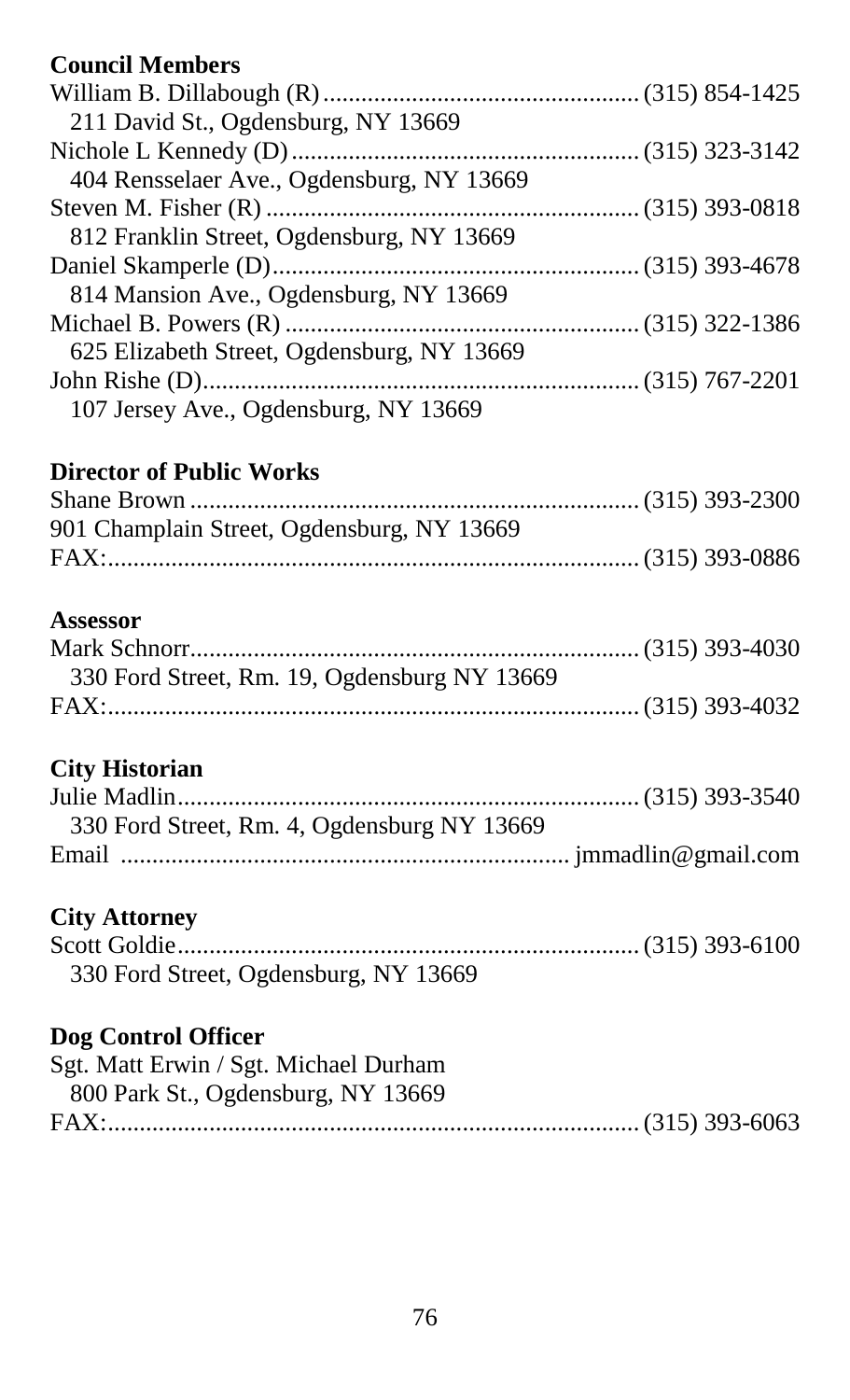| <b>Code Enforcement Officer</b>       |  |
|---------------------------------------|--|
|                                       |  |
|                                       |  |
| 330 Ford Street, Ogdensburg, NY 13669 |  |
| <b>Chief of Police</b>                |  |
|                                       |  |
| 800 Park Street, Ogdensburg, NY 13669 |  |
| <b>City Engineer Office</b>           |  |
|                                       |  |
| 330 Ford Street, Ogdensburg, NY 13669 |  |
|                                       |  |
| Director of Planning & Development    |  |
|                                       |  |
|                                       |  |
| 330 Ford Street, Ogdensburg, NY 13669 |  |
|                                       |  |
| <b>Director of Recreation</b>         |  |
|                                       |  |
|                                       |  |
| 330 Ford Street, Ogdensburg, NY 13669 |  |
| <b>Fire Chief</b>                     |  |
|                                       |  |
| 718 Ford Street, Ogdensburg, NY 13669 |  |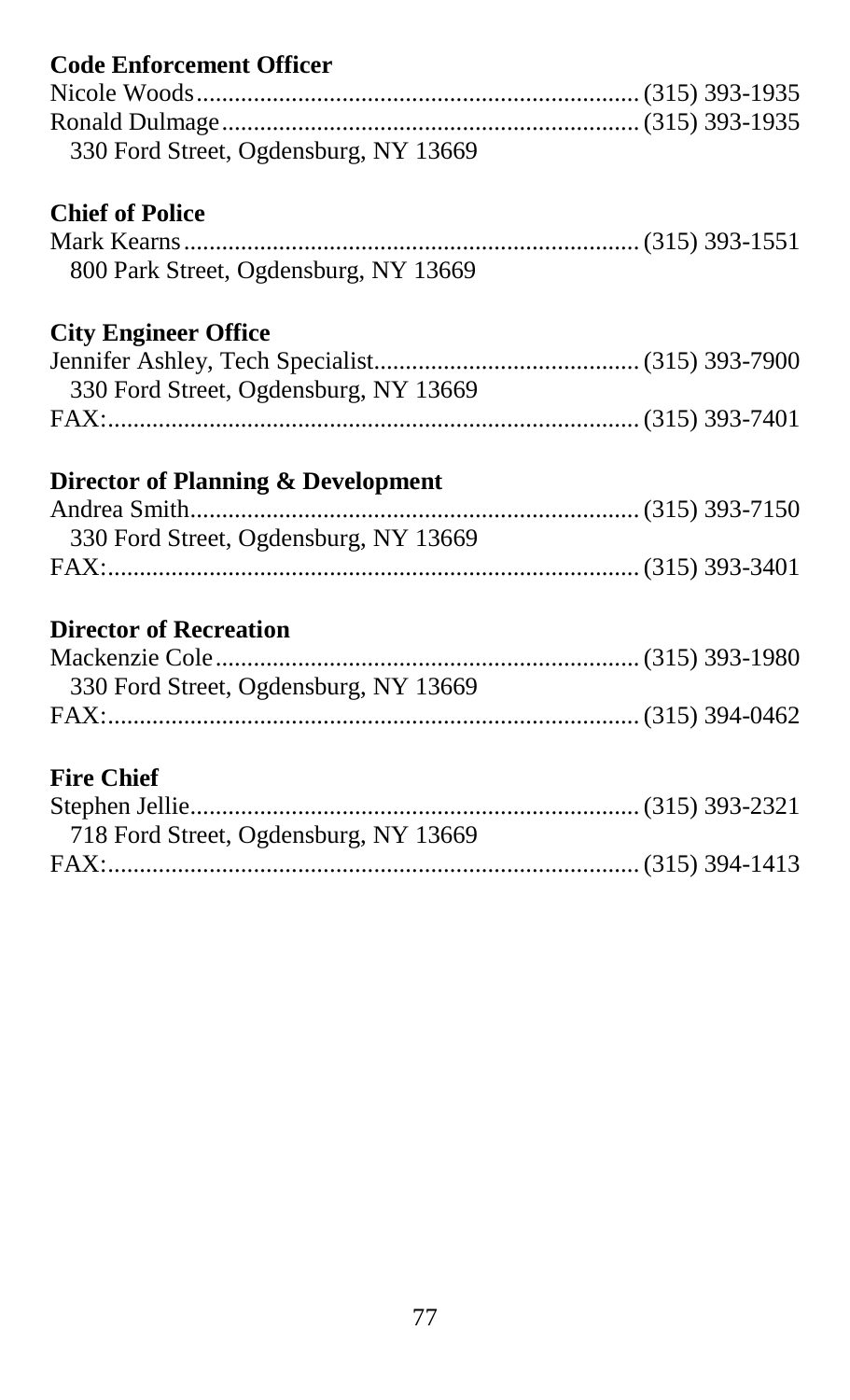## **VILLAGE OF CANTON Meeting Night: 3rd Wed. of Each Month @ 6:30PM Canton Municipal Building 60 Main St. Canton, NY 13617 Fax: (315) 386-1361 Website: www.cantonny.gov**

#### **Mayor**

| 60 Main Street, Canton, NY 13617 |  |
|----------------------------------|--|
|                                  |  |

## **Clerk & Tax Collector**

| 60 Main Street, Canton, NY 13617 |  |
|----------------------------------|--|
|                                  |  |

## **Trustees**

| 60 Main Street, Canton, NY 13617 |  |
|----------------------------------|--|
|                                  |  |
|                                  |  |
| 60 Main Street, Canton, NY 13617 |  |
|                                  |  |
|                                  |  |
| 60 Main Street, Canton, NY 13617 |  |
|                                  |  |
|                                  |  |
| 60 Main Street, Canton, NY 13617 |  |
|                                  |  |

## **Superintendent of Public Works**

| 60 Main Street, Canton, NY 13617 |  |
|----------------------------------|--|
|                                  |  |

#### **Historian**

| 60 Main Street, Canton, NY 13617 |  |
|----------------------------------|--|
|                                  |  |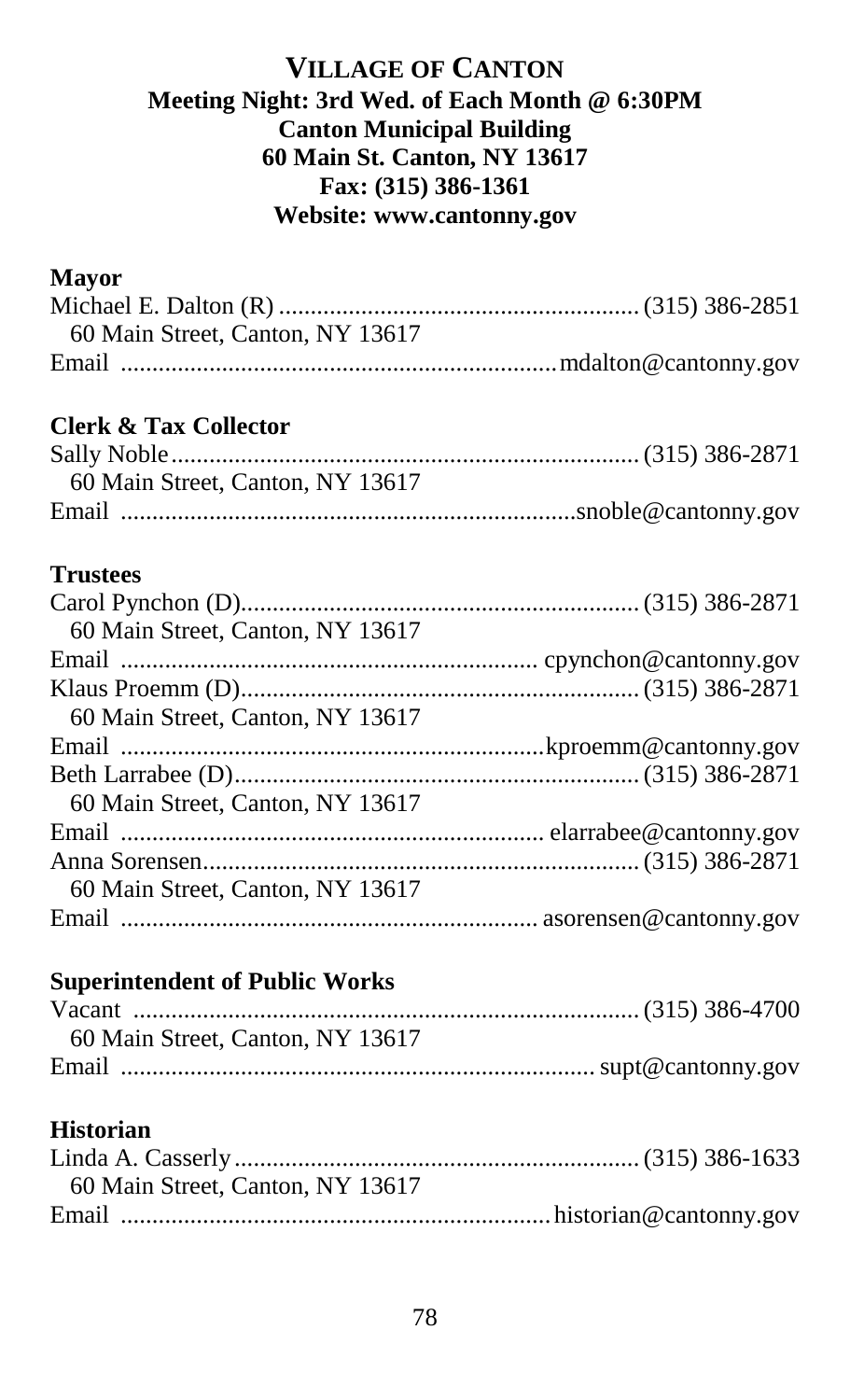## **Attorney**

| 60 Main Street, Canton, NY 13617 |  |
|----------------------------------|--|
|                                  |  |
|                                  |  |
|                                  |  |

## **Dog Warden**

| P.O. Box 427, Waddington, NY 13694 |  |
|------------------------------------|--|

## **Chief of Police**

| 60 Main Street, Canton, NY 13617 |  |
|----------------------------------|--|
|                                  |  |
|                                  |  |

## **Director of Economic Development**

| 60 Main Street, Canton, NY 13617 |  |
|----------------------------------|--|
|                                  |  |

## **Code Enforcement Officer**

| 60 Main Street, Canton, NY 13617 |  |
|----------------------------------|--|
|                                  |  |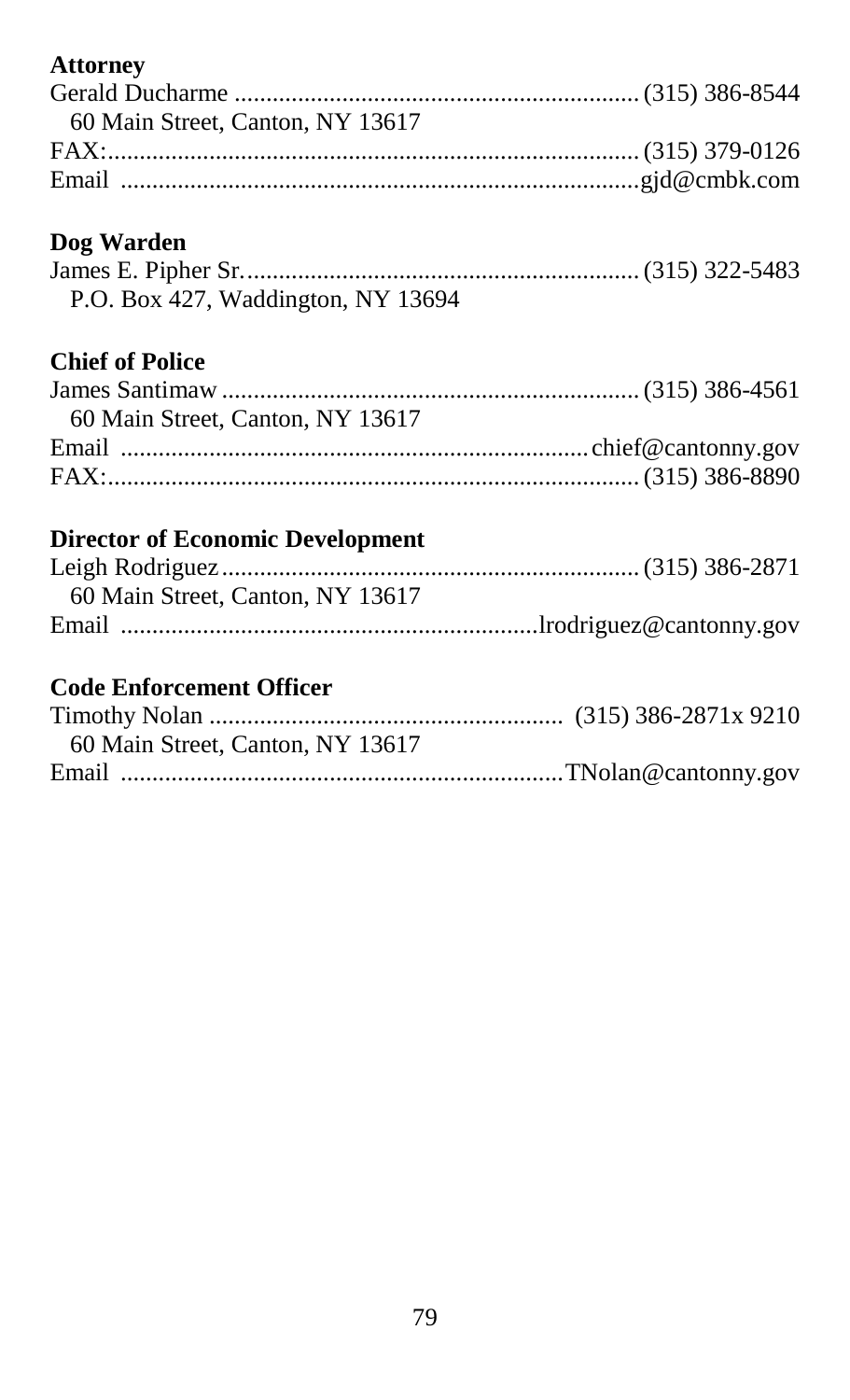## **VILLAGE OF GOUVERNEUR Meeting Night: 3rd Tues. of Each Month at 7:00PM Gouverneur Village Court Room 33 Clinton St., Gouverneur, NY 13642 Fax Number: (315) 287-3011 E-mail: bfinnie@villageofgouverneurny.gov**

#### **Mayor**

| 33 Clinton Street, Gouverneur, NY 13642                                                    |  |
|--------------------------------------------------------------------------------------------|--|
| Clerk, Treasurer, Registrar of Vital Statistics<br>33 Clinton Street, Gouverneur, NY 13642 |  |
| <b>Deputy Clerk/Treasurer</b><br>33 Clinton Street, Gouverneur, NY 13642                   |  |
| <b>Trustees</b>                                                                            |  |
| 33 Clinton Street, Gouverneur, NY 13642<br>33 Clinton Street, Gouverneur, NY 13642         |  |
| 33 Clinton Street, Gouverneur, NY 13642                                                    |  |
| 33 Clinton Street, Gouverneur, NY 13642                                                    |  |
| <b>Highway Superintendent</b><br>33 Clinton Street, Gouverneur, NY 13642                   |  |
| <b>Historian</b><br>33 Clinton Street, Gouverneur, NY 13642                                |  |
| <b>Attorney</b>                                                                            |  |

Henry Leader....................................................................... (315) 287-2000 107 E. Main Street, Gouverneur, NY 13642

80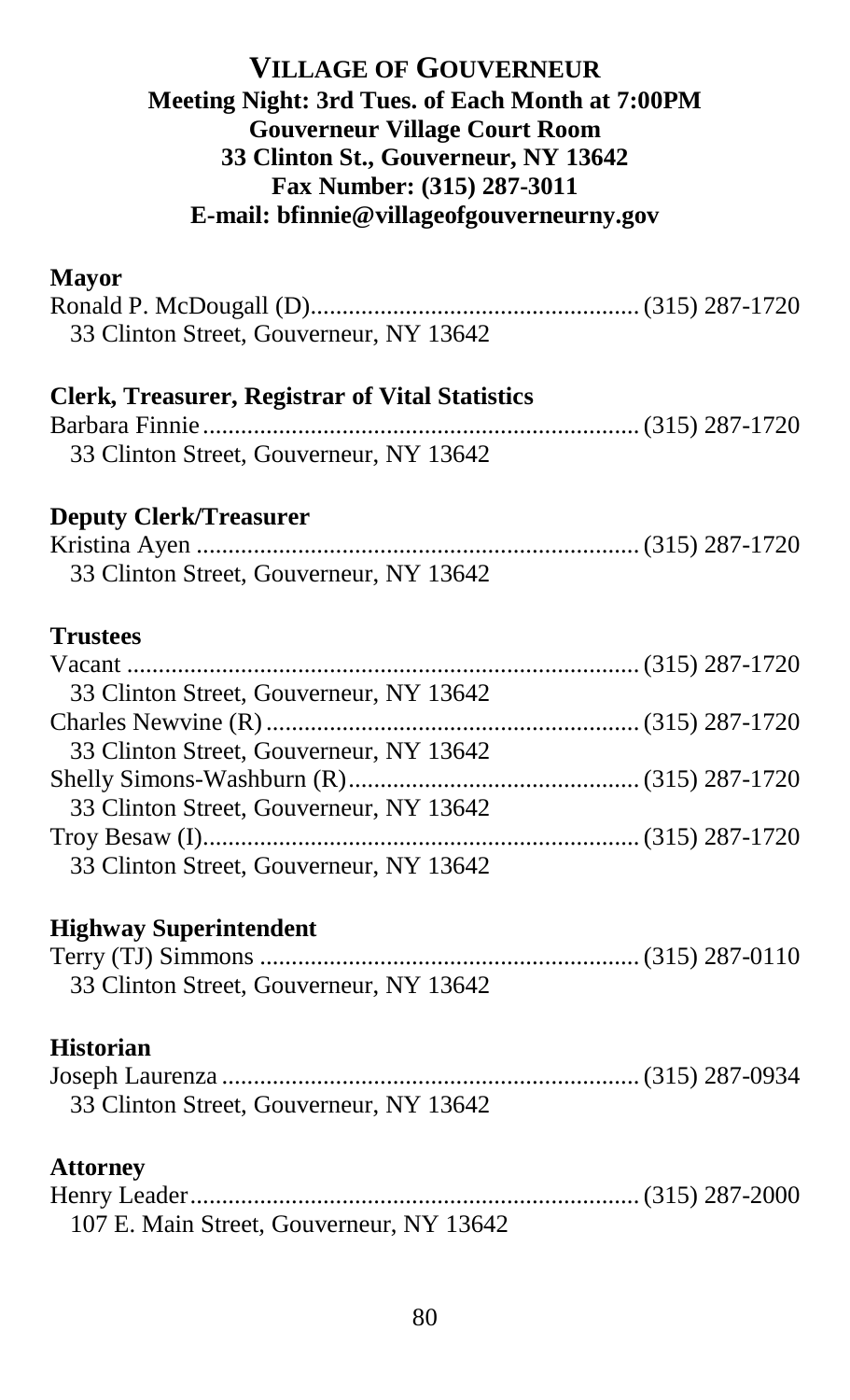| <b>Code Enforcement Officer</b><br>1227 US Hwy. 11, Gouverneur, NY 13642 |  |
|--------------------------------------------------------------------------|--|
| <b>Chief of Police</b><br>33 Clinton Street, Gouverneur, NY 13642        |  |
| Dog Warden<br>P.O. Box 351, Gouverneur, NY 13642                         |  |
| <b>Tax Collector</b><br>33 Clinton St., Gouverneur, NY 13642             |  |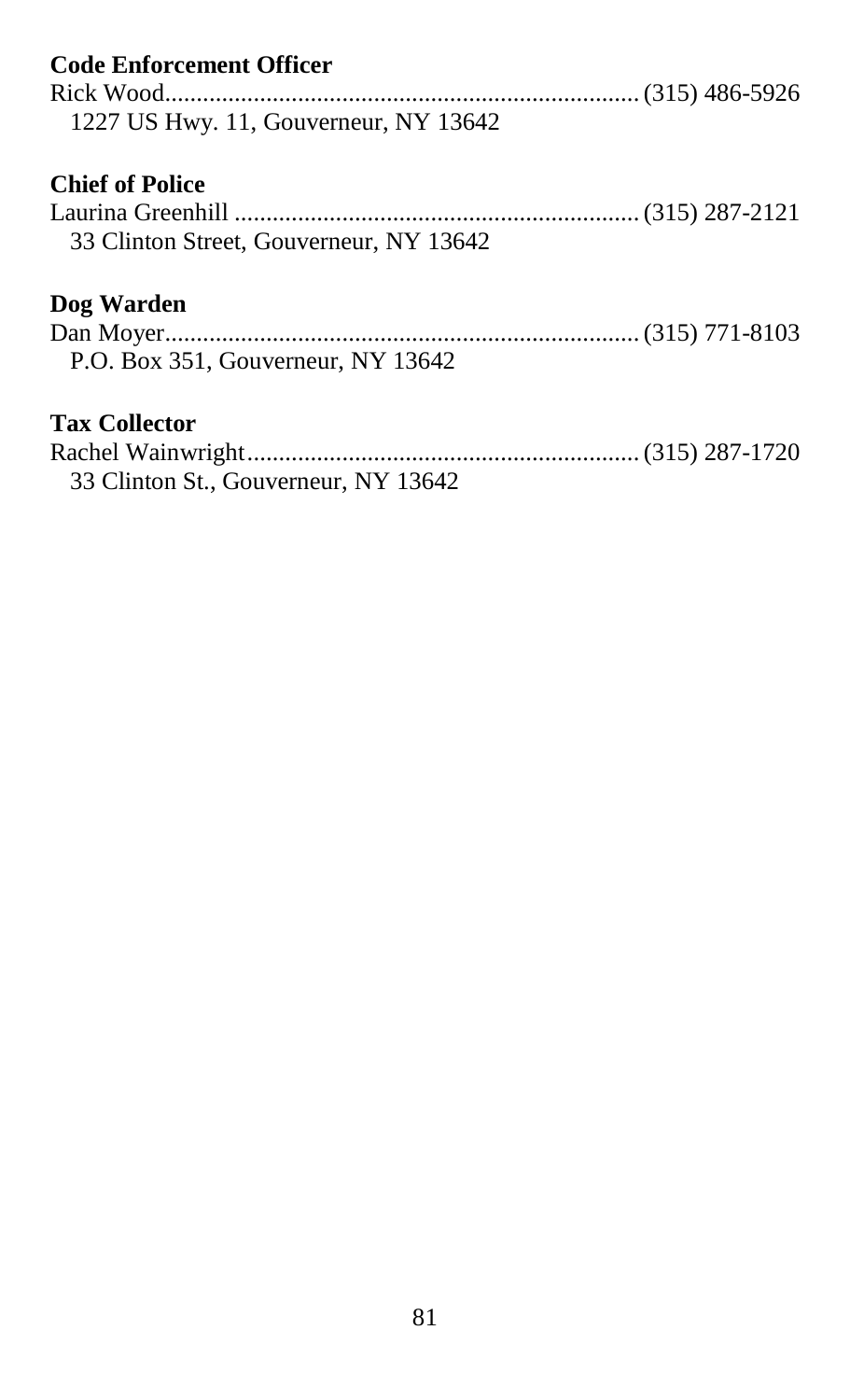## **VILLAGE OF HAMMOND Meeting Night: 1st Wed. of Each Month @ 7:00pm 1st Wed. of June, July, Aug & Sept @ 6:00pm Hammond Village Hall**

#### **Mayor**

| P.O. Box 188, Hammond, NY 13646            |  |
|--------------------------------------------|--|
| <b>Clerk &amp; Tax Collector</b>           |  |
|                                            |  |
| P.O. Box 18, Hammond, NY 13646             |  |
|                                            |  |
| <b>Trustees</b>                            |  |
|                                            |  |
| 35 S. Main Street, Hammond, NY 13646       |  |
|                                            |  |
| P.O. Box 43, Hammond, NY 13646             |  |
| <b>Attorney</b>                            |  |
|                                            |  |
| 120 Washington Street, Watertown, NY 13601 |  |
| Dog Control Officer                        |  |
|                                            |  |
| P.O. Box 351, Gouverneur, NY 13642         |  |
| <b>Code Enforcement Officer</b>            |  |
|                                            |  |
| 17 North Main Street, Hammond, NY 13646    |  |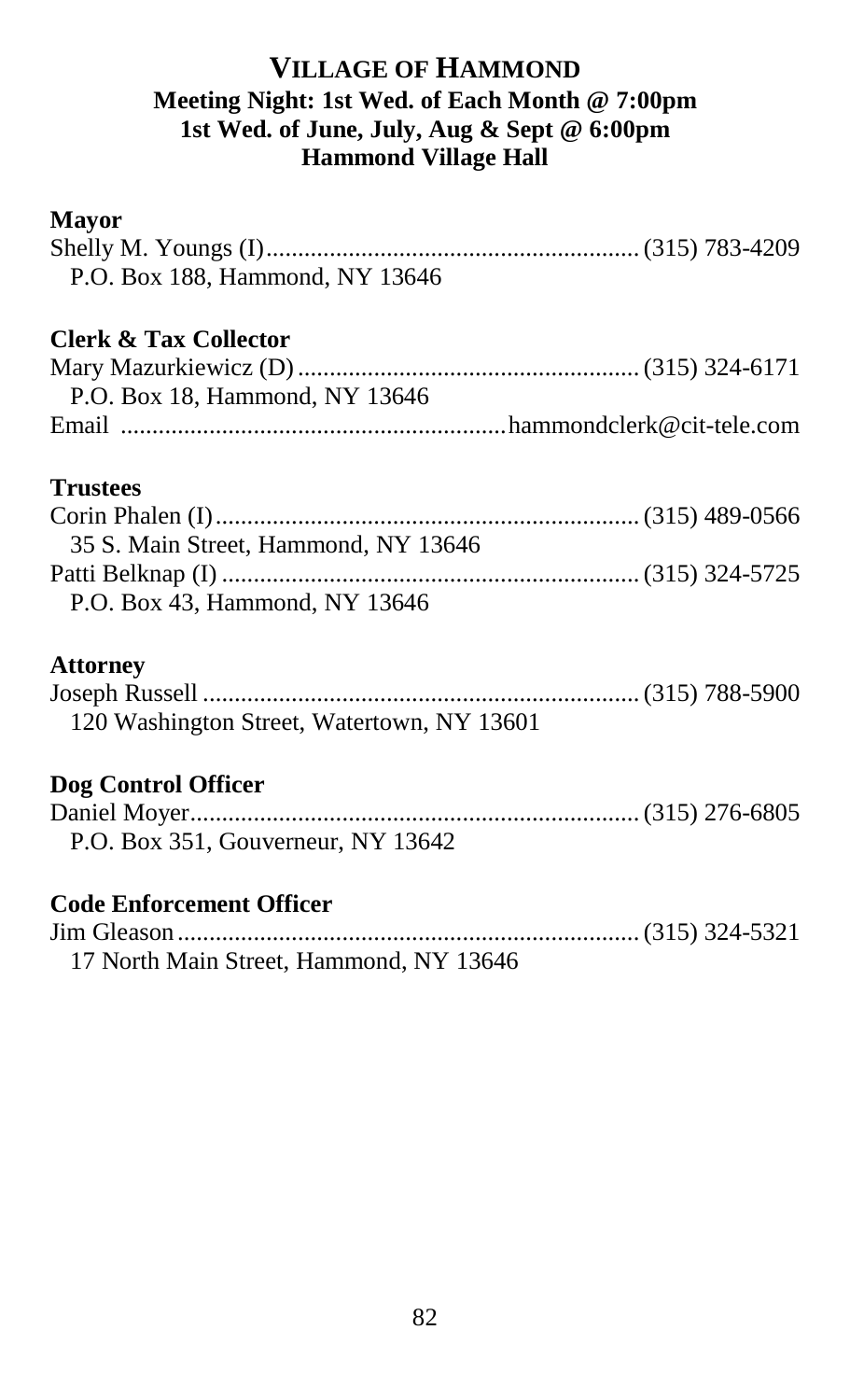#### **VILLAGE OF HEUVELTON Meeting Night: 2nd Wed. of Each Month @ 6:00pm Heuvelton Town Hall 51 State Street, F: (315) 344-1246 E-mail: villageclerk@heuveltonny.com**

#### **Mayor**

| 51 State St., Heuvelton, NY 13654 |  |
|-----------------------------------|--|
|                                   |  |
| <b>Deputy Mayor</b>               |  |
|                                   |  |
| 51 State St., Heuvelton, NY 13654 |  |
| Clerk/Treasurer & Tax Collector   |  |
|                                   |  |
| 51 State St., Heuvelton, NY 13654 |  |
| <b>Trustees</b>                   |  |
|                                   |  |
| 51 State St., Heuvelton, NY 13654 |  |
|                                   |  |
| 51 State St., Heuvelton, NY 13654 |  |
|                                   |  |
| 51 State St., Heuvelton, NY 13654 |  |

## **Superintendent of Public Works**

#### **Historian**

| 182 McIlwee Rd., Heuvelton, NY 13654 |  |
|--------------------------------------|--|

#### **Attorney**

| 120 Washington St., Suite 500, Watertown, NY 13601 |  |
|----------------------------------------------------|--|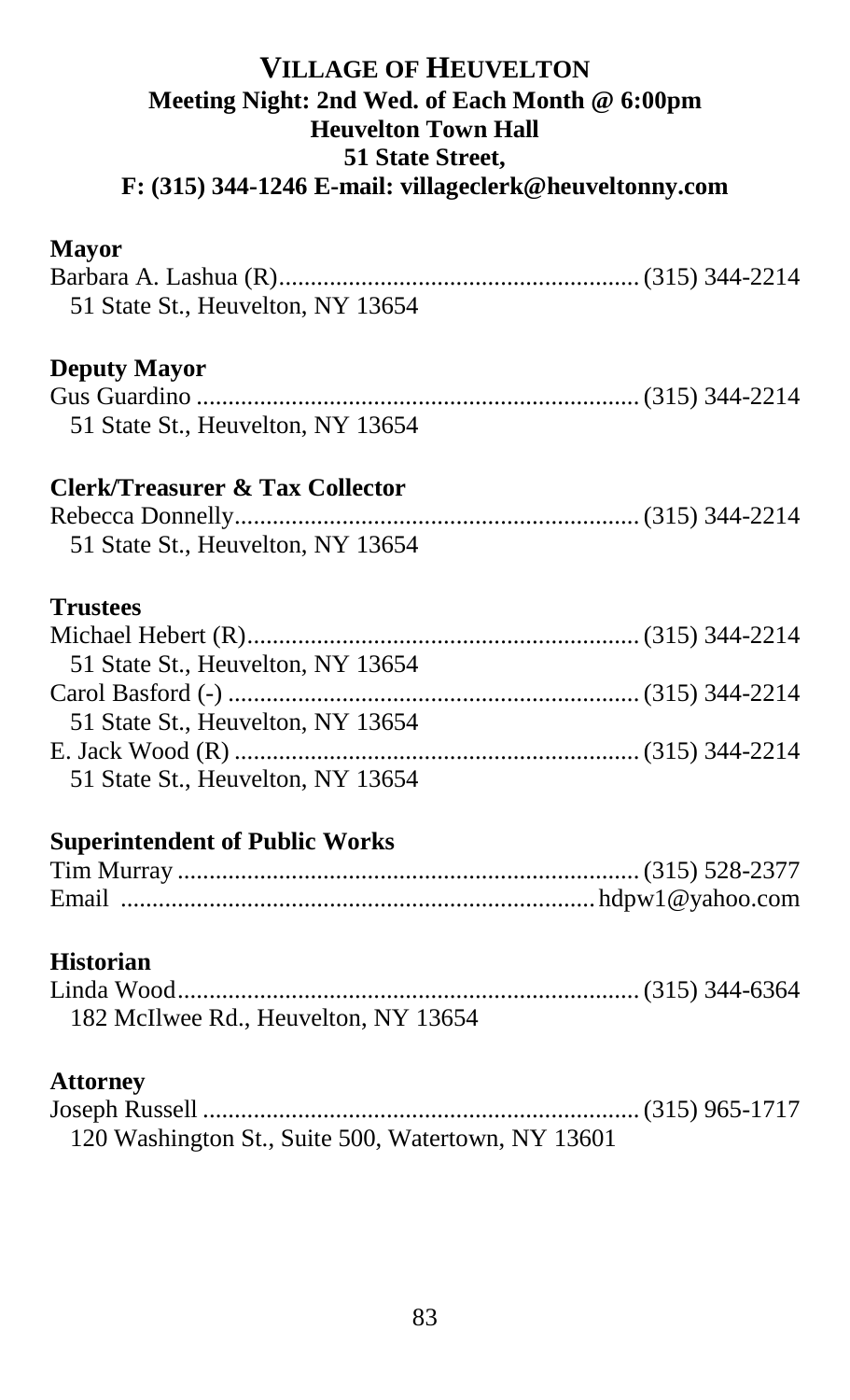## **Dog Warden**

| P.O. Box 427, Waddington, NY 13694 |  |
|------------------------------------|--|

## **Code Enforcement Officer**

#### **Assessor**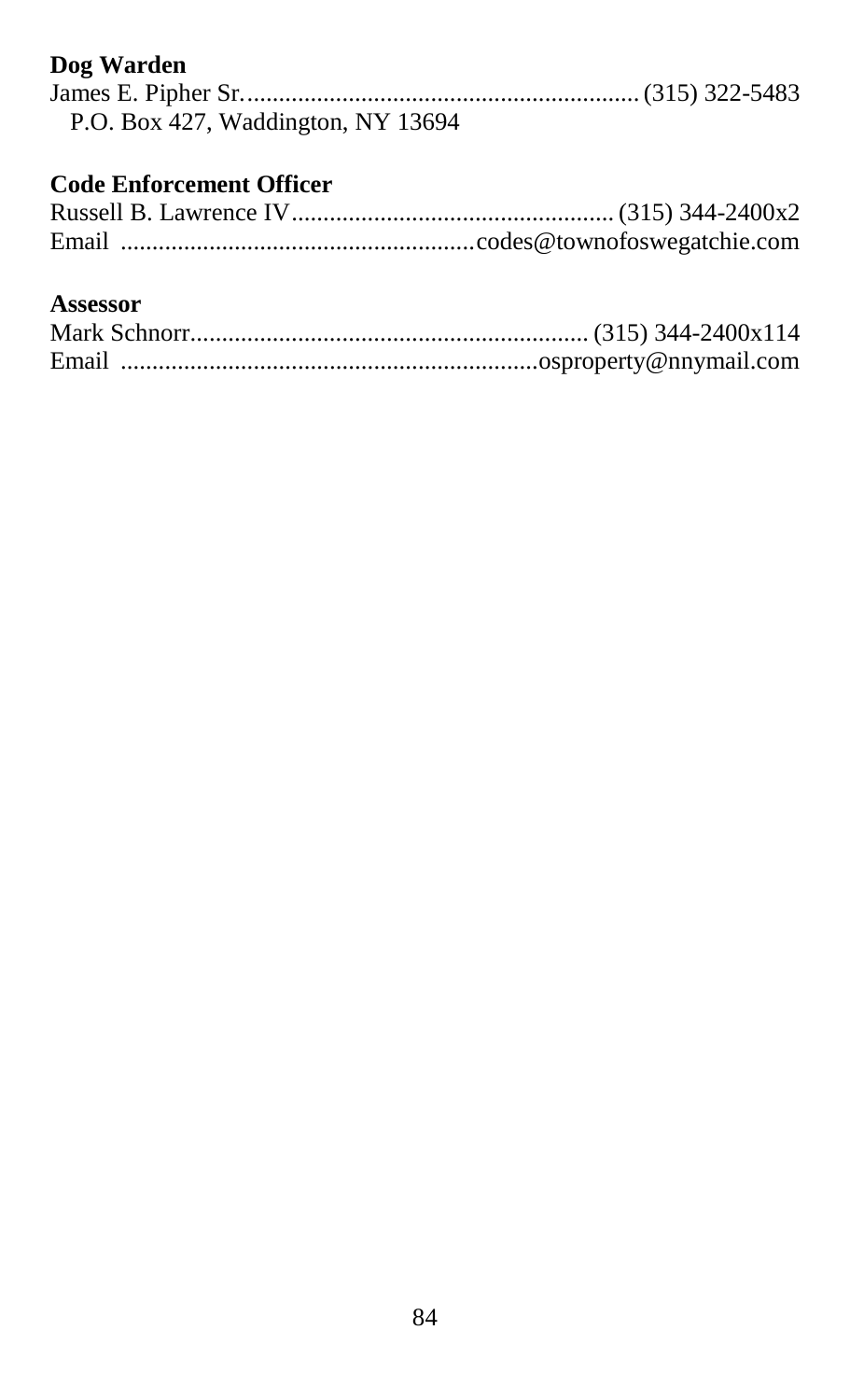#### **VILLAGE OF MASSENA Meeting Night: 3rd Tues of Each Month at 5:30PM Massena Town Hall Building 60 Main Street, Massena, NY 13662 Website: www.massena.us Fax: 315-769-0257**

#### **Mayor**

| 60 Main St., Rm. 12, Massena, NY 13662 |  |
|----------------------------------------|--|
|                                        |  |

#### **Administrator/Clerk**

| 60 Main St., Rm. 12, Massena, NY 13662 |  |
|----------------------------------------|--|
|                                        |  |

#### **Justices**

| Diana Dufresne (D)                    |
|---------------------------------------|
| 60 Main St., Rm. 6, Massena, NY 13662 |
| Joseph W. Brown (Assoc. Justice)      |
| 60 Main St., Rm. 6, Massena, NY 13662 |
|                                       |
|                                       |
|                                       |

## **Tax Collector**

| 60 Main St., Rm. 10B, Massena, NY 13662 |
|-----------------------------------------|
|                                         |

## **Trustees**

| 60 Main St., Rm. 12, Massena, NY 13662 |  |
|----------------------------------------|--|
|                                        |  |
| 60 Main St., Rm. 12, Massena, NY 13662 |  |
|                                        |  |
| 60 Main St., Rm. 12, Massena, NY 13662 |  |
|                                        |  |
| 60 Main St., Rm. 12, Massena, NY 13662 |  |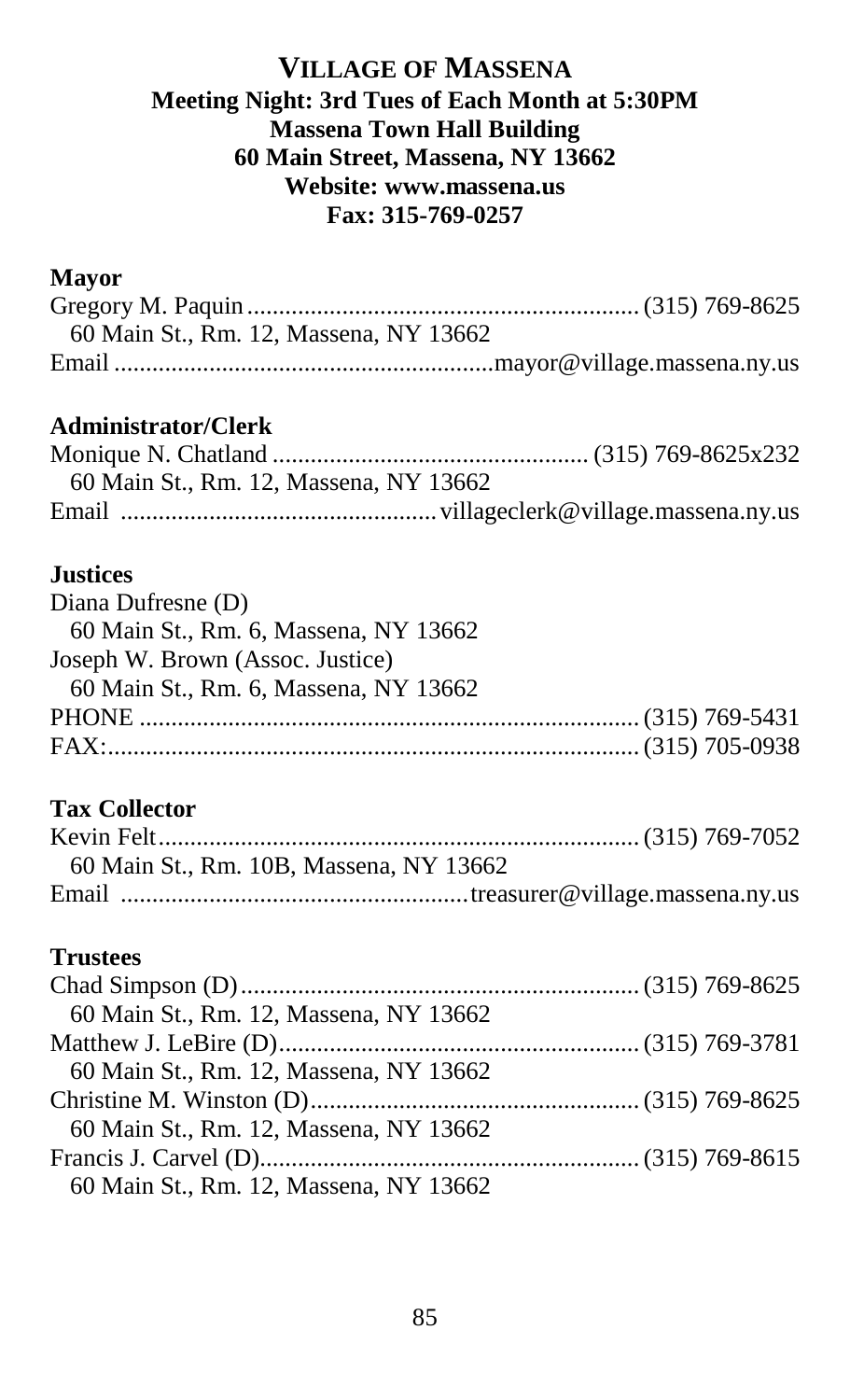## **Attorney**

|  |                                |  | Fischer, Bessette, Muldowney & McArdle, LLP (518) 481-5000 |
|--|--------------------------------|--|------------------------------------------------------------|
|  | P.O. Box 420, Malone, NY 12953 |  |                                                            |

## **Code Enforcement Officer**

| 34 Andrews Street, Massena, NY 13662 |  |
|--------------------------------------|--|
|                                      |  |
| 34 Andrews Street, Massena, NY 13662 |  |
|                                      |  |

## **Department of Public Works**

| 85 Robinson Road, Massena, NY 13662 |  |
|-------------------------------------|--|
|                                     |  |
|                                     |  |
|                                     |  |

#### **Fire Department**

| 34 Andrews St., Massena, NY 13662Non-emergency line |
|-----------------------------------------------------|
|                                                     |

## **Police Department**

| 60 Main St., Massena, NY 13662 |  |
|--------------------------------|--|
|                                |  |

## **Recreation Department**

| 180 Harte Haven Plaza, Massena, NY 13662 |  |  |
|------------------------------------------|--|--|
|                                          |  |  |
|                                          |  |  |
|                                          |  |  |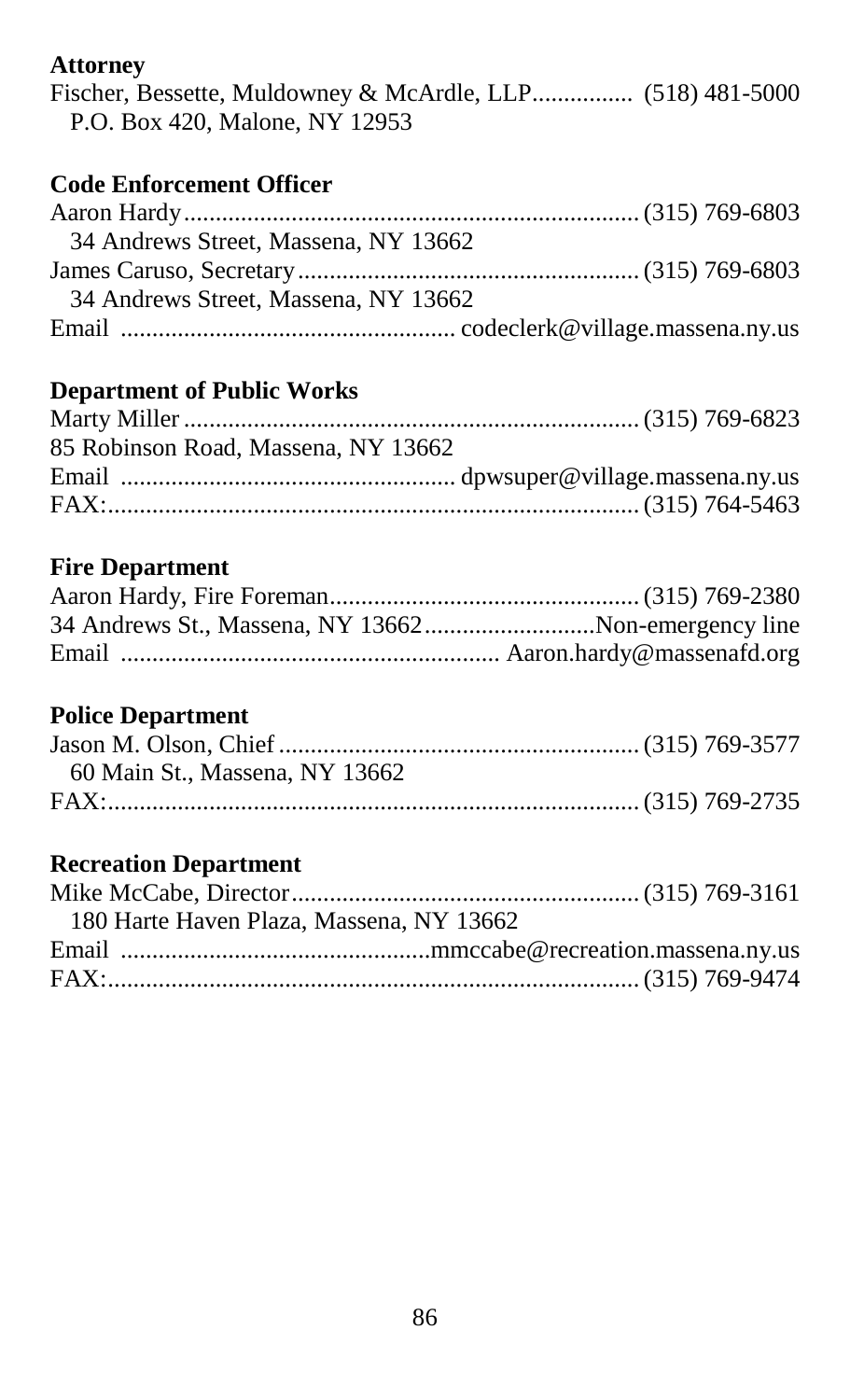## **VILLAGE OF NORWOOD Meeting Night: 3rd Tues. of Each Month at 6:00PM Board Room of Municipal Building 11 S. Main St., Norwood, NY 13668 Website: www.norwoodny.org Fax: (315) 353-6111**

#### **Mayor**

| 3 River Rd., Norwood, NY 13668 |  |
|--------------------------------|--|
|                                |  |

## **Clerk & Tax Collector**

| 11 S. Main St., Norwood, NY 13668 |  |
|-----------------------------------|--|
|                                   |  |

## **Deputy Clerk/Treasurer**

| 11 S. Main St., Norwood, NY 13668 |  |
|-----------------------------------|--|
|                                   |  |

#### **Trustees**

| Mathew Tebo                        |  |
|------------------------------------|--|
| Kristin Nezezon                    |  |
| 19 Clark St., Norwood, NY 13668    |  |
|                                    |  |
| 31 Prospect St., Norwood, NY 13668 |  |

## **Highway Superintendent**

| 11 Bernard Ave., Norwood, NY 13668 |  |
|------------------------------------|--|

#### **Assessor**

| 18 Elm St., Potsdam, NY 13676 |  |
|-------------------------------|--|
|                               |  |
|                               |  |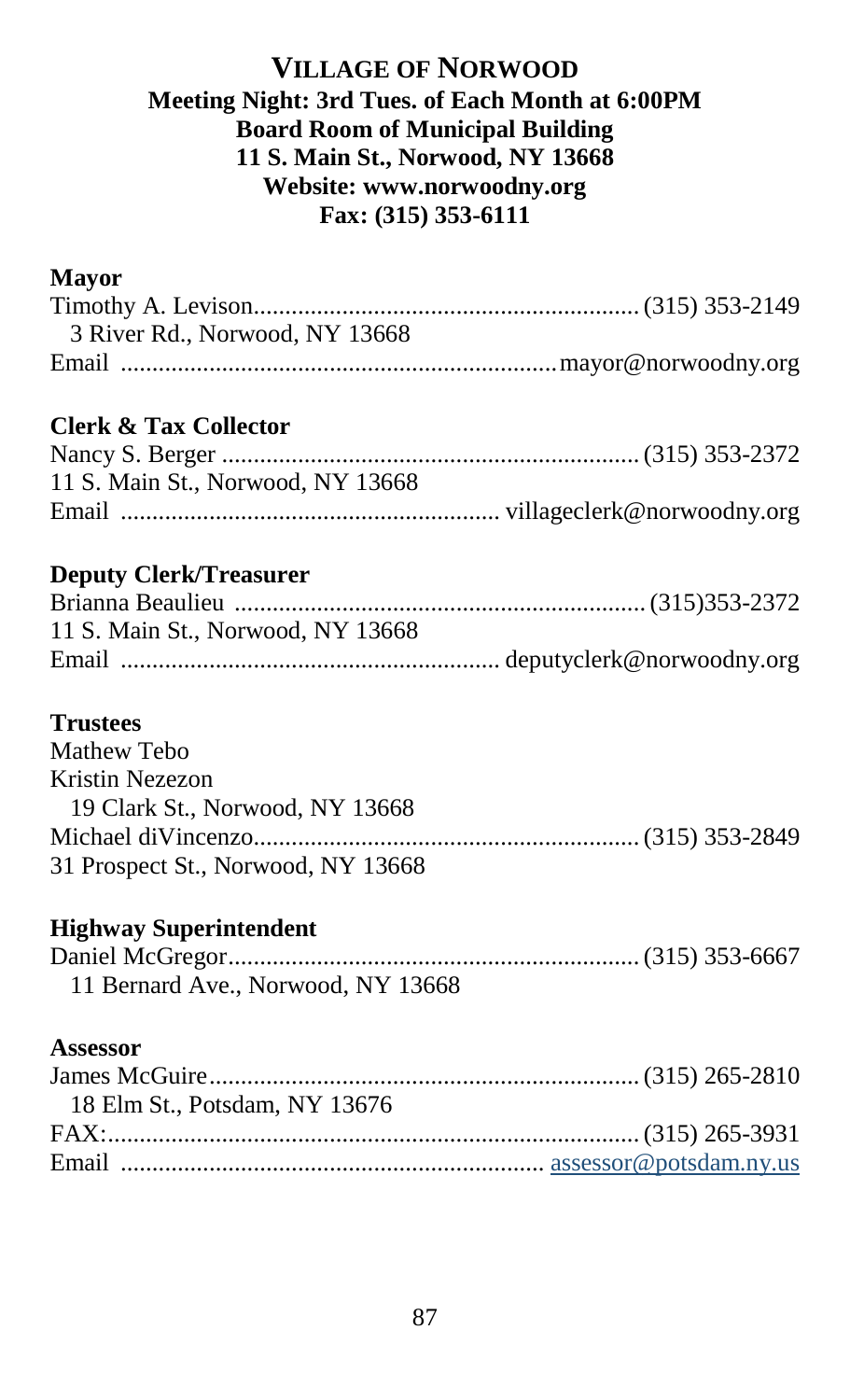## **Attorney**

Andrea Marotta....................................................................(315) 979-8097 20 Park Street, PO Box 62, Canton, NY 13617

## **Code Enforcement Officer**

William MacIntire

#### **Officer in Charge**

Shawn Wells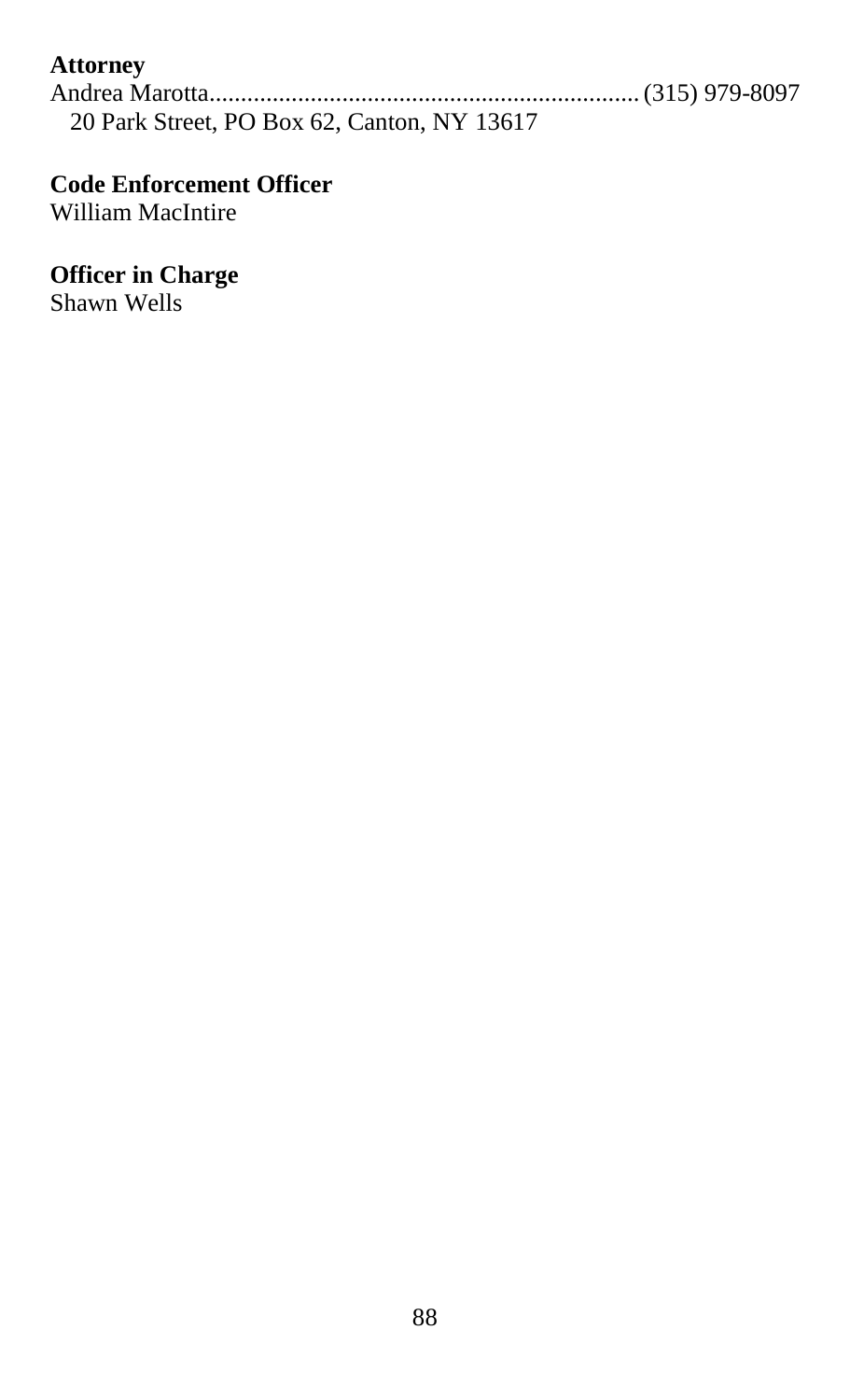## **VILLAGE OF POTSDAM Civic Center – 2 Park Street, Potsdam, NY 13676 Website: www.vi.potsdam.ny.us Fax: (315)265-3149**

#### **Mayor**

| P.O. Box 5168, Potsdam, NY 13676                                |  |
|-----------------------------------------------------------------|--|
| Clerk & Registrar<br>P.O. Box 5168, Potsdam, NY 13676           |  |
| Administrator<br>P.O. Box 5168, Potsdam, NY 13676               |  |
| <b>Treasurer</b><br>P.O. Box 5168, Potsdam, NY 1376             |  |
| <b>Trustees</b><br>P.O. Box 5168, Potsdam, NY 13676             |  |
| <b>DPW</b><br>P.O. Box 5168, Potsdam, NY 13676                  |  |
| <b>Attorney</b><br>4 Elm Street, Potsdam, NY 13676              |  |
| <b>Museum Curator</b><br>P.O. Box 5168, Potsdam, NY 13676<br>89 |  |
|                                                                 |  |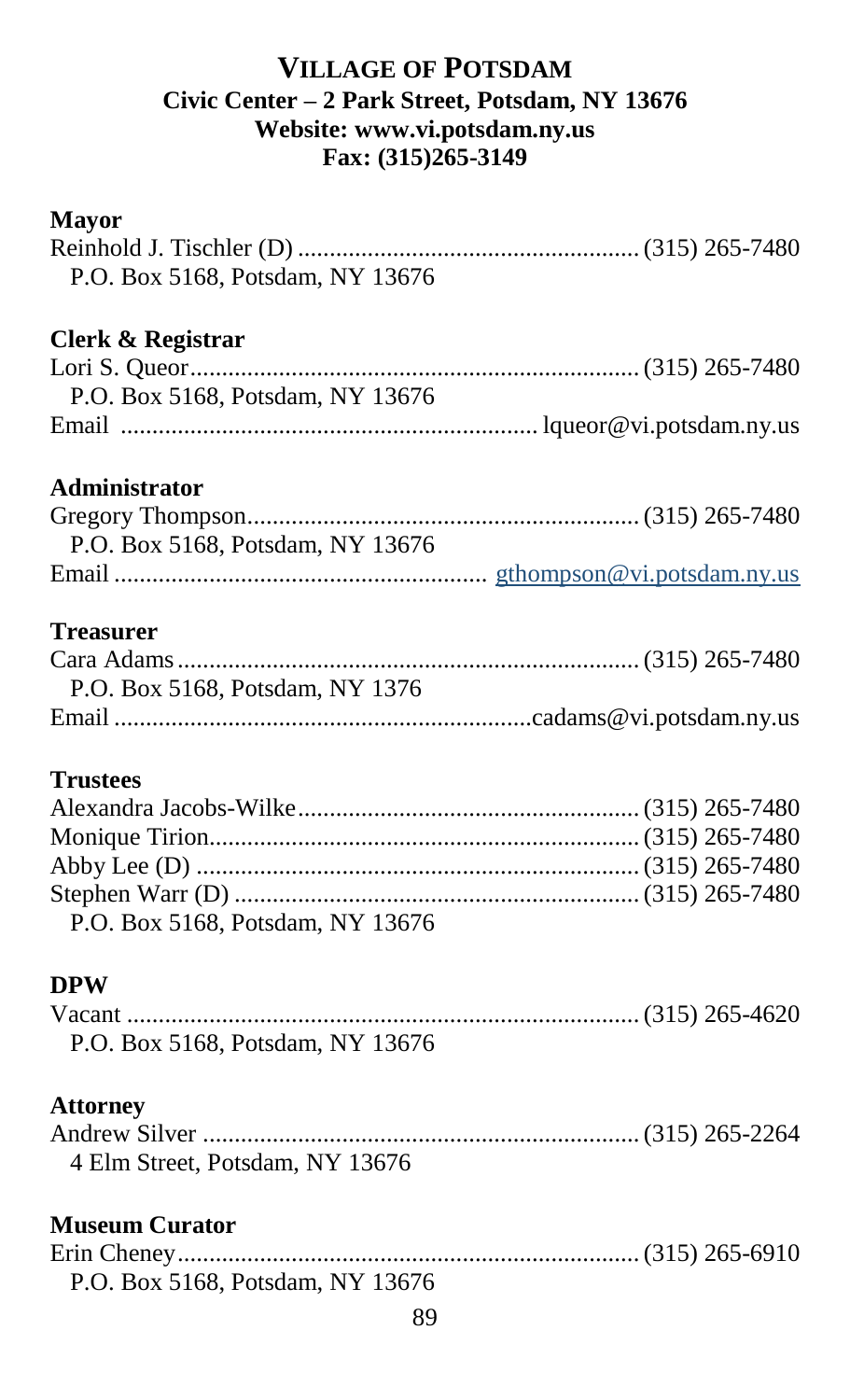| <b>Code Enforcement Officer</b>       |  |
|---------------------------------------|--|
|                                       |  |
| P.O. Box 5168, Potsdam, NY 13676      |  |
| <b>Community Development Director</b> |  |
|                                       |  |
| P.O. Box 5168. Potsdam. NY 13676      |  |
| <b>Police Chief</b>                   |  |
|                                       |  |
| P.O. Box 5168, Potsdam, NY 13676      |  |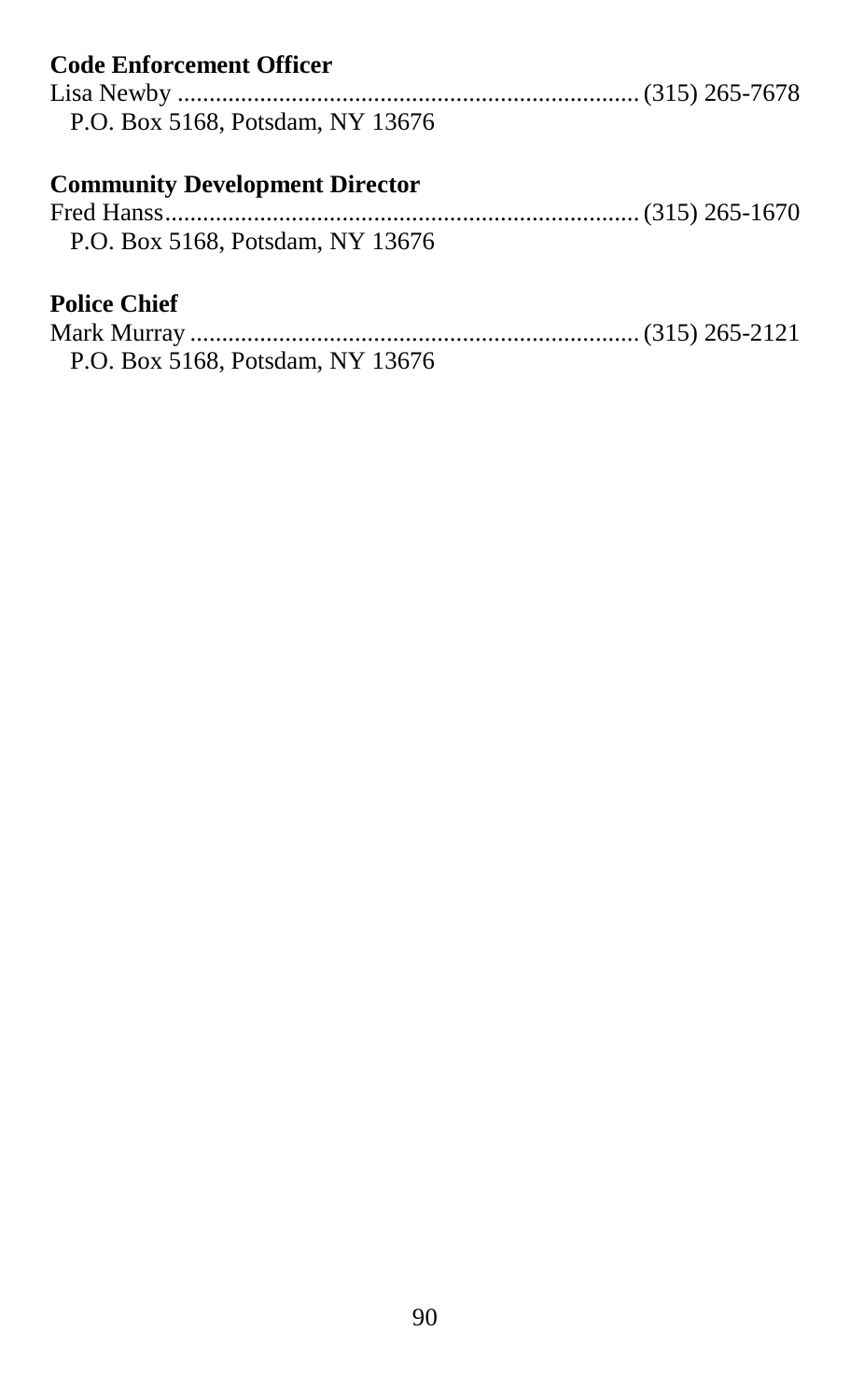#### **VILLAGE OF RENSSELAER FALLS Meeting Night: 1st Mon. of Each Month at 6:00PM Rensselaer Falls Village Office P.O. Box 1, Rensselaer Falls, NY 13680 Website: www.rensselaerfallsny.com Phone: 315-261-9498**

#### **Mayor**

| P.O. Box 1. Rensselaer Falls, NY 13680 |  |
|----------------------------------------|--|
|                                        |  |

#### **Clerk & Tax Collector**

| P.O. Box 1, Rensselaer Falls, NY 13680 |  |
|----------------------------------------|--|
|                                        |  |

#### **Trustees**

| P.O. Box 1, Rensselaer Falls, NY 13680 |  |
|----------------------------------------|--|
|                                        |  |
| P.O. Box 1, Rensselaer Falls, NY 13680 |  |
|                                        |  |
| P.O. Box 1, Rensselaer Falls, NY 13680 |  |
|                                        |  |
| P.O. Box 1, Rensselaer Falls, NY 13680 |  |

#### **Historian**

| P.O. Box 1, Rensselaer Falls, NY 13680 |  |
|----------------------------------------|--|

#### **Attorney**

| 107 E. Main St., Gouverneur, NY 13642 |  |
|---------------------------------------|--|

#### **Dog Warden**

| P.O. Box 427, Waddington, NY 13694 |  |
|------------------------------------|--|

#### **Code Enforcement Officer**

Timothy Tuttle.....................................................................(315) 344-2400 P.O. Box 1, Rensselaer Falls, NY 13680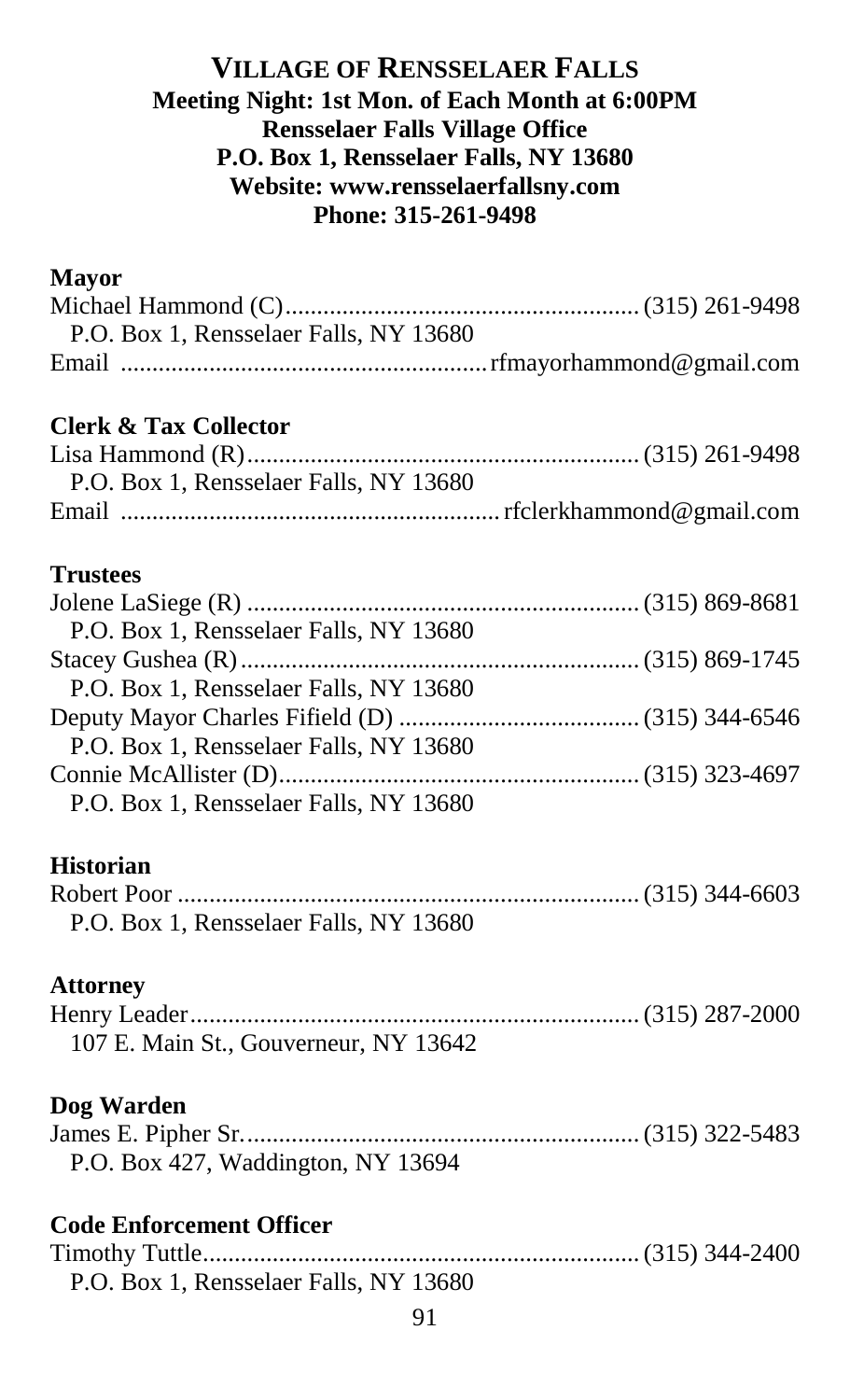| <b>Superintendent of Public Works</b>  |  |
|----------------------------------------|--|
|                                        |  |
| P.O. Box 1. Rensselaer Falls. NY 13680 |  |
|                                        |  |
| Assessor                               |  |
|                                        |  |
| 60 Main St., Canton, NY 13617          |  |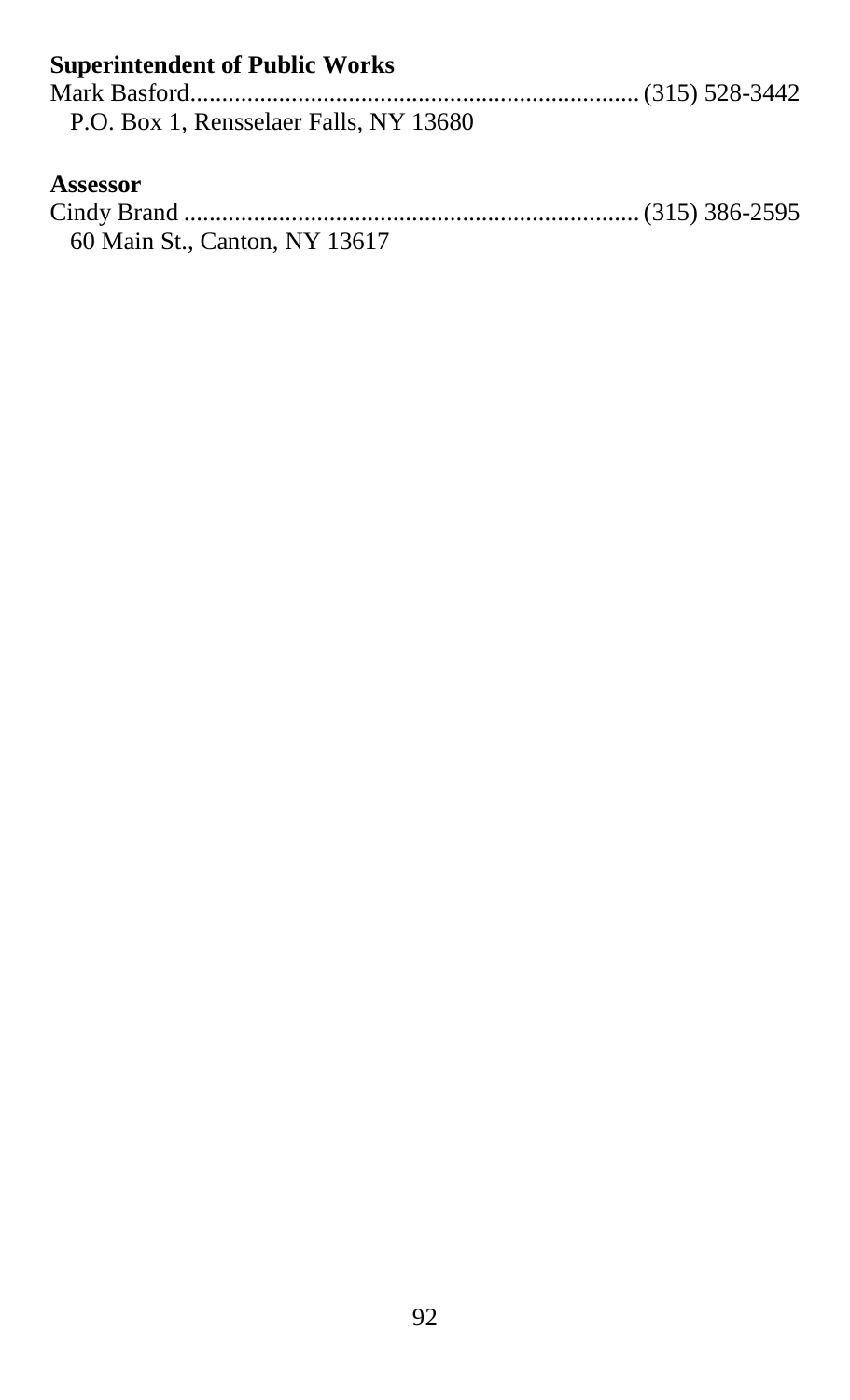## **VILLAGE OF RICHVILLE Meeting Night: 1st Wed. of Each Month @ 5:30pm Village Hall 87 Main St., Richville, NY 13681 Fax: (315) 287-0956 E-mail: vofrichville@yahoo.com**

#### **Mayor**

| P.O. Box 285, Richville, NY 13681 |  |
|-----------------------------------|--|

## **Clerk & Tax Collector**

| P.O. Box 285, Richville, NY 13681 (315) 287-0535 |  |
|--------------------------------------------------|--|

#### **Trustees**

| P.O. Box 285, Richville, NY 13681 |  |
|-----------------------------------|--|
|                                   |  |
| P.O. Box 285, Richville, NY 13681 |  |
|                                   |  |
| P.O. Box 285, Richville, NY 13681 |  |
|                                   |  |
| P.O. Box 285, Richville, NY 13681 |  |

#### **Historian**

Vacant

#### **Dog Warden**

| P.O. Box 351, Gouverneur, NY 13642 |  |
|------------------------------------|--|

## **Code Enforcement Officer**

| 87 Little York Rd., Gouverneur, NY 13642 |  |
|------------------------------------------|--|
|                                          |  |

## **Attorney**

| 107 E. Main St., Gouverneur, NY 13642 |  |
|---------------------------------------|--|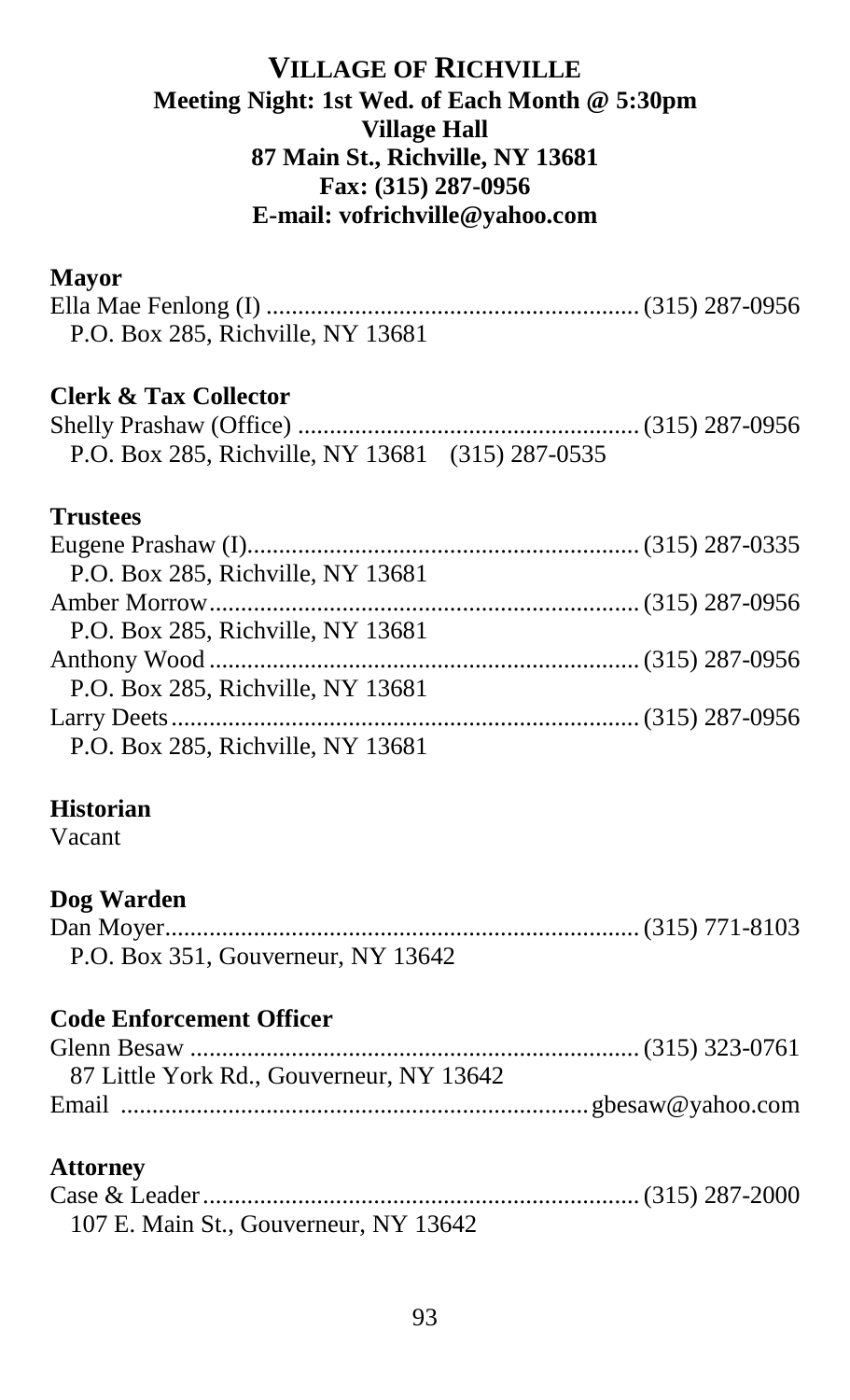#### **VILLAGE OF WADDINGTON Meeting Night: 1st Monday of Each Month @ 6:00pm Municipal Building, 46 B Maple Street Waddington FB: Village of Waddington E-mail: [villclerk@gmail.com](mailto:villclerk@gmail.com) Webpage: www.villageofwaddington.com Fax: (315) 388-5957**

| Mayor & Superintendent of Public Works   |  |
|------------------------------------------|--|
|                                          |  |
| 27 Brookview Drive, Waddington, NY 13694 |  |
| <b>Clerk &amp; Tax Collector</b>         |  |
|                                          |  |
| 46B Maple Street, Waddington, NY 13694   |  |
|                                          |  |
| <b>Trustees</b>                          |  |
|                                          |  |
| 29 Franklin Rd., Waddington, NY 13694    |  |
|                                          |  |
| 19 Oak Street, Waddington, NY 13694      |  |
|                                          |  |
| P.O. Box 632, Waddington, NY 13694       |  |
|                                          |  |
| P.O. Box 203, Waddington, NY 13694       |  |
| Assessor                                 |  |
|                                          |  |
| 46 B Maple Street, Waddington, NY 13694  |  |
|                                          |  |
| <b>Attorney</b>                          |  |
|                                          |  |
| 40 Main St., Massena, NY 13662           |  |
| <b>Code Enforcement Officer</b>          |  |
|                                          |  |
| 58 CR 36, Chase Mills, NY 13621          |  |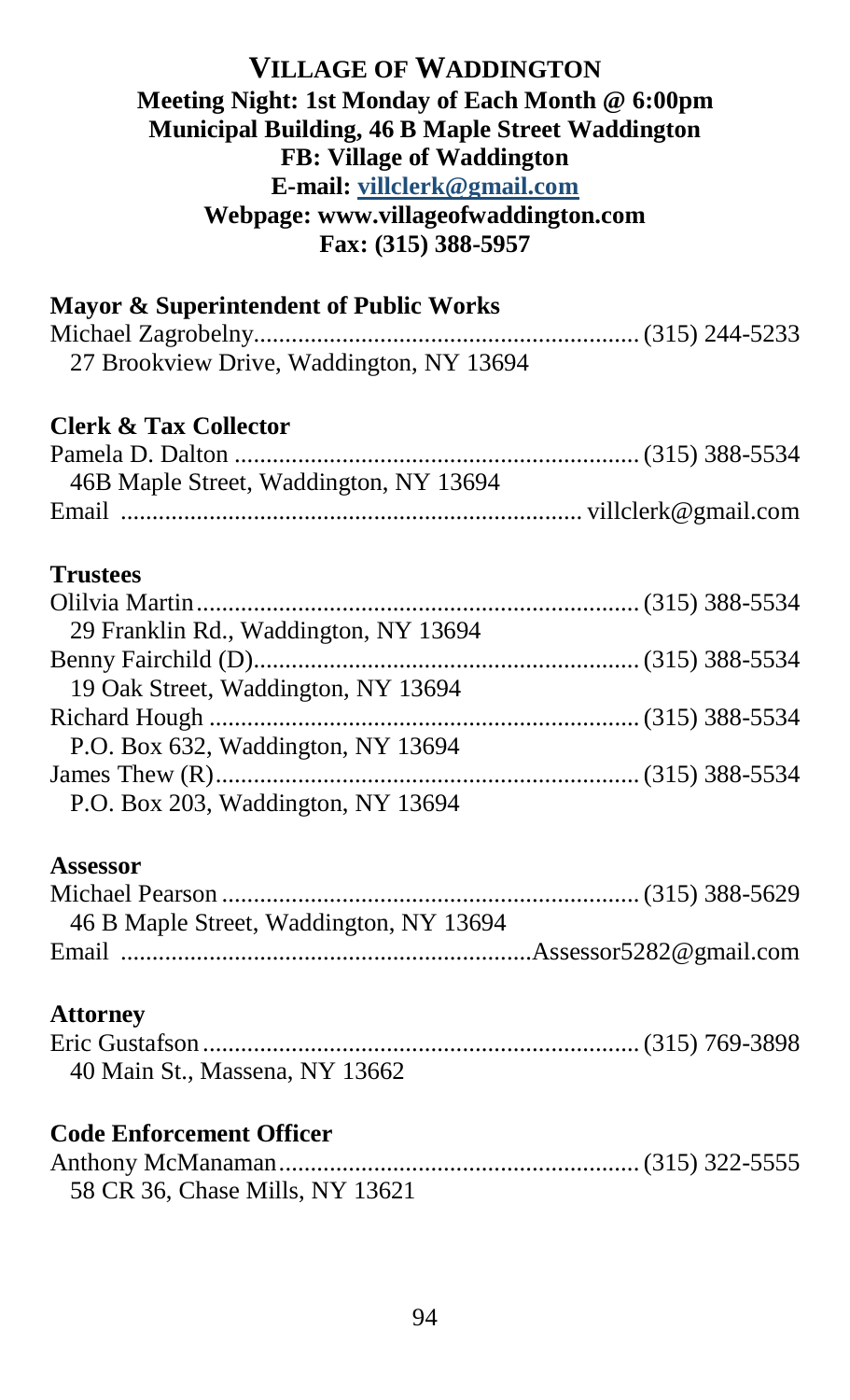## **JUDGES' 4 TH JUDICIAL DISTRICT SUPREME COURT JUDGES**

| 1340 Route 9 Lake George, NY 12845                  |  |
|-----------------------------------------------------|--|
| 1340 Route 9, Lake George, NY 12845                 |  |
| 48 Court Street, Canton, NY 13617                   |  |
| 612 State Street, Schenectady, NY 12305             |  |
| 36 Lake Street, P.O. Box 900, Tupper Lake, NY 12986 |  |
| 383 Broadway, Fort Edward., NY 12828                |  |
| 612 State Street, Schenectady, NY 12305             |  |
| 612 State Street, Schenectady, NY 12305             |  |
| 612 State Street, Schenectady, NY 12305             |  |
| 30 McMaster Street, Bldg. 3, Ballston Spa, NY 12020 |  |
| 30 McMaster Street, Bldg. 3, Ballston Spa, NY 12020 |  |
| 58 Broadway, P.O. Box 1500, Fonda, NY 12068         |  |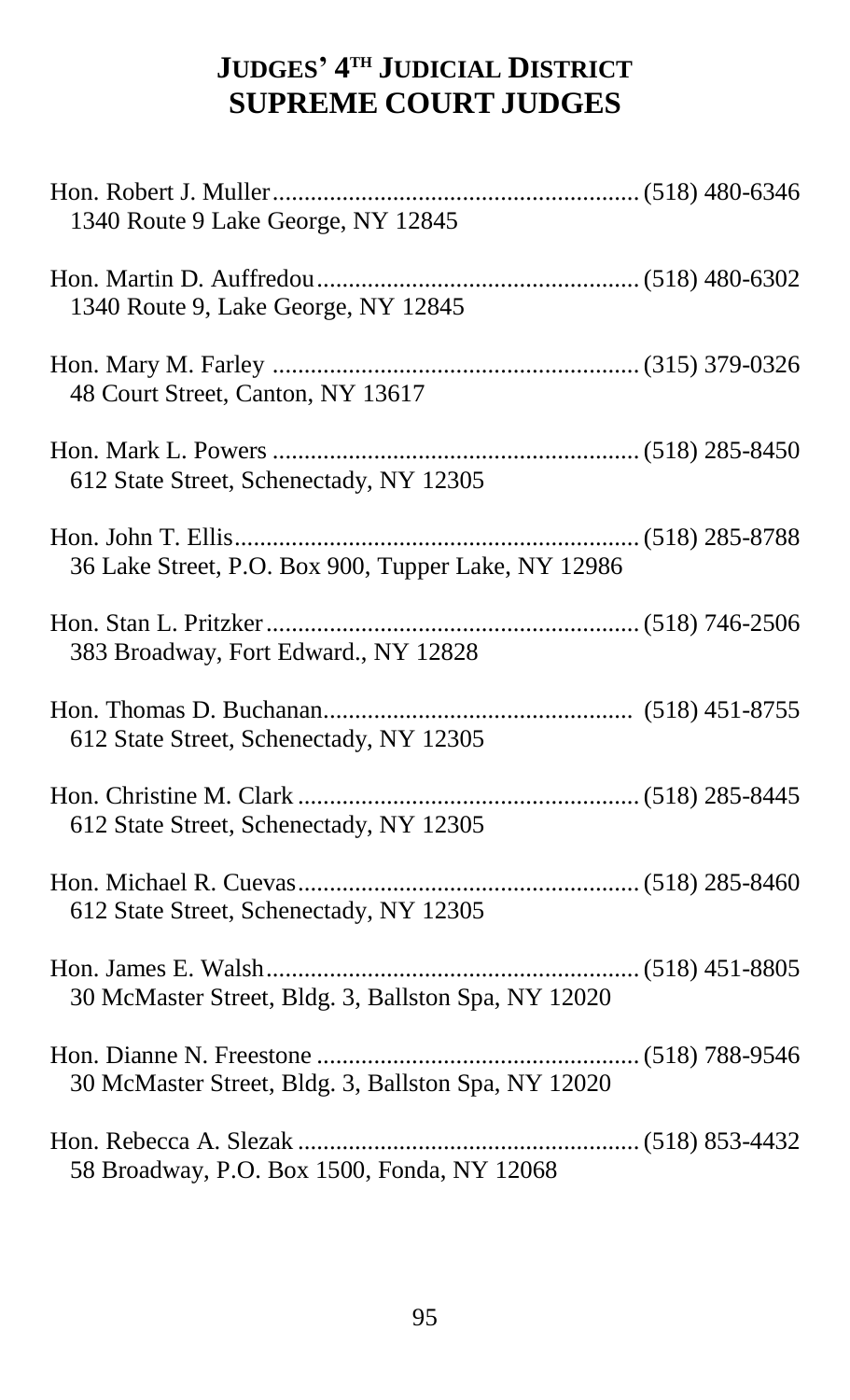# **FEDERAL OFFICIALS**

# **UNITED STATES SENATORS**

| P.O. Box 7318, Syracuse, NY 13261          |  |
|--------------------------------------------|--|
|                                            |  |
|                                            |  |
| Washington, DC 20510                       |  |
|                                            |  |
|                                            |  |
| 100 S. Clinton St. Rm. 1470, P.O. Box 7378 |  |
| Syracuse, NY 13261                         |  |
|                                            |  |
|                                            |  |
|                                            |  |
|                                            |  |

## **REPRESENTATIVE IN CONGRESS**

## **21st District**

| P.O. Box 7318, Syracuse, NY 13261 |  |
|-----------------------------------|--|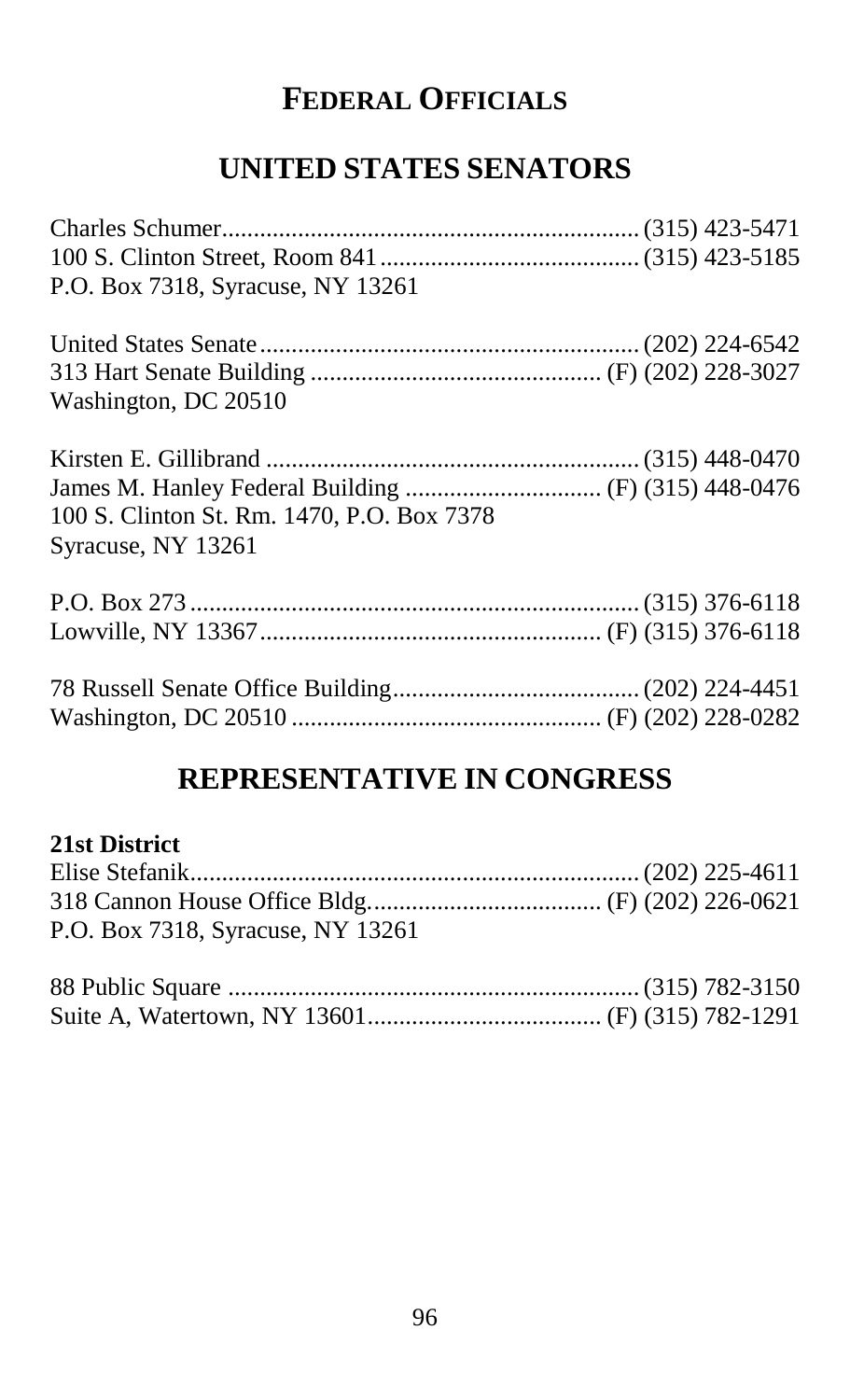# **NEW YORK STATE OFFICIALS**

| Governor                                        |  |
|-------------------------------------------------|--|
|                                                 |  |
| Governor of New York State                      |  |
| NYS Capitol Building, Albany, NY 12224          |  |
| <b>State Senator - 47th Senatorial District</b> |  |
|                                                 |  |
| 207 Genesee St. Rm. 408, Utica, NY 13501        |  |
|                                                 |  |
| Legislative Office Bldg., Albany, NY 12247      |  |
|                                                 |  |
| <b>State Senator - 48th Senatorial District</b> |  |
|                                                 |  |
| Dulles State Office Building, Suite 418         |  |
| 317 Washington St., Watertown, NY 13601         |  |
|                                                 |  |
| Albany, New York 12247                          |  |
|                                                 |  |
| 330 Ford Street, Ogdensburg, NY 13669           |  |
|                                                 |  |
| <b>State Senator - 45th Senatorial District</b> |  |
|                                                 |  |
| 5 Warren Street Suite 3, Glens Falls, NY 12801  |  |
|                                                 |  |
| Albany, NY 12247                                |  |
|                                                 |  |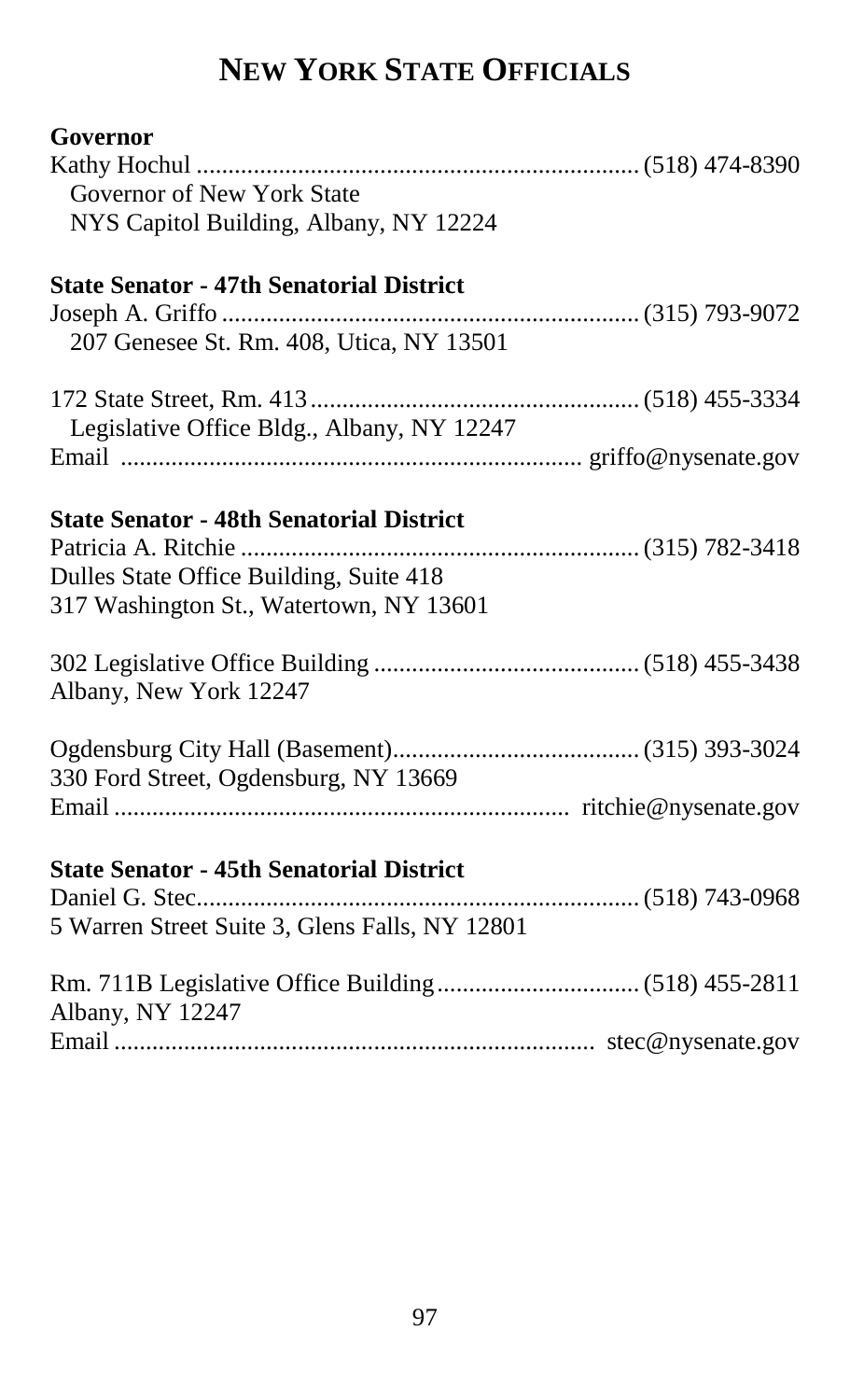## **ASSEMBLY MEMBERS**

## **115th DISTRICT**

| Legislative Office Bldg. Rm. 551, Albany, NY 12248  |  |
|-----------------------------------------------------|--|
|                                                     |  |
| Plattsburgh, NY 12903                               |  |
|                                                     |  |
| 116th DISTRICT                                      |  |
|                                                     |  |
| Legislative Office Bldg., Rm. 940, Albany, NY 12248 |  |
|                                                     |  |
| 3 Remington Ave., Suite 1, Canton, NY 13617         |  |
|                                                     |  |
| 117nd DISTRICT                                      |  |
| 40 Franklin St., Suite 2, Carthage, NY 13619        |  |
|                                                     |  |
|                                                     |  |
| Albany, NY 12248                                    |  |
|                                                     |  |
| <b>118th DISTRICT</b>                               |  |
|                                                     |  |
| Legislative Office Bldg. Rm. 527, Albany, NY 12248  |  |
|                                                     |  |
| Herkimer, NY 13350                                  |  |
|                                                     |  |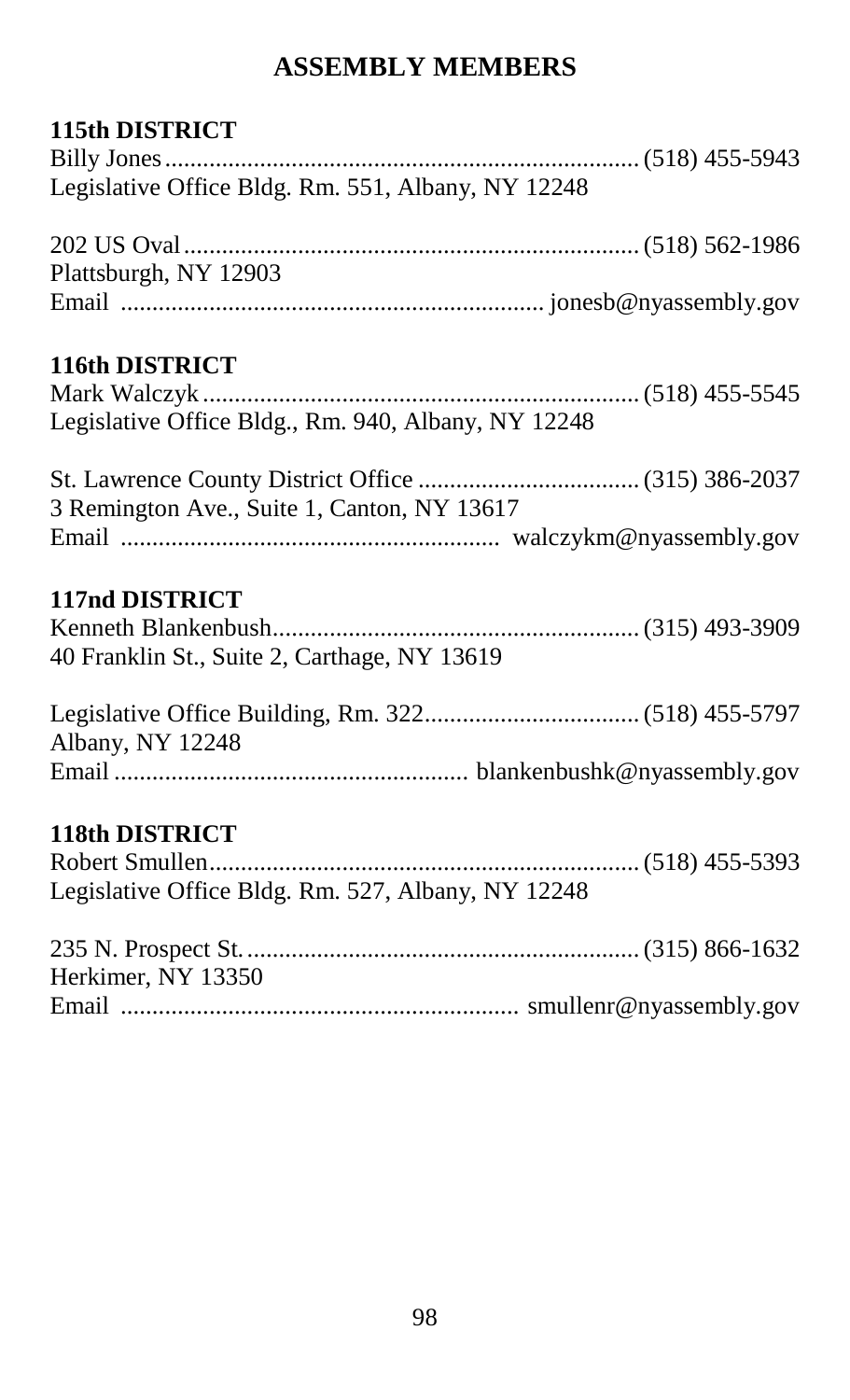# **ST. LAWRENCE COUNTY ZIP CODES**

| <b>Balmat</b>        | 13609 | Massena                 | 13662 |
|----------------------|-------|-------------------------|-------|
| <b>Brasher Falls</b> | 13613 | Morristown              | 13664 |
| <b>Brier Hill</b>    | 13614 | <b>Newton Falls</b>     | 13666 |
| Canton               | 13617 | Nicholville             | 12965 |
| <b>Chase Mills</b>   | 13621 | Norfolk                 | 13667 |
| Childwold            | 12922 | North Lawrence          | 12967 |
| Colton               | 13625 | Norwood                 | 13668 |
| Chippewa Bay         | 13623 | Ogdensburg              | 13669 |
| Conifer              | 12925 | Oswegatchie             | 13670 |
| Cranberry Lake       | 12927 | Parishville             | 13672 |
| Degrasse             | 13629 | Piercefield             | 12973 |
| Dekalb Junction      | 13630 | Potsdam                 | 13676 |
| Depeyster            | 13633 | Pyrites                 | 13677 |
| Edwards              | 13635 | Raymondville            | 13678 |
| Fine                 | 13639 | Redwood                 | 13679 |
| <b>Fort Jackson</b>  | 12967 | <b>Rensselaer Falls</b> | 13680 |
| Gouverneur           | 13642 | Richville               | 13681 |
| Hailesboro           | 13645 | Rooseveltown            | 13683 |
| Hammond              | 13646 | Rossie                  | 13646 |
| Hannawa Falls        | 13647 | Russell                 | 13684 |
| Harrisville          | 13648 | South Colton            | 13687 |
| Helena               | 13649 | Spragueville            | 13689 |
| Hermon               | 13652 | Star Lake               | 13690 |
| Heuvelton            | 13654 | St. Regis Falls         | 12980 |
| Hopkinton            | 12965 | Waddington              | 13694 |
| Lawrenceville        | 12949 | Wanakena                | 13695 |
| Lisbon               | 13658 | West Stockholm          | 13696 |
| Madrid               | 13660 | Winthrop                | 13697 |